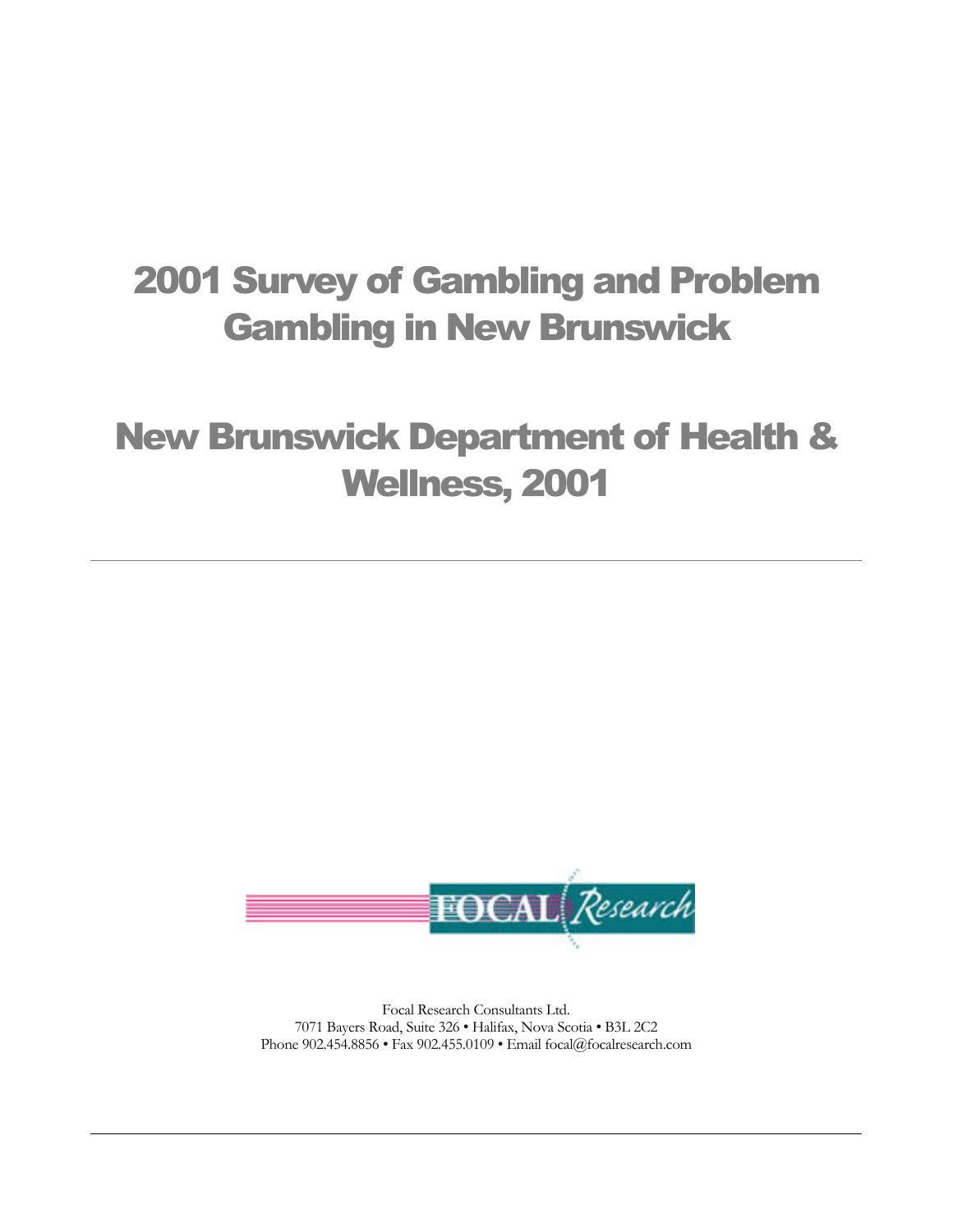# **TABLE OF CONTENTS**

# **SECTION 1**

# **SECTION 2**

| PROVINCIAL OVERVIEW OF INVOLVEMENT IN GAMBLING | $2 - 1$  |
|------------------------------------------------|----------|
|                                                |          |
|                                                | $2 - 2$  |
|                                                | $2 - 2$  |
|                                                | $2 - 2$  |
|                                                | $2 - 4$  |
|                                                |          |
|                                                |          |
|                                                | $2 - 11$ |
|                                                |          |
|                                                | $2 - 13$ |
|                                                | $2 - 16$ |
|                                                |          |
|                                                |          |
|                                                | $2 - 20$ |
|                                                | $2 - 21$ |
|                                                |          |
|                                                |          |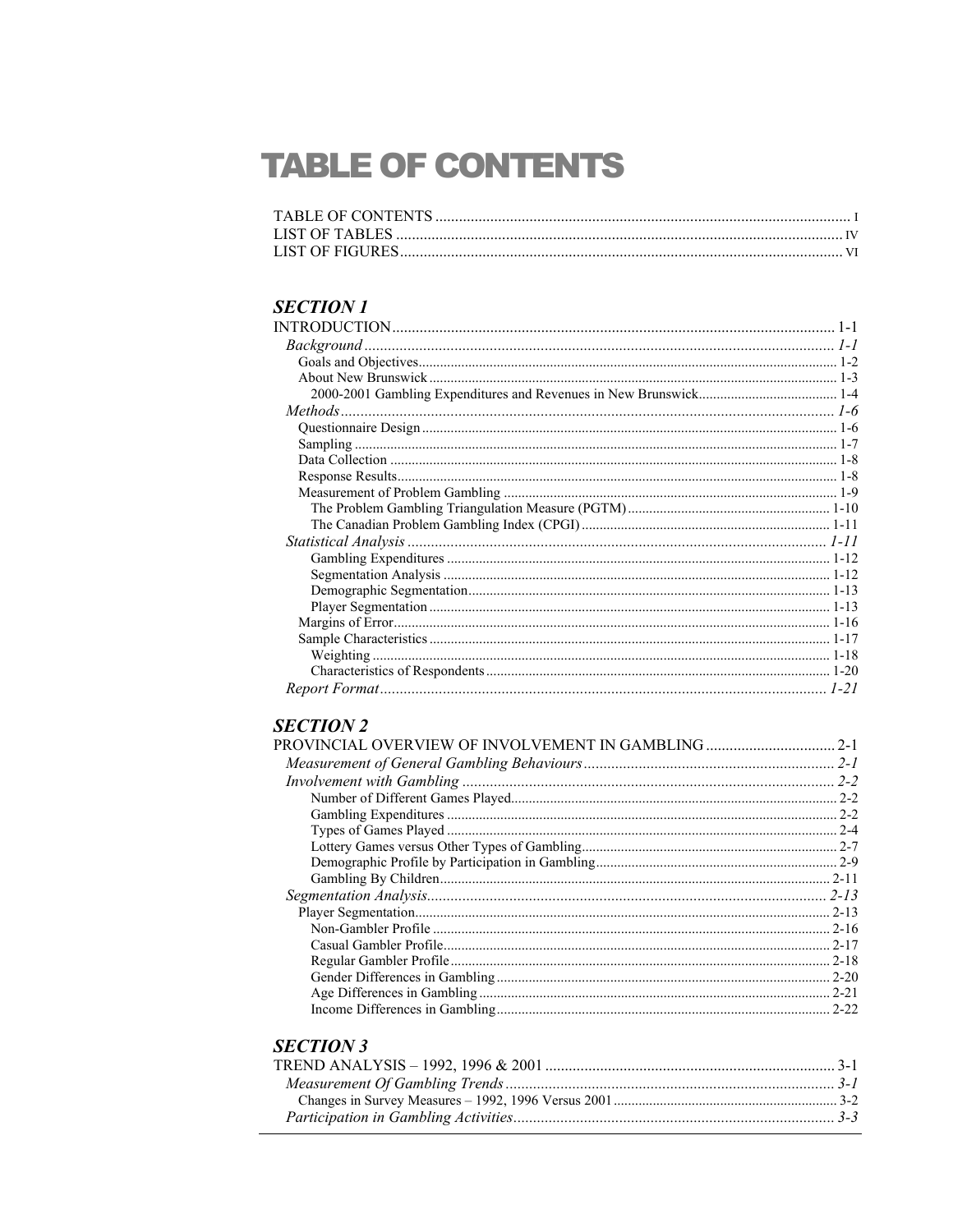# **SECTION 4**

# **SECTION 5**

| Demographic Differences in Awareness of Problem Gambling Services  6-6 |  |
|------------------------------------------------------------------------|--|
|                                                                        |  |
|                                                                        |  |
|                                                                        |  |
|                                                                        |  |
|                                                                        |  |
|                                                                        |  |
|                                                                        |  |
|                                                                        |  |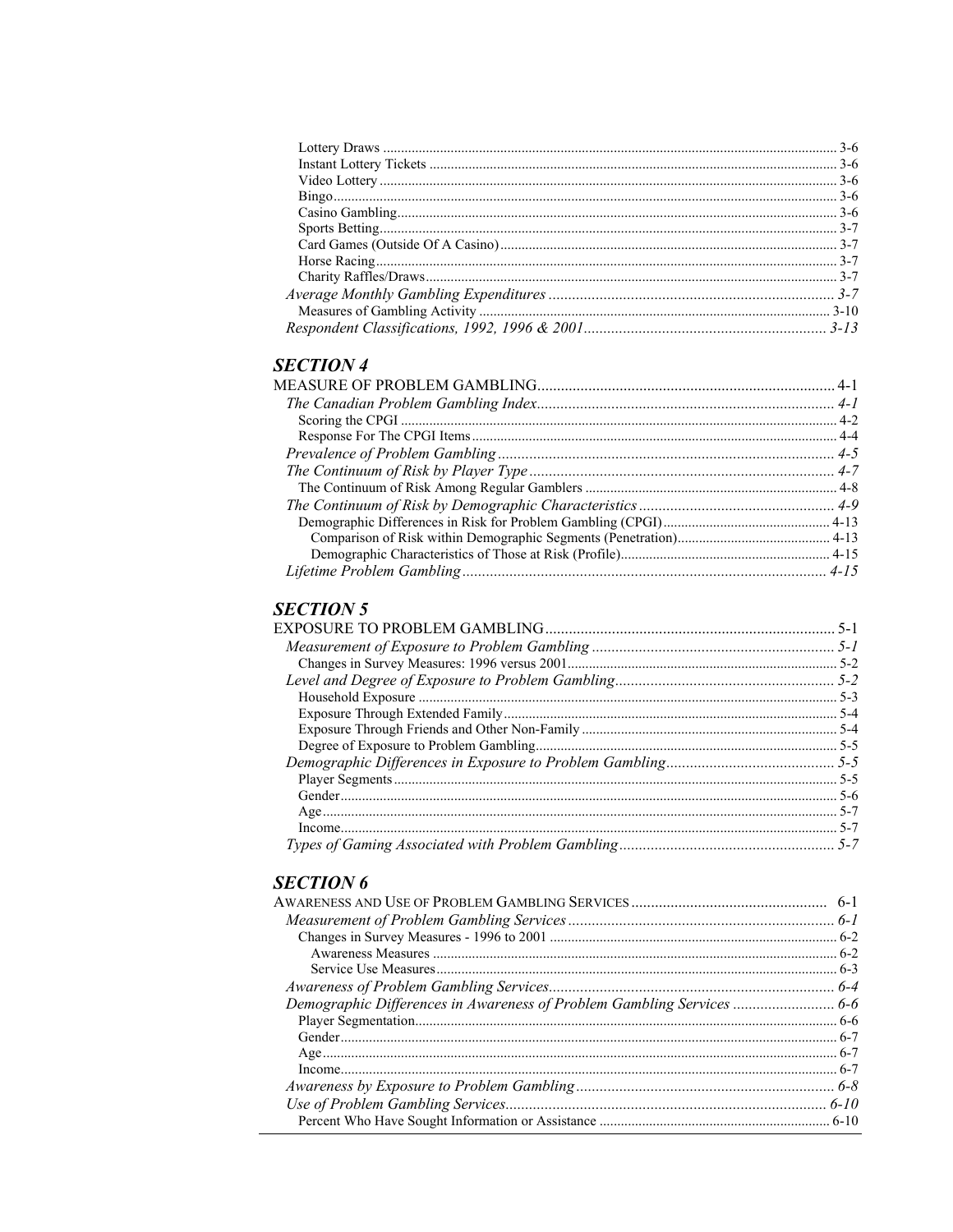## *SECTION 7*

# *SECTION 8*

| KNOWLEDGE & INTEREST LEVELS FOR SPECIFIC ISSUES RELATED TO |  |
|------------------------------------------------------------|--|
|                                                            |  |
|                                                            |  |
|                                                            |  |
|                                                            |  |
|                                                            |  |
|                                                            |  |

| <b>APPENDICES</b> |  |
|-------------------|--|
|                   |  |
|                   |  |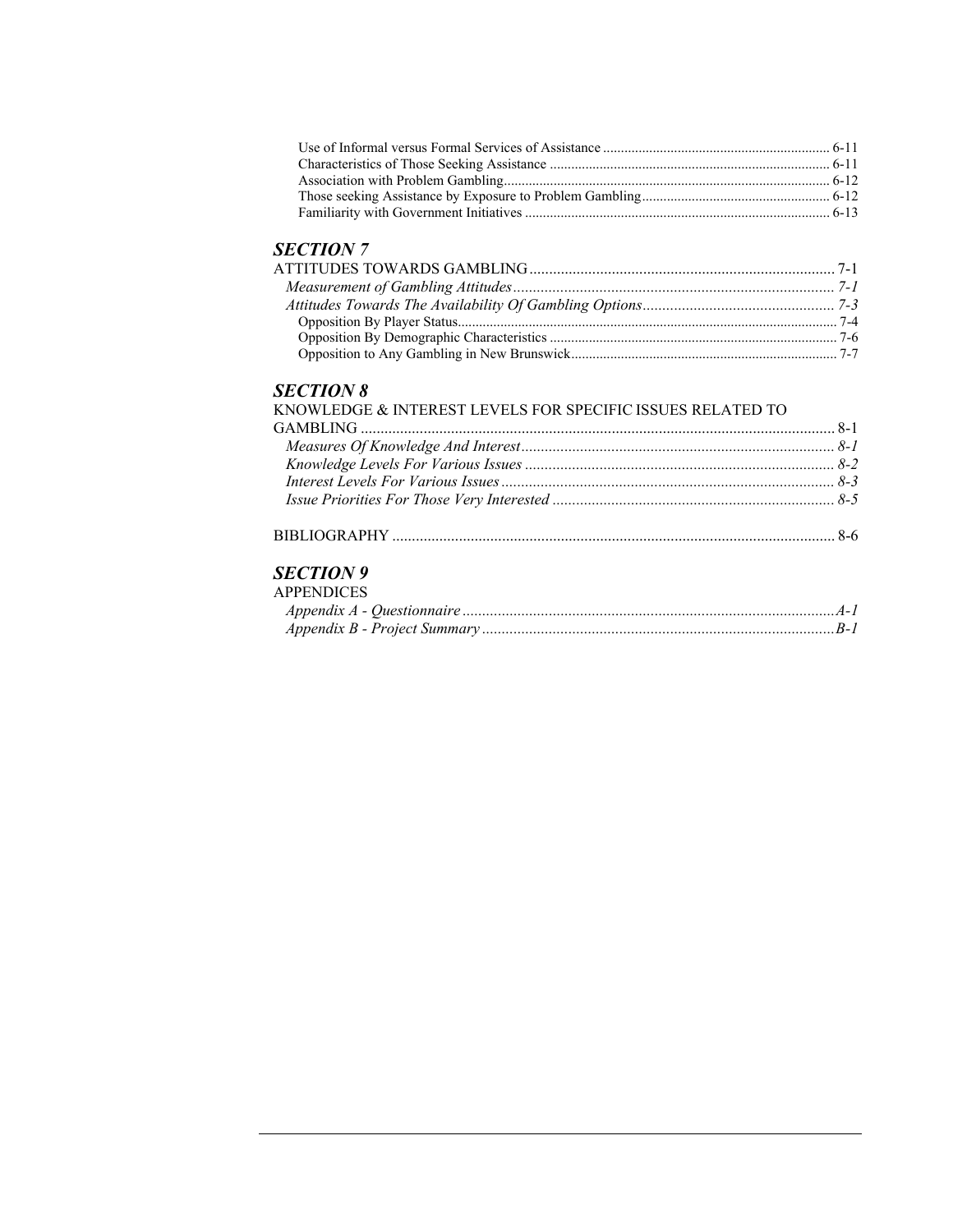# LIST OF TABLES

## *SECTION 1*

| TABLE 1: LIFETIME PREVALENCE MEASURE (SOG'S) COMPARATIVE DATA - 1992 - 1996 1-2  |  |
|----------------------------------------------------------------------------------|--|
| TABLE 2: TOTAL AMOUNTS SPENT* ON REGULATED GAMBLING IN NEW BRUNSWICK  1-5        |  |
| TABLE 3: NET GAMBLING REVENUES FOR REGULATED GAMBLING IN NEW BRUNSWICK  1-5      |  |
| TABLE 4: 2001 SURVEY OF GAMBLING AND PROBLEM GAMBLING IN NEW BRUNSWICK CALL      |  |
|                                                                                  |  |
|                                                                                  |  |
|                                                                                  |  |
|                                                                                  |  |
| TABLE 8: DEMOGRAPHIC CHARACTERISTICS OF RESPONDENTS PARTICIPATING IN 2001 SURVEY |  |
|                                                                                  |  |
| TABLE 9: COMPARISON OF DEMOGRAPHIC CHARACTERISTICS BETWEEN STATISTICS CANADA     |  |
|                                                                                  |  |

### *SECTION 2*

| TABLE 10: PROVINCIAL OVERVIEW OF PARTICIPATION IN GAMBLING ACTIVITIES (ALL ADULTS) |  |
|------------------------------------------------------------------------------------|--|
|                                                                                    |  |
| TABLE 11: PERCENT OF ADULTS IN EACH CATEGORY BY PARTICIPATION IN GAMBLING  2-8     |  |
| TABLE 12: PARTICIPATION IN GAMBLING BY VARIOUS DEMOGRAPHIC CHARACTERISTICS  2-9    |  |
|                                                                                    |  |

## *SECTION 3*

| TABLE 15: TRENDS IN THE PARTICIPATION IN GAMBLING ACTIVITIES, 1992, 1996 & 2001  3-4 |  |
|--------------------------------------------------------------------------------------|--|
| TABLE 16: COMPARATIVE SUMMARY OF AVERAGE MONTHLY GAMBLING EXPENDITURES  3-8          |  |
| TABLE 17: AVERAGE MONTHLY GAMBLING EXPENDITURES BY GAME PLAYERS  3-9                 |  |
| TABLE 18: INDEX OF GAMBLING ACTIVITIES AMONG ALL RESPONDENTS (N=800) 3-11            |  |
|                                                                                      |  |
|                                                                                      |  |
|                                                                                      |  |
|                                                                                      |  |

## *SECTION 4*

| TABLE 22: ITEMS COMPRISING THE CANADIAN PROBLEM GAMBLING INDEX (CPGI)  4-2        |  |
|-----------------------------------------------------------------------------------|--|
| TABLE 23: RESPONSES TOWARDS THE CANADIAN PROBLEM GAMBLING INDEX (CPGI) 4-4        |  |
| TABLE 24: PREVALENCE PATTERNS OF PROBLEM GAMBLING IN NEW BRUNSWICK, 1992, 1996,   |  |
|                                                                                   |  |
| TABLE 25: TRENDS IN THE PROPORTION SCORING POSITIVELY ON ITEMS COMMON TO BOTH THE |  |
|                                                                                   |  |
|                                                                                   |  |
| TABLE 27: PENETRATION OF RISK AMONG PAST YEAR GAMBLERS, 2001  4-12                |  |
|                                                                                   |  |

## *SECTION 5*

| TABLE 29: TYPES OF GAMING ACTIVITY ASSOCIATED WITH PROBLEM GAMBLING 5-8 |  |
|-------------------------------------------------------------------------|--|

| TABLE 30: UNAIDED AND AIDED AWARENESS FOR PROBLEM GAMBLING SERVICES BY EXPOSURE |  |
|---------------------------------------------------------------------------------|--|
|                                                                                 |  |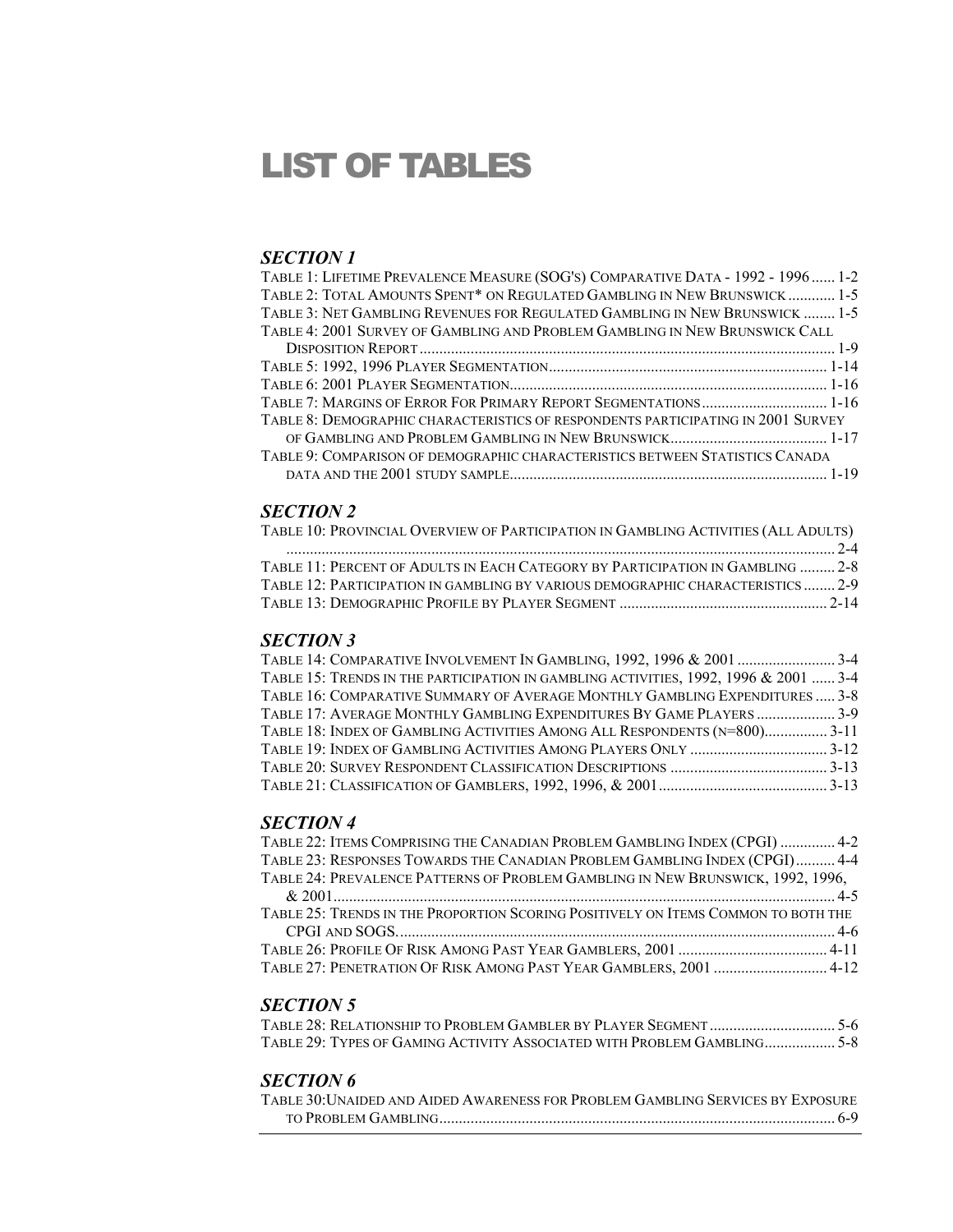TABLE 31: PERCENTAGE SEEKING INFORMATION BY RELATIONSHIP TO PROBLEM GAMBLER 6-13 TABLE 32: DEGREE OF FAMILIARITY WITH GOVERNMENT INITIATIVES 1996 VERSUS 2001 ... 6-13

## *SECTION 7*

| TABLE 33: PERCENTAGE OPPOSED TO VARIOUS GAMBLING OPTIONS BY PLAYER STATUS 7-4    |
|----------------------------------------------------------------------------------|
| TABLE 34: OPPOSITION TO VARIOUS GAMBLING OPTIONS WITHIN DEMOGRAPHIC GROUPS, 2001 |
|                                                                                  |

| TABLE 35: KNOWLEDGE & INTEREST OF VARIOUS ISSUES RELATED TO GAMBLING IN NEW   |  |
|-------------------------------------------------------------------------------|--|
|                                                                               |  |
| TABLE 36: ISSUE PRIORITIES FOR THOSE VERY INTERESTED IN RECEIVING INFORMATION |  |
|                                                                               |  |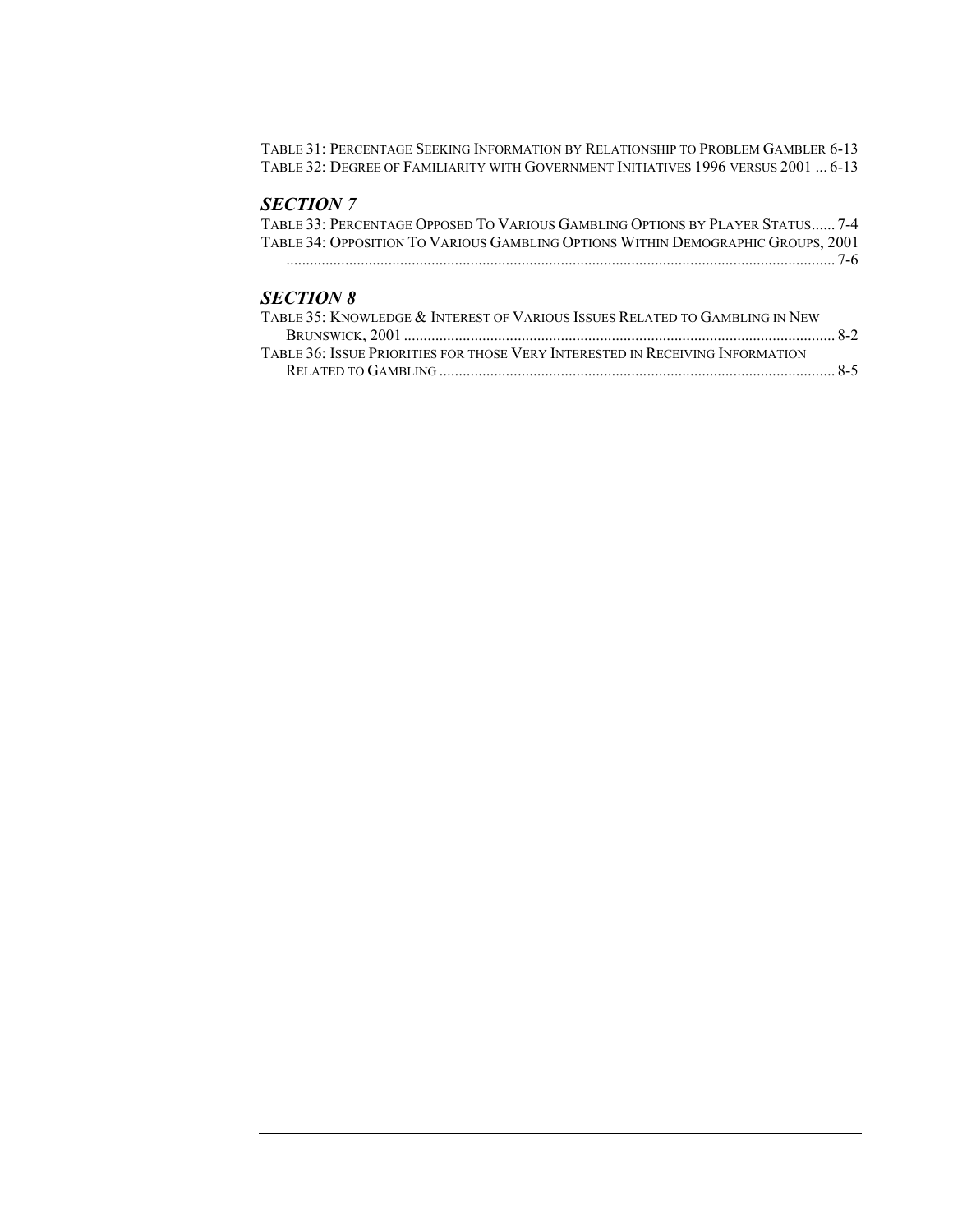# LIST OF FIGURES

## *SECTION 2*

| FIGURE 2: AVERAGE MONTHLY GAMBLING EXPENDITURE BY PARTICIPATION IN GAMBLING 2-3 |  |
|---------------------------------------------------------------------------------|--|
| FIGURE 3: CHILDREN'S PARTICIPATION IN VARIOUS GAMES OF CHANCE AMONG THOSE       |  |
|                                                                                 |  |
| FIGURE 4: CHILDREN'S PARTICIPATION IN VARIOUS GAMES OF CHANCE AMONG THOSE       |  |
|                                                                                 |  |
| FIGURE 5: PERCENT OF EXPENDITURE CONTRIBUTED BY REGULAR PLAYERS VS. CASUAL      |  |
|                                                                                 |  |
|                                                                                 |  |
|                                                                                 |  |
|                                                                                 |  |
|                                                                                 |  |

# *SECTION 4*

| FIGURE 9: PROPORTION OF NEW BRUNSWICK ADULTS AT RISK FOR PROBLEM GAMBLING 4-5 |  |
|-------------------------------------------------------------------------------|--|
| FIGURE 10: PROPORTION OF ADULTS AT RISK WITHIN THE REGULAR AND CASUAL PLAYER  |  |
|                                                                               |  |
| FIGURE 11: RISK OF PROBLEM GAMBLING AMONG REGULAR PLAYERS OF VARIOUS GAMES OF |  |
|                                                                               |  |
| FIGURE 12: SELF-REPORTED PREVALENCE OF LIFETIME PROBLEM GAMBLING AMONG NEW    |  |
|                                                                               |  |
|                                                                               |  |

## *SECTION 5*

|--|--|

# *SECTION 6*

| FIGURE 14: UNAIDED AWARENESS OF PROBLEM GAMBLING SERVICES (TOTAL ADULTS)  6-4  |
|--------------------------------------------------------------------------------|
| FIGURE 15: TOTAL AWARENESS OF SPECIFIC GAMBLING SERVICES (TOTAL ADULTS) 6-5    |
| FIGURE 16: PERCENT OF ADULTS WHO HAVE SOUGHT OUT INFORMATION AND/OR ASSISTANCE |
|                                                                                |

## *SECTION 7*

| FIGURE 17: ATTITUDES TOWARDS VARIOUS GAMBLING OPTIONS IN NEW BRUNSWICK 7-3    |  |
|-------------------------------------------------------------------------------|--|
|                                                                               |  |
| FIGURE 19: PERCENTAGE OPPOSED TO VARIOUS GAMBLING OPTIONS AMONG THOSE OPPOSED |  |
|                                                                               |  |

## *SECTION 8*

FIGURE 20: INTEREST LEVELS FOR THE 10 GAMBLING ISSUES MEASURED IN THE STUDY ........ 8-3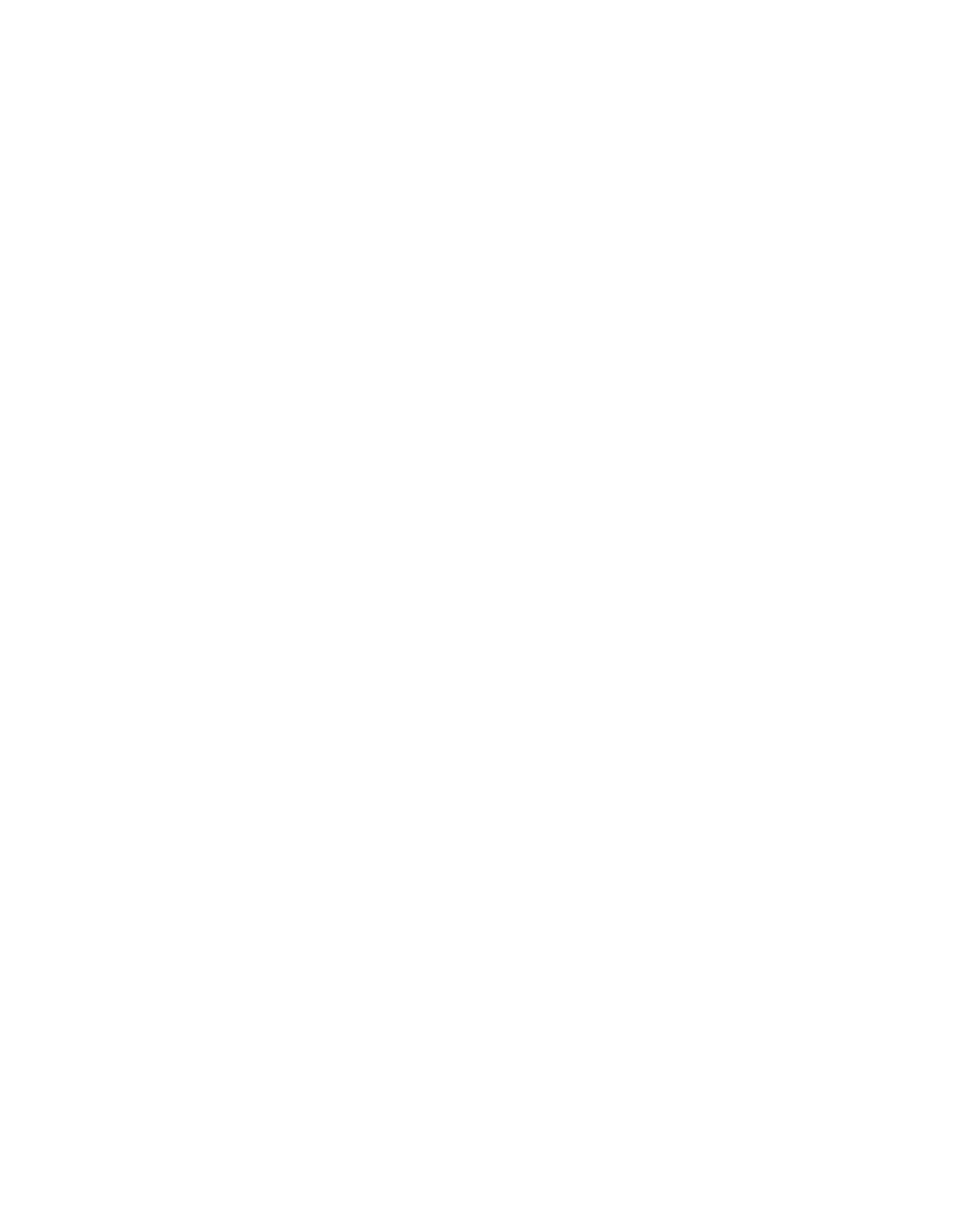

# INTRODUCTION

*Healthy People, Healthy Communities, Working Together*

The mission of the New Brunswick Department of Health and Wellness (NBDOHW) is to "*improve and support the well-being of New Brunswickers through an integrated service network focused on individuals, families and communities.*" Its core business areas include:

- 1. Prevention and promotion
- 2. Protection
- 3. Provision of Care, including rehabilitation; support and maintenance; acute intervention and treatment.

In line with their mission, the DOHW's Addictions Services is expected to examine, track and develop programs and treatment options for problem gamblers in New Brunswick, including the seven Regional Addiction Service (RAS) Centres in the province of New Brunswick. Each RAS has a mandate to provide prevention and treatment services for alcohol problems, other substance abuse (i.e., drugs) and gambling problems.

# **Background**



In fulfilling part of their mandate as it pertains to gambling, the province recognized a need for systematic information and, therefore, initiated a prevalence study in 1992 to measure problem gambling in New Brunswick. This study established benchmark measures of response towards gaming, participation rates and the prevalence of problem gambling against which future behaviour could be monitored and compared.

In 1996, the study was again replicated. There had been no statistically significant differences observed in the prevalence rate for problem gambling, nor any detectable differences in the profile of problem gamblers.

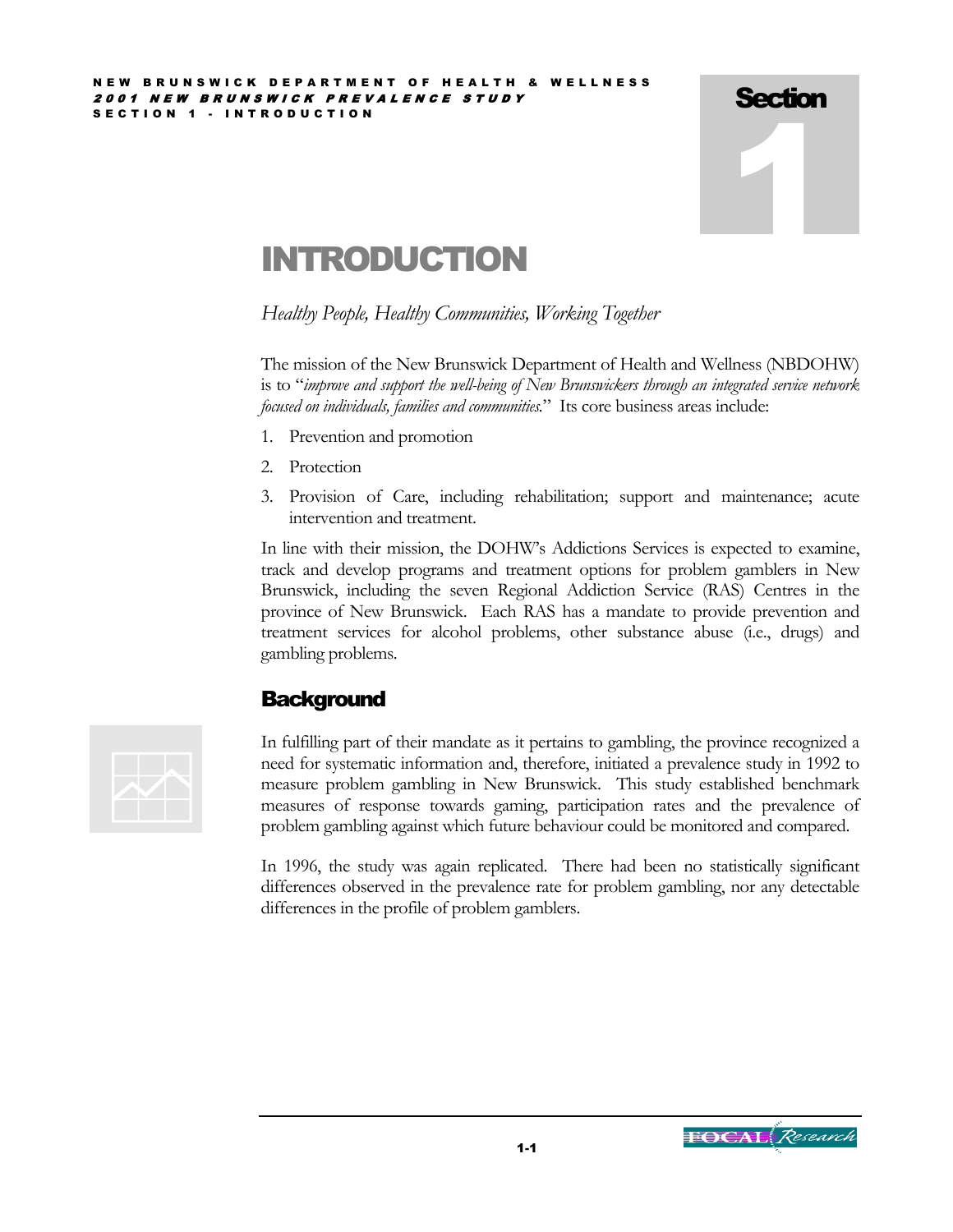| Group                | 1992  | 1996    |
|----------------------|-------|---------|
| Not at Risk          | 94%   | 95%     |
| Problem Gambler      | $4\%$ | 2.6%    |
| Problem Pathological | $2\%$ | $2.4\%$ |

**Table 1: Lifetime Prevalence Measure (SOG's) Comparative Data - 1992 - 1996**

Dr. Volberg (Gemini Research), authour of Problem Gambling in New Brunswick: Review and Recommendations, Report to the New Brunswick Department of Finance, indicated that many variables may be impacting results. Most notably, it was speculated that the period between the two measures might be insufficient to generate statistically significant changes that are detectable within the design used. It was suggested that problem behaviours can take time to develop (e.g., 3 to 25 years), therefore, prevalence studies at two to four year intervals can offer only minimal data1.

Thus, as part of their on-going commitment to monitor gambling behaviour, NB DOHW commissioned Focal Research to undertake the third wave of the Gambling Prevalence Study.

## Goals and Objectives

The goal of the 2001 Survey of Gambling and Problem Gambling in New Brunswick was twofold:

- 1) to replicate the prevalence studies carried out in 1992 and 1996;
- 2) to identify methodological and measurement improvements to enhance the value and utility of the information obtained in the survey.

Specifically the objectives of the research are to obtain reliable representative information to:

- Monitor and track gambling behaviours, characteristics and attitudes as identified in the previous prevalence studies (1992, 1996),
	- Participation and involvement levels in various gaming activities
	- Expenditure estimate

 $\overline{a}$ 

− Conversion rates for regular play

**Recommendation (NB Dept. of Finance, 1997):** The Government continues to monitor the prevalence of gambling behaviours. This should be completed through the use of survey information completed at regular intervals to extract meaningful data.

<sup>1</sup> New Brunswick Video Lottery Review, NB Department of Finance, 1997; p. 13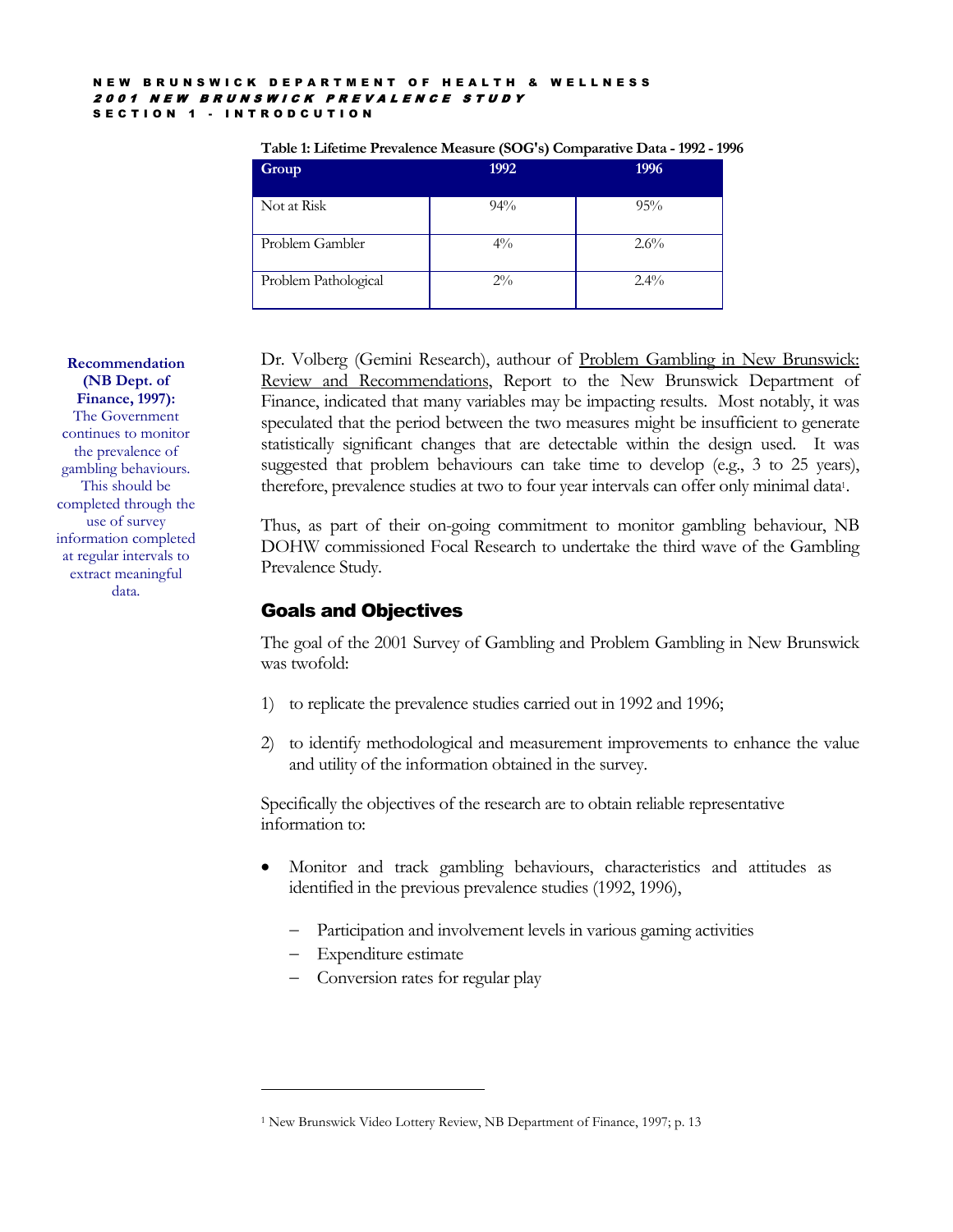- Prevalence rates for gambling and problem gambling among adults in New Brunswick
	- Demographic profiles
	- Familiarity with Government initiatives
- Establish new benchmark measures for other issues of interest including,
	- − Current profile of gambling for New Brunswick adults and by various player segments
	- Involvement of children in gambling
	- Exposure to problem gambling within the general population
	- Awareness and use of problem gambling services and sources of assistance
	- Attitudes towards the availability of specific gambling options in New Brunswick
	- Knowledge and interest levels for various gaming issues

## About New Brunswick

In July 2001, it was estimated that New Brunswick had a total population of 759,072 persons, of which approximately 580,456 (76%) were aged 19 years and older.2 Among those aged 19 and older, 281,001 (48.4%) were male and 299,445 (51.6) were female.

Outside of Quebec, New Brunswick has the second largest proportion of French speaking persons in Canada and is the only official bilingual province. While English is considered the home language for the majority of New Brunswickers (69%), 30% consider French to be their home language.

Apart from video lottery, there is no legislation addressing the legal age to gamble in New Brunswick.3 The Lottery Act passed in 1990 specifies that "site holders should not permit a minor [those under the age of 19] to play a video gaming device." Despite the lack of legislation for the other games of chance available in the province, internal policies by organizations such as the Atlantic Lottery Corporation (ALC) restrict the sale of its products to adults aged 19 years and older.

On May 14, 2001, a referendum on the continued availability of video lottery was held in New Brunswick among registered voters. The question put forward to voters was "Should the province of New Brunswick continue to permit the legal and regulated operation of video gaming devices (commonly referred to as video lottery terminals or VLT's)?" Overall, 222,765 adults voted with 53% voting in favour of continuing video lottery.

 $\overline{a}$ 

## **STUDY**

#### **OBJECTIVES**

- To monitor and track gambling behaviours, characteristic and attitudes identified in 1992 & 1996
- Establish new benchmark measures for other issues of interest to NBDOHW

<sup>2</sup> Financial Post DataGroup (2000). Canadian Demographics 2001. Toronto: Financial Post.

<sup>3</sup> Personal communication with ALC Public Relations, September, 2001.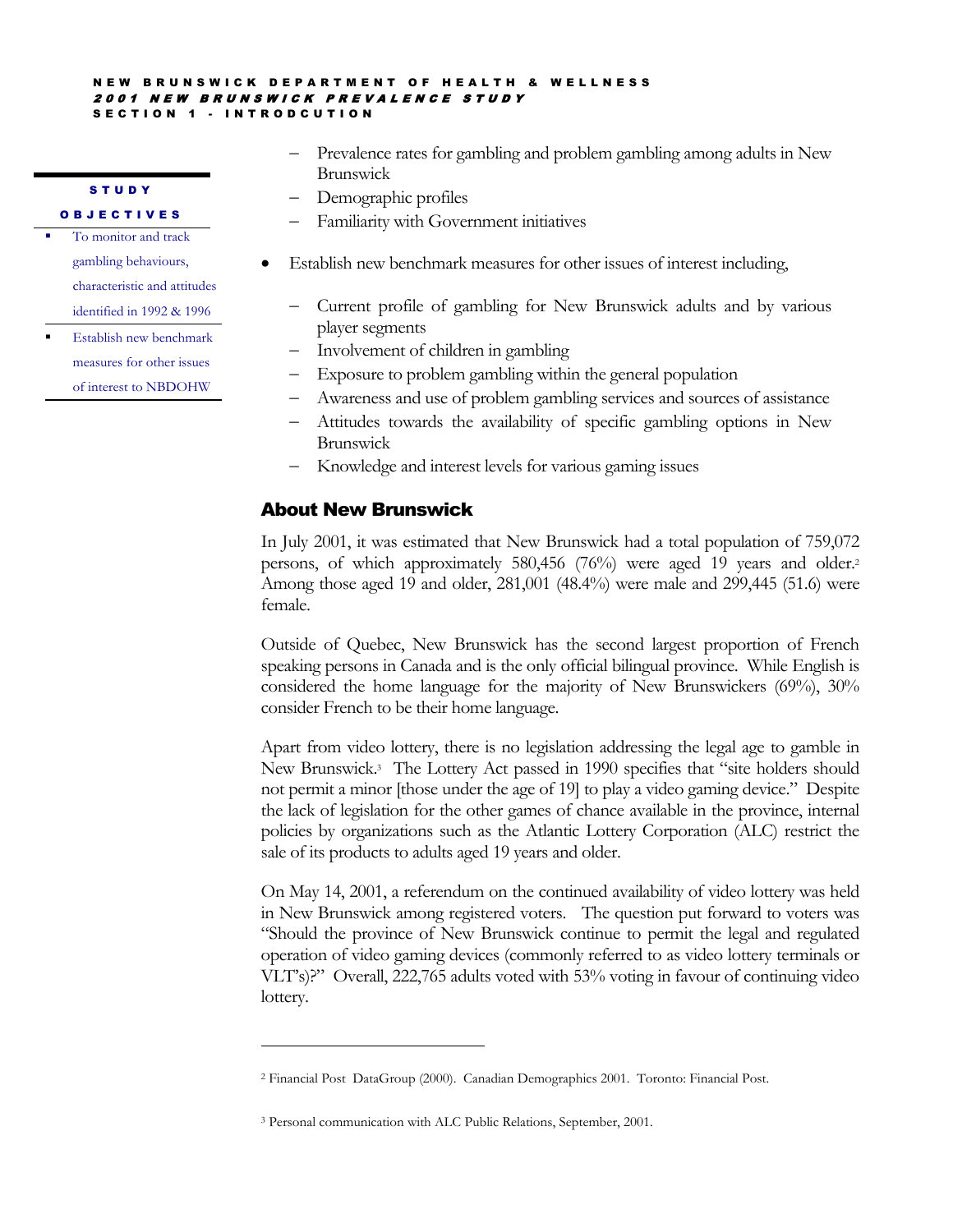### 2000-2001 Gambling Expenditures and Revenues in New Brunswick

Operation of regulated gambling in New Brunswick falls under the jurisdiction of the Atlantic Lottery Corporation and the Lotteries Commission of New Brunswick, and is regulated by the New Brunswick Department of Public Safety. New Brunswick also has an arrangement with coin operators in the province whereby all VLT site holders are monitored by government agencies but the machines are owned and operated by members of the New Brunswick Coin Operators Association. Based on figures provided by the New Brunswick Lottery Commission, there were 2,795 terminals distributed in the province in 1999/2000, representing a ratio of approximately one machine for every 270 adults in the province (based on 2001 population estimates).

Of the ten provinces in Canada, New Brunswick and Prince Edward Island offer the fewest gaming options. Currently regulated games of chance in New Brunswick consist of Lottery tickets (draw games and instant tickets), video lottery, sports ticket lottery (Sport Select Pro Line), harness racing, charitable lotteries and Bingo. Unlike most other provincial jurisdictions, New Brunswick does not have casino gambling, slot machines, linked bingo and electronic gambling at racetracks.

There are no systems in place for tracking expenditures on unregulated gaming activities or gambling options that originate outside of New Brunswick such as TV or satellite Bingo, internet gambling, card games. In addition, adults in New Brunswick are spending money on casino gambling available in the adjacent provinces of Quebec and Nova Scotia, as well as other venues, that is not captured by provincial tracking mechanisms.

The gaming expenditures and revenue estimates that follow only reflect the figures available for regulated gaming activities in New Brunswick for fiscal year 1999/2000 and 2000/20014.

*New Brunswick is one of the more conservative gaming markets in Canada, offering fewer government regulated gaming options than most other provincial jurisdictions*

 $\overline{a}$ 

<sup>4</sup> The following sources were accessed to obtain revenue estimates and market information; Atlantic Lottery Corporation 2000/2001 Annual Report, Lotteries Commission of New Brunswick, NB Department of Finance for charitable/Bingo figures, *Gambling in Canada 2001: An Overview* published August 2001 by Canada West Foundation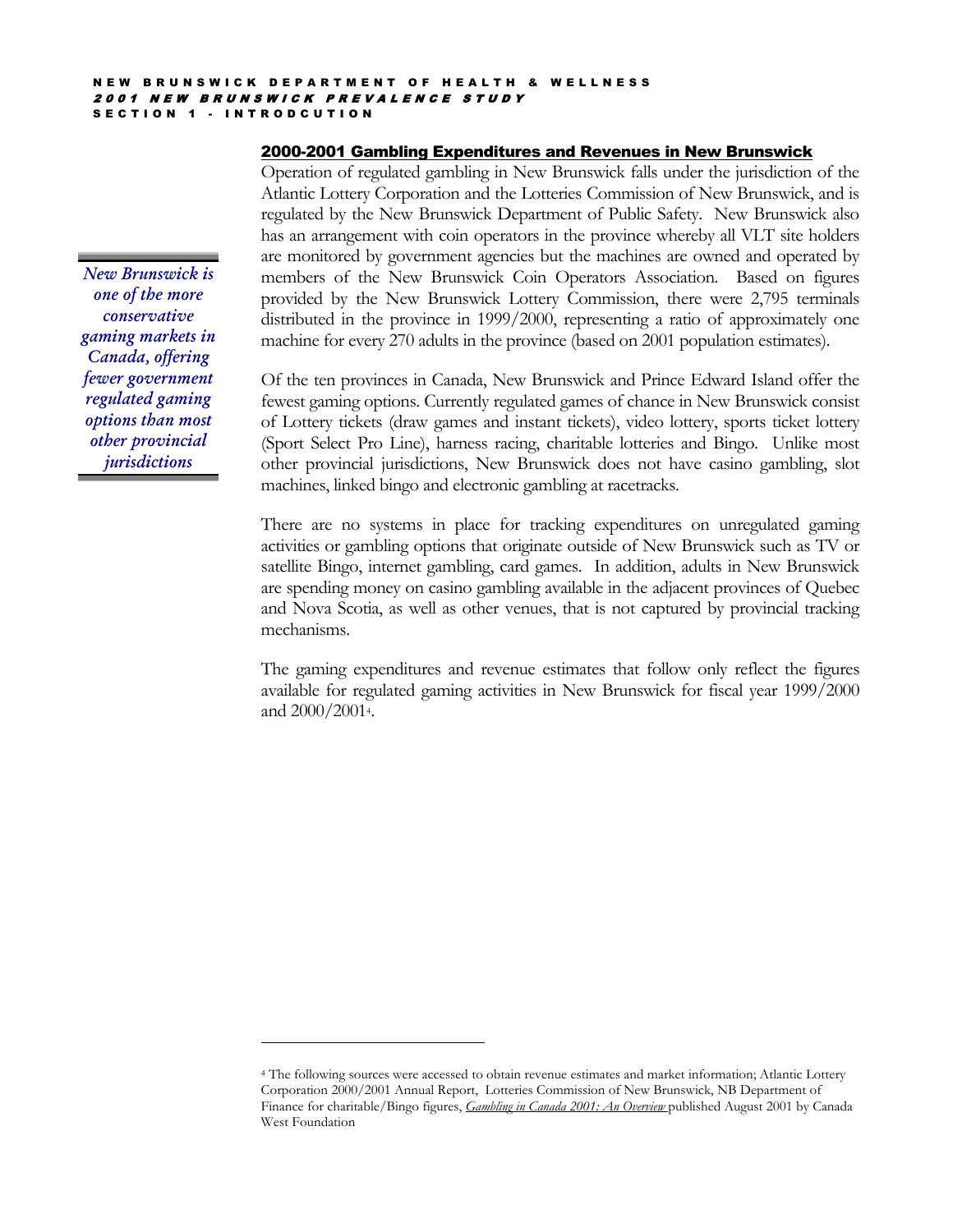| <b>Type of Gaming</b>      | 1999/2000 |               | 2000/2001 |               | <b>Difference</b> |
|----------------------------|-----------|---------------|-----------|---------------|-------------------|
|                            | \$ (000)  | $\frac{0}{0}$ | \$ (000)  | $\frac{0}{0}$ | $\frac{0}{0}$     |
| Gross ALC Ticket Sales     | 135,600   | 43%           | 147,345   | NA            | $+8.6%$           |
| Net Video Lottery Receipts | 108,800   | 35%           | 112,800   | NА            | $+3.4\%$          |
| Charitable/Bingo           | 66,000    | $21\%$        | NA        | NА            | NA                |
| Harness Racing             | 2,300     | $1\%$         | NA        | <b>NA</b>     | <b>NA</b>         |
| Total                      | 312,700   | 100%          | <b>NA</b> | <b>NA</b>     | <b>NA</b>         |

#### **Table 2: Total Amounts Spent\* on Regulated Gambling in New Brunswick**

\*Note: Refers to total amount spent by adults in NB before prizes, expenses, commissions are paid out. It is not specified if the available figures for Charitable/Bingo and Harness Racing include or exclude prize payouts. Gross ticket sales for ALC represent the amount spent before prizes are paid out while net receipts for VLT's refer only to expenditure after prize payouts on the machines.

| <b>Type of Gaming</b>          | 1999/2000 |               | 2000/2001 |               | <b>Difference</b> |
|--------------------------------|-----------|---------------|-----------|---------------|-------------------|
|                                | \$ (000)  | $\frac{0}{0}$ | \$ (000)  | $\frac{0}{0}$ | $\%$ ±            |
| ALC Ticket Sales               | 39,500    | 37%           | 39,800    | NA            |                   |
| Video Lottery                  | 52,000    | 49%           | 55,000    | NA            | $+6\%$            |
| Bingo                          | 10,700    | 10%           | NA        | NA            | NA                |
| Charity Raffles/Breakopens     | 3,700     | $3\%$         | NA        | NA            | NA                |
| Harness Racing/Horse<br>Racing | 1,400     | $1\%$         | <b>NA</b> | NA            | <b>NA</b>         |
| Total                          | 107,300   | 100%          | <b>NA</b> | <b>NA</b>     | <b>NA</b>         |

**Table 3: Net Gambling Revenues for Regulated Gambling in New Brunswick**

\*Note: Net revenues after operating expenses, prizes, commissions and other expenses. Horse Racing is presented as total revenue for NB as reported by the Canadian Pari-Mutuel Association less operating costs reported by ALC.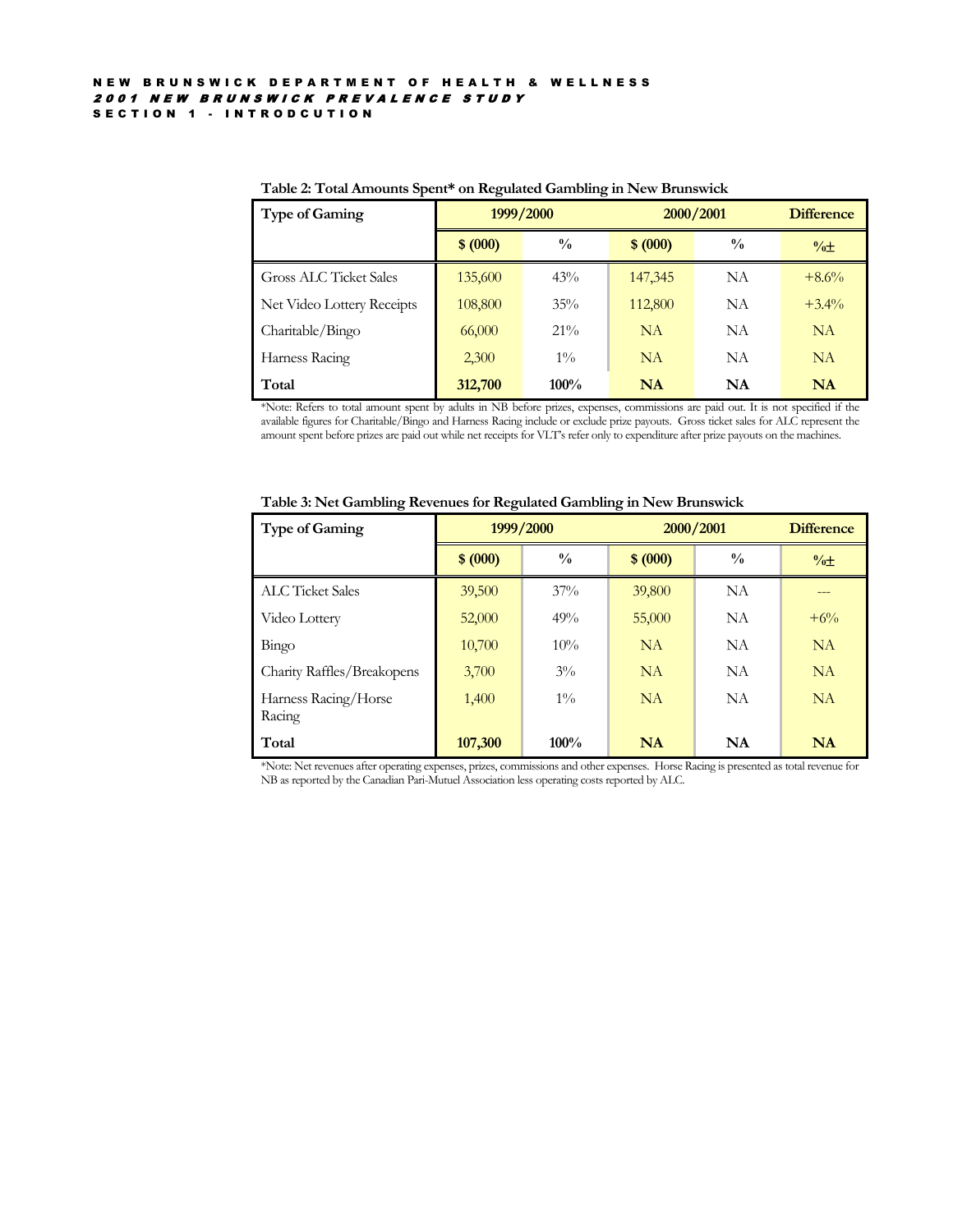*On average, adults in New Brunswick spent approximately \$320.00 last year on regulated gambling activities. This amount is below the national per capita average of \$394.00, positioning the province ahead of only BC (*≈*\$182.00), which does not have a video lottery program, and PEI (\$278.00).*

*(Source: Gambling in Canada: An Overview, J. J. Azmier, Canada West Foundation, August* Based on the figures for 1999/2000 it can be estimated that per capita wagers on regulated gambling by adults in New Brunswick was approximately \$411.00. After prizes paid out for the traditional lottery ticket games are deducted from the total wagers the results suggest that adults 19 years of age or older on average spent \$320.00 over the past year on regulated gambling. Just over half (≈56%) of adult's actual expenditures, representing approximately \$107 million dollars, was contributed to provincial revenues.

VLT's account for 35% of the gross revenue, yet due to lower operating costs and the fact that winnings are paid out to players during play of the machines, video lottery provides a higher return to the province. As a result, VLT's contribute half of the net gambling revenues in the province of New Brunswick. According to ALC's 2001 Annual Report there was a 3.4% increase in net VLT receipts between 2000 and 2001. This translates into a 6% gain in provincial net revenues for VLT's over the previous year.

ALC traditional lottery products exhibited an 8.6% increase in gross ticket sales. The gain was primarily due to the introduction of two new on-line games, Wild 5, a new regional draw game, and the addition of a regional TAG or spiel game to the national Super 7 draw ticket. Higher prizes, production and operating costs offset the gain in ticket sales such that net revenue to the province remained stable from 2000 to 2001.

In 2000, 21% of gambling expenditures were spent on Bingo, contributing only 10% directly towards provincial revenues. These results likely under represent total market response to Bingo, as other forms of the game are available for play in New Brunswick but are not currently regulated.

# **Methods**

## Questionnaire Design

The 2001 questionnaire was designed by senior researchers at Focal Research Consultants Ltd. in consultation with NBDHW. Given that one of the goals of the survey was to improve some of the key measures in the survey, tracking measures from previous surveys were retained to the extent that is was possible. New and current issues related to gambling in New Brunswick were also incorporated into the questionnaire.

The final survey evolved through six draft versions. Formal pretesting was undertaken on July 13, 2001 ( $n=19$ ) with data collection commencing on July 17. Only minor editing was required to refine the final draft of the questionnaire. The final questionnaire was translated into French by NBDHW. The final questionnaire length ranged from 10 minutes to 60 minutes with an average length of 18 minutes.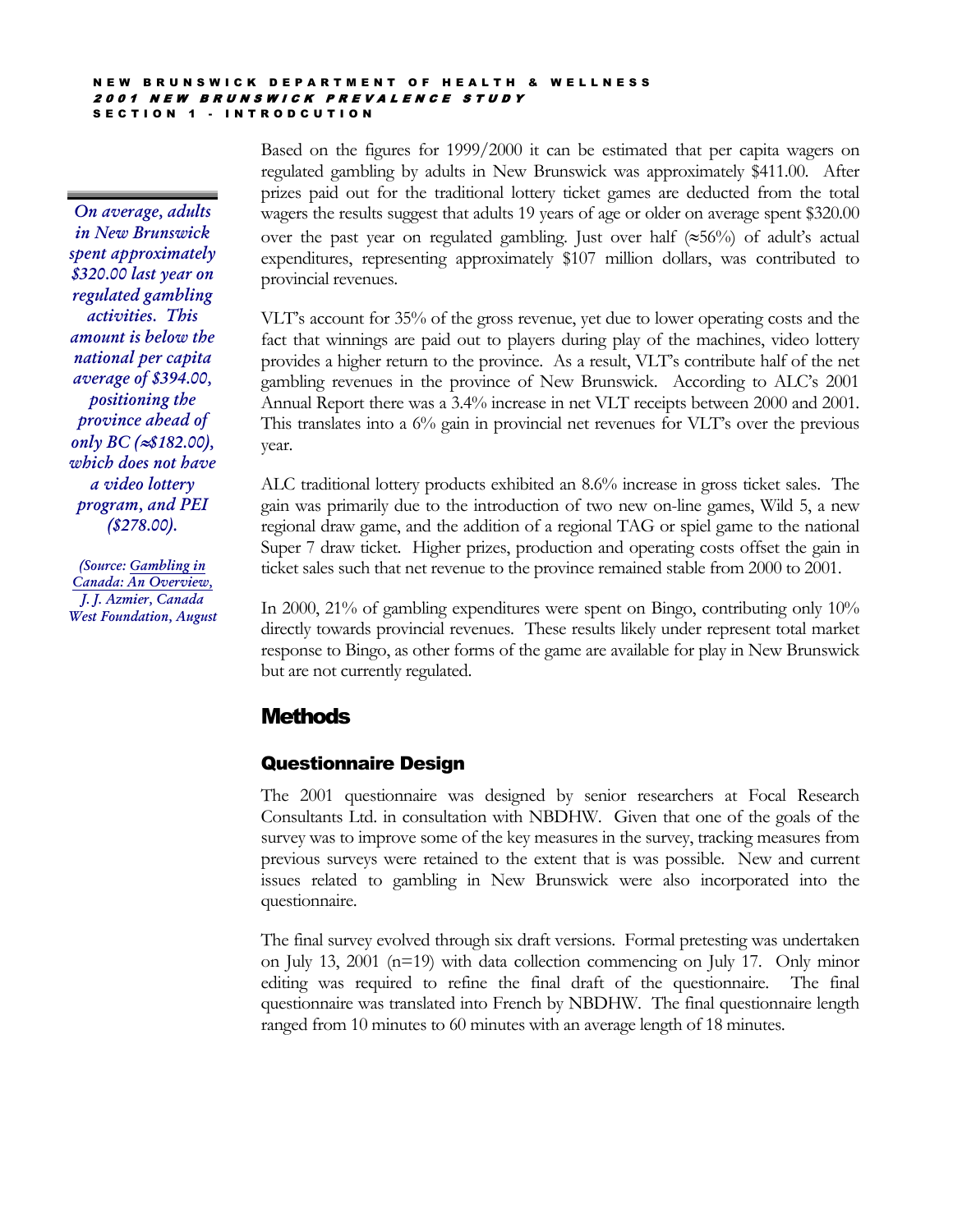The questionnaire was divided into the following eight sections:

| <b>Section</b>                                    | Description                                                                                                                                                                                                                        |
|---------------------------------------------------|------------------------------------------------------------------------------------------------------------------------------------------------------------------------------------------------------------------------------------|
| 1. Participation in Gambling<br>Activities        | Trial (ever played), frequency of play, average expenditure, average<br>length of time playing, play in the past month for the various<br>gambling activities (including unregulated gambling)                                     |
| 2. Gambling Statements                            | Gambling behaviours, motivations and opinions, as well as personal,<br>domestic and social implications of gambling                                                                                                                |
| 3. Problem Gambling                               | The Canadian Problem Gambling Index                                                                                                                                                                                                |
| 4. Lifetime Problem Gambling                      | Self-identified lifetime problem gambling and problem resolution                                                                                                                                                                   |
| 5. Gambling Support Services                      | Personal knowledge of problem gamblers in New Brunswick,<br>relationship to problem gamblers, awareness and access of support<br>services for problem gambling                                                                     |
| 6. General Awareness of<br><b>Gambling Issues</b> | Knowledge and interest in various gambling issues and government<br>health promotion/intervention efforts                                                                                                                          |
| 7. Opposition to Gambling                         | Opposition to various types of gambling and gambling scenarios                                                                                                                                                                     |
| 8. Demographics                                   | Age, gender, mother tongue, marital status, education, employment<br>status, household income, religion, number of residents in household,<br>presence of gamblers in the household, children's gambling, and area<br>of residence |

## Sampling

The sampling frame for the 2001 Survey of Gambling and Problem Gambling in New Brunswick consisted of all residential telephone numbers in New Brunswick. Focal Research currently uses customized software from ASDE Inc. of Hull, Quebec for sampling purposes. This software, Canada Survey Sampler, is a geographically stratified random sampling program incorporating both listed and unlisted telephone numbers. The software has been customized to accommodate Focal's strict sampling procedures.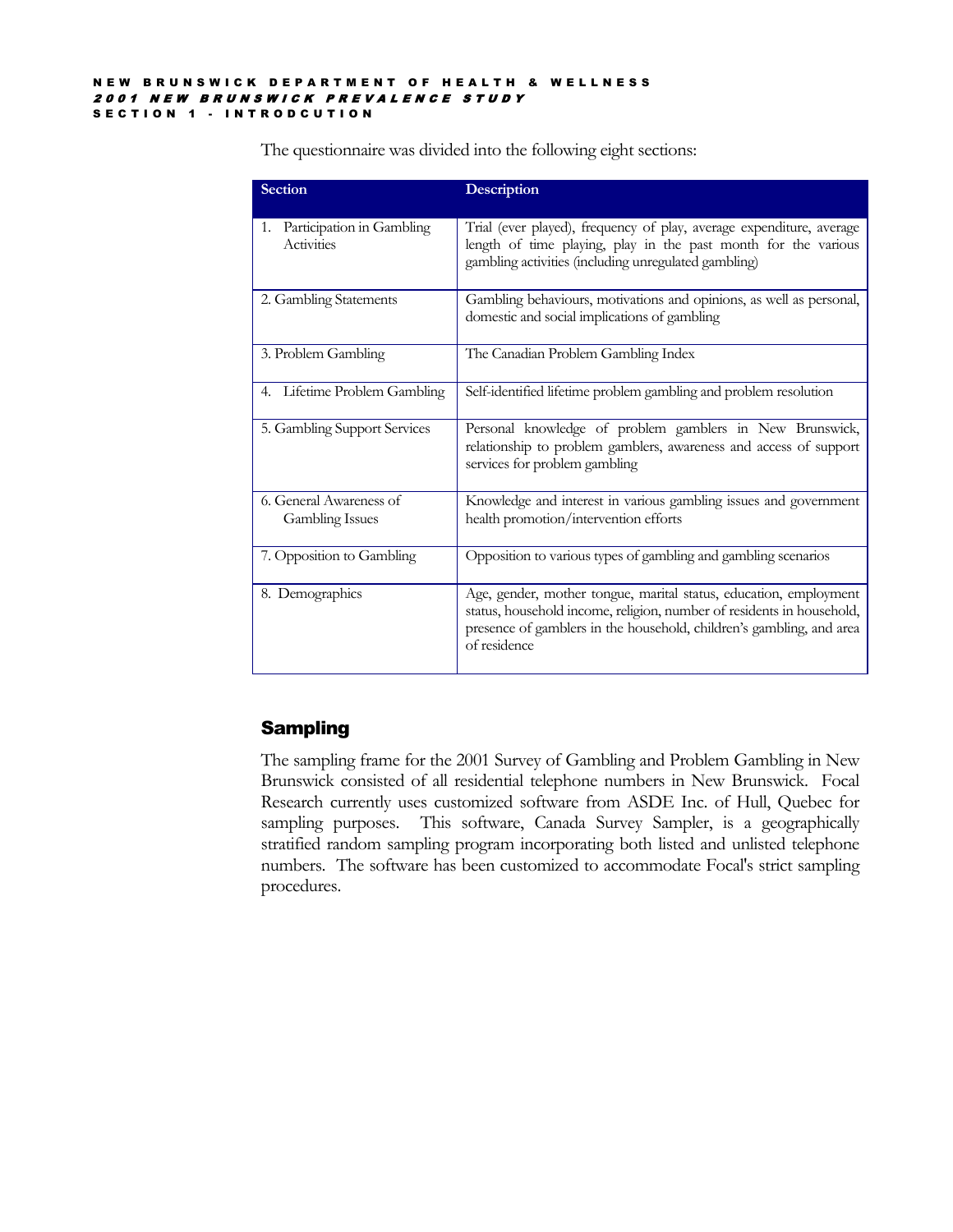*Independent Gender Sampling is superior due to the following:*

- *Controls for self-selection bias* • *Ensures*
- *random representative sample of adults*
- *Controls for over-sampling of single adult h h ld*

*The overall response rate for the survey was 63% with a refusal rate of 27%. The results are considered representative and generalizable to the general adult population of New Brunswick*

In order to control for self-selection bias and over-representation of single-adult households, and to ensure that men and women were accurately represented on the sample, two independent samples were drawn: one for men and one for women. A total of 800 surveys were completed, half with men (n=400) and half with women (n=400). This technique also eliminated the potential necessity of incorporating gender when weighting the final results.

The primary drawback of this sampling technique is under-representation of younger adults (i.e., aged 19 to 24 years). These younger adults are more likely to live in multiadult households (and, therefore, less likely to be selected for participation should there be more than one qualified individual in the household) and are more difficult to contact because of their active lifestyle.

# Data Collection

The data were collected from July 13 to August 11, 2001. Data collection was fully supervised and conducted from Focal Research Consultants' centralized data collection facility in Halifax, Nova Scotia. Each survey was 100% edited for accuracy and completeness. Random quality control checks (participant re-contacts by supervisory staff) were conducted with 10% to 15% of each interviewer's surveys. Response rates were maximized by controlling the release of phone numbers to the interviewers and requiring unlimited callbacks to be made on the numbers released, over various days of the week and times of day.

Data entry occurred concurrently with data collection to maximize turn-around and allow for preliminary data checks/reviews. A minimum 15% manual quality control check was performed on the entered surveys. In addition, the data were submitted to customized data cleaning programs, which incorporate logic checks, as well as out of the range value checks. The data file was labeled using SPSS version 10.0.

# Response Results

In total 2,677 unique telephone numbers were randomly drawn from which to obtain the two independent samples of males and females. The overall response rate for this study is 63%, with a refusal rate of 27% (calculations below). Moreover, the male and female samples had similar response rates (63%) and refusal rates (27%). Thus, results are considered representative and generalizable to the New Brunswick adult population at large.

Respondents were provided with the option of completing the survey in either English or French. All French surveys were administered by bilingual interviewers at Focal Research.

The following project call disposition report uses the Professional Marketing Research Society's (PMRS) Standard Record of Contact for telephone studies.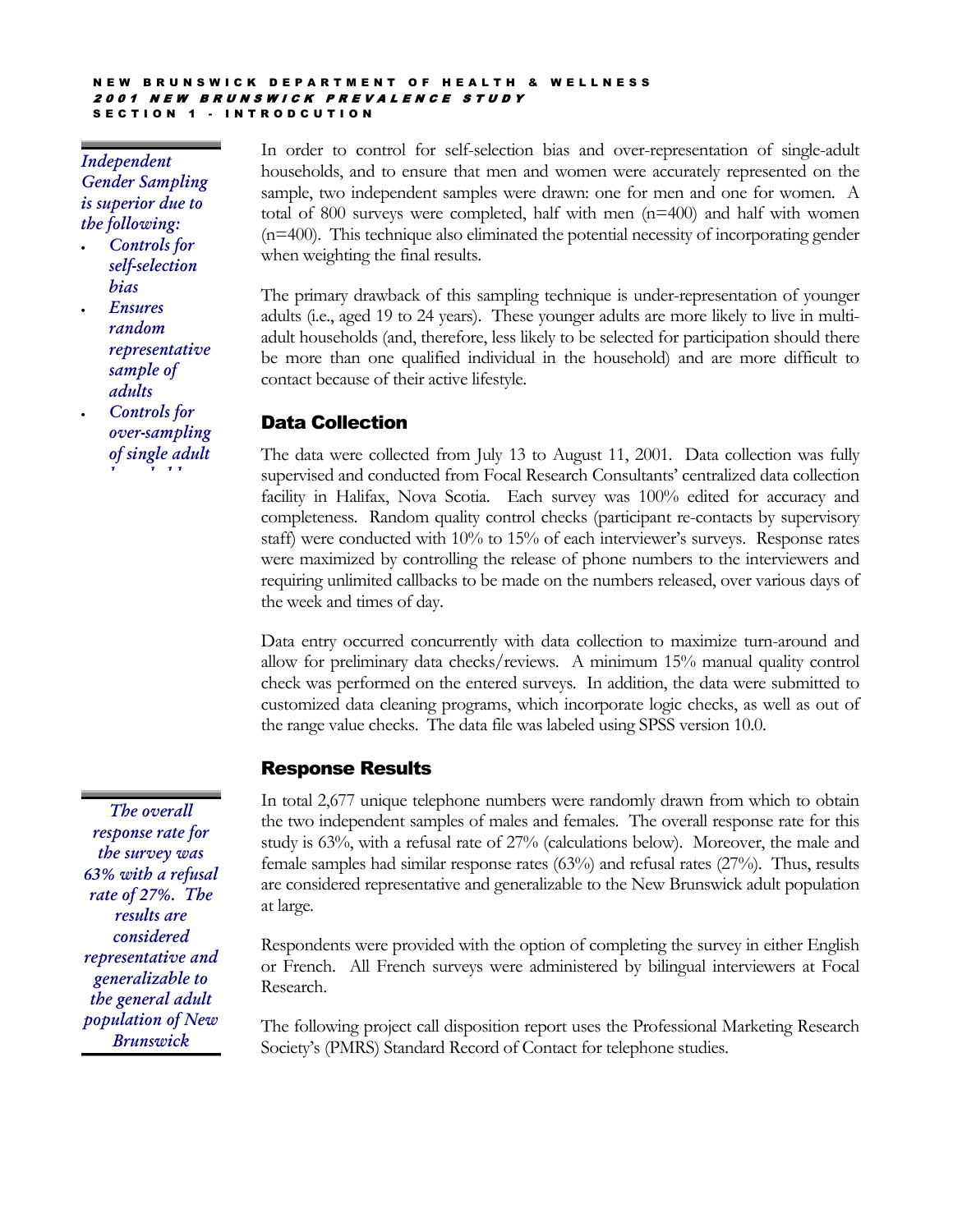**Table 4: 2001 Survey of Gambling and Problem Gambling in New Brunswick Call Disposition Report**

|                       |                             | (n)            |
|-----------------------|-----------------------------|----------------|
| <b>Invalid Sample</b> | Not In Service              | 395            |
|                       | Ineligible                  | 114            |
|                       | Total                       | 509            |
| Non-Contacts          | No Answer after 7+ Attempts | 63             |
|                       | Respondent Not Available    | 157            |
|                       | <b>Busy</b>                 | $\overline{c}$ |
|                       | Answering Machine           | 31             |
|                       | Illness/Language Barrier    | 53             |
|                       | Total                       | 306            |
| Refusals              | Household                   | 129            |
|                       | Known Qualified             | 370            |
|                       | Total                       | 499            |
| Co-Operative Contacts | Disqualified                | 563            |
|                       | Completed Interviews        | 800            |
|                       | Total                       | 1,363          |

**Total Unique Numbers Attempted** = 509 + 306 + 499 + 563 + 800 = **2,677 Total Eligible Numbers** = Total Unique Numbers Attempted-Invalid Sample=2,677 – 509 = **2,168 Total Asked** = Refusals + Disqualified + Completed Surveys =  $499 + 563 + 800 = 1,862$ **Response Rate** = Co-operative Contacts ÷ Total Eligible Numbers = 1,363 ÷ 2,168 = **63% Refusal Rate** = Refusals  $\div$  Total Asked = 499  $\div$  1,862 = 27%

## Measurement of Problem Gambling

In the 1992 and 1996 surveys of gambling and problem gambling in New Brunswick, the South Oaks Gambling Screen (SOGS) served as the measurement instrument for problem gambling. The use of SOGS has proliferated over the past 15 years such that it has become the standard instrument largely due to convenience and the absence of a credible alternative. Its universal use has necessitated or encouraged continued use, primarily because it facilitates comparisons among prevalence rates across jurisdictions, both nationally and internationally.

In the past few years, however, the use of SOGS in a general population setting has come under sharp criticism primarily because the instrument is grounded on observations from a clinical population (NSDOH & Focal Research, 1998; Abbott &

**Problem Gambling Measurement:** 1. CPGI 2. PGTM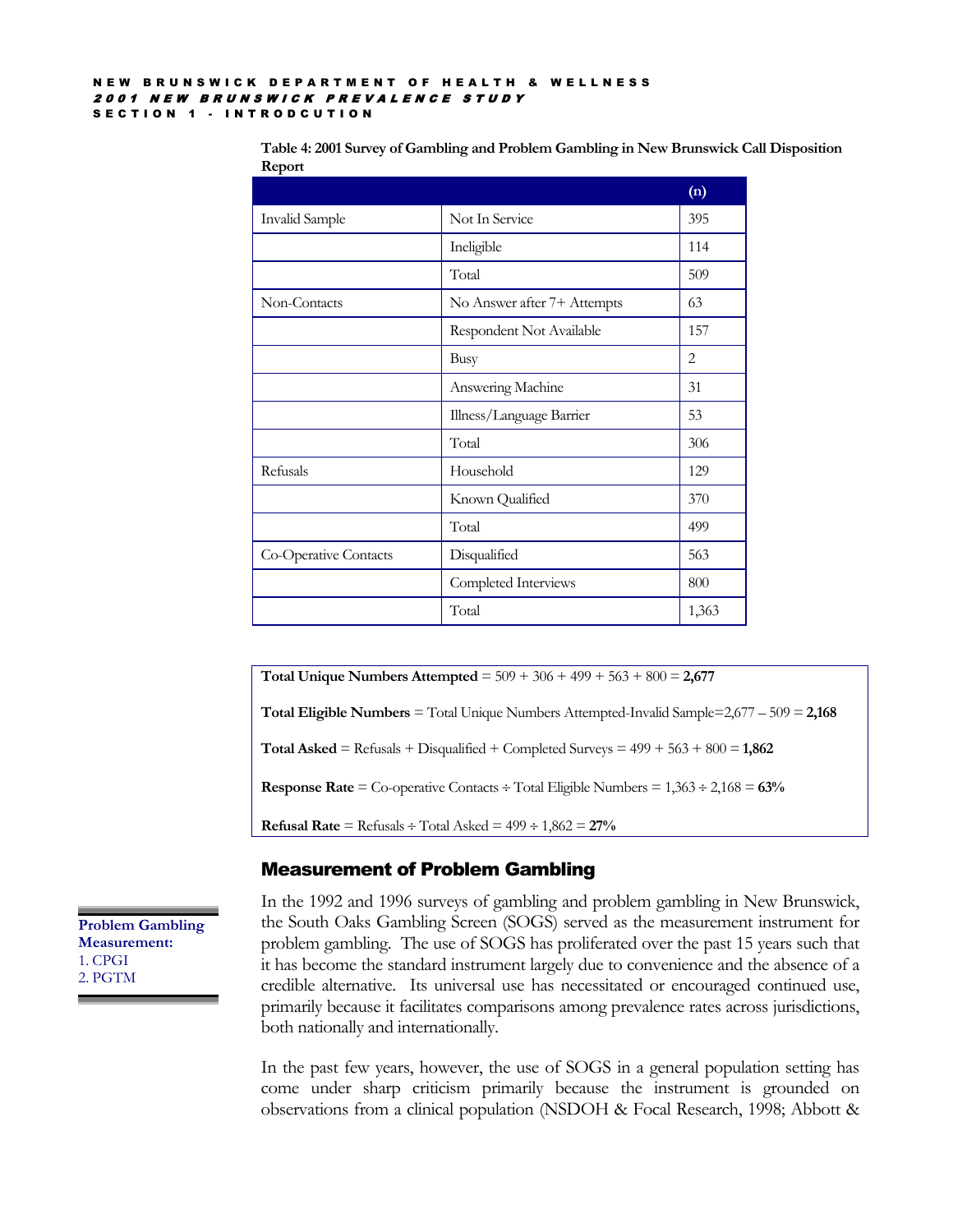Volberg, 1999; Schaffer et al, 1997; Dickerson & Baron, 1999; Volberg & Banks, 1990). SOGS use in a survey designed to measure gambling in a non-clinical setting without a properly trained clinician administering the screen has not been validated. Moreover, SOGS was developed prior to the introduction and widespread distribution/accessibility of various gambling options such as electronic gambling machines. As a result, the unique aspect of some types of gambling are not accounted for in screening. SOGS also suffers from poor specificity due to the inclusion of both dysfunctional and non-dysfunctional diagnostic criteria. SOGS, therefore, picks-up (diagnoses) a significant proportion of false positives, a problem that is exacerbated outside of the clinical setting. Finally, the value of using SOGS in generating useful social and public health policy has also been called into question, and it has been suggested that future research on problem gambling move towards a more practical assessment of disordered gambling (Schaffer et al, 1997; Dickerson & Baron, 1999).

**As a result of these limitations, and in discussion with NBDHW, problem gambling was measured in the 2001 Survey of Gambling and Problem Gambling in New Brunswick using the Canadian Problem Gambling Index (CPGI). NBDHW also allowed Focal Research to incorporate a second problem gambling measure, the Problem Gambling Triangulation Measure (PGTM), into the survey.**

### The Problem Gambling Triangulation Measure (PGTM)

The PGTM was developed by Focal Research for use in the 1997/98 Nova Scotia Video Lottery Players Survey. It is grounded in the experiences and psychopathology of gamblers and, therefore, is considered to have excellent face and content validity. The measure was designed after conducting primary research with both social nonproblem gamblers and those involved in heavy or problematic play. The measurement properties of the PGTM have been assessed and the measure has been found to have very high reliability (Cronbach's Alpha consistently equal to or higher than 0.80). The convergent validity of the measure was verified in the 1997/98 Nova Scotia Video Lottery Players Survey. Problem VL Gamblers consistently scored significantly higher than Non-Problem VL Gamblers on a number of related measures such as patronage at video lottery locations, video lottery expenditure, other gaming expenditure, length of time playing video lottery, chasing behaviour, attitudes and outcomes.

The PGTM has also been validated against the DSM-IV in the 2000 Regular Video Lottery Players Study and found to have a significant level of agreement in that 141 of 181 gamblers were classified similarly. According to Dickerson & Baron, the methodology and results of the approach adopted represent "a model for future research in its generation of a unique database of significance to all aspects of social policy and treatment service development."

**The inclusion of the PGTM in the 2001 Survey of Gambling and Problem Gambling in New Brunswick allows for ongoing testing and validation of the measure.**

*"[Focal Research's] methodology and results… is a model for future research in its generation of a unique database of significance to all aspects of social policy and treatment service development." - Dickerson & Baron (1999)*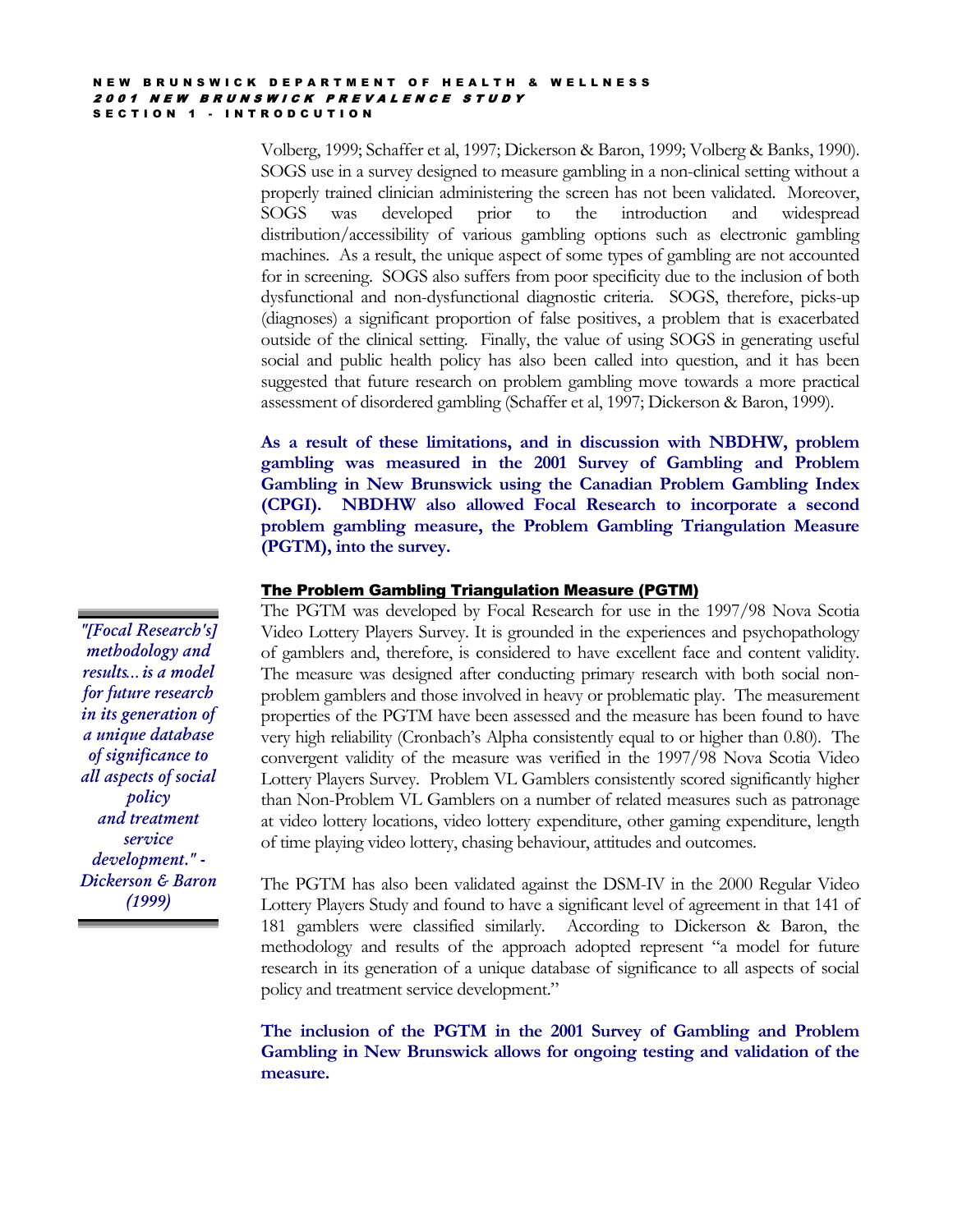#### The Canadian Problem Gambling Index (CPGI)

The CPGI is a new measure that stems from a collaborative effort between the Canadian Provinces to validate and put into practice a standard instrument for measuring problem gambling in the Canadian general population. The measure has been designed to capture gambling involvement, behavioural indicators of problem gambling, cognition related to problem gambling, consequences of problem gambling, and the environmental factors and correlates of problem gambling.

A further and significant strength of the CPGI is that it has been presented as having a SOGS conversion factor that facilitates meaningful comparisons with other SOGSbased studies. This suggests that data collected from earlier SOGS-based studies continue to have meaning. At the same time, using the CPGI provides an opportunity to test and benchmark the new Canadian instrument without confounding the ability of the study to systematically track prevalence over time. The CPGI has been recently used in the Saskatchewan 2001 Problem Gambling Prevalence Survey, which is yet to be released.

**The CPGI is the primary measure used to report on the prevalence of problem gambling in the 2001 Survey of Gambling and Problem Gambling in New Brunswick.**

# Statistical Analysis

Descriptive statistics were used to analyze the data from the 2001 Survey of Gambling and Problem Gambling in New Brunswick including:

- Chi Square tests for distribution comparisons
- Z-tests and/or T-tests for mean comparisons
- Mann-U-Whitney tests for median comparisons
- Correlation Analysis

Prior to analyses, data were weighted by age and home language based on population statistics for New Brunswick from 1996 Census conducted by Statistics Canada. For all analyses, Focal Research used a 95% confidence level. However, we believe there is a need to minimize Type 1 (reporting there is a difference when there is not) as well as Type 2 (reporting there is not a difference when there is) errors. Therefore, in some cases, differences significant at the 90% confidence interval ( $p \leq .10$ ) are noted to gain additional knowledge and insight.

All analyses were conducted using SPSS version 10.0.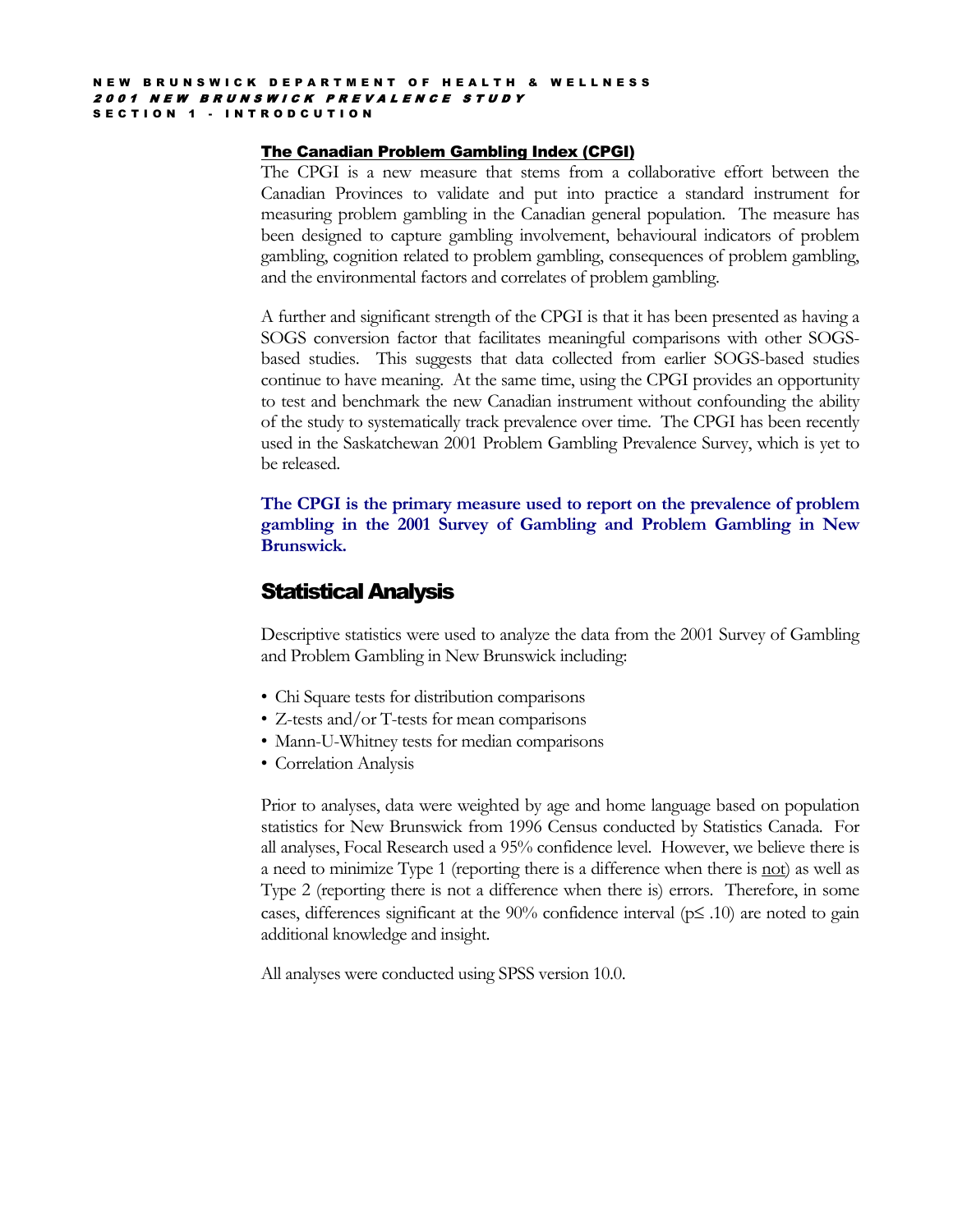#### Gambling Expenditures

In the current study, the questionnaire was modified to obtain more concise measurements of gambling expenditures. Specifically, all respondents were questioned as to how often they had engaged in a particular gambling activity during the past year (per week, per month, per year) and how many times he/she typically played within this time frame. Respondents provided an estimate of average per time expenditures for each gaming activity. It was then possible to derive annual, monthly and/or weekly expenditure estimates for all adults taking part in the study.

*All gambling expenditure estimates were examined by type of game and, when appropriate, were capped to minimize the influence of outliers on mean estimates.*

All gambling expenditure estimates were examined by type of game and, when appropriate, were capped to minimize the influence of outliers on mean estimates. Due to the small percentage of adults who participate in some forms of gambling such as, VLT's, casino gambling, horse racing, and internet gambling, randomly obtained sample sizes are usually insufficient to adequately represent the variance of expenditures within these player groups. For these gaming activities, there are individuals who tend to spend at extreme levels, thereby contributing a disproportionate amount of the gaming revenues generated in the province. In a random survey of adults, you may pick up some of these individuals or you may not. Moreover, the sample may be randomly skewed towards high spenders for one particular type of gambling and skewed toward low spenders for another. At an aggregate level, when calculating total gambling expenditures, this is not a problem as expenditure estimates assume a normal distribution over the larger sample size. However, it can lead to inaccurate assumptions and misleading information when making comparisons among segments or profiling behaviours within a specific group.

Consequently, capping expenditures means that the estimates in the current study will underestimate actual revenues to some extent as gambling revenues tend to be sensitive to the contribution of the small group of players who spend at high levels (outliers). However, **capped expenditures allow for more meaningful comparison among segments and better illustrate the relationship between certain characteristics and spending on gambling. More importantly, it also controls for any biases introduced as a result of sampling.**

For those types of gambling played by a larger percent of the population, a wider crosssection of players tend to be sampled, yielding results that are more accurate.

### Segmentation Analysis

In discussion with NBDOHW there were four primary segmentation analyses conducted in the current study. Three are demographic segmentations, including gender, age and annual household income. Player segment, which is based on the respondents level of involvement in gambling over the past year, comprises the fourth segmentation.

The data tables produced for the report provide the results for all survey measures by the four segmentations and are presented in Appendix D - Data Tables for reference purposes.

# **SEGMENTATION** ANALYSIS Gender Age Income Player segments

PRIMARY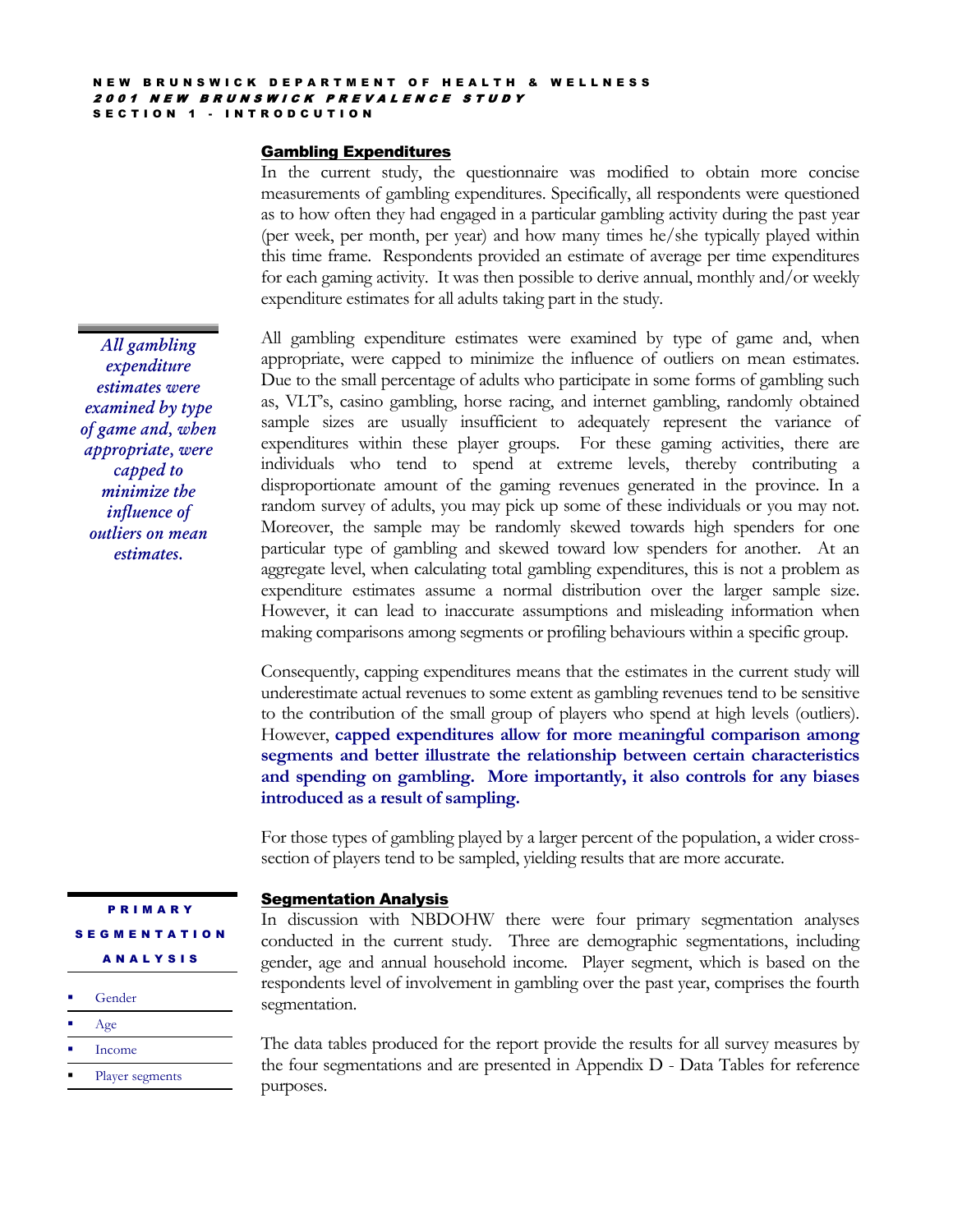### Demographic Segmentation

The selection of the demographic variables for segmentation was based on results from previous research in New Brunswick and in other jurisdictions. Numerous demographic characteristics are related to gambling behaviors. However, in many cases the data is not suitable for segmentation analysis due to small sample sizes for the specific groups represented within the demographic segment. In order to facilitate statistical comparisons among the segments it is advantageous to maximize the sample size for each category and thus have fewer categories for comparison.

## **Involvement in gambling tends to be most strongly related to gender and age. In order to ensure sufficient sample sizes for detailed profiling, age was segmented into three groups (19 to 34 years, 35-54 years and 55years or older).**

Education levels and income status are also associated with gambling patterns and behaviours. Almost half of the population (46%) have education levels of high school or less with the remainder fairly evenly split between vocational/non-university training (26%) and university level education (27%). Because of the skew towards a single category (High School or less), the sample sizes for comparison among the three education categories are less sensitive in detecting differences. Conversely, annual household incomes can be segmented into three distinct groups of similar size in the population  $\leq$ \$25k, \$25k - \$50k,  $\geq$ \$50k). There is a higher degree of correlation between education and income status than for any other demographic factors (r=.361, p<.01). **Therefore, it was decided to conduct the segmentation analysis based on income as this variable also addresses concerns surrounding the affordability of gambling expenditures.** There was 12% of respondents (n=102) who either refused to divulge income  $(8%)$  or were unsure as to the total amount of their annual household income (4%). These individuals were eliminated from the income segmentation analysis.

#### Player Segmentation

**An individual's current level of involvement in gambling is one of the strongest risk indicators for development of problem gambling.** The majority of demographic characteristics and differences associated with problem gambling also tend to reflect the differences noted for general involvement in gambling. Thus, not surprisingly, the greater one is involved in the gambling, the greater the risk for developing problems with one's play.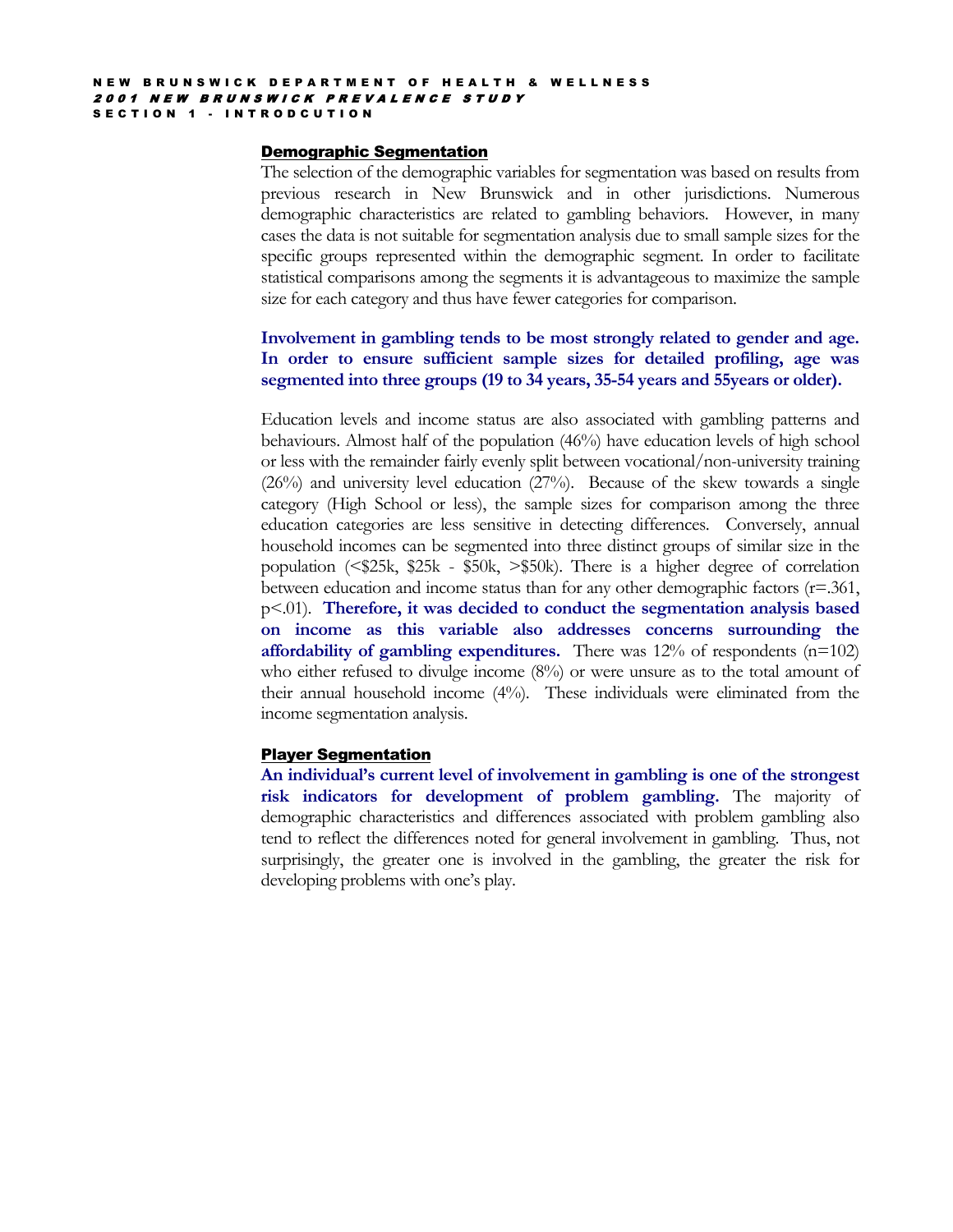In 1992 and 1996 respondents were segmented into four player categories:

| <b>Player Segment</b>      | <b>Definition</b>                                                                                        | $%$ of Pop.<br>(2001) |
|----------------------------|----------------------------------------------------------------------------------------------------------|-----------------------|
| Non-Gamblers               | -those who have never gambled or participated in any<br>games of chance                                  | $12\%$                |
| <b>Infrequent Gamblers</b> | -have participated in gambling at some time in the<br>past but not within the last year                  | $8\%$                 |
| Occasional Gamblers        | -gambled at least once in the past year but did not<br>gamble on any games of chance once a week or more | 50%                   |
| Regular Gamblers           | -on average gamble once a week or more                                                                   | $31\%$                |

#### **Table 5: 1992, 1996 Player Segmentation**

*The player segmentation was modified in the 2001 study to enhance the value of the information obtained and provide estimates which are consistent with other reporting formats in New Brunswick.*

The segmentation was based on certain underlying assumptions about gambling that were valid more than 10 years ago. However, as gambling has become more widespread and diverse there have been corresponding changes in gambling behaviours and play patterns, as well as, gambling information needs at both a regulatory and community health level. Due to the following considerations the player segmentation in the 2001 was modified to enhance the value of the information obtained and to establish relevant benchmarks that are consistent with other reporting formats for gambling in New Brunswick.

First, given the proliferation of games of chance as a way for charities, not-for-profit agencies, schools, health services and especially government to generate revenues, almost all adults have tried some type of game of chance played for money. On a total population basis there are few distinctions between those who have never gambled versus those who have not gambled in the past 12 months, thus negating any real value in separately profiling these two types of players. Combining the two groups also maximizes the segment sample size for "Non-gamblers" thereby making the analysis more sensitive in detecting differences.

Furthermore, regulated gambling tends to be operated and tracked on a yearly or, more concisely, on an annual fiscal basis. In order to obtain comparable measures for evaluating revenue contributions it is advantageous to adopt a similar timeframe for population research. **Thus, for tracking purposes, the first consideration is the identification of differences among those that have and have not gambled in the past year.**

**Second, research has found that annual revenues are skewed strongly towards those who gamble on a regular consistent basis throughout the year as opposed to those who do so only on an occasional, ad hoc basis.** However, regular play for a particular game of chance is not necessarily tied to a weekly schedule. In fact, the regularity of play is influenced by both access to the gambling activity and access to resources, including time and money. For example, lottery draws are designed around a regular weekly schedule, have a low cost of play, require a minimal time commitment to participate, and offer easy access to purchasing. Not surprisingly, the vast majority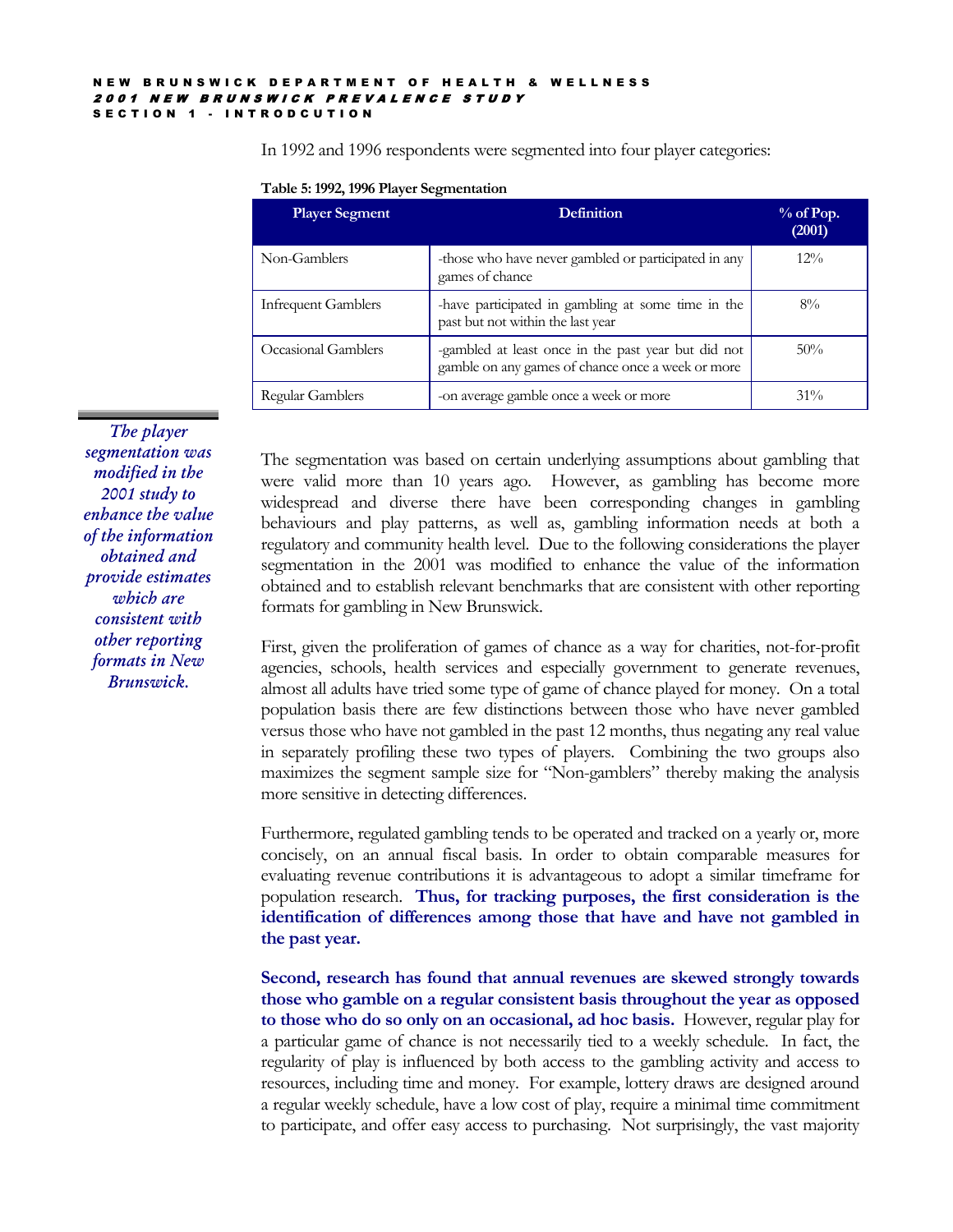of adults who gamble on a regular weekly basis will be comprised of lottery ticket players. Consequently, profiles of Regular Weekly gamblers will tend to reflect this bias. Despite the high frequency of play for lottery ticket games, the percent of players who qualify as problem gamblers tends to be significantly lower within this player group.

Higher stake gambling activities, such as card games, horse racing, casino gambling, or VLT's, are more likely to be tied to access to resources, as well as, access to the activity. Such resources may consist of a pay cheque or other cash sources, which typically, are paid out on a monthly rather than weekly basis. These activities also demand more time resources. Therefore, some regular players may not be able to sustain a weekly schedule of play but do take part in the activity on a regular and continuous basis throughout the year. In some cases, there is a seasonal component to the gambling activity, such as sports betting, with an individual engaging in regular play while the preferred activity is available.

Moreover, regular monthly players differ significantly on numerous measures from those who play on a casual basis, less often than once per month. In previous waves of the New Brunswick Prevalence Study anyone who played less often than once per week, over the last year, were grouped together thereby masking and/or diluting these important distinctions. Conversely, the primary difference between regular weekly players and regular monthly players is frequency of play. Quite often monthly expenditures are similar.

**There is another concern in defining regular gambling based on weekly involvement in gambling; by narrowing the definition, the ability to profile regular playing patterns is constrained by reduced sample sizes in a random population study.** In a random sample of adults it is cost prohibitive to obtain a large enough sample to accurately represent weekly players for those games of chance played by a small proportion of the population.

Based on these considerations the following player segmentation was adopted for the 2001 study. The 1992, 1996 segmentation is used in Section 3 – Trend Analysis in order to monitor any changes over time.

*Defining regular players as those who engage in a particular gambling activity at least once a month or more on a continuous basis,*

- *better represents actual player behaviour,*
- *maximizes the available data for examining less popular and/or accessible games of chance*
- *accounts for variations in accessibility and /or distribution for the full range of gambling options available to*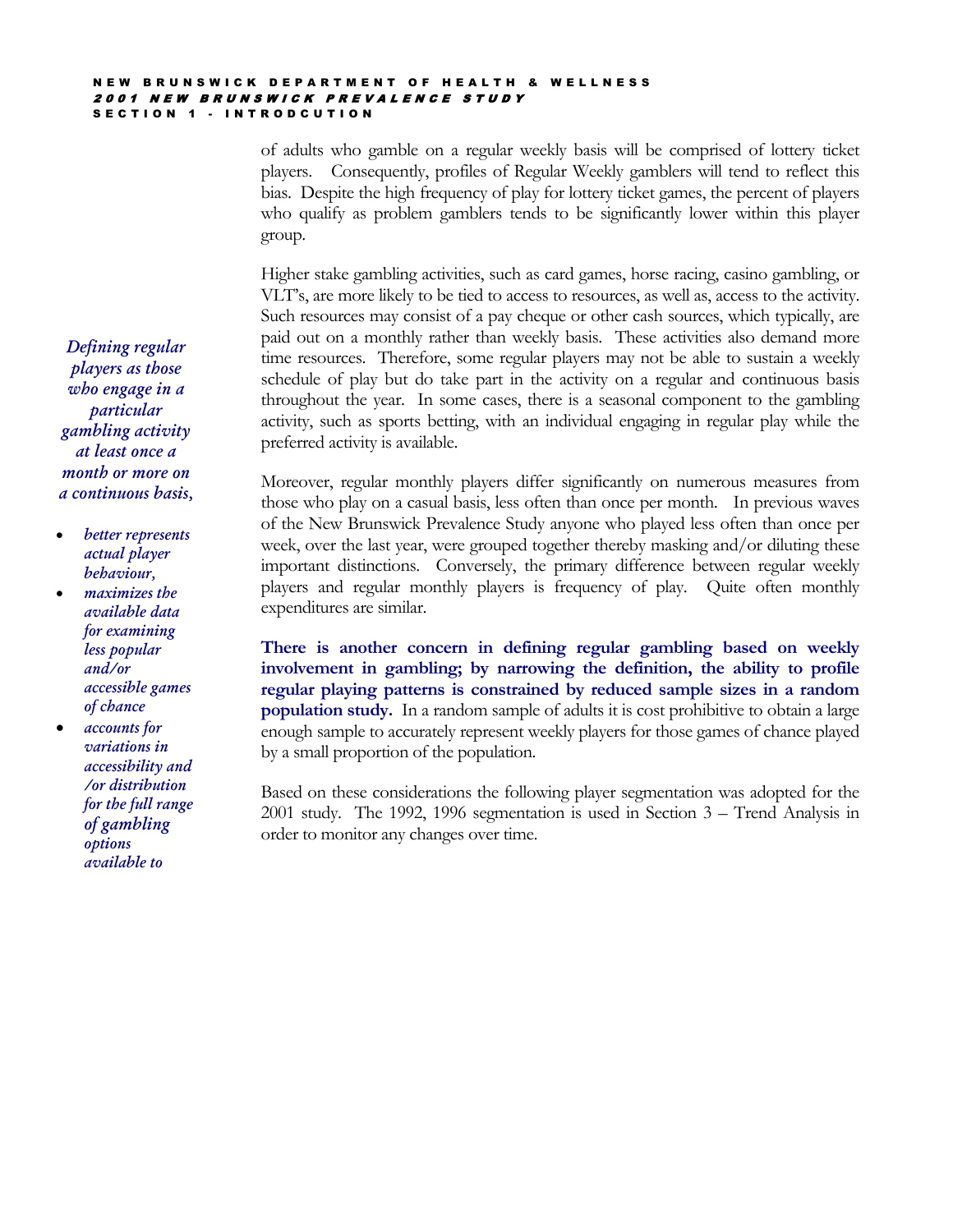|  |  | Table 6: 2001 Player Segmentation |  |
|--|--|-----------------------------------|--|
|  |  |                                   |  |

| <b>Player Segment</b> | <b>Definition</b>                                                                                                                          | $%$ of Pop<br>(2001) |
|-----------------------|--------------------------------------------------------------------------------------------------------------------------------------------|----------------------|
| Non-Gamblers          | -those who did not purchase or play any games of<br>chance in the past year                                                                | 19%                  |
| Casual Gamblers       | -those who have participated in gambling at some<br>time in the past year but did not play on a regular<br>basis of once per month or more | $34\%$               |
| Regular Gamblers      | -those who participated in any gambling activities,<br>average, once a month or more on a<br>on<br>continuous basis over the past year.    | $47\%$               |

## Margins of Error

It is important to keep in mind that the figures reported in the current study are point estimates only. Depending upon the size of the sample, the amount of variance in the data (e.g., standard deviations for mean estimates) and/or the proportion of the sample indicating a particular response, actual results will fall within a specific range around each point estimate referred to as the margin of error.

Table 7 presents the population estimates and margins of error for the total sample and for each of the primary segments. As sample sizes for various subsegments decline, the margin of error surrounding the point estimates increases. This is automatically accounted for in all tests of significance conducted among various groups using a 95% level of confidence  $(p<.05)$ .

The margin of errors presented in the table are conservative, based on the assumption that the true population value falls at the 50% level. The 50% level is often chosen when the true population estimate is unknown as it represents the point at which the margin of error will be the greatest. As the true value moves away from the 50% level, there is greater accuracy in projecting results to the population and the margin of error surrounding the point estimate becomes smaller.

| <b>Population Segment</b> | (19)<br>Population<br>years + $)$ * | Percent<br>Population | of Unweighted<br><b>Sample Size</b> | <b>Of</b><br>Margin<br>(95%<br>Error<br>C.I.) |
|---------------------------|-------------------------------------|-----------------------|-------------------------------------|-----------------------------------------------|
| <b>TOTAL ADULTS</b>       | $\approx 580,450$                   | 100%                  | 800                                 | $\pm 3.5$                                     |
| <b>GENDER</b>             |                                     |                       |                                     |                                               |
| Male                      | $\approx$ 281,000                   | 48%                   | 400                                 | ±4.9                                          |
| Female                    | $\approx$ 299,445                   | 52%                   | 400                                 | ±4.9                                          |

#### **Table 7: Margins of Error For Primary Report Segmentations**

*The figures reported in the current study are point estimates. Actual estimates will fall within a specified range around each point estimate referred to as the margin of error.*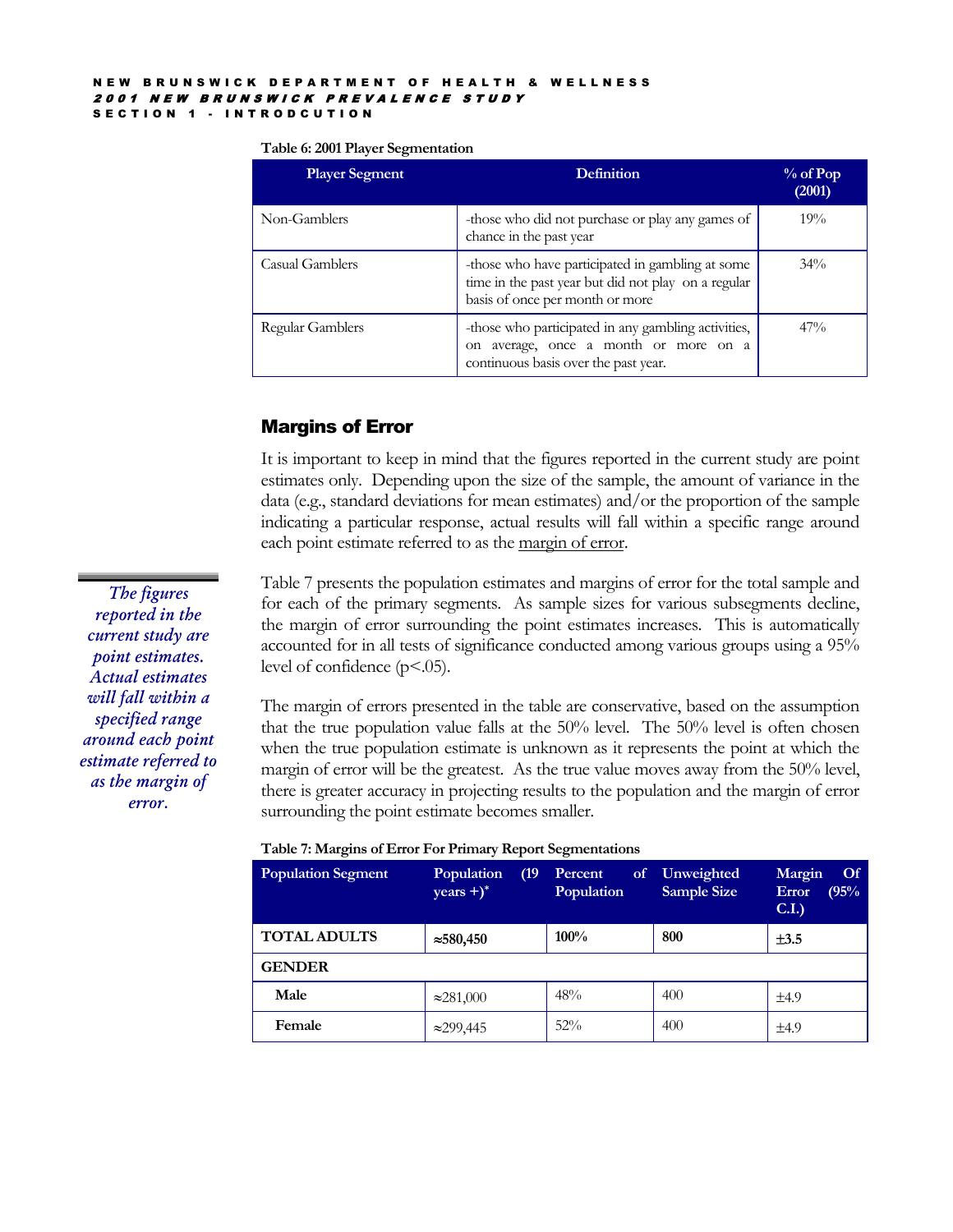| <b>Population Segment</b> | Population<br>(19)<br>years $+)^*$ | Percent<br>of<br>Population | Unweighted<br><b>Sample Size</b> | Of<br>Margin<br>Error<br>(95%<br>C.I.) |
|---------------------------|------------------------------------|-----------------------------|----------------------------------|----------------------------------------|
| AGE                       |                                    |                             |                                  |                                        |
| 19-34                     | $\approx 185,745$                  | 32%                         | 203                              | ±6.9                                   |
| $35 - 54$                 | $\approx$ 232,180                  | 40%                         | 372                              | $\pm$ 5.1                              |
| $55+$                     | $\approx 162,525$                  | 28%                         | 222                              | ±6.6                                   |
| <b>INCOME</b>             |                                    |                             |                                  |                                        |
| $\leq$ \$25,000           | $\approx 162,525$                  | 28%                         | 187                              | ±7.2                                   |
| \$25,000-\$50,000         | $\approx$ 214,765                  | 37%                         | 260                              | $\pm 6.1$                              |
| $>$ \$50,000              | $\approx 203,155$                  | 35%                         | 251                              | $\pm 6.2$                              |
| <b>GAMBLER TYPE</b>       |                                    |                             |                                  |                                        |
| Non-Gambler               | $\approx$ 110,285                  | 19%                         | 158                              | ±7.8                                   |
| <b>Casual Gambler</b>     | $\approx$ 197,350                  | 34%                         | 264                              | ±6.0                                   |
| <b>Regular Gambler</b>    | $\approx$ 272,811                  | 47%                         | 378                              | $\pm$ 5.0                              |

\* Source: Financial Post Data Group (2000). Canadian Demographics 2001. Toronto: Financial Post

Given that the sample was randomly selected with a response rate of 63%, the results are considered representative and generalizable to the New Brunswick adult population at large. Therefore, we can be confident that the specified confidence intervals will cover the true population estimate 95% of the time.

## Sample Characteristics

Table 8 shows a detailed profile of the respondents participating in the 2001 Survey of Gambling and Problem Gambling in New Brunswick.

| Table 8: Demographic characteristics of respondents participating in 2001 Survey of Gambling |  |
|----------------------------------------------------------------------------------------------|--|
| and Problem Gambling in New Brunswick                                                        |  |

| Demographic Characteristic | Sample Size | <b>Percent of Total</b> |  |
|----------------------------|-------------|-------------------------|--|
| <b>TOTAL</b>               | 800         | $100\%$                 |  |
| <b>GENDER</b>              |             |                         |  |
| Male                       | 400         | 50%                     |  |
| Female                     | 400         | 50%                     |  |
| AGE                        |             |                         |  |
| 19-24                      | 64          | $8\%$                   |  |
| $25 - 34$                  | 139         | 17%                     |  |
| $35 - 44$                  | 190         | 24%                     |  |
| $45 - 54$                  | 182         | 23%                     |  |
| $\geq 55$                  | 122         | 28%                     |  |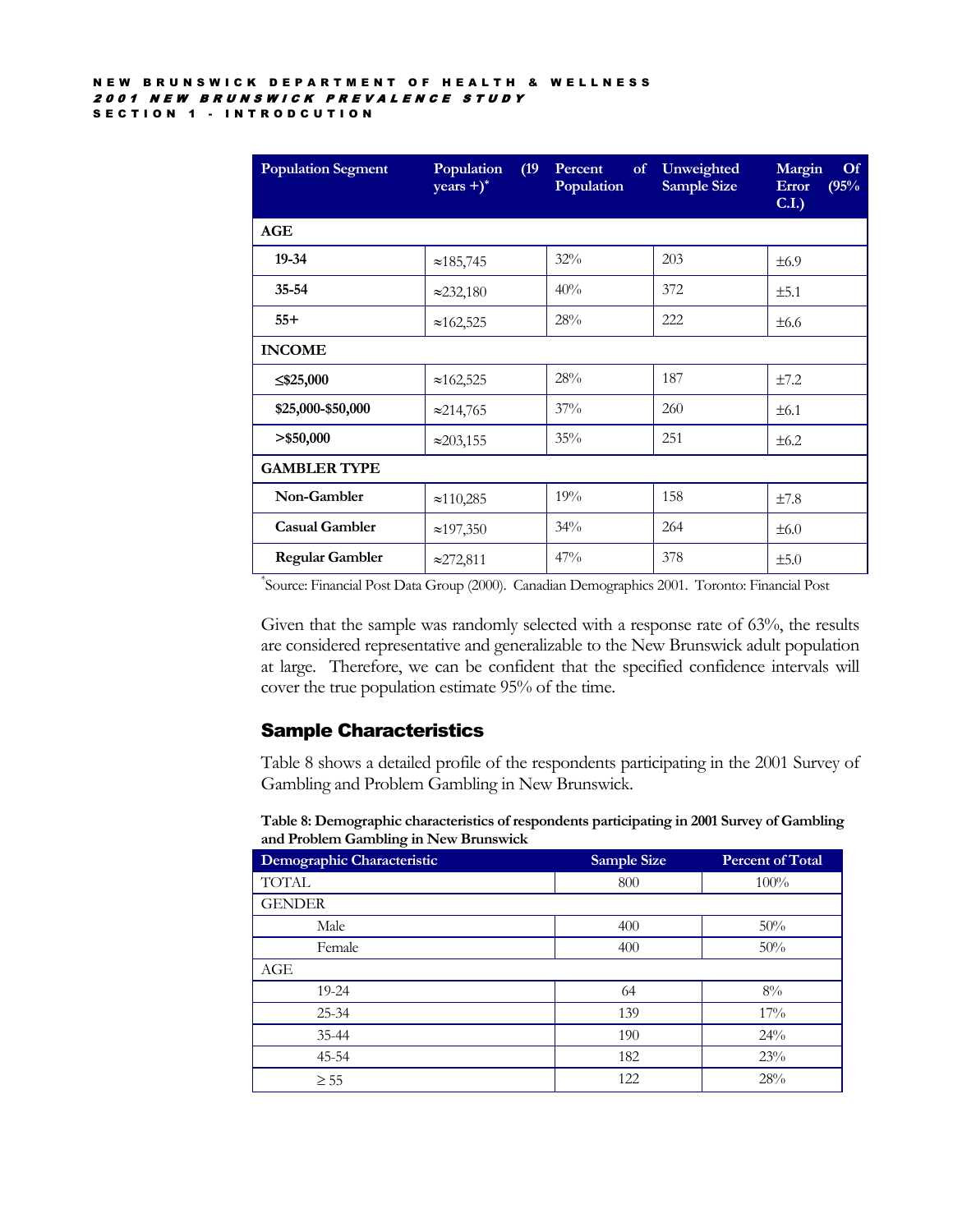| Demographic Characteristic | <b>Sample Size</b> | <b>Percent of Total</b> |  |
|----------------------------|--------------------|-------------------------|--|
| <b>EDUCATION</b>           |                    |                         |  |
| $\leq$ H.S. Grad.          | 381                | 48%                     |  |
| Post Second.               | 263                | 33%                     |  |
| University                 | 154                | 19%                     |  |
| MARITAL STATUS             |                    |                         |  |
| Single                     | 137                | $17\%$                  |  |
| Married/Separated          | 586                | 74%                     |  |
| Divorced/Widowed           | 74                 | $9\%$                   |  |
| <b>EMPLOYMENT STATUS</b>   |                    |                         |  |
| Employed                   | 523                | 65%                     |  |
| Unemployed                 | 28                 | $4\%$                   |  |
| Not in Labour Force        | 249                | 31%                     |  |
| <b>INCOME</b>              |                    |                         |  |
| $\leq$ \$50,000            | 447                | 64%                     |  |
| \$50,001-\$70,000          | 139                | 20%                     |  |
| $\geq$ \$70,000            | 112                | 16%                     |  |
| HOME LANGUAGE              |                    |                         |  |
| English                    | 590                | 74%                     |  |
| French                     | 174                | $22\%$                  |  |
| Bilingual                  | 20                 | $3\%$                   |  |
| Other                      | 16                 | $2\%$                   |  |

As noted in the Sampling section, the percent of adults aged 19 to 24 years is underrepresented by approximately one-third in the current sample (8% vs. 12%). Gambling behaviours are strongly related to age, thus, the slight skew towards older adults in the random sample could be expected to influence results. Furthermore, there was also a significant skew towards anglophones in the sample (74% vs. 64% in the general population). Due to delays in translation of the survey by NBDOHW, the French questionnaire was not available for use until after data collection commenced. While all eligible francophone respondents were recontacted for participation once the French questionnaire was available, the proportion of completed surveys within the francophone population was lower than the population incidence. Therefore, to control for these sampling biases, the data were weighted by age and home language prior to analyses.

#### **Weighting**

To increase the representativeness of the data, the results were weighted by age and home language based on 1996 Census data for New Brunswick. Table 9 shows the weighted proportions with comparable demographic data from Statistics Canada.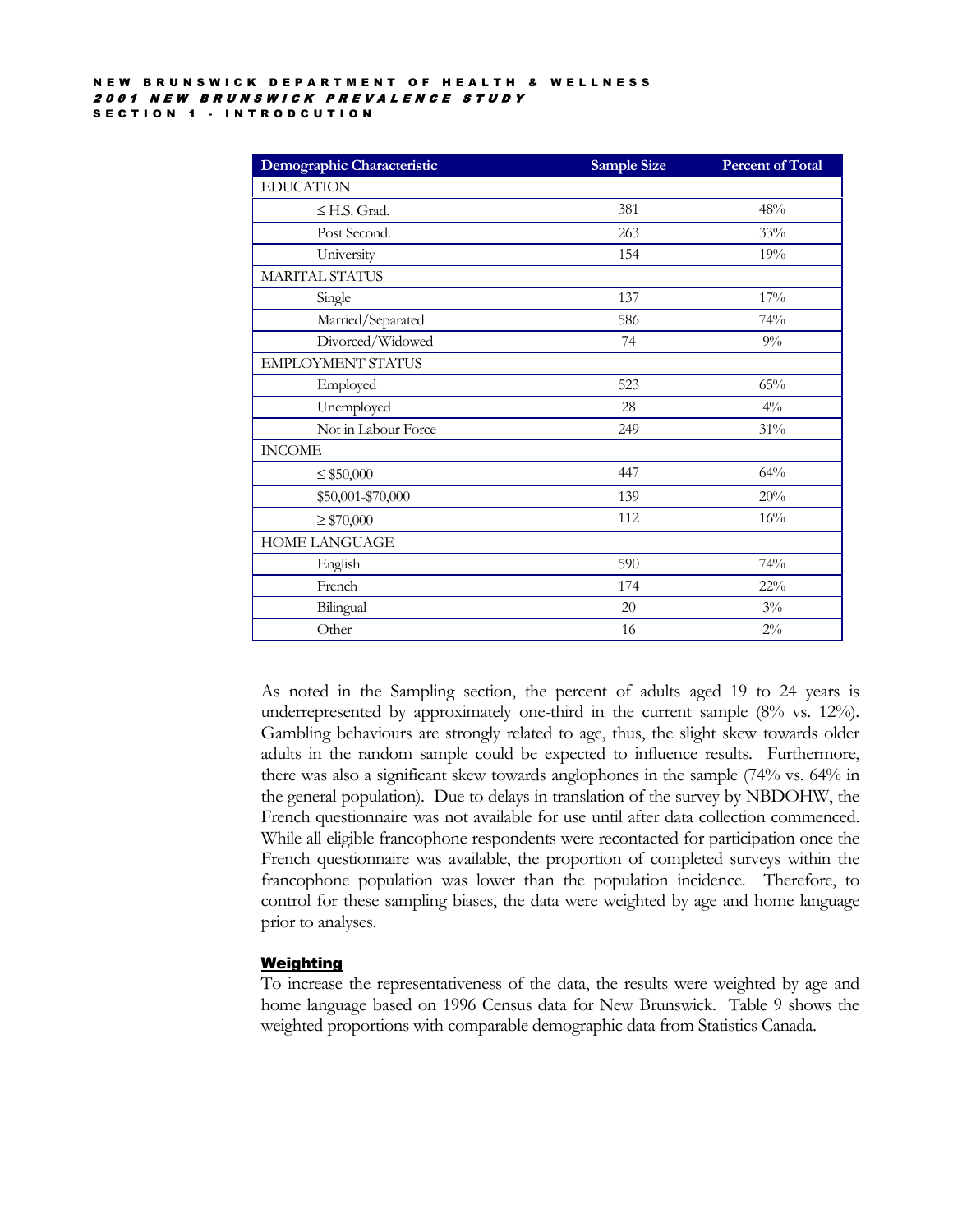**Table 9: Comparison of demographic characteristics between Statistics Canada data and the 2001 study sample**

| Demographic Characteristic | 1996 Census Data <sup>a</sup> | Percent of<br><b>Weighted Sample</b> |
|----------------------------|-------------------------------|--------------------------------------|
| <b>GENDER</b>              |                               |                                      |
| Male                       | 49%                           | 51%                                  |
| Female                     | 51%                           | 49%                                  |
| <b>AGE</b>                 |                               |                                      |
| 19-24                      | 12%                           | 12%                                  |
| $25 - 34$                  | $21\%$                        | $21\%$                               |
| 35-44                      | $22\%$                        | $22\%$                               |
| 45-54                      | 18%                           | 18%                                  |
| $\geq 55$                  | 28%                           | 28%                                  |
| <b>EDUCATION</b>           |                               |                                      |
| $\leq$ H.S. Grad.          | 52%                           | 46%                                  |
| Post Second.               | 27%                           | 34%                                  |
| University                 | $21\%$                        | 19%                                  |
| <b>MARITAL STATUS</b>      |                               |                                      |
| Single                     | 26%                           | 20%                                  |
| Married/Separated          | 61%                           | 71%                                  |
| Divorced/Widowed           | 13%                           | $9\%$                                |
| <b>EMPLOYMENT STATUS</b>   |                               |                                      |
| Employed                   | $55\%$                        | 66%                                  |
| Unemployed                 | 10%                           | $4\%$                                |
| Not in Labour Force        | 35%                           | $31\%$                               |
| <b>HOME LANGUAGE</b>       |                               |                                      |
| English                    | 68%                           | 68%                                  |
| French                     | 30%                           | 30%                                  |
| Bilingual                  | $1\%$                         | $1\%$                                |
| Other                      | $<$ 1%                        | $<$ 1%                               |

Notes: <sup>a</sup> Statistics Canada, 1996 Census.

 $\overline{a}$ 

The similarity of the population characteristics suggests that the weighted sample of adults participating in the 2001 Survey of Gambling and Problem Gambling in New Brunswick is representative of the adult population of New Brunswick.

It should be kept in mind that the current sample reflects results for those randomly selected adults, aged 19 years and older, living in households in New Brunswick. Therefore, adults living in institutions, transient or in other non-household residences are not included in the current study. Comparatively, census data is representative of all adults aged 19 years and older in the province.5 Consistent with the profile of adults living in households in New Brunswick, there is a higher percent of those who are married (71% vs. 61%), education levels tend to be skewed higher for post

<sup>5</sup> Focal Research commissioned specialized data sets from Statistics Canada to obtain 1996 Census data for adults 19 years of age and older in each Atlantic province.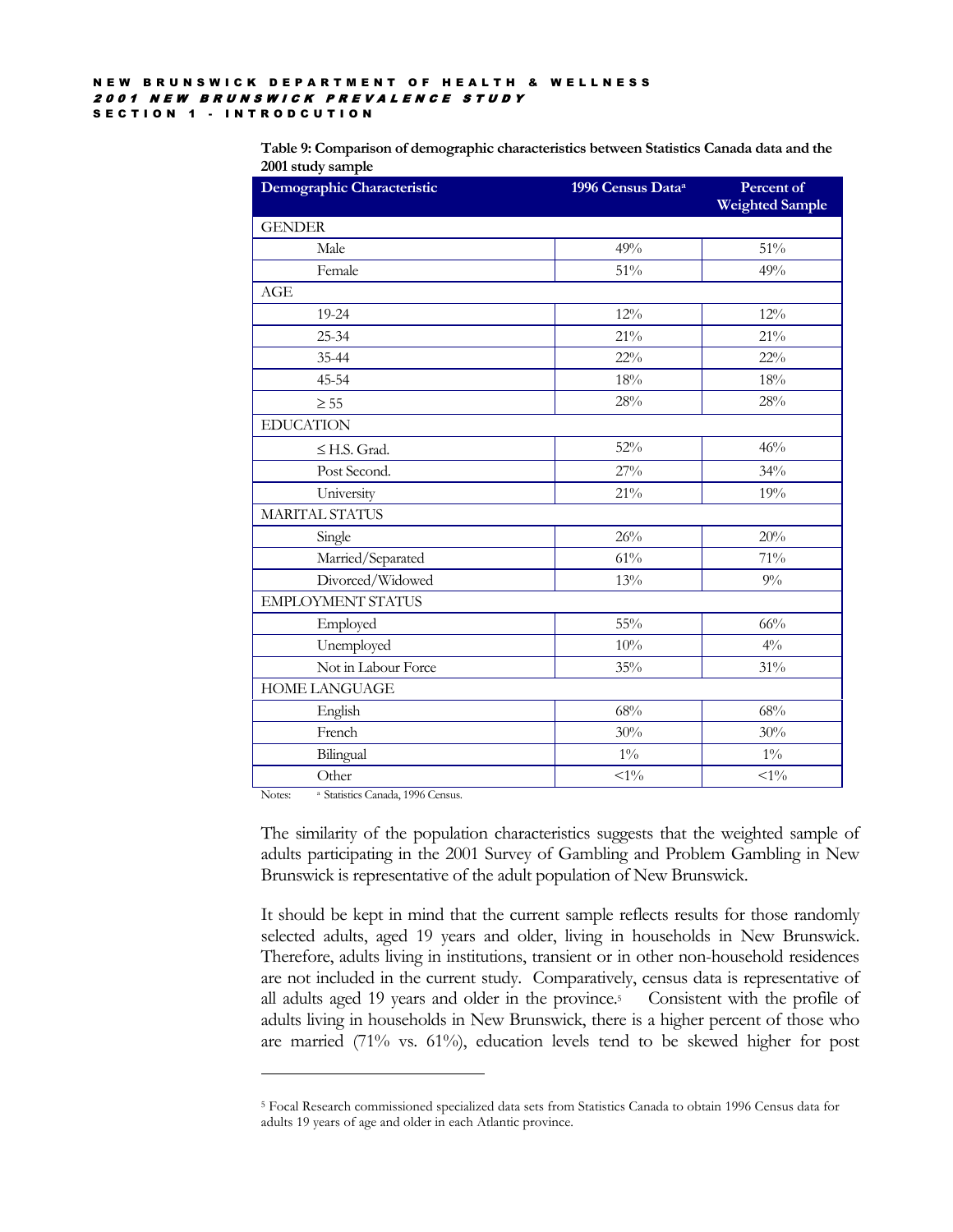secondary training/education and significantly more are employed (66% vs. 55%). This may also be an indication of real changes in population demographics since the 1996 Census.

### Characteristics of Respondents

The sample for the 2001 Survey of Gambling and Problem Gambling in New Brunswick has the following demographic characteristics:

- Tends to be skewed towards older adults with 50% of the population of adults falling under or over 43 years of age. One-third are 19 and 34 years of age, 40% are 35 to 54 years, and 27% are 55 years or older;
- Evenly divided between males and females;
- Approximately half (46%) have a high school education or less, whereas 26% have some post secondary education and 27% have completed a university degree;
- Approximately two-thirds are employed, primarily in full-time (56%) rather than part-time positions (10%). Similar proportions are employed in White Collar (20%), Grey Collar (24%) and Blue Collar (22%) occupations;
- One-third  $(34%)$  are not currently in the labour force, with the largest group being retired (19%). Homemakers (7%), unemployed (4%), students (3%), and disabled individuals  $(2\%)$  make up the remaining 15%;
- In total, 25% of adults reported household incomes under \$25,000, with one-third (32%) indicating amounts between \$25,000 and \$50,000 and one-third (31%) reporting amounts in excess of \$50,000. Twelve percent either refused to provide  $(8\%)$  or were unsure of the household income  $(4\%)$ ;
- Approximately two-thirds  $(\approx 65\%)$  noted that more than one person contributed towards the household income;
- One-fifth (20%) are single, having never married, 68% are married, 7% are separated (3%) or divorced (4%), and 5% are widowed;
- The majority (84%) live in households with at least one other adult, whereas 13% live alone in single person households and 3% live in single parent households;
- Forty percent have children living in their household;
- The average number of people per household is 2.8 with half living in households with two or less people and half in households with 3 or more people;
- Two-thirds (68%) are anglophones and 30% francophones;
- Catholics comprise 46% of respondents, whereas 18% are Protestant, 24% report an other religion, and 9% cite no religious affiliations;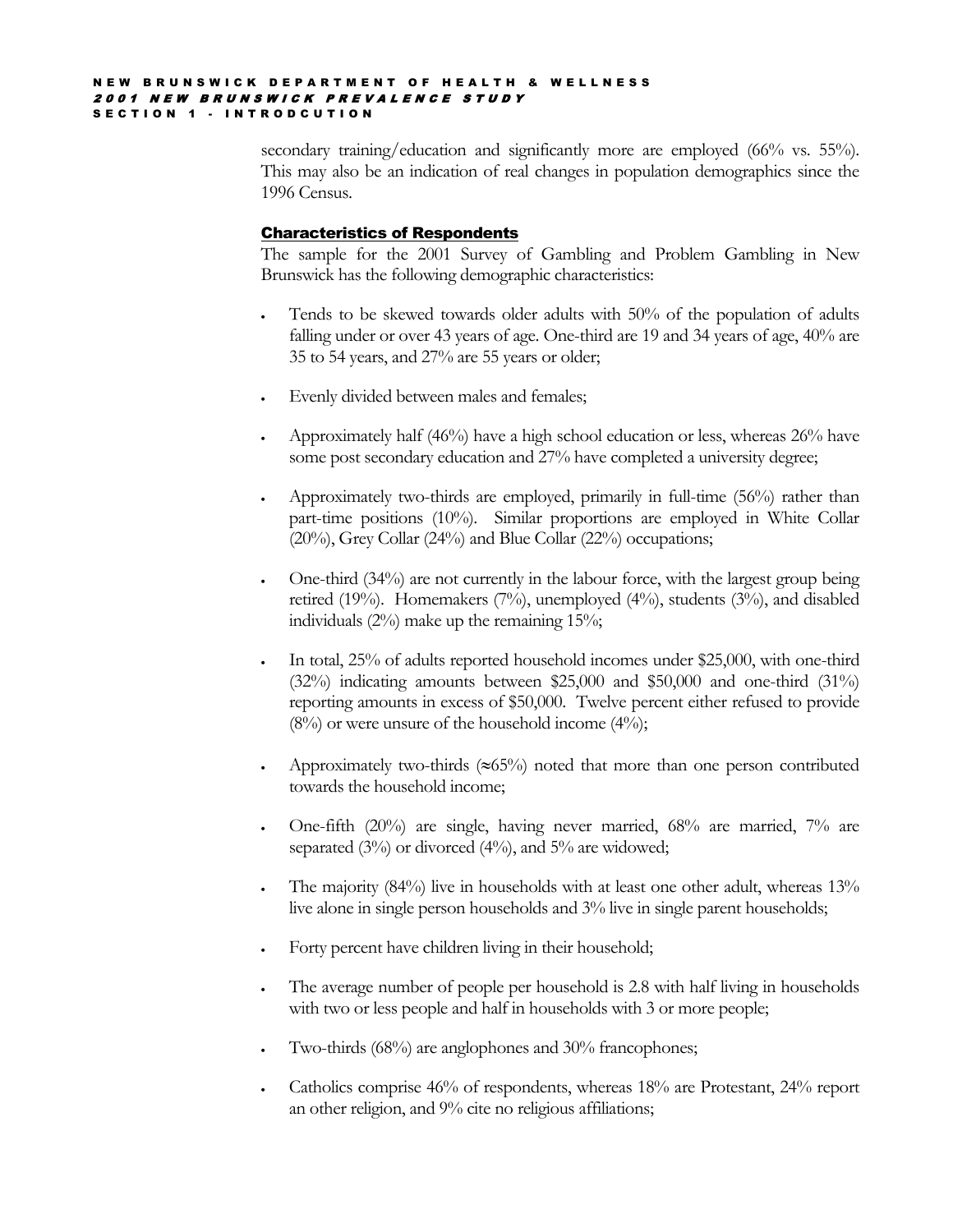- About 43% attend religious services at least once per month (24% weekly, 19% 1-3 times per month). One-third (36%) attend religious services less often, while 22% report no attendance;
- Most (70%) report that religion is at least somewhat important in influencing their everyday life.

# Report Format

To assist NBDHW in using the information obtained in the 2001 Survey of Gambling and Problem Gambling in New Brunswick, the current report has been organized into nine sections based on the objectives of the project.

Each section is intended to provide contextual information for evaluating specific areas of interest in subsequent sections of the report. However, information needs may vary among users. Therefore, each section has been designed to allow for independent distributions based on specific information requirements.

| <b>Introduction</b>                                                                                                                                                                                                                                                                                                                           |
|-----------------------------------------------------------------------------------------------------------------------------------------------------------------------------------------------------------------------------------------------------------------------------------------------------------------------------------------------|
| Section 1 provides full background information on the objectives, provincial profile, methodologies, project<br>assumptions, sampling results, and analysis rational.                                                                                                                                                                         |
| <b>Provincial Overview</b>                                                                                                                                                                                                                                                                                                                    |
| Section 2 provides a general summary of current gambling behaviours and practices for adults in New<br>Brunswick including demographic and gambling profiles for the primary segments of interest (Player<br>Segments: Non-Gamblers, Casual & Regular Gamblers).                                                                              |
| Trend Analysis - 1992, 1996, & 2001                                                                                                                                                                                                                                                                                                           |
| Section 3 provides a comparative analysis of changes in key tracking indices identified in the previous<br>studies.                                                                                                                                                                                                                           |
| <b>Measures of Problem Gambling</b>                                                                                                                                                                                                                                                                                                           |
| Section 4 presents the results for the CPGI measurement of problem gambling as well as a comparative<br>analysis with previous SOGS-based estimates in 1992 $\mathcal{C}$ 1996. The prevalence of problem gambling<br>is examined at a total population level with additional analysis undertaken to further identify risk<br><i>factors.</i> |
|                                                                                                                                                                                                                                                                                                                                               |

## SECTION<sub>5</sub>

### **Exposure to Problem Gambling**

*Section 5 examines the impact of problem gambling at a household, family, and community level in terms of exposure to problem gamblers and the types of gaming associated with problems.*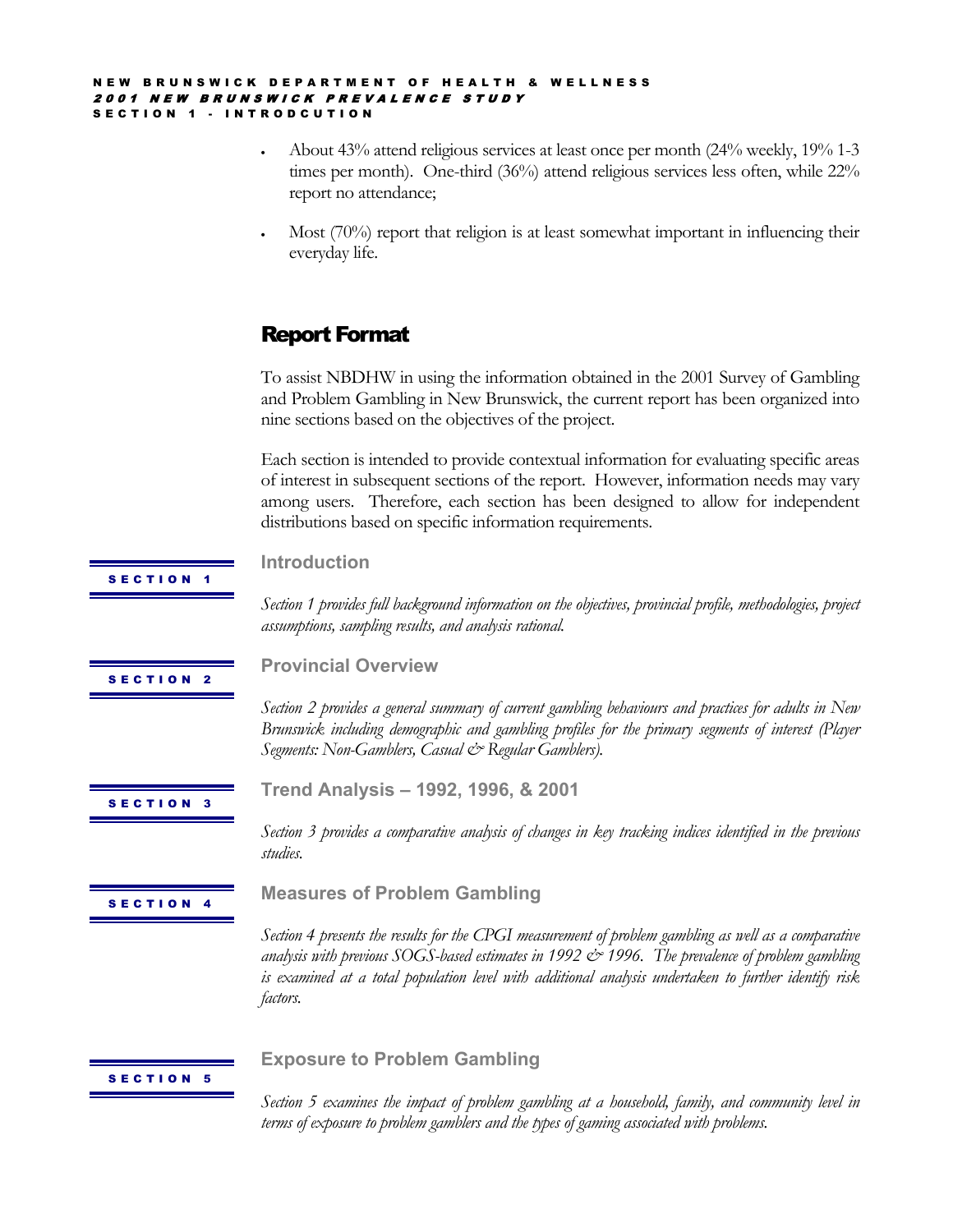| <b>SECTION</b> | <b>Awareness &amp; Use of Problem Gambling Services</b>                                                                                                                                                                                                                                                                |  |  |  |  |
|----------------|------------------------------------------------------------------------------------------------------------------------------------------------------------------------------------------------------------------------------------------------------------------------------------------------------------------------|--|--|--|--|
|                | Section 6 examines the awareness of general and specific problem gambling support services for both the<br>gambler and for family members. Awareness levels are compared among key segments. Use of<br>gambling services is profiled and familiarity with government initiatives is compared between 1996 and<br>2001. |  |  |  |  |
| ECTION         | <b>Attitudes Towards Gambling</b>                                                                                                                                                                                                                                                                                      |  |  |  |  |
|                | Section 7 presents the response of adults towards the availability of six gambling options in New<br>Brunswick. Opposition towards gambling is explored to identify the impact of changes specifically for<br>VLT's and casino gambling.                                                                               |  |  |  |  |
|                | Knowledge & Interest Levels for Specific Issues Related<br>to<br>Gambling                                                                                                                                                                                                                                              |  |  |  |  |
|                | Section 8 evaluates the knowledge and interest levels for 10 specific gambling topics to identify<br>information gaps and assist in prioritizing future research and communication initiatives.                                                                                                                        |  |  |  |  |
|                | <b>Appendices</b>                                                                                                                                                                                                                                                                                                      |  |  |  |  |
|                | Appendix A - Questionnaire<br>Consists of a copy of the complete survey instrument (English Version) and interview instructions.                                                                                                                                                                                       |  |  |  |  |

# Appendix B – Project Summary *Includes detailed project statistics for data collection and response rates.*

## Appendix C – Verbatim Responses

*A complete listing of respondents verbatim answers for open-ended questions or comments.*

# Appendix D – Data Tables

*A complete set of data tables for all survey measures was produced for total adults and by gender, age, income, and gambler type segments.*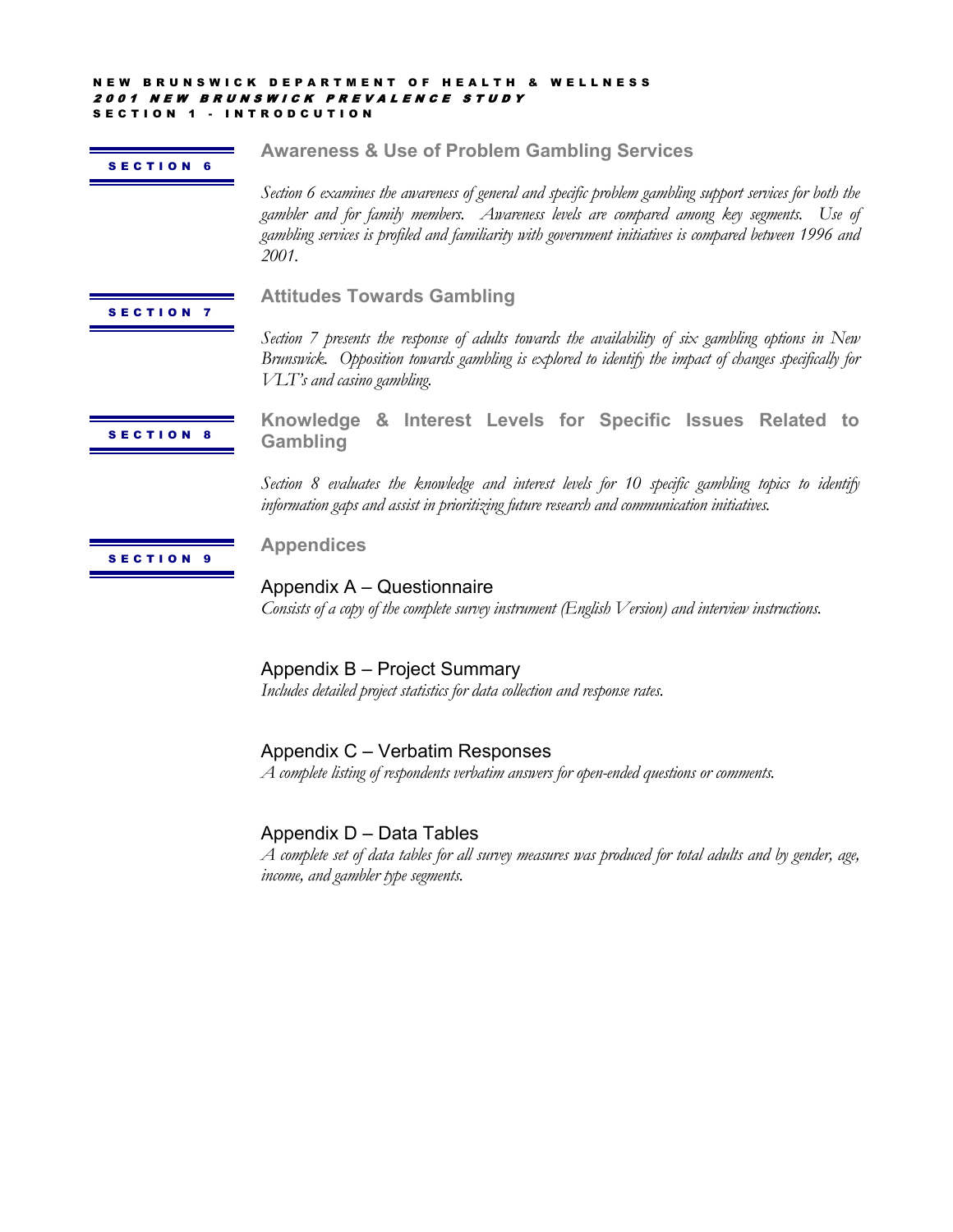

# PROVINCIAL OVERVIEW OF INVOLVEMENT IN GAMBLING

The following section provides a general overview of adults' current involvement in gambling activities in New Brunswick. This information is intended to position the results of the 2001 New Brunswick Prevalence study within the context of gambling behaviours, at large in the population.

Involvement in gambling is examined for adults at a total provincial level, and for key player groups and demographic segments as identified in discussion with the project team at New Brunswick Department of Health and Wellness (NBDOHW). Specifically the following measures are included to provide NBDOHW with insight as to the various factors associated with gambling in New Brunswick:

- Participation in gambling in general and by type of game
- Gambling expenditures
- Demographic characteristics

# Measurement of General Gambling Behaviours

Gambling has become a widespread and socially legitimate form of entertainment and recreation. The expansion of gambling, through the introduction of new games improved technology and greater accessibility has led to a dramatic surge of profitability within the gaming sector. It has also yielded growing amounts of revenue for respective governments involved in operating, licensing or regulating such products. Accompanying these strong incremental gains in revenue has been increased awareness of the problems associated with such gaming and a corresponding demand to address the issue.

Past research has consistently found that the majority of adults who participate in gambling do not report any negative consequences as a result of their involvement. However, the small group of individuals who do encounter difficulties has a significant impact for others at an individual, family and community level.

*In order to address problem gambling it is first necessary to have an understanding of general gambling behaviours and practices.*

*Understanding the dynamics of gambling within the general population of adults in New Brunswick assists in identifying and evaluating the risk factors associated with the development of problems with gambling.*

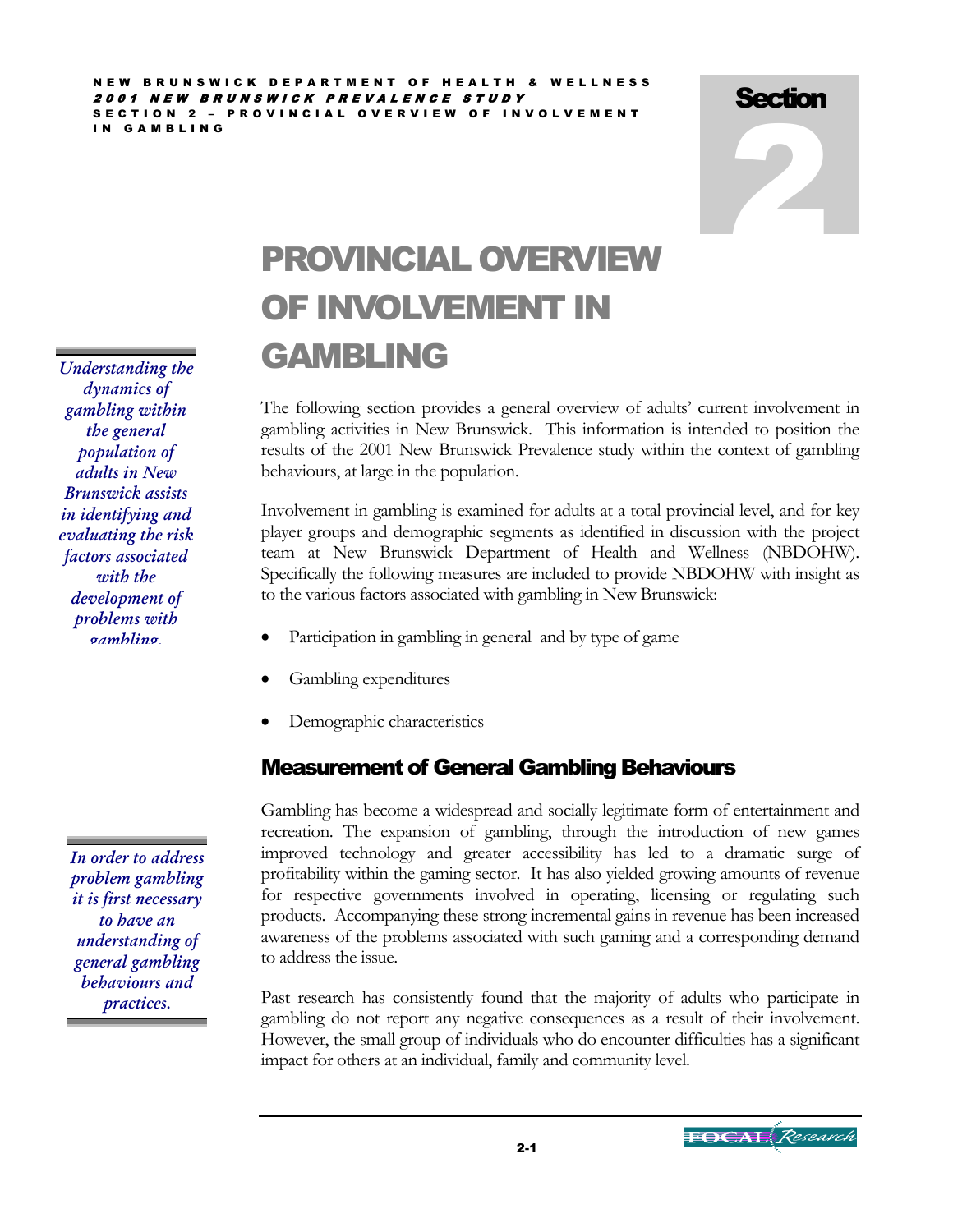# Involvement with Gambling



**89% 81% 61% 47% 31% 0% 20% 40% 60% 80% 100% Ever Gambled Gambled Gambled in Past Year In Past Month Regular Monthy Regular Weekly Proportion Participating in at Least One Game of Chance (Total NB Adults)**

Involvement with games of chance and gambling is widespread in New Brunswick. Overall, 89% of adults indicate they have tried at least one game of chance at some time in the past and 81% report having gambled within the past year. In a given month, nearly two-thirds (61%) of adults are participating in at least one form of gambling, the majority of whom  $(\approx 77\%)$  can be characterized as regular monthly players. This means almost half (47%) of all adults in New Brunswick are taking part in at least one gambling activity on a regular monthly basis, with 31% typically engaging in gambling activities every week.

## Number of Different Games Played

On average, respondents participated in three of the thirteen games of chance in their lifetime, two within the past year, and one within the past month. Thus, despite the high percent of respondents engaging in gambling, both trial (ever played) and current play appear to be limited to a few preferred options. This contrasts with results in Nova Scotia in which adults on average have tried approximately five different types of gambling activities at some time in the past, three in the past year and typically play one to two games monthly.6 The primary difference in gaming options available in the two provinces is related to casino gambling. Currently, slot machines and table games are offered at casino sites located in the two primary urban markets of Nova Scotia; Sydney Cape Breton and Halifax.

## Gambling Expenditures

 $\overline{a}$ 

Based on results for those participating in the study, it can be estimated that, on average, adults in New Brunswick spent approximately \$362.00 (out-of-pocket) last

2-2

**FOCAE** Research

*Gambling is a popular recreational and/or entertainment activity in New Brunswick, with the majority (61%) of adults purchasing or playing at least one game of chance in any given month.*

*On average adults participated in two different types of gaming over the last year spending on average \$362.00 on gambling.*

<sup>6</sup> Focal Research Consultants Ltd, (1999) A Survey of the Prevalence and Perceptions of Gaming in Nova Scotia, 1999 Nova Scotia Alcohol and Gaming Authority (NSAGA) Annual Report Appendix A,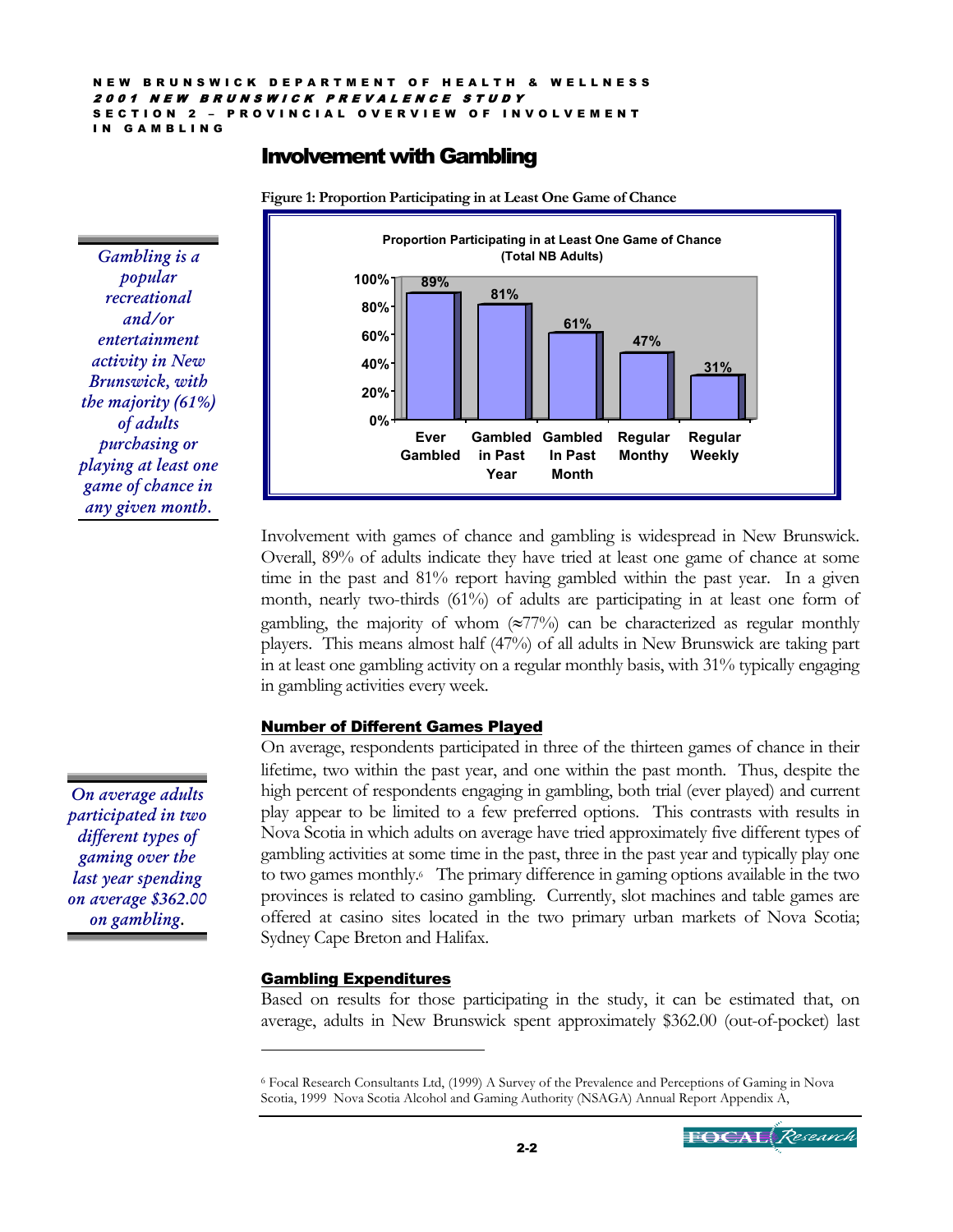year on gambling (mean=\$361.79, median=\$58.65). This represents per capita (adults 19 yrs+) gambling expenditures of approximately \$30.00 per month (mean=\$30.16, median=\$4.89).

Adults are spending the majority (89%) of their gambling dollars on regulated gambling available in New Brunswick including lottery tickets, VLT's, ProLine sports lottery, bingo, harness racing, and charitable tickets. This suggests that over the past year, on average, \$320.63 per adult, was contributed to provincial gaming revenues. This figure falls within .2% of actual revenue estimates for 2000/2001 (See Section 1: 2000, 2001 Gambling Expenditures and Revenues in New Brunswick).

Approximately \$40.00 per adult is spent on other games of chance, either out-ofprovince casino gambling  $(\approx 2-3\%)$  or unregulated games such as card games, sports pools, Internet gambling, or other informal bets and wagers.

**Figure 2: Average Monthly Gambling Expenditure by Participation in Gambling**



When only those who have participated in gambling during a certain period are considered, the average amount spent per month increases illustrating the dramatic differences in revenue contribution associated with frequency of play.

**Those who have gambled in the last year** represent 81% of the adult population in New Brunswick and contribute 100% of annual gambling expenditure in the province, spending on average \$37.00 per month or approximately \$445.00 over the past year.

*Of the \$362.00 spent annually on gambling, approximately \$320.00 per adult in New Brunswick is allocated to regulated gaming in the province , with* ≈ *\$40.00 spent on other types of gambling.*

*On average, monthly per capita gambling expenditures for adults is* ≈*\$30.00. This amount is twice as high when only those who play on a regular monthly basis are considered (\$61 00)*

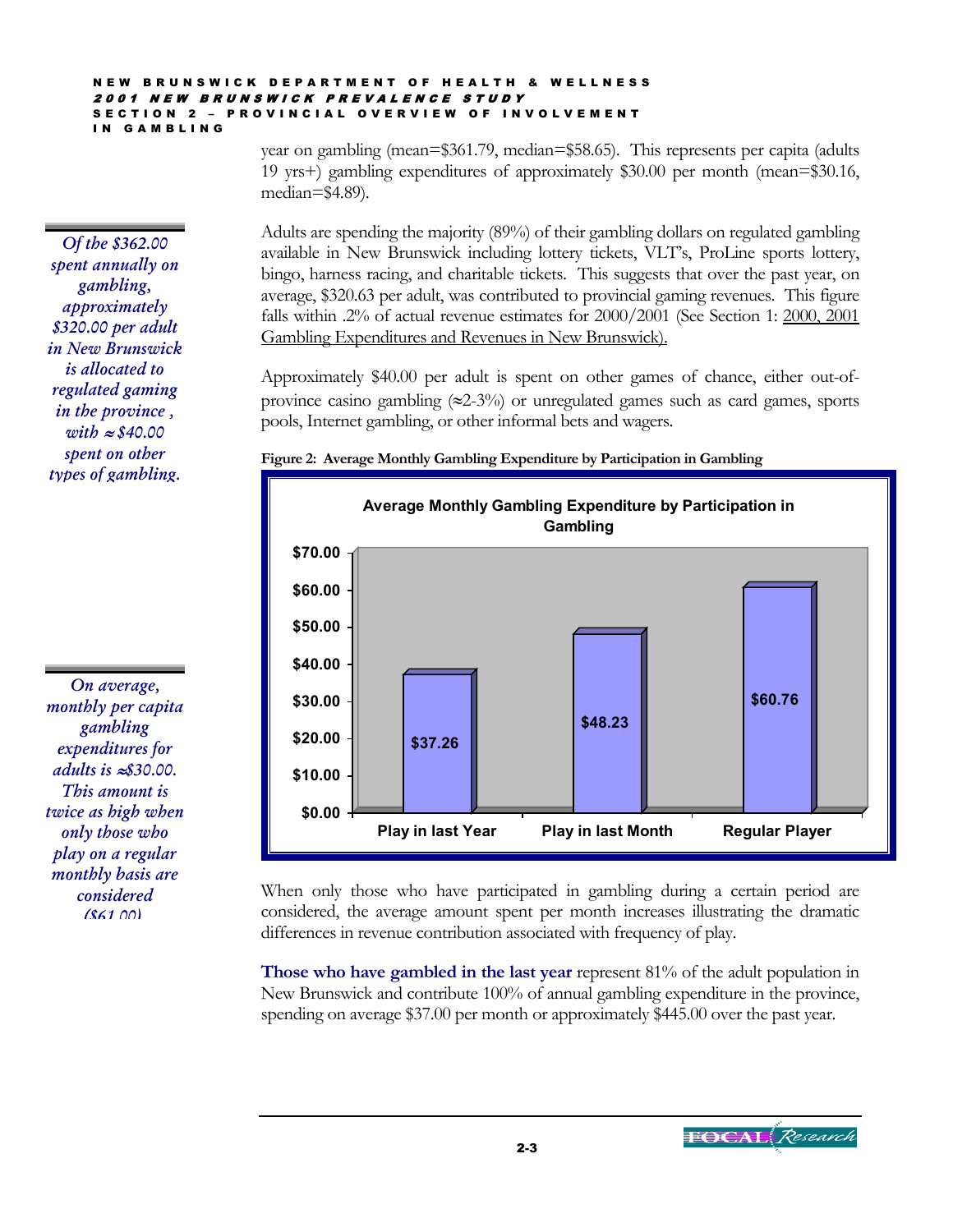*In 2001, those adults in New Brunswick who gamble on a regular basis of once a month or more spent* <sup>≈</sup> *\$730.00 last year and are contributing* ≈*95% of all gambling expenditures in the province.*

**Those who gambled in any given month** represent 61% of the adult population and, are collectively contributing approximately 96% of all gambling expenditures, spending on average \$48.00 per month or \$575.00 per year on gambling.

**Those who take part in gambling activities on a regular and consistent monthly basis** represent approximately 47% of adults in New Brunswick. These Regular Gamblers spent on average \$61.00 per month or approximately \$730.00 last year on gambling. Based on the findings it can be estimated that in 2001, Regular Gamblers in New Brunswick contributed approximately 95% of all gambling revenues in the province. This means that only 5% of all gambling expenditures are derived from the 34% of adults who gambled on a casual infrequent basis.

## Types of Games Played

|                                             | Ever<br>played<br>(Trial) | Played in<br>last year | Played in<br>last month | Regular<br><b>Monthly</b><br>Play | Regular<br>Weekly<br>Play |
|---------------------------------------------|---------------------------|------------------------|-------------------------|-----------------------------------|---------------------------|
| Any Game of Chance                          | 89%                       | 81%                    | 61%                     | 47%                               | 31%                       |
| <b>Lottery Tickets Total</b>                | 81%                       | 74%                    | 54%                     | 43%                               | 28%                       |
| Lottery Draws                               | 74%                       | 67%                    | 48%                     | 37%                               | 25%                       |
| Scratch 'n Wins                             | 50%                       | 40%                    | 18%                     | 14%                               | $5\%$                     |
| Break-opens                                 | 15%                       | 10%                    | $5\%$                   | $4\%$                             | $2\%$                     |
| Sport Select Proline                        | $5\%$                     | $4\frac{0}{0}$         | $<1\%$                  | $1\%$                             | $<1\%$                    |
| Video Lottery (VLT)                         | 22%                       | 15%                    | $7\%$                   | $4\%$                             | $2\%$                     |
| <b>Bingo</b>                                | 24%                       | $11\%$                 | $6\%$                   | 6%                                | $4\%$                     |
| Any Casino                                  | 21%                       | 9%                     | $2\%$                   | ---                               |                           |
| Slot Machines                               | 20%                       | $9\%$                  | $1\%$                   |                                   | ---                       |
| Dice or Cards                               | $6\%$                     | $3\%$                  | $<1\%$                  | ---                               | $---$                     |
| <b>Sports Bets/Pools</b>                    | 10%                       | 6%                     | $1\%$                   | $1\%$                             | $1\%$                     |
| <b>Horse Racing</b>                         | 6%                        | $2\%$                  | $<1\%$                  | $<1\%$                            | $<1\%$                    |
| <b>Card Games for Money</b><br>(non-casino) | 16%                       | 9%                     | $3\%$                   | $2\%$                             | $1\%$                     |
| Charity raffles/draws                       | 49%                       | 38%                    | 9%                      | $4\%$                             | $1\%$                     |
| <b>Internet Gambling</b>                    | $<1\%$                    | $<1\%$                 | $<1\%$                  | $<1\%$                            |                           |
| Other types of betting                      | $<1\%$                    | $<1\%$                 | $<1\%$                  | $<1\%$                            |                           |

**Table 10: Provincial Overview of Participation in Gambling Activities (All Adults)**

Play of lottery ticket games and, to a lessor extent charity raffles and draws are influencing the majority of the results at a total provincial level.

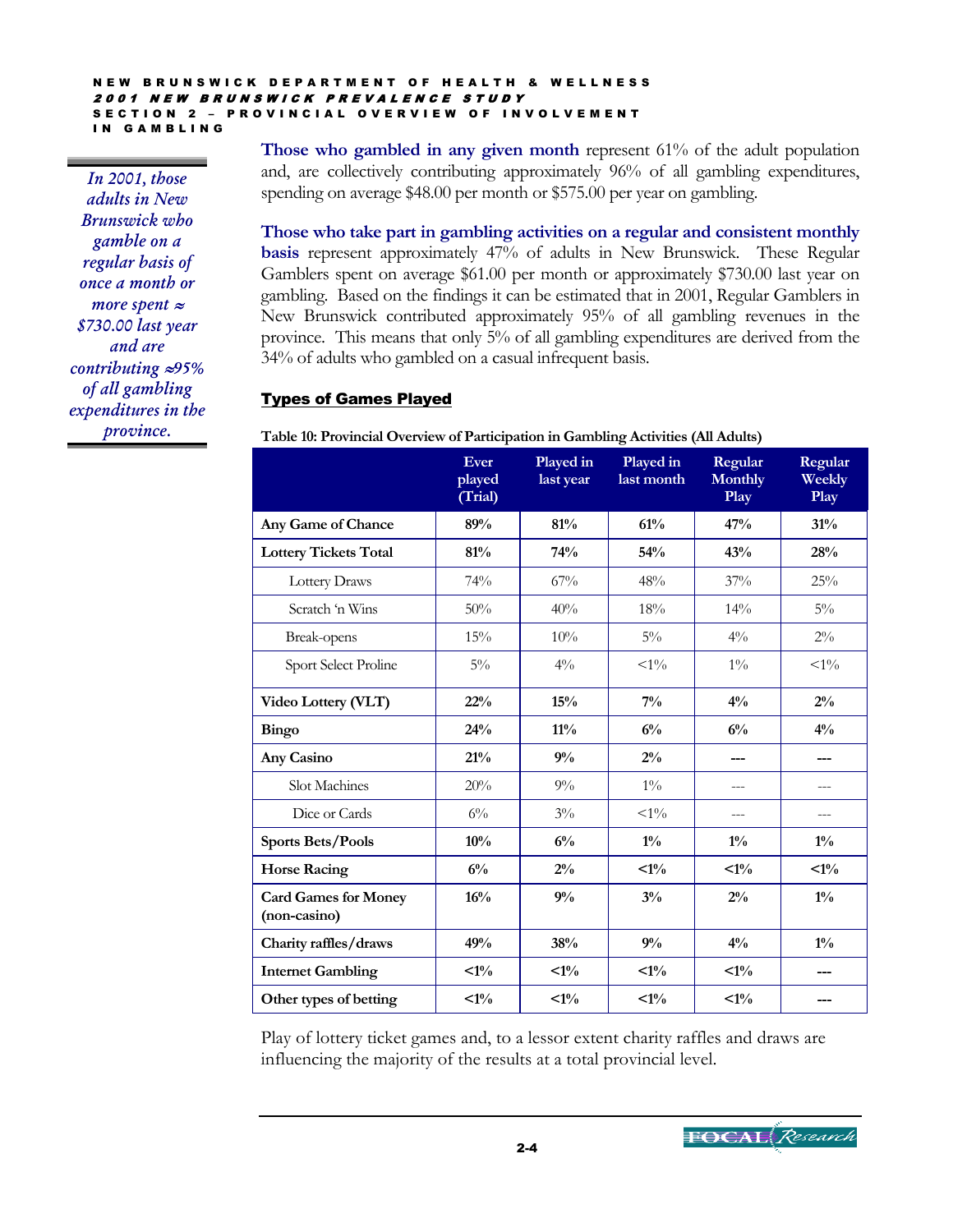*Play of lottery ticket games, especially draw games, is the most prevalent form of gambling in New Brunswick. Approximately threequarters of the adult population purchased a ticket in the last year with one in every two adults playing once a month or more on a regular basis.*

*Video Lottery (4%) and Bingo (6%) are the only other games played on a regular basis by a significant core group of players.*

 $\overline{a}$ 

**ALC Draw tickets** have the highest levels of trial (74%), play in the last year (67%) and monthly play (48%). Draw tickets include national, high jackpot games such as Lotto 649 and Super 7, as well as regional tickets such as TAG, Wild 5, Atlantic Choice (re-launched under Atlantic Keno in October 2001) and Pik4. Lottery draws are the only game of chance that adults in New Brunswick are more likely to have played on a regular (37%) rather than a casual basis (30%) over the last year. In fact, the vast majority of regular draw players (68%) purchase weekly. Regular weekly play is at least 5 times higher for draw tickets than for any other gambling activity measured.

**ALC instant ticket games** are played by significantly fewer adults in New Brunswick. Approximately 40% have bought at least one of the various Scratch n' Win products in the past year primarily on a more impulsive or sporadic basis with only 14% of respondents reporting regular monthly play patterns. Only 5% purchased every week.  $(n=41)$ , with half of these same players also purchasing weekly for draw games.

Trial (49%) and play in the last year (38%) is almost identical for **Charity/Non ALC raffles and draws** as compared to ALC instant tickets. However, given more uneven distribution for the charity versions of lottery tickets, there are fewer adults who purchase these types of games each month (9%) or on a regular, ongoing basis (4%).

Aside from lottery ticket games, the only other types of gambling associated with regular monthly playing patterns in New Brunswick are Video **Lottery and Bingo**. Involvement levels tend to be highly similar for both these gambling activities. Almost one-quarter of the adult population report having tried VLT's  $(22%)$  or Bingo  $(24%)$  at some time in the past, with approximately 6% to 7% playing in a given month. For Bingo, the majority of monthly play reflects regular playing patterns (6%) primarily on a weekly basis (4%). Of those who played Bingo in the past year (11%), just over half ( $\approx$ 55%) took part on a regular basis. In contrast, play of video lottery tends to skewed more towards casual play, with only approximately 27% of those who played in the last year (15% of adults) having indicated regular play of once per month or more (4%). Only 2% of those participating in the study report playing VLT's once a week or more. It should be noted that revenue figures for Video Lottery are almost twice that noted for Bingo7, thus it appears that a relatively smaller proportion of video lottery players are contributing a disproportionate amount of revenues.

Trial of **casino gambling** (22%) especially **slot machines** (21%) in New Brunswick is now similar to that noted for VLT's and Bingo. However, due to less accessibility, regular playing patterns are not in evidence. Approximately 9%

<sup>7</sup> According to ALC's Annual Report 2000/2001, in 2000 net revenue for video lottery was \$108.8 million. Based on figures provided by NB Department of Finance Bingo expenditures are estimated at approximately \$60 million.

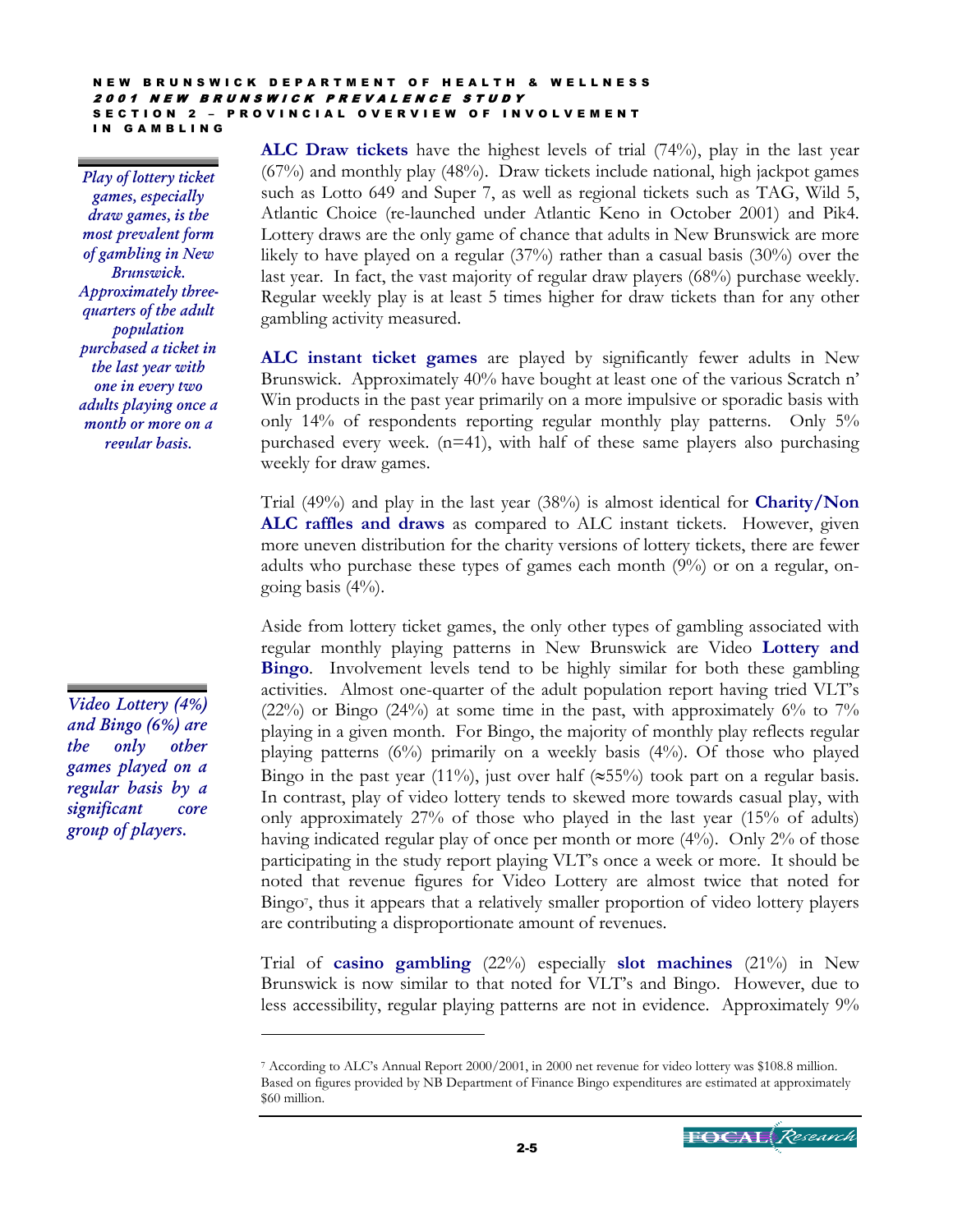*One in five adults in NB report having played slot machines at a casino. Trial of slot machines is now similar to that noted for Bingo and Video Lottery suggesting with increased accessibility to play a similar proportion could be expected to take up regular playing patterns*

of respondents reported gambling at a casino during the past year with only 1% indicating occasional play with the majority reporting it as being a rare event of only once or twice a year. Play of table games at a casino is less popular with only one-third as many adults reporting any level of involvement with dice or card games  $(3\%)$ , as compared to the slot machines  $(9\%)$ . In a given month, approximately 1% of the adult population can be expected to have taken part in play of slot machines.

**Sports betting, and harness racing** both tend to have seasonal playing patterns. **For sports betting** there appears to be a group of committed players who typically are wagering on regulated and unregulated sporting events every month (1%). In total 10% of respondents have participated in unregulated sports pools at some time in the past, with half as many (5%) having tried Pro Line offered in NB through the Atlantic Lottery Corporation. Over half of those who bet on sports tend to only take part when preferred sports are available or during playoffs or other seasonal events. For the remainder, sports betting tends to be an occasional or impulsive activity.

**Harness Racing** is not a particularly popular gambling activity in New Brunswick with only 2% indicting even rare or occasional participation.

In terms of unregulated gambling activity in the province, **card games** (outside of a casino) are engaged in most often by adults in the province. Sixteen percent of respondents reported having ever played cards for money with just over half of these same adults having taken part in the last year (9%). In any given month approximately, 3% of the population can be expected to be involved in gambling on cards, primarily the same people each month (2% regular monthly play).

Currently there is very little evidence of **Internet gambling or other types of betting** in the province. However, involvement in these other types of gambling should continue to be monitored as technology and distribution changes continue to be introduced in the gaming industry.

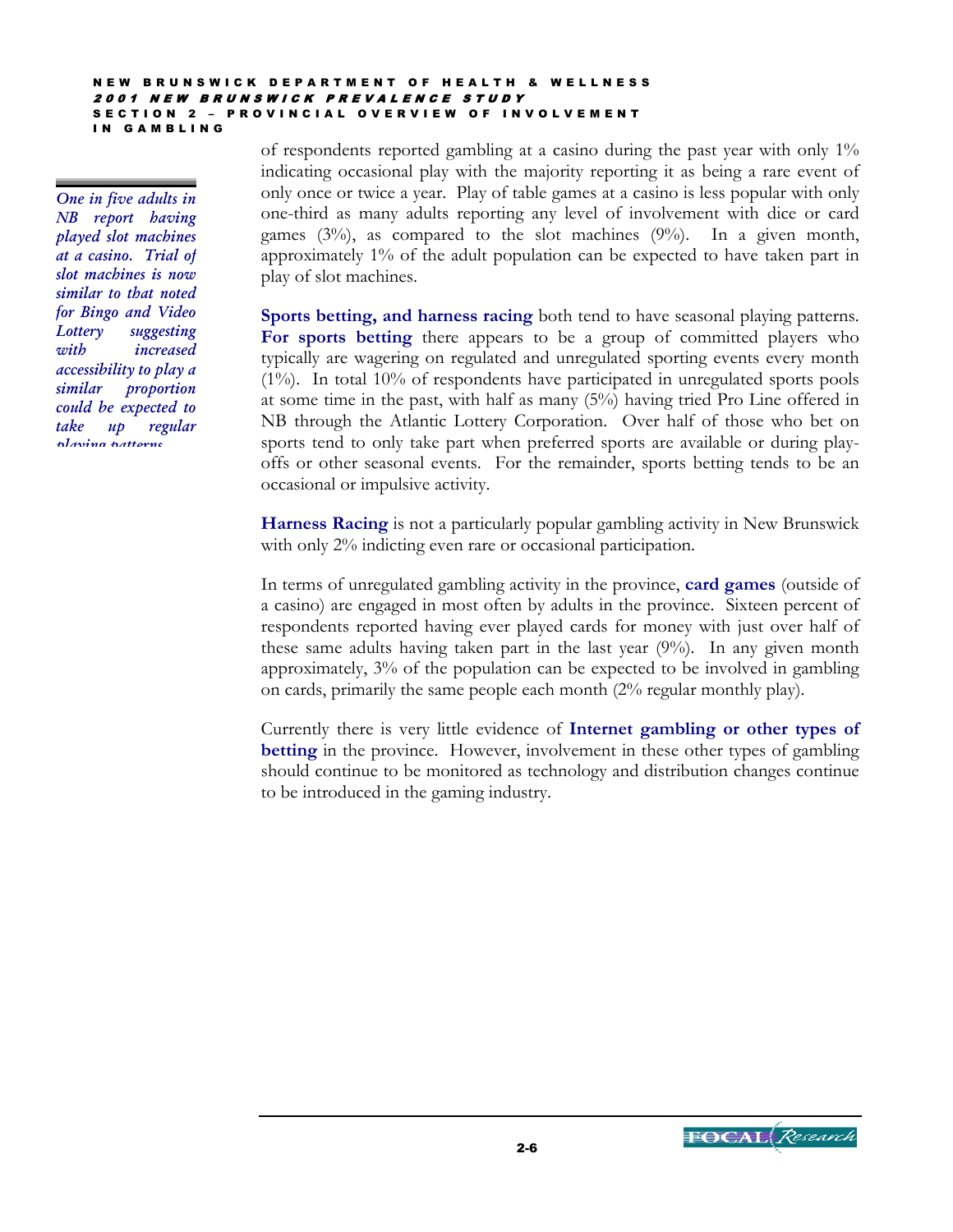*Lottery ticket games differ from other types of gambling in New Brunswick, yet due to the broad reach and appeal of the games the influence of lottery ticket players drives the majority of characteristics typically associated with gambling in*

*NB*

## Lottery Games versus Other Types of Gambling

Lottery ticket games tend to differ from other types of gambling available in New Brunswick on a number of features; lower cost of play, less skill requirements (real or implied), less socially engaging, requiring less time or money to participate. Play of lottery tickets is almost ubiquitous and quite often is not considered to constitute gambling per se, especially charity raffles and draws. Play of lottery type ticket games tends to drive the majority of regular gambling patterns in New Brunswick. Consequently, playing patterns for other types of gambling are masked when those who participate in any type of gambling are used as the basis for profiling.

To gain additional insight as to involvement levels for gambling in New Brunswick the results were examined based on play of lottery type games, including charity raffles and draws, versus other types of gambling.

#### **Figure 3: Participation in Gambling by Lottery Ticket versus Other Gambling**



Collectively 55% of respondents report having tried other types of gambling than lottery tickets, at some time. In the last year play of these other types of games is less than half that noted for lottery type games (37% versus 79%). More importantly, only 16% of adults participated in non-ticket gambling each month, with 12% reporting regular play levels. This means that regular play of lottery type games is over three times higher than for all other forms of gambling combined.

There tends to be overlap in play among the two categories, such that the majority of those who gamble on other types of games are also purchasing lottery tickets. To identify the percent of adults who are responding to the types of games the data was segmented into four mutually exclusive categories consisting of:

*Just over half of adults have ever tried other types of gambling available in New Brunswick, with only 12% playing on a regular monthly basis as compared to 43% of adults playing lottery ticket games*

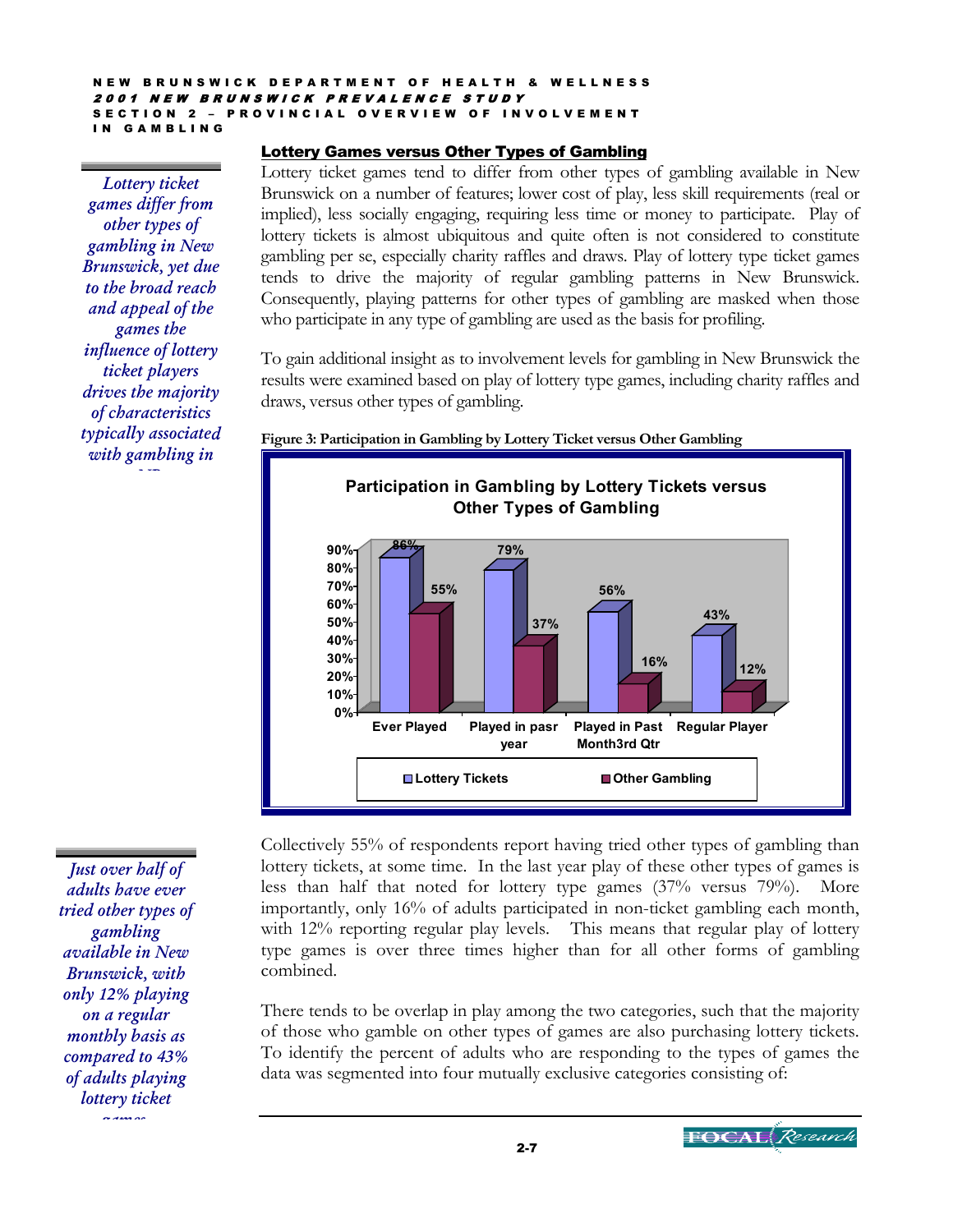- Those who only play lottery ticket type games
- Those who only take part in other types of gambling
- Those who take part in both types of gambling
- Those who do not take part in gambling

| <b>Type of Gambling</b>                            | Ever<br>Gambled | Gambled in<br>Past Year | Gambled in<br>Past Month | Regular<br>Gambler |
|----------------------------------------------------|-----------------|-------------------------|--------------------------|--------------------|
| Did not play                                       | $12\%$          | $19\%$                  | 40%                      | 53%                |
| Purchased Lottery Tickets Only                     | $52\%$          | $44\%$                  | $44\%$                   | $35\%$             |
| Purchased Lottery Tickets and<br>Gambled on Others | $34\%$          | $35\%$                  | $12\%$                   | $8\%$              |
| Gambled on Others only                             | $2\%$           | $2\%$                   | $4\%$                    | $4\%$              |

**Table 11: Percent of Adults in Each Category by Participation in Gambling**

**Based on the findings it can be estimated that half of all those who have ever gambled in New Brunswick have only purchased or played lottery ticket type games. In fact, approximately 75% of those who gamble each month or on a regular basis are exclusively involved in lottery ticket games.** The vast majority of those who gamble on other types of games such as video lottery, Bingo, sports betting, card games, casino gambling and others, are also purchasing lottery tickets. Only 4% of regular gamblers are exclusively playing any of these non-ticket games each month. This means that in total only 12% of adults in the province are regularly engaging in other non-lottery type games on a regular basis.

**It is noteworthy that the average monthly expenditure for those regular players taking part in other games of chance (n=96) is over six times higher than that of the lottery type player (n=282) (** $\approx$ **\$190.00 versus**  $\approx$ **\$29.00).** This result is even more compelling when it is considered that the 12% of adults who gamble on nonticket type games each month contribute approximately 60% of total gambling expenditures in New Brunswick.

NBDOHW may wish to undertake additional analysis to explore the differences between the two types of players in greater depth.



*The 12% of adults who gamble regularly on other types of games are accounting for 60% of gambling expenditures.*

*Those who only play lottery tickets regularly every month represent 35% of the population and contribute 35% of gambling*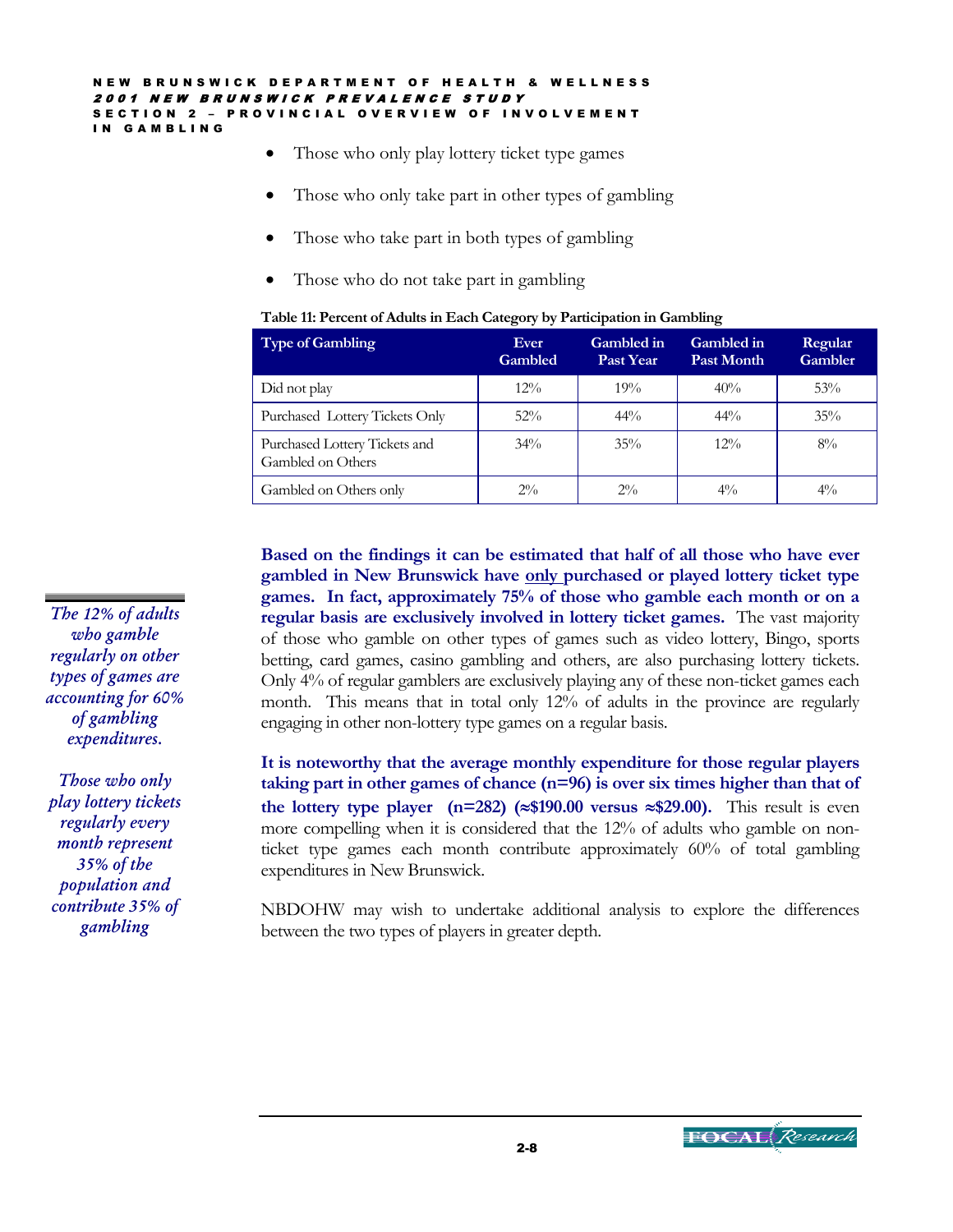## Demographic Profile by Participation in Gambling

Table 12 shows the proportion of respondents that have gambled in their lifetime, in the past year, and in the past month within various demographic segments

## **Table 12: Participation in gambling by various demographic characteristics**

|                          | <b>Ever Gambled</b> |                           |                      |  |
|--------------------------|---------------------|---------------------------|----------------------|--|
|                          | In Lifetime         | In<br>the<br>Past<br>Year | In the Past<br>Month |  |
| <b>Total Population</b>  | 89%                 | 81%                       | 61%                  |  |
| <b>GENDER</b>            |                     |                           |                      |  |
| Female                   | 84%                 | 76%                       | 55%                  |  |
| Male                     | 93%1                | $86\%$                    | $66\%$               |  |
| <b>AGE</b>               |                     |                           |                      |  |
| 19-34                    | 92%                 | 87%                       | 61%                  |  |
| 35-54                    | 90%                 | 84%                       | 67%                  |  |
| $55+$                    | $82\%$              | 80%                       | $52\%$               |  |
| <b>EDUCATION</b>         |                     |                           |                      |  |
| ≤H.S. Grad.              | 86%                 | 79%                       | 62%                  |  |
| Post. Sec.               | $92\%$              | $86\%$                    | 62%                  |  |
| University +             | 88%                 | 76%                       | $55\%$               |  |
| <b>EMPLOYMENT STATUS</b> |                     |                           |                      |  |
| Employed                 | $91\%$              | 86%                       | $65\%$               |  |
| Unemployed               | 86%                 | 76%                       | 52%                  |  |
| Not In Labour Force      | 82%                 | 71%                       | 52%                  |  |
| <b>MARITAL STATUS</b>    |                     |                           |                      |  |
| Single                   | 92%                 | 86%                       | 65%                  |  |
| Married                  | 88%                 | 80%                       | 60%                  |  |
| Divorced/Widowed         | 83%                 | 76%                       | 60%                  |  |
| <b>HOUSEHOLD INCOME</b>  |                     |                           |                      |  |
| $\leq$ \$25,000          | $87\%$              | $81\%$                    | 62%                  |  |
| \$25,001-\$50,000        | 96%                 | 88%                       | 65%                  |  |
| $$50,001+$               | 95%                 | 85%                       | 60%                  |  |

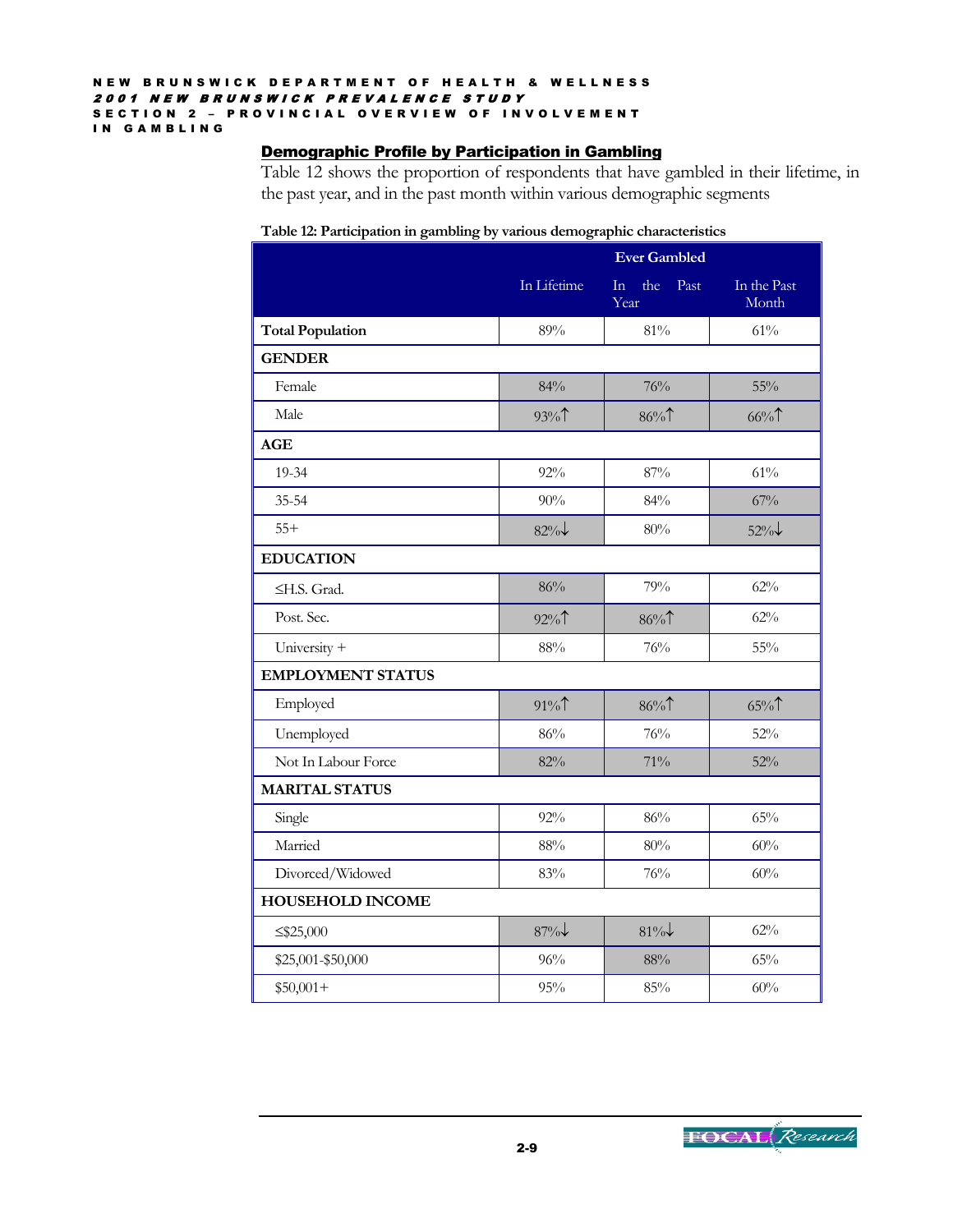|                              | <b>Ever Gambled</b> |                     |                      |  |  |
|------------------------------|---------------------|---------------------|----------------------|--|--|
|                              | In Lifetime         | In the Past<br>Year | In the Past<br>Month |  |  |
| <b>Total Population</b>      | 89%                 | 81%                 | $61\%$               |  |  |
| <b>CHILDREN IN HOUSEHOLD</b> |                     |                     |                      |  |  |
| Living with Children         | $90\%$              | 84%                 | 62%                  |  |  |
| No Children                  | 88%                 | 79%                 | 60%                  |  |  |
| <b>HOME LANGUAGE</b>         |                     |                     |                      |  |  |
| English                      | 87%                 | 79%                 | $57\%$               |  |  |
| French                       | $93\%$              | 85%                 | $70\%$               |  |  |
| Bilingual & Other            | 83%                 | 82%                 | 42%                  |  |  |

Notes: shading represents significant differences at the 95% confidence level.

There are a number of demographic differences associated with general involvement levels for gambling:

- Males are more likely than women to be involved in gambling at any level. Nearly all men participating in the study have ever gambled (93% versus 84% of women), and two-thirds (66% versus 55%) have gambled in the past month
- Those aged 55 years and older are significantly less likely to have ever gambled  $(82\%$  versus  $91\%)$  and to have gambled in the past month  $(52\%$  versus  $64\%)$  than their younger counterparts
- Those with non-university, post secondary education (i.e. vocational training, college) are more likely to have tried gambling than those with lower education levels (92% versus 86%), and are more likely than all other education segments to have gambled in the past year (86% versus 76% to 79%)
- Those who are employed are more likely than those who are not currently in the labour force (i.e. retired, homemakers, students) to have ever gambled  $(91\%$ versus 82%), gambled in the past year (86%versus 71%), and in the past month  $(65% \text{ versus } 52%$
- Those with annual household incomes of less than \$25,000 are least likely to have ever tried gambling activities (87% versus  $\approx$  95%) and report lower play levels in the past year (86%) than those with mid-level incomes of \$25,000 to \$50,000.
- French speaking respondents (Francophones) are significantly more likely than Anglophones in New Brunswick to have ever gambled (93% versus 87%)) and gambled in the past month (70% versus 57%)

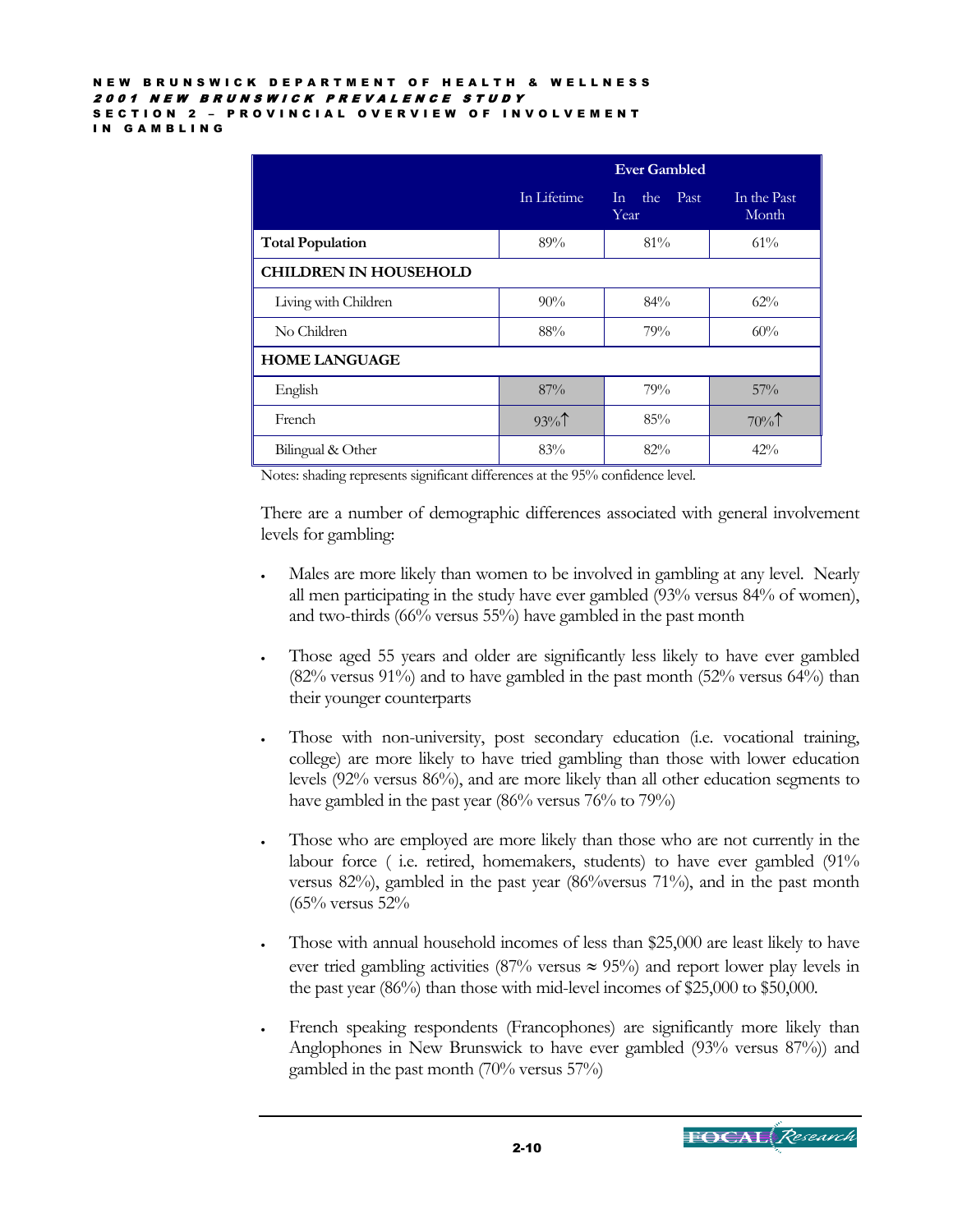There were no notable differences noted by marital status or among those living with or without children.

## Gambling By Children

Respondents with children under 19 years of age living at home were asked whether the children in their household had ever played any of the following games of chance for money: lottery draws, bingo in bingo halls, card games, and other games of chance for money.

**Figure 3: Children's Participation in Various Games of Chance Among Those Households With Children Living at Home (n=324)**

*Of the 40% of adults who live in household with children approximately one in five report that at least one child has taken part in gambling, primarily lottery tickets and bingo*



Overall, 40% of respondents (n=324) had children under 19 years of age living at home. Of these, 19% reported that they were aware children in the household had participated in at least one form of gambling primarily lottery draws (12%) and bingo in bingo halls (7%). Less than half as many adults (2% to 3%) noted that children had ever been involved in playing cards for money or other games of chance.

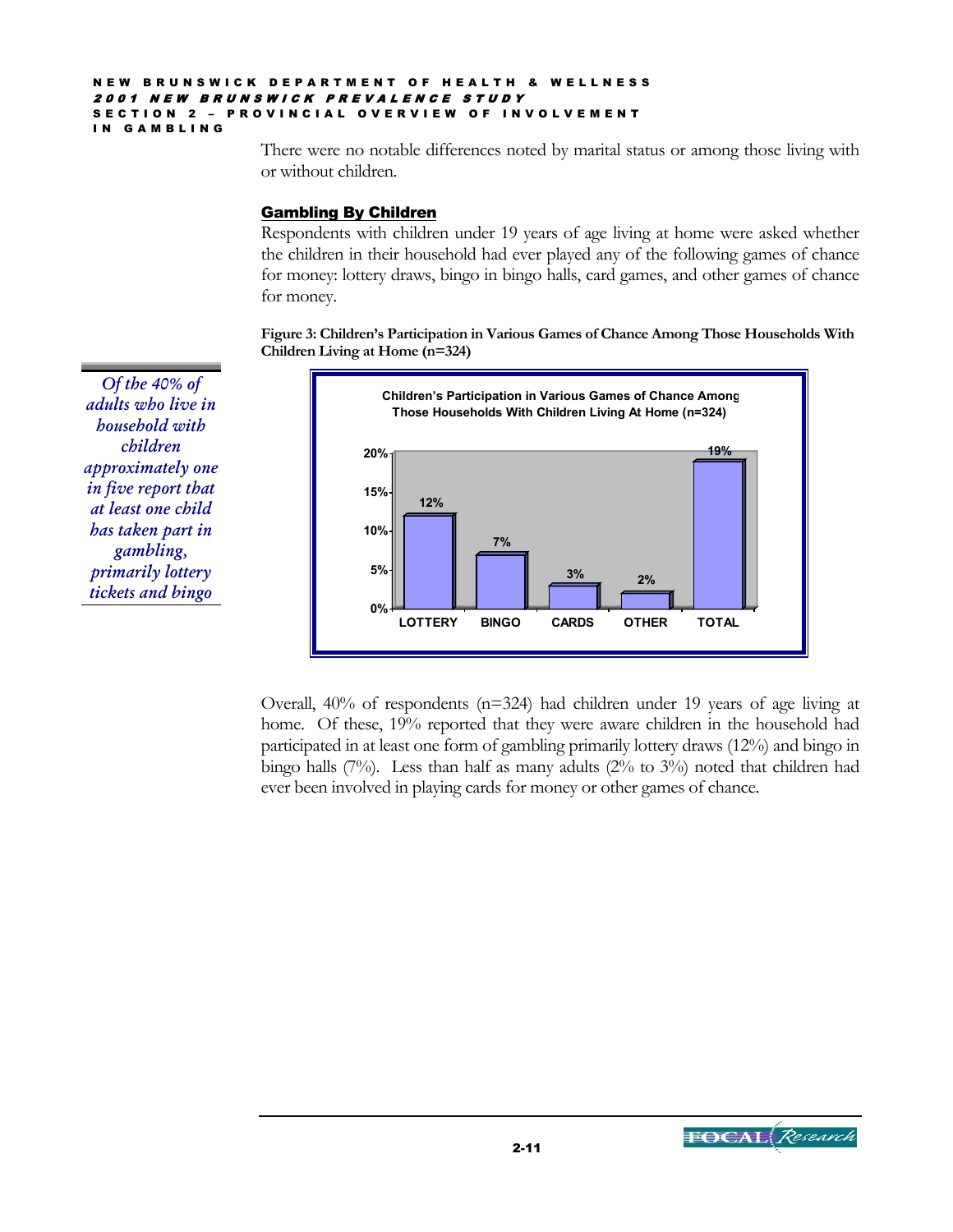

**Figure 4: Children's Participation in Various Games of Chance Among Those Households With Children Living at Home By Play Status of the Respondent**

**Not surprisingly, it appears that involvement of children in gambling is associated with the gambling behaviour of adults in the same household.** Among those who have children, adults who did not gamble in the last year (Non-Gamblers), reported significantly lower gambling participation rates by children in the same household (7%). As the adult's level of participation in gambling increases so too does the likelihood of reporting participation by children. The proportion living with children who have gambled more than doubles to 17% for those adults who gambled on a casual or infrequent basis over the last year (Casual Gamblers) and more than triples among Regular Player households (25%).

There appears to be some notable differences among the three player segments, in terms of the type of gambling children have tried. Regardless of player status, a similar percent of all adults indicate that children in their household have taken part in card games played for money (3% to 4%). Play of lottery tickets by children is only lower for Non Gamblers (4%), with 14% of Regular Gamblers and 13% of Casual Gamblers noting a child and/or children in the household have played lottery ticket games. The only type of gambling that is significantly higher for Regular Gamblers is Bingo. In fact, four times as many Regular Gamblers report that children have taken part in bingo than for either of the other player segments (12% versus 4%).

*Although the majority of children who are known to have gambled (n=67) have participated in lottery ticket play (63%), bingo alone accounts for approximately 25% of children's reported involvement in gambling, especially for those living in households with an adults who gambles on a regular basis*

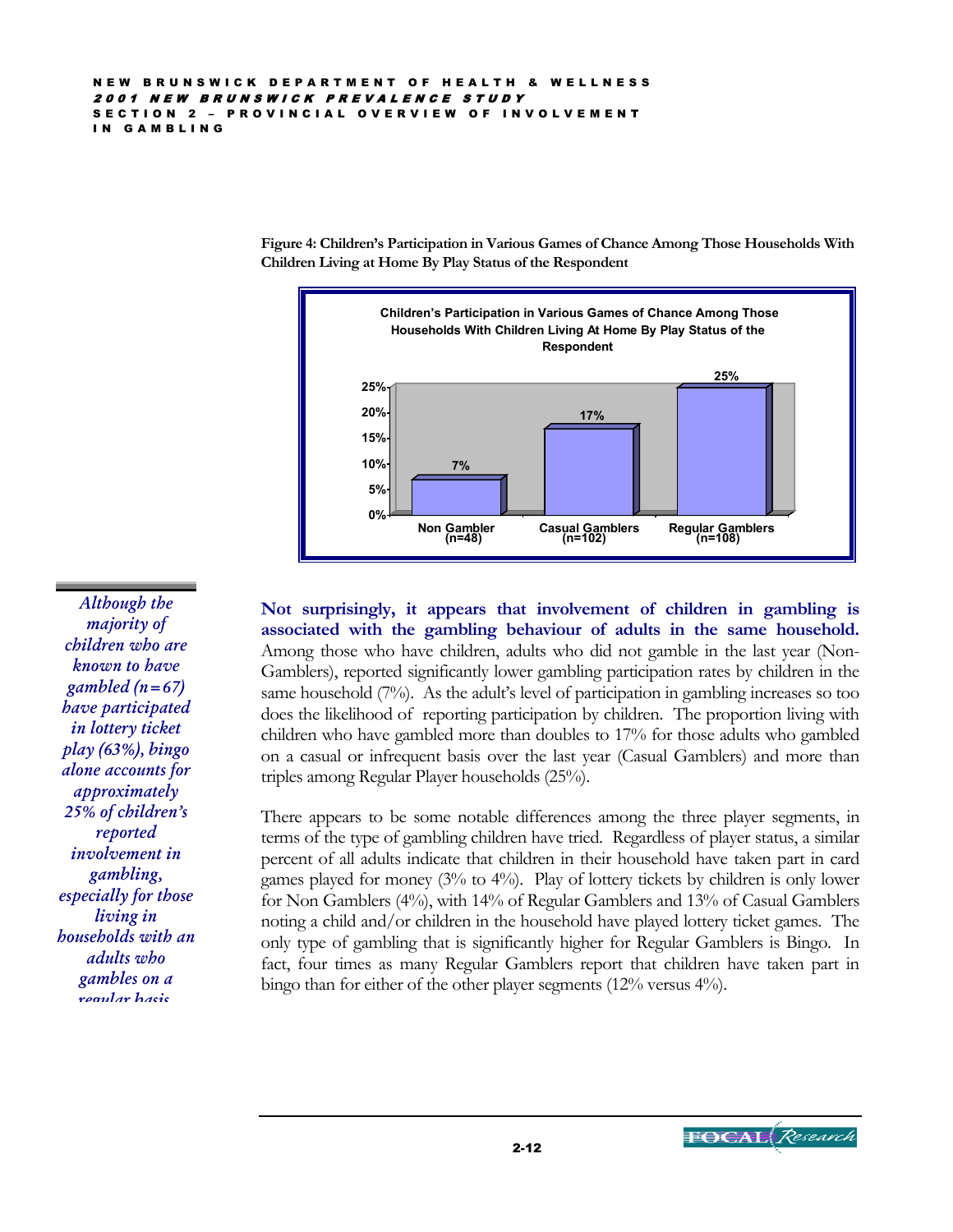## Segmentation Analysis

In discussion with NBDOHW there were four primary segmentation analyses conducted in the current study. Three are demographic segmentations, including gender, age and annual household income. Player segment, which is based on the respondents level of involvement in gambling over the past year, comprises the fourth segmentation.

## Player Segmentation

**An individual's current level of involvement in gambling is one of the strongest risk indicators for development of problem gambling.** The majority of demographic characteristics and differences associated with problem gambling also tend to reflect the differences noted for general involvement in gambling. Thus, not surprisingly, the greater one is involved in the gambling, the greater the risk for developing problems with one's play.

In order to understand the factors contributing to involvement in gambling the data was segmented into 3 groups based on an individuals involvement in gambling over the past year. The segments are referred to in subsequent sections of the report to identify differences associated with gambling involvement.

| <b>Player Segment</b> | <b>Definition</b>                                                                                                                          | $%$ of Pop<br>(2001) |
|-----------------------|--------------------------------------------------------------------------------------------------------------------------------------------|----------------------|
| Non-Gamblers          | -those who did not purchase or play any games of<br>chance in the past year                                                                | 19%                  |
| Casual Gamblers       | -those who have participated in gambling at some<br>time in the past year but did not play on a regular<br>basis of once per month or more | $34\%$               |
| Regular Gamblers      | -those who participated in any gambling activities,<br>average, once a month or more on a<br>on<br>continuous basis over the past year.    | $47\%$               |

In New Brunswick almost half (47%) of those adults surveyed can be classified as Regular Gamblers. Only one-third reported casual playing patterns while 19% did not take part in any gambling activities over the past year.

Demographic characteristics, gambling behaviours and expenditure were examined for each player segment.



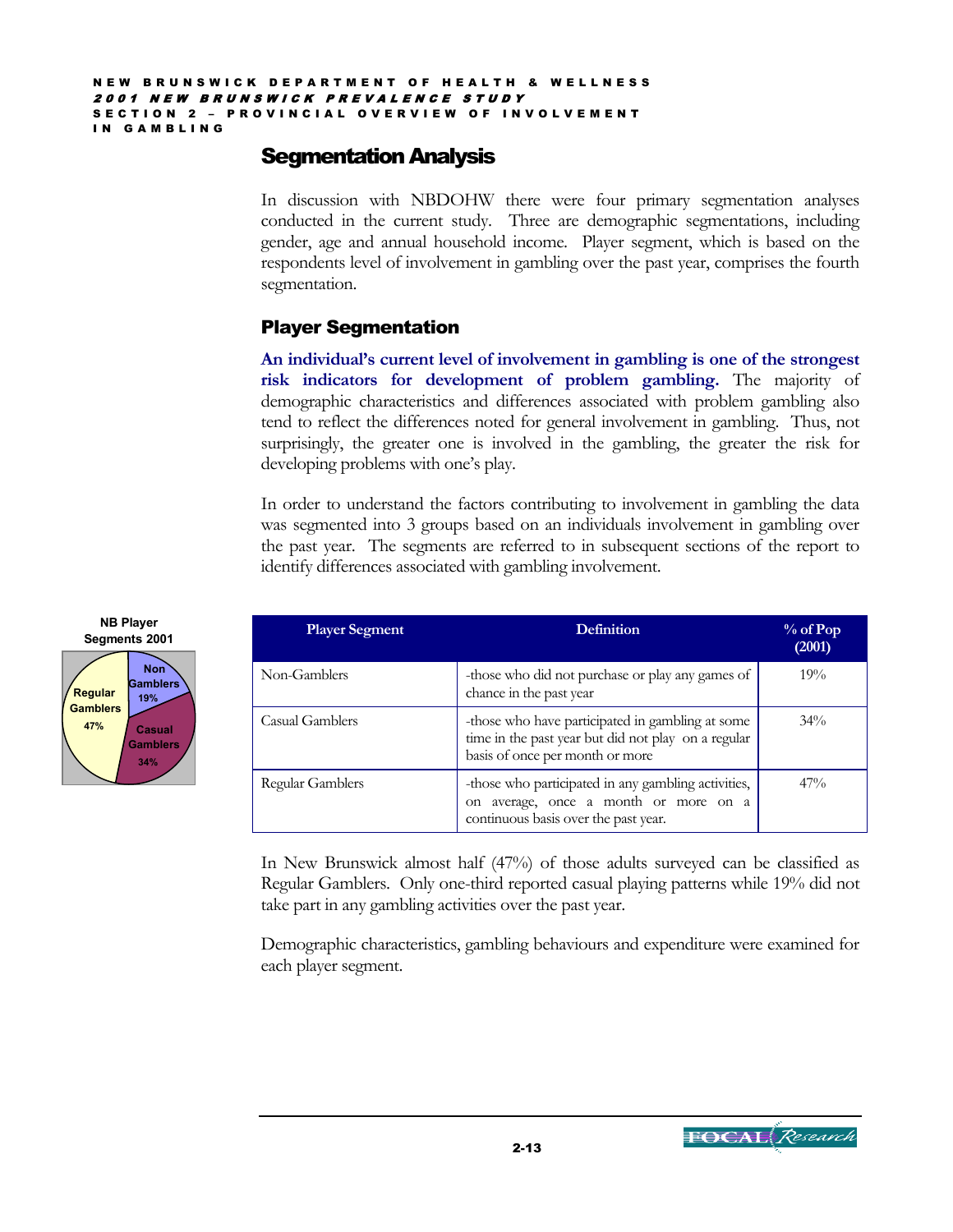

**Figure 5: Percent of Expenditure Contributed by Regular Players vs. Casual Players**

#### **Table 13: Demographic Profile by Player Segment**

.

|       |        | $(n=264)$ | $(n=378)$ |
|-------|--------|-----------|-----------|
| 100%  | 19%    | 34%       | 47%       |
|       |        |           |           |
| 51%   | 38%    | 48%       | 52%       |
| 49%   | 62%    | 52%       | 42%       |
|       |        |           |           |
| 32%   | $22\%$ | 42%       | 30%       |
| 40%   | 34%    | 38%       | 43%       |
| 29%   | 44%    | 20%       | 27%       |
|       |        |           |           |
| 46%   | $51\%$ | 35%       | 52%       |
| 34%   | 26%    | 41%       | 34%       |
| 19%   | 24%    | 24%       | 14%       |
|       |        |           |           |
| 56%   | 38%    | 60%       | 60%       |
| 10%   | 12%    | 10%       | 10%       |
| $4\%$ | $5\%$  | $3\%$     | $4\%$     |
| 30%   | 45%    | 27%       | 26%       |
|       |        |           |           |
| 20%   | 14%    | 23%       | 19%       |
| 24%   | 14%    | 26%       | 26%       |
|       |        |           |           |

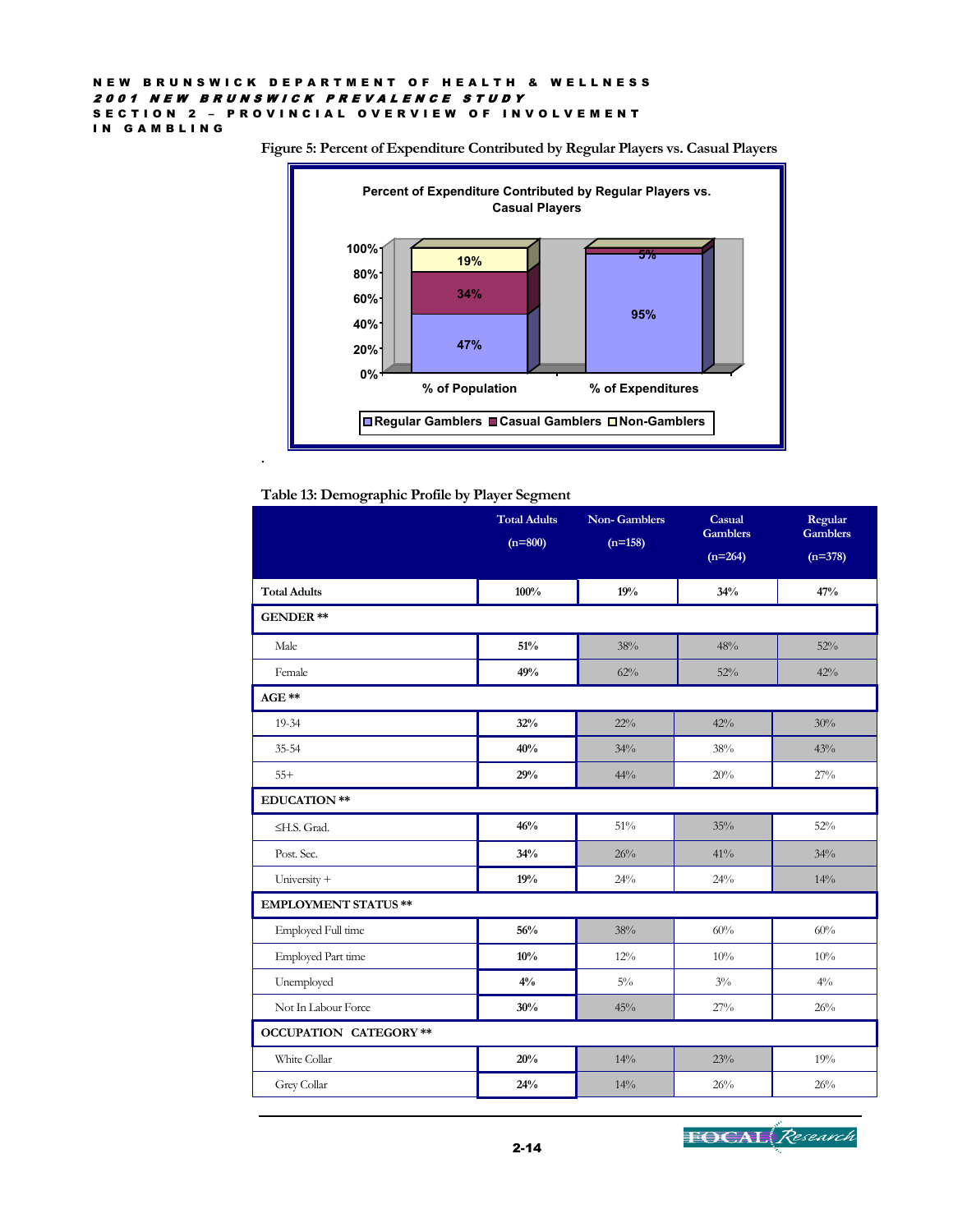|                                              | <b>Total Adults</b> | <b>Non-Gamblers</b> | Casual<br><b>Gamblers</b> | Regular<br><b>Gamblers</b> |
|----------------------------------------------|---------------------|---------------------|---------------------------|----------------------------|
|                                              | $(n=800)$           | $(n=158)$           | $(n=264)$                 | $(n=378)$                  |
|                                              |                     |                     |                           |                            |
| <b>Blue Collar</b>                           | 22%                 | 20%                 | 21%                       | 25%                        |
| Income Supported                             | 34%                 | 51%                 | 31%                       | 30%                        |
| <b>MARITAL STATUS</b>                        |                     |                     |                           |                            |
| Single                                       | 20%                 | 15%                 | 23%                       | 20%                        |
| Married                                      | 69%                 | 70%                 | 68%                       | 68%                        |
| Separated/Divorced/Widowed                   | $11\%$              | 15%                 | $9\%$                     | 12%                        |
| <b>HOUSEHOLD INCOME **</b>                   |                     |                     |                           |                            |
| $\leq$ \$25,000                              | 28%                 | 38%                 | 24%                       | 27%                        |
| \$25,001-\$50,000                            | 36%                 | 34%                 | 35%                       | 39%                        |
| $$50,001+$                                   | 35%                 | 28%                 | 41%                       | 34%                        |
| NUMBER OF PEOPLE IN HOUSEHOLD**              |                     |                     |                           |                            |
| One person household                         | 13%                 | 13%                 | 12%                       | 13%                        |
| Two people                                   | 36%                 | 44%                 | 32%                       | 36%                        |
| Three or more people                         | 51%                 | 43%                 | 56%                       | 51%                        |
| <b>CHILDREN IN HOUSEHOLD*</b>                |                     |                     |                           |                            |
| Living With Children                         | 40%                 | 35%                 | 45%                       | 39%                        |
| No Children                                  | 60%                 | $65\%$              | 55%                       | 61%                        |
| <b>RELIGION</b> **                           |                     |                     |                           |                            |
| Catholic                                     | 46%                 | 31%                 | 44%                       | 53%                        |
| Protestant                                   | 18%                 | 18%                 | 21%                       | 15%                        |
| Other                                        | 24%                 | 35%                 | 25%                       | 20%                        |
| None                                         | 10%                 | $11\%$              | $7\%$                     | $11\%$                     |
| FREQUENCY OF ATTENDING RELIGIOUS SERVICES ** |                     |                     |                           |                            |
| $1+$ per week                                | 24%                 | 36%                 | 24%                       | 20%                        |
| $1+$ per month                               | 18%                 | $19\%$              | $21\%$                    | $16\%$                     |
| Less often                                   | 36%                 | 24%                 | 40%                       | 38%                        |
| Never                                        | 22%                 | $22\%$              | 15%                       | 26%                        |
| IMPORTANCE OF RELIGIOUS INFLUENCE $\ast\ast$ |                     |                     |                           |                            |
| Very Important                               | 36%                 | 52%                 | 38%                       | 29%                        |
| Somewhat Important                           | 33%                 | 26%                 | 31%                       | 37%                        |
| Not Very Important                           | 15%                 | 10%                 | 17%                       | 15%                        |
| Not at all Important                         | 16%                 | $10\%$              | $14\%$                    | 19%                        |

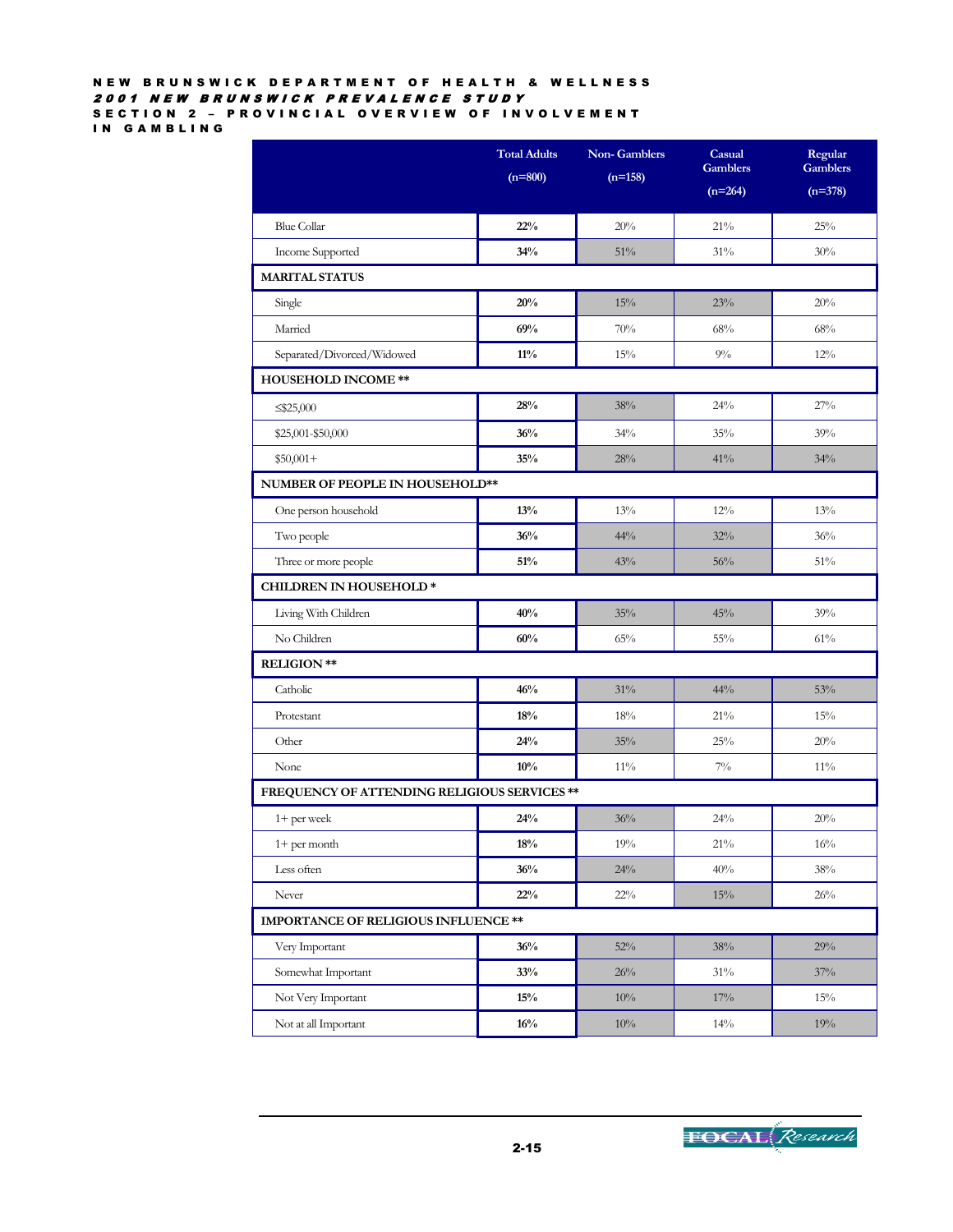| <b>HOME LANGUAGE **</b> |     |     |     |     |  |
|-------------------------|-----|-----|-----|-----|--|
| English                 | 68% | 76% | 70% | 64% |  |
| French                  | 31% | 24% | 29% | 36% |  |

\*\* Indicates significant difference at the 90%+ Confidence Level. Highlighting denotes the differences among player segments

## Non-Gambler Profile

Non-Gamblers comprise 19% of the adult population in New Brunswick. These adults did not participate in any games of chance played for money over the past year and, therefore, they have not contributed towards any gambling expenditure in the province.

**The majority (60%) report that they have never taken part in any gambling activity. However, approximately 40% have played at least one game of chance at sometime in the past primarily charity raffles or draws (18%), ALC lottery draws (16%) and/or Scratch n' Win instant ticket games (9%) and Bingo (13%). Five percent or less has tried any of the other types of gambling.**

## **Those adults categorized as Non-Gamblers tend to have the following demographic characteristics:**

- Comprised of more women than men (62% versus 38%)
- On average, tend to be older than Casual or Regular Gamblers (50 years versus 40 to 45 years) with 44% of Non Gamblers in New Brunswick 55 years of age or older
- Similar to Regular Gamblers, a slight majority have high school education or less (51%) however, unlike Regular Gamblers, the remainder are evenly split between Vocational/College training (26%) and those with a University degree (24%).
- Due to the skew towards older adults, Non-Gamblers are significantly more likely to be out of the work force (51%), primarily retired (29%) and to a lessor extent homemakers (11%)
- Only 46% are employed in either fulltime (38%) or part-time positions with the lowest proportion of those employed in gray collar occupations such as skilled services and trades (14% versus 26%)
- Majority are married or involved in a spousal relationship (70%), with Non Gamblers significantly less likely to be single /never married than Casual Gamblers  $(15\%$  versus 23%) although the percent who are widowed is twice as high  $(9\%$ versus  $4-5\%$
- Annual household incomes tend to be skewed lower with only 28% noting incomes over \$50,000.
- Only 35% have any children under 19 years of age living in the household
- Non-Gamblers are less inclined to be Catholic (31%) than those who gamble on casual (44%) or regular basis (53%). This group of adults is most likely to report religious affiliations other than Catholic or Protestant (35%)

## NON GAMBLER PROFILE

- More women (62%)
- More older adults
- Fewer employed
- More who are retired or are homemakers
- Fewer single/never married
- Fewer with children in household
- Lower household incomes
- Religion plays more important role in life
- Low exposure to and/or experience with gambling, either personally or in household

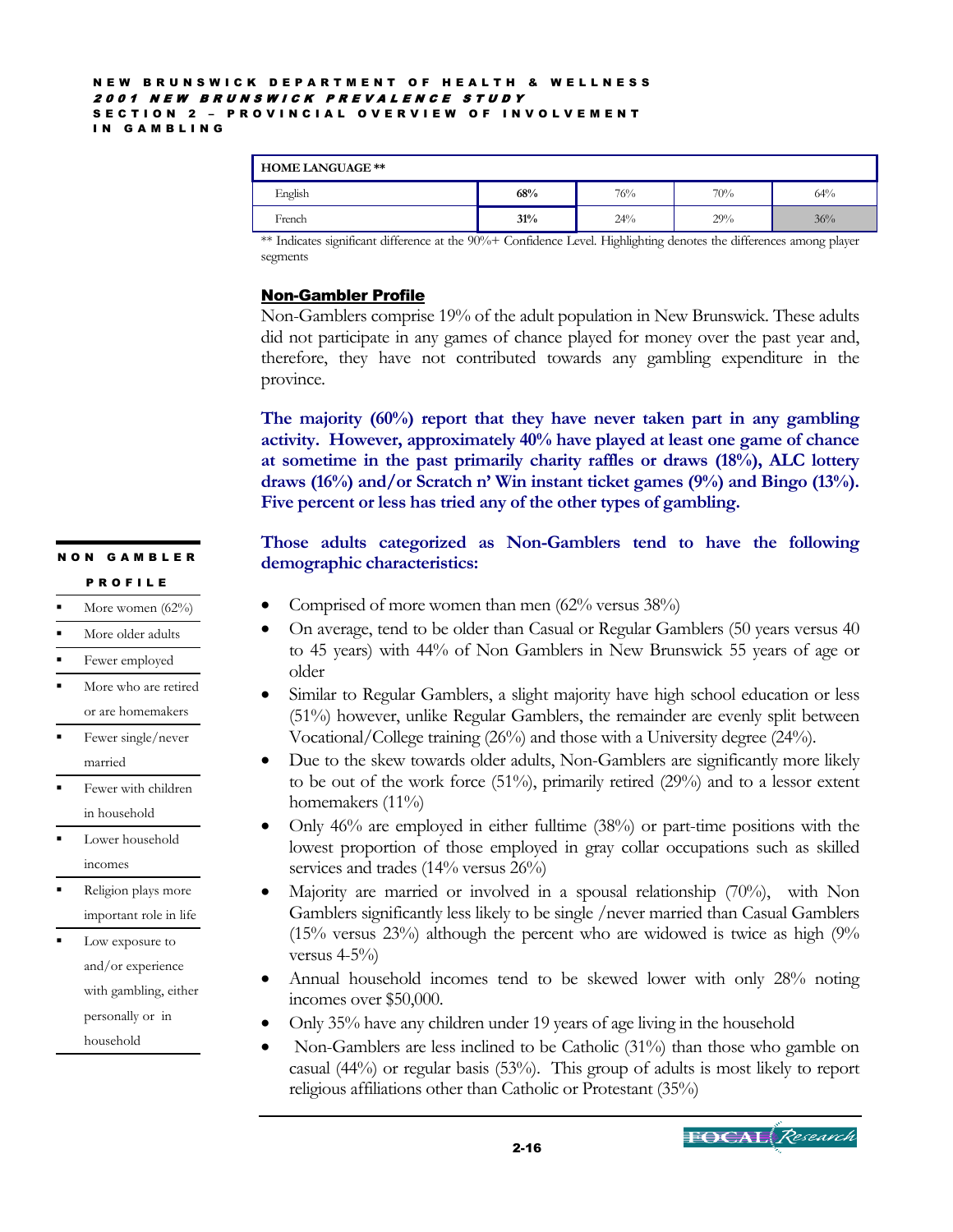- Non-Gamblers are more likely to attend religious services weekly (36% versus 20- 24%), with over half (55%) attending at least once a month or more often
- Religion appears to play a more important role in the lives of Non-Gamblers with 78% indicating religion is at least somewhat of an important influence in their everyday life and over half indicating it is very important (52%) as compared to 38% of Casual Gamblers and only 29% of Regular Gamblers.
- Approximately 16% of Non-Gamblers live with other adults who gamble on a casual or occasional basis with 7% noting at least one regular gambler resides in their household

## Casual Gambler Profile

Casual Gamblers comprise 34% of the adult population in New Brunswick**. Over the past year Casual Gamblers on average spent approximately \$56.00 on gambling and games of chance (mean = \$56.32, median = \$22.00). Collectively, this represents only 5% of total annual gambling expenditures in New Brunswick.**

On average, Casual Gamblers have tried three different games of chance at some time in the past and participated in two different types of games over the last year, primarily lottery ticket type games. In fact, **96% of Casual Gamblers purchased a lottery ticket last year with 65% exclusively having gambled on these types of games. Just under one-third (31%) took part in other forms of gambling in addition to lottery tickets largely, VLT's (14%), slot machines at a casino (11%), Bingo (8%), card games outside of a casino (7%) and sports bets/pools (5%).**

## CASUAL

## GAMBLERS

## PROFILE

- Equally likely to be male or female
- Tend to be younger
- Higher education levels
- Have higher household incomes
- Most likely to have children in household
- More involved in religious activities than Regular Gamblers

Regular Gamblers are more likely than Casual Gamblers to have played most of the available games of chance in the last year with some notable exceptions. Casual Gamblers are more inclined to have purchased charity raffles and draws (51% versus 44%) and Casual Gamblers are just as likely to have gambled on slot machines (11%), horse racing (2%) and Sport Select Pro Line (3%)

## **Those adults characterized as Casual Gamblers tend to have the following demographic profile:**

- Are almost equally likely to be male (48%) or female (52%)
- Tend to be younger than either of the other two player groups with 42% falling under 35 years of age as compared to 30% of Regular Gamblers and 22% of Non-Gamblers
- Education levels are skewed higher with 65% having post secondary education beyond High School
- Majority are married (68%) but there is a higher proportion of single adults than for Non-Gamblers (23% versus 15%)
- Employment status and occupational profiles tend to be similar to that noted for Regular Gamblers with 70% employed primarily in fulltime positions (60%). Compared to Non-Gamblers there is a higher proportion employed in White

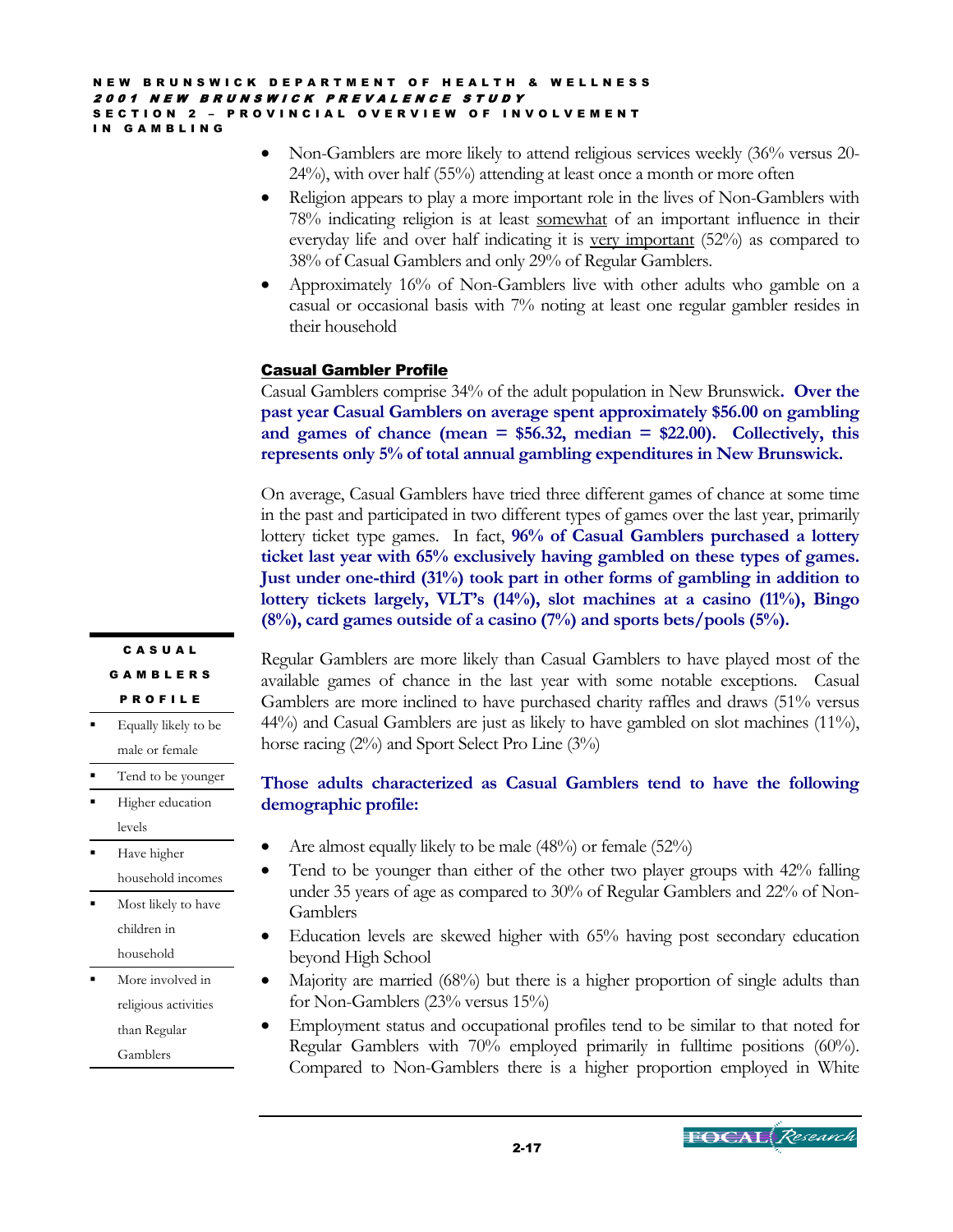Collar, professional positions (23% versus 15%), however, Casual Gamblers tend to be represented evenly across all occupation categories.

- Household incomes are skewed higher than for the other player segments, with 41% reporting incomes over \$50,000 per year versus approximately 28% to 34%.
- More likely to have children under 19 years of age living in the household (45%)
- Are more inclined than Non-Gamblers to report a Catholic Religion (44% versus 31%) although not to the extent noted for Regular Gamblers in the province  $(53%)$
- Attend religious services more often than Regular Gamblers with 45% going at least once a month or more as compared to 36% of Regular Gamblers. Compared to both other player groups this is the lowest proportion who report never attending religious services (15% versus 22% to 26%)
- Religion tends to have a greater reported influence in the lives of Casual Gamblers over Regular Gamblers (Very Important: 38% versus 29%) although Non-Gamblers are most inclined to rate religious influences as important (52%)

## Regular Gambler Profile

Regular Gamblers comprise 47% of the adult population in New Brunswick. As noted earlier in the report, those adults who participate in gambling activities on a regular ongoing basis each month are contributing 95% of the gambling expenditures in the province. **On average, Regular Gamblers spent approximately \$61.00 per month (mean=\$60.76, median=\$23.50) or approximately \$730.00 last year on gambling (mean=\$729.10, median=\$282.00).**

Regular Gamblers on average have tried four different types of gambling activities at some time and have played approximately three over the past year. Similar to Casual Gamblers lottery ticket games are accountable for the vast majority of gaming activity by most Regular Gamblers. Almost all Regular Gamblers (98%) purchased at least one lottery ticket over the past year, with 46% having only participated in this type of gambling. Just over half (52%) of Regular Gamblers took part in other non-lottery ticket gambling.

## **In terms of trial, Regular Gamblers are more likely than Casual Gamblers to have ever tried:**

- lottery draw games (95% versus 78%),
- instant ticket  $(66\%$  versus 52%),
- breakopens (24% versus 11%),
- video lottery (30% versus 23%),
- Bingo  $(30\%$  versus  $22\%)$
- card games outside of a casino  $(21\% \text{ versus } 15\%)$

There is virtually no difference in trial among Regular and Casual Gamblers for any of the other types of gambling including slot machines ( $\approx$ 23%), sports betting ( $\approx$ 11%), Pro Line (≈6%), table games at a casino (≈7%) or horse racing (≈7%). These

*In general, Casual Gamblers in New Brunswick tend to have higher socieconomic profiles than either Regular or Non-Gamblers*

*Regular Gsmblers are more likely than Casual Gamblers to be involved in Lottery ticket, VLT's, and Bingo. In fact, trial and play in the last year for almost all of the other less accessible types of gambling does not differ significantly between the two player groups.*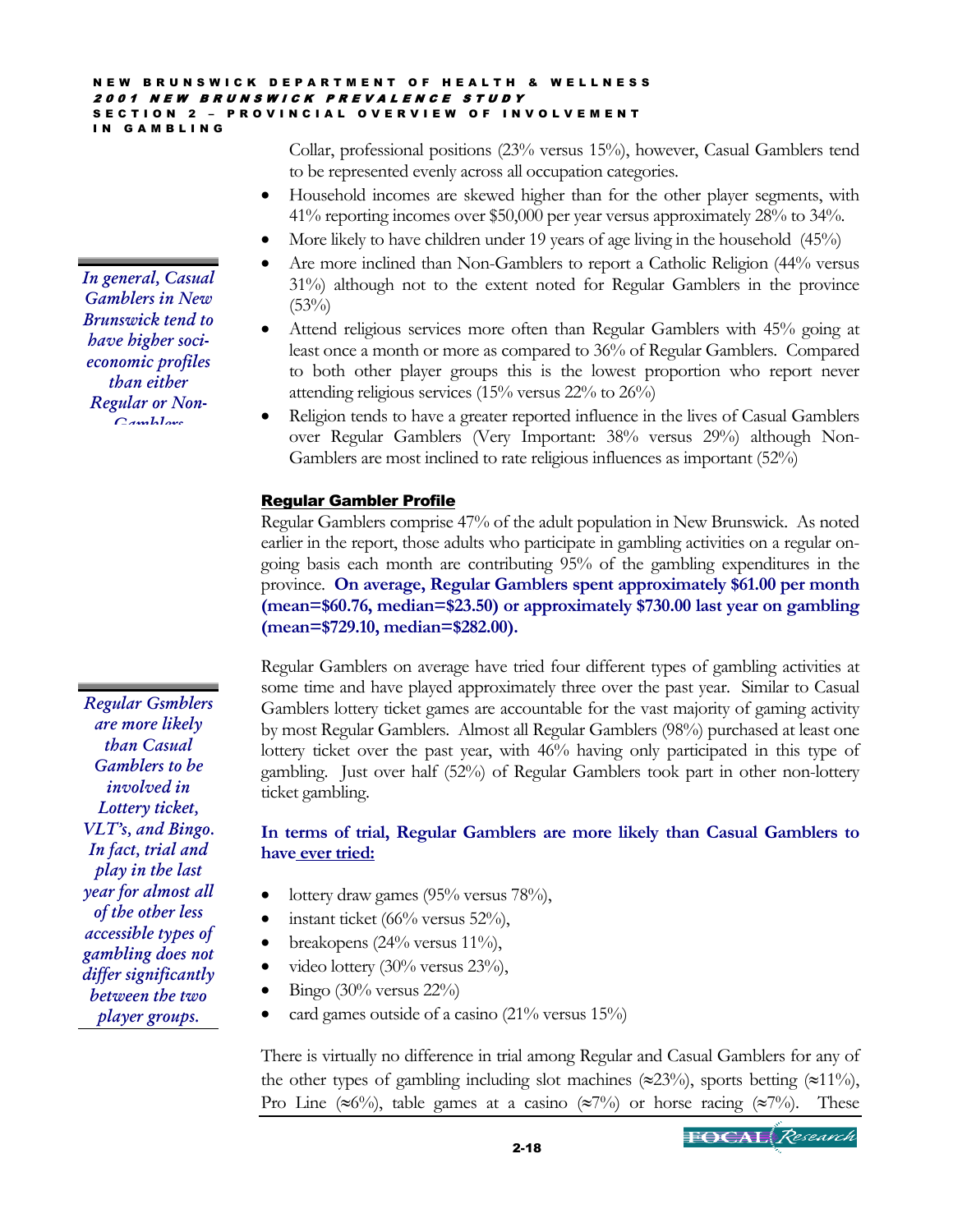relationships also hold true for play in the last year. **Over the past year, Regular Gamblers are significantly more likely than Casual Gamblers to have been involved in:**

- Draw games (93% versus 69%),
- Instant lottery tickets (59% versus 43%),
- VLT" (21% versus  $14\%$ ),
- bingo (18% versus  $8\%$ ),
- card games (15% versus 7%)

**It is noteworthy that for those games of chance that are less widely available in New Brunswick (e.g. casino gambling, sports betting, horse racing), there is no difference in trial or, for the most part, play in the last year between Casual and Regular Gamblers.** Thus, the primary distinction among the Regular and Casual Gamblers is the greater tendency for Regular Gamblers to keep playing those games of chance that are easily accessible. Moreover, it appears that the more skill based types of gambling generate similar interest levels among both the Casual and Regular Gamblers while the latter group is responding more strongly to those games that tend to offer non-skill based random outcomes.

## **Those adults characterized as Regular Gamblers tend to have the following demographic profile:**

- More likely to be male (58%) than female (42%)
- Fall across all age categories. Regular Gamblers are less inclined than Casual Gamblers to be under 35 years of age (30% versus 42%) but in general tend to be younger than Non-Gamblers with 27% 55 years of age or older compared to 44% of Non-Gamblers
- Education is skewed lower with half having high school or less (51%). While this is similar to levels noted for Non-Gamblers, Regular Gamblers comparatively are more inclined to report vocational or non-university training (34% versus 26%) and have the lowest proportion of those with University degrees (14% versus 24%)
- Similar to Casual Gamblers the majority are employed (70%) primarily on a fulltime basis (60%). Occupations are most often in Gray Collar (26%) skilled services and trades and Blue Collar (25%) positions rather than White Collar professional or management type positions (19%)
- Annual household incomes are generally lower than that noted for Casual Gamblers (\$50,000+: 34% versus 41%) but are skewed higher than for Non-Gamblers in the province (28%)
- Majority are married (68%), with 39% having children living in the household. Neither marital status nor presence of children differ significantly from Casual Gamblers
- Regular Gamblers are significantly more likely to be francophone with 36% of those who gamble at least once a month or more reporting French as their first language versus only 24% of Non-Gamblers and 29% of Casual Gamblers

## REGULAR GAMBLER

- PROFILE
- More likely male
- Fall across all age categories
- Lower education levels
- Majority are employed primarily in Gray and Blue Collar occupations
- Skewed more towards mid incomes
- Similar to Casual Gamblers majority are married
- Higher proportion of francophones
- Majority are Catholic
- Religion less likely to play important role in life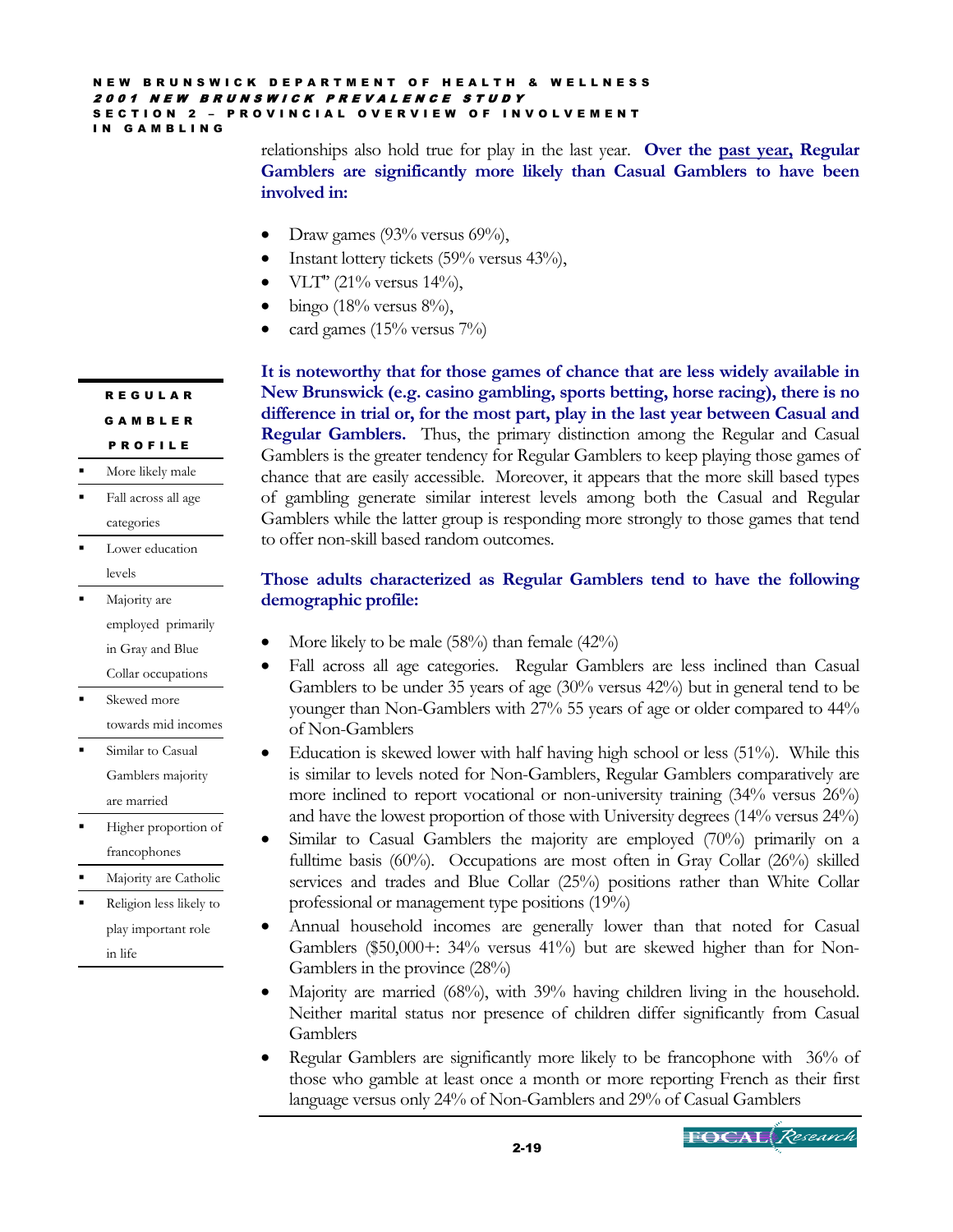- More likely to be Catholic than adults in either of the other two player segments, with just over half of Regular Gamblers indicating a catholic religious affiliation  $(53\%)$ .
- Are least likely to be attending religious services once a month or more often  $(36\%$ versus Casual: 45% and Non-Gamblers: 54%) and are least likely to rate religious influence as very important in their life (29% versus Casual: 38%, Non-Gamblers: 52%)

## Gender Differences in Gambling

On average, women in New Brunswick have played fewer different types of games in the last year than men (1.9 versus 2.4) and are less inclined to take up regular playing patterns (0.6 versus 0.9).

The majority of men in the province are involved in gambling on a regular monthly basis (54%), whereas women tend to be more evenly divided between regular (40%) and casual play (36%).

**The difference in participation levels accounts for the differences in average monthly expenditures observed between the sexes. Men, on average spend \$37.00 per month, as compared to \$23.00 for women.** Therefore, annual gambling expenditures are significantly higher for men than women (\$450 versus \$272), with men contributing almost two-thirds (63%) of all gambling expenditures in New Brunswick. When only those who gamble on a regular monthly basis are considered there is no significant differences in monthly gambling expenditures by men or women.

**Figure 6: Average Annual Gambling Expenditures by Gender**



**Differences in expenditure can also be attributed to the types of gambling in which men and women are involved.**



*Men are more inclined to be regular gamblers in New Brunswick and thus, contribute approximately 63% of total gambling expenditures in the province. However, once women take up regular playing patterns there is no significant difference in how much men or women spend on gambling each*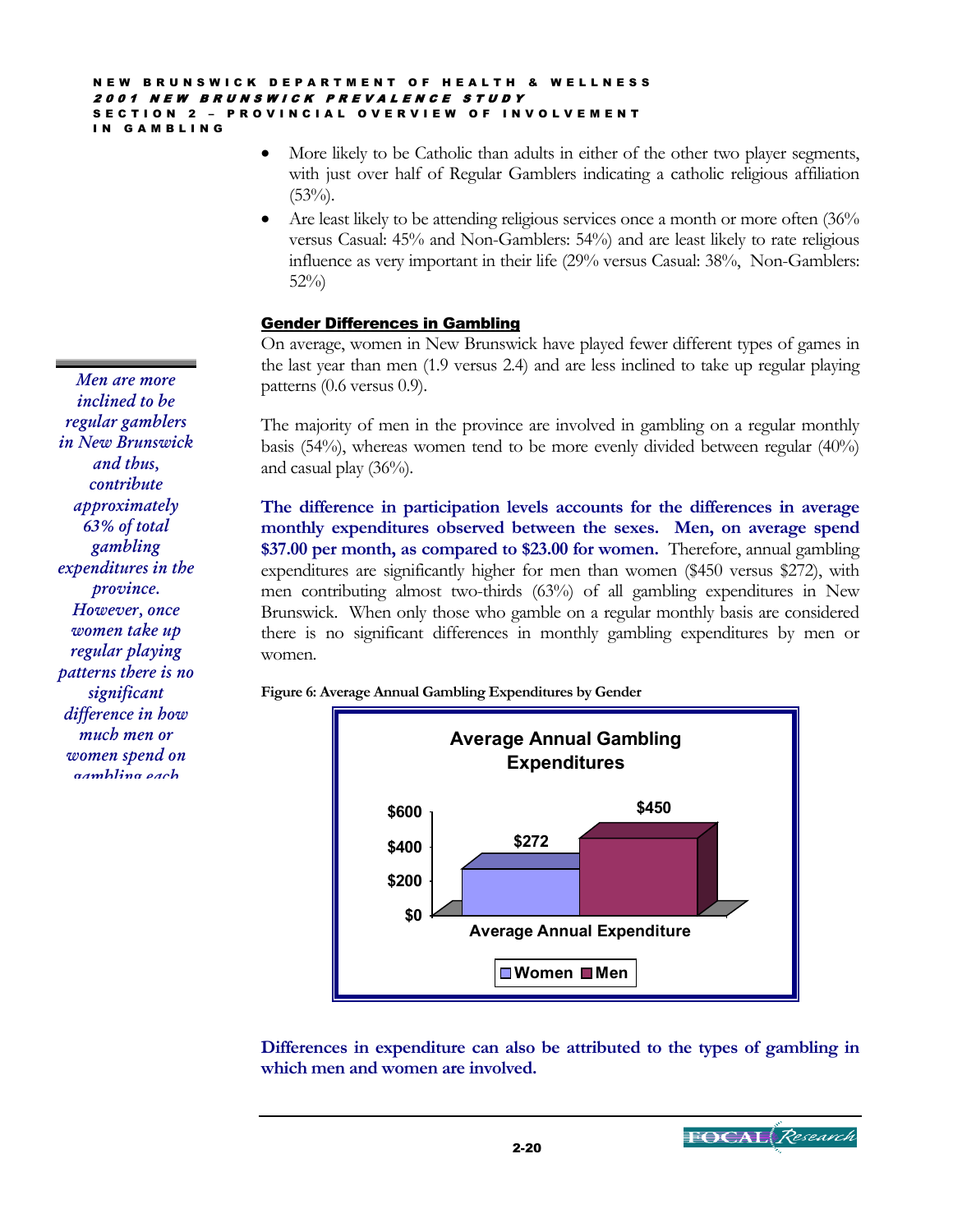The gambling options played primarily by men over the past year include:

- lottery draw tickets  $(72\% \text{ versus } 61\%).$
- video lottery (20% versus 9%),
- charity raffles/draws (42% versus 35%),
- table games at a casino  $(6\%$  versus  $\leq 1\%$ ),
- card games outside a casino (13% versus 5%),
- Sports pools (11% versus 1%), and Sport Select Pro Line (4% versus  $\leq 1\%$ ).

## **Collectively, these gambling options account for 77% of men's gambling expenditures versus 36% for women.**

Women are more likely than men to be playing bingo (15% versus 7%) and are equally likely to purchase the instant Scratch n' Win type lottery tickets (43%). Consequently, almost half of women's gambling dollars is spent on bingo (47% versus 8% of men's expenditures) with 14% allocated to instant lottery ticket games as compared to only 8% for men.

## Age Differences in Gambling

Age was obtained for each respondent and then, for the purposes of the current report, grouped into three age categories for meaningful comparison: 19 - 34 years, 35 – 54 years, and 55 years or older.

Undoubtedly, age is strongly related to gambling behaviours in New Brunswick such that as age increases, the level and extent of involvement in gambling declines.

**Figure 7: Number of Different Games Played by Age Category**





*Women tend to spend more of their gambling dollars on Bingo and Scratch n' Win lottery tickets than men, while men are more likely to be involved in all other gambling activities.*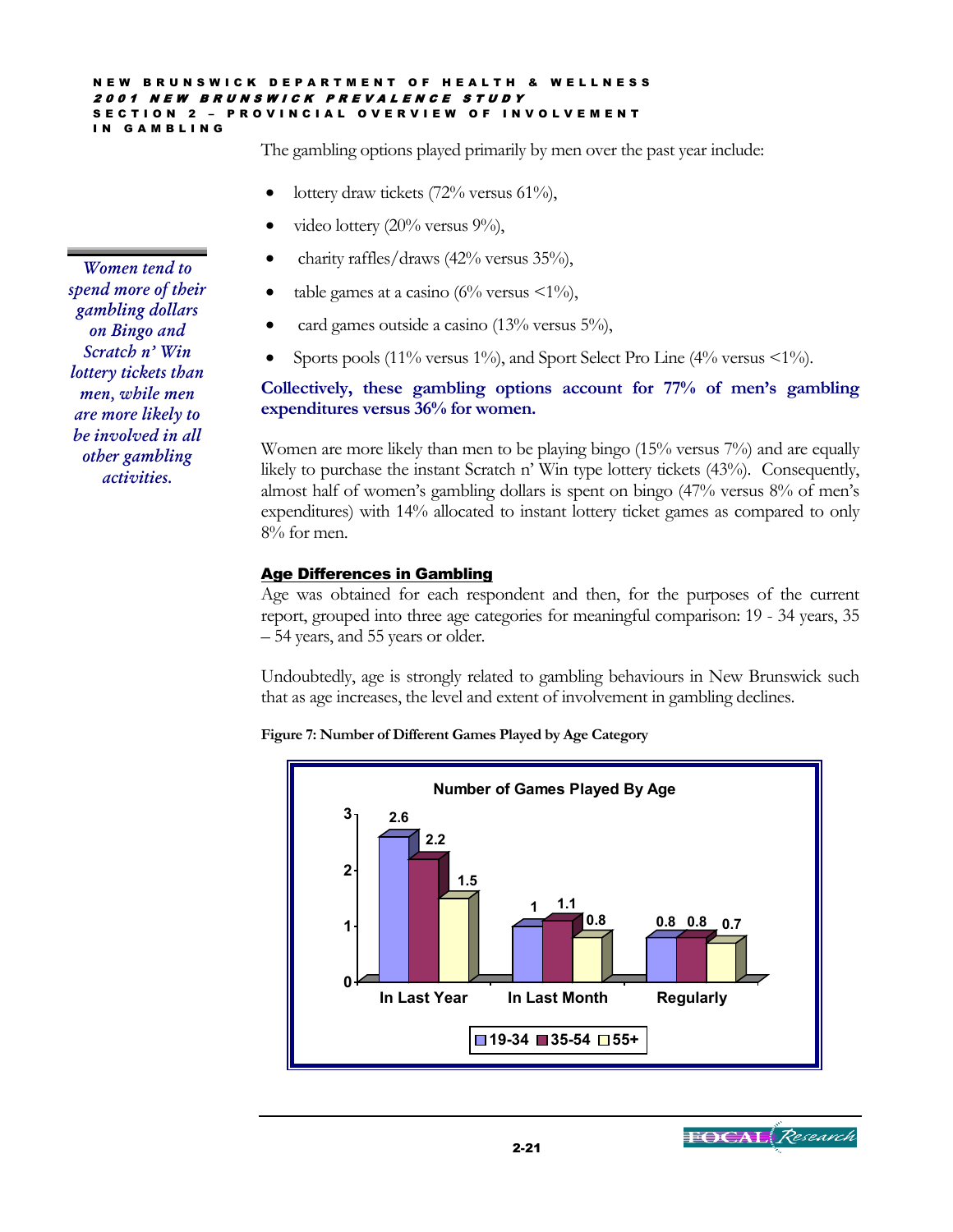Essentially, younger adults in the province have played more different games of chance in the last year compared to those over 55 years of age (2.4 versus 1.5), and more games in the last month (1.1 versus 0.8).

On a per game basis, younger adults are significantly more likely than their older counterparts to be involved in the last year in:

- instant lottery tickets (19 34: 59% versus 35 54 years: 44%; 55+ years: 23%),
- video lottery  $(19 34: 24\%$  versus  $35 54$  years:  $13\%; 55 + \text{years: } 7\%;$
- table games at a casino  $(19 34: 6\%$  versus  $35 54$  years:  $3\%$ ;  $55 +$  years:  $1\%$ ),
- Sports pools  $(19 34: 13\%$  versus  $35 54$  years:  $5\%$ ;  $55 +$  years:  $1\%$ ), and Sport Select Pro Line (19 – 34:  $4\%$  versus 35 – 54 years:  $2\%$ ; 55+ years: <1%).

Alternatively, middle aged adults are more likely than both younger and older adults to have played lottery draw tickets in the past year  $(35 - 54$  years: 74% versus 19 – 34 years: 65%; 55+ years: 60%%). There is no particular game of chance that is played annually primarily by those 55 years and older.

**Interestingly, older adults are equally likely to be regular gamblers (46%) than those who are under 55 years of age (**≈**47%), although they are twice as likely to be non-gamblers (30% vs.** ≈**15%). This suggests that when seniors do try the various games of chance, they are more likely to take up regular playing patterns. Average monthly expenditures, therefore, do not differ significantly by age group. Those aged 55 or older spend just as much on gambling on average, per month, as those between the ages of 19 and 34 years (\$31 versus \$38). Again, while older adults are less likely to be involved in gambling, when they do take part, they become more involved and expenditures tend to be higher (for at least some types of gambling).**

When only regular monthly gamblers are considered average, monthly expenditures are similar for both the older and younger adults  $\approx 10^{-10}$  to \$80 per month). Regular Gamblers who are age 35 to 54 years spend significantly less each month on gambling  $(≈$ \$42.00)

#### Income Differences in Gambling

All respondents were asked which of five broad, income categories best described their total 2001 household income before taxes. In order to obtain data for meaningful comparisons, annual household incomes were segmented into three primary income categories: less than \$25,000, \$25,000 to \$50,000, and more than \$50,000.

On average, those with the highest household incomes in New Brunswick played more different types of games in the last year (2.5) than those with household incomes between \$25,000 and \$50,000 (2.2) and less than \$25,000 (2.0). However, the number



*While older adults are less likely to gamble in general, when they do try the games they are more likely to take up regular rather than casual playing patterns and tend to spend at higher levels, comparable to that noted for younger adults (19 – 34 years).*

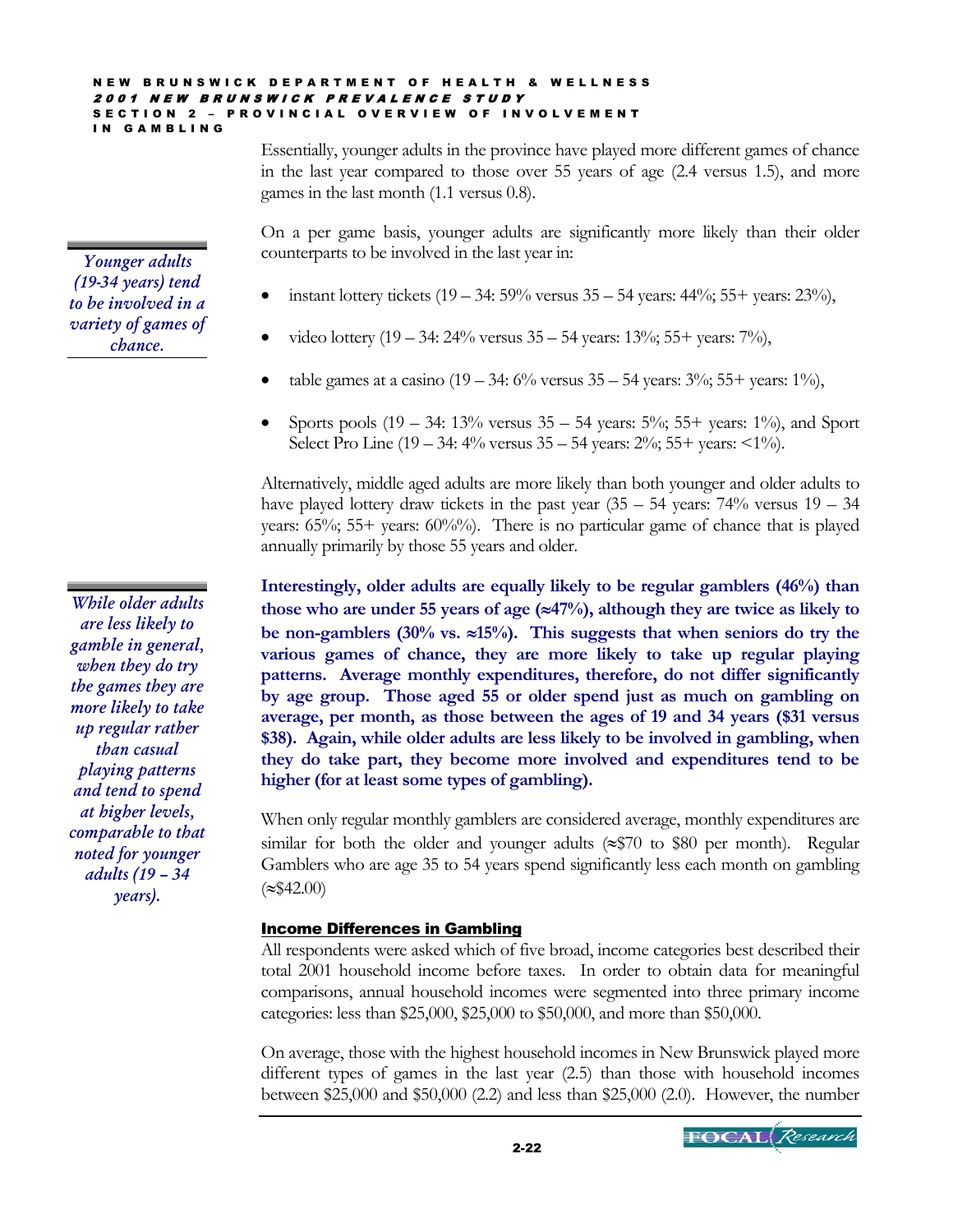of different games played in the last month and on a regular basis did not differ by household income.

**While the proportion of regular players in each income segment does not differ significantly, adults living in lower income households are more likely to be non-gamblers (23%) than those in households with higher incomes (≈15%).** This suggests that those living in lower income households are more likely to take up regular playing patterns once they have tried a particular game of chance.

It could be argued that those with higher incomes should have more disposable income to allocate towards gambling. However, there are no significant differences in average gaming expenditures per month among the three primary segments. This means that those living in lower income households are spending a disproportionate amount of their incomes on gambling.





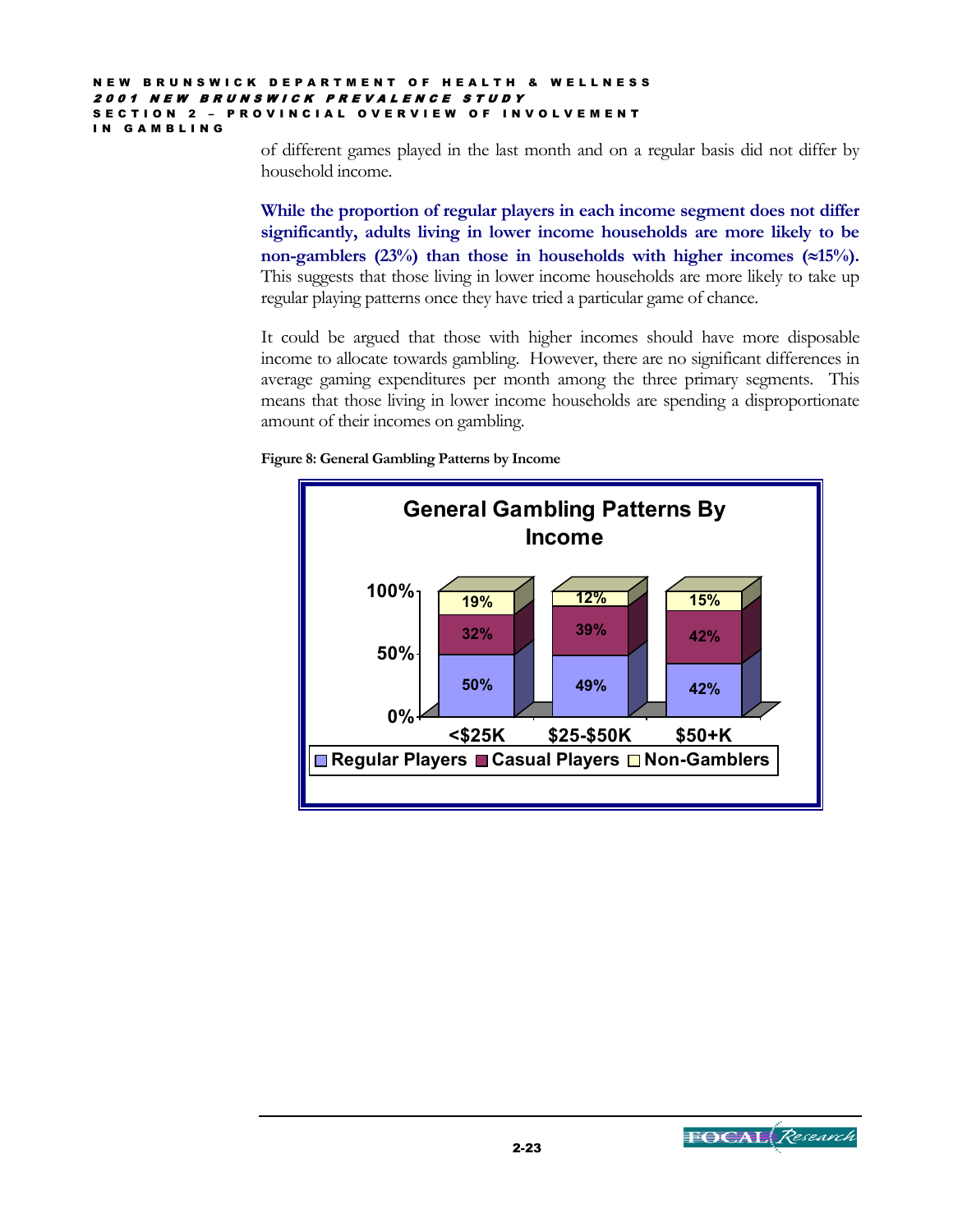*Gambling expenditures do not vary significantly among the income segments, suggesting that those living in lower income households are spending a disproportionate amount of their income on gambling activities.*

On a per game basis, there are some notable differences in the types of gaming activities engaged in by adults in each income category.

Adults in lower income households are less likely than those with higher household incomes to have participated in the last year in lottery draw tickets (57% versus  $\approx 73\%$ ) and charity raffles/draws (26% versus \$25,000-\$50,000: 35%; \$50,000+: 57%). **Alternatively, those in lower income households are more likely to be playing bingo** (19%), than those living in higher income households (25,000-\$50,000: 11%; \$50,000+: 7%). In fact, **adults in lower income households comprise 45% of bingo players in New Brunswick.**

**Adults living in household with the highest income are more likely than their counterparts to have played slot machines at a casino in the past year** (13% versus  $\approx$ 6%) and table games at a casino (6% versus  $\approx$ 1%). Adults in the highest income households make up 51% of slot machine players and 73% of other casino game players. These same adults are also more likely to have participated in sports pools in the past year  $(10\% \text{ versus } \approx 4\%).$ 

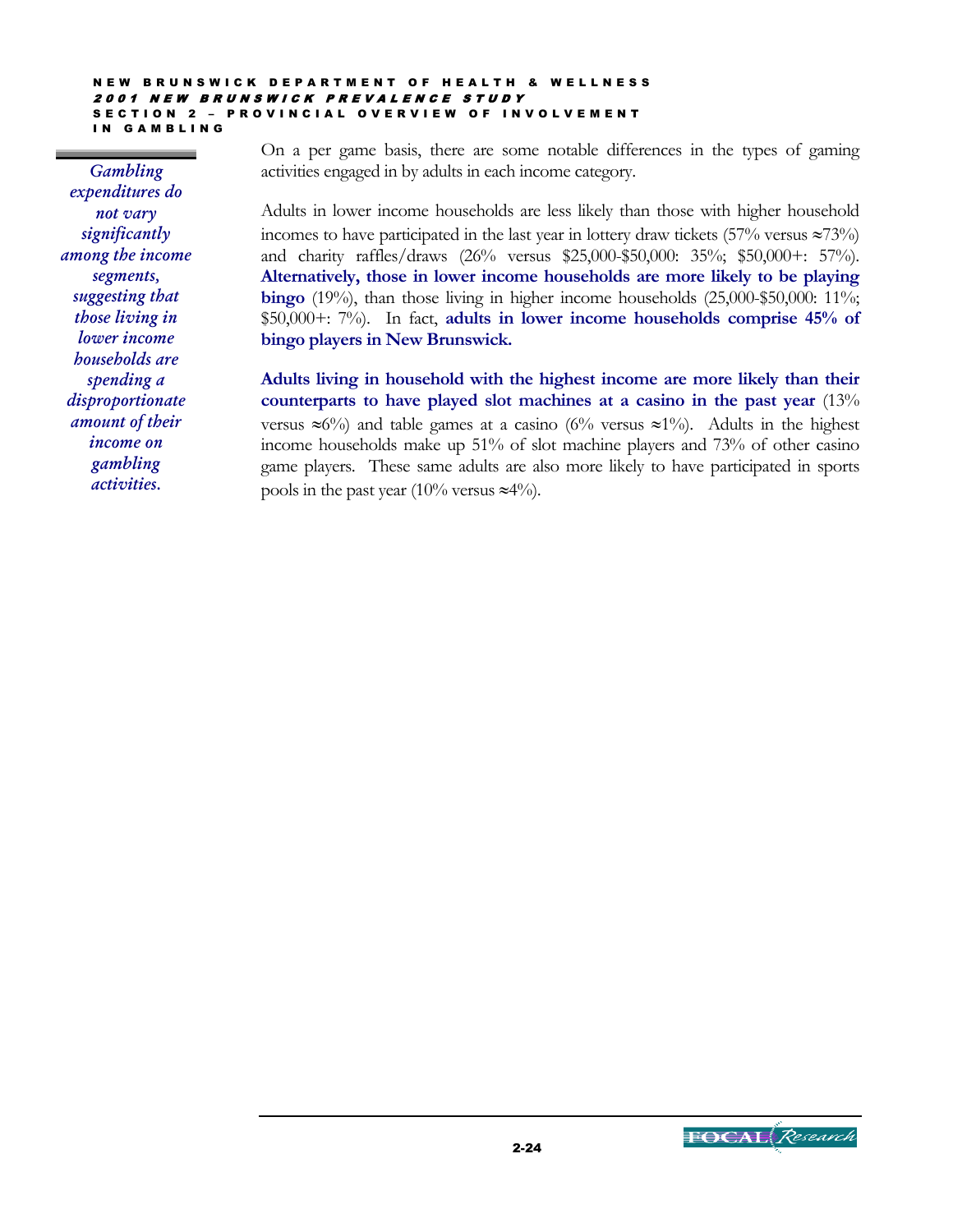

## TREND ANALYSIS – 1992, 1996 & 2001

In cooperation with the New Brunswick Department of Health and Wellness, changes had been introduced to the 2001 New Brunswick Prevalence Study to enhance the value and utility of the information obtained and to address criticisms surrounding SOGS-based measurements of gambling and problem gambling. Consequently, during the 2001 Prevalence Study it was necessary to establish new benchmark measures for on-going tracking of gambling behaviours. However, one of the key objectives of the current study was to also examine any changes in play behaviours that were identified and tracked in the two previous prevalence studies conducted in 1992 and 1996. Therefore, to provide NBDOHW with information related to changes in gambling behaviours, the data was examined and compared based on the key tracking indices identified in the previous studies, including:

- ♦ Participation in gambling activities for ever played (trial), play in the last year and regular weekly play;
- ♦ Comparison of monthly gambling expenditures for all adults, gamblers and players of each specific game measured;
- ♦ Indices of the number of different activities for Lifetime (ever played), Recent (in last year) and Regular (per week) among all adults and among gamblers;
- Classification of gamblers by play status (Non-Gambler, Infrequent Gambler, Occasional Gambler and Regular Weekly Gambler).

## Measurement Of Gambling Trends

Trend analysis, or tracking measures, are highly sensitive to fluctuations in sampling or sample error. Therefore, considerable effort is required in ensuring a random representative sample is obtained for comparison purposes. Otherwise, any differences observed may be due to sample error rather than any real changes in responses over time.

In addition, contextual factors should be considered when interpreting trend data. For example, changes in particular measures may be directly related to changes in other market or environment conditions that were not measured or accounted for in the survey.

*Trend analysis examines changes in the key tracking indices identified in the 1992 and 1996 studies.*

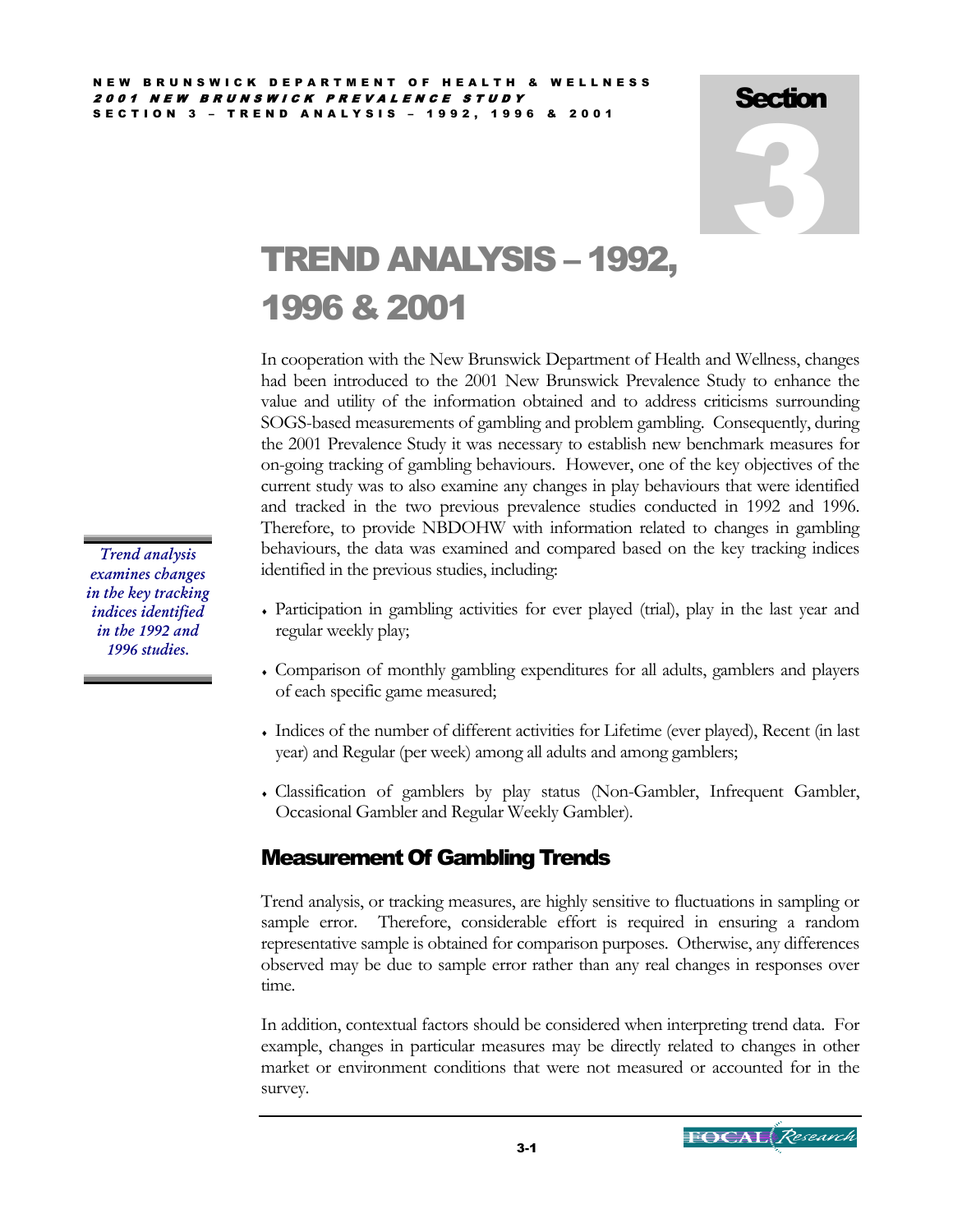The value of trending data increases as the number of measurement periods increase, as comparison will reveal patterns or "trends" over time. Thus, the addition of a third data point for the New Brunswick Prevalence Study provides valuable information in assessing the changes previously noted between 1992 and 1996.

## Changes in Survey Measures – 1992, 1996 Versus 2001

In the 1992 and 1996 surveys, all respondents were asked a series of questions related to involvement in gambling for 10 different types of gaming options. The questions were constructed based on a four-level approach that has historically been used to measure gambling behaviour in SOGS-based prevalence studies:

1992 & 1996 Survey Questions:

- **a) Have you ever bet or spent money on \_\_\_\_\_\_\_ ?**
- **b) IF YES: Have you purchased or spent money on \_\_\_\_\_\_\_ in the past year?**
- **c) IF YES: Can you give me an idea of the amount that you spend on \_\_\_\_\_\_ in a typical month?**
- **d) Do you gamble on \_\_\_\_\_\_ at least once per week?**

In 2001, the following changes were introduced to:

- ♦ account for differences in playing patterns among the various games of chance;
- ♦ obtain more concise and flexible data for analysis;
- improve the accuracy of play and expenditure estimates.

## 2001 Survey Questions:

- A1a. Have you ever purchased or played any of the following games of chance for which you can win money? First of all… **(RECORD BELOW)**
- A1b. **IF EVER PLAYED THEN ASK:** During the last year, on average, how often did you purchase or play \_\_\_\_\_\_\_\_\_\_\_\_ ? **(READ LIST BELOW FOR EACH GAME EVER PLAYED)**

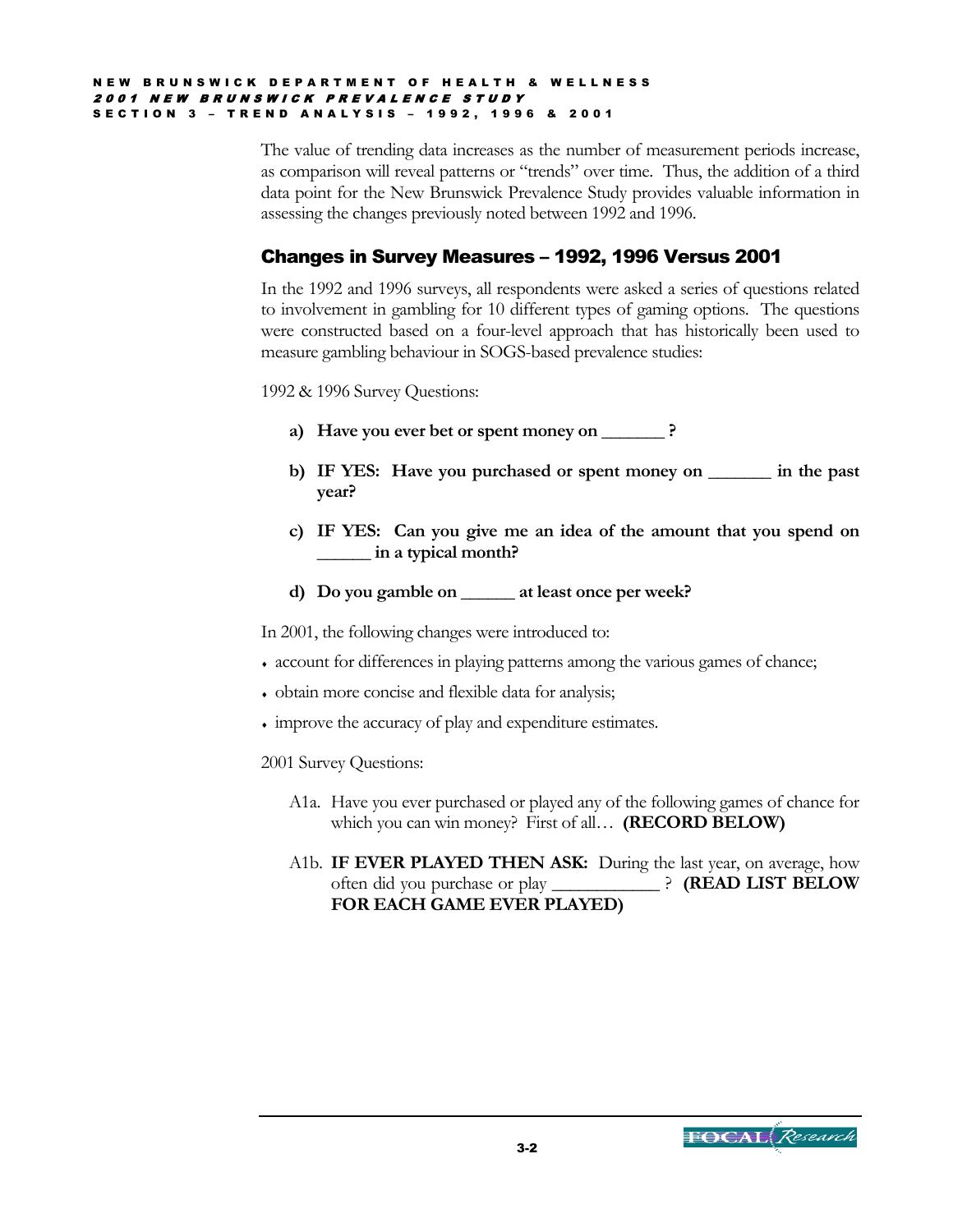A1c. **IF Q # A1B>0 THEN SPECIFY:** On average, approximately how many times (per week, per month, or in the last year) did you play/purchase \_\_\_\_\_\_\_\_\_\_\_\_?

## **List & Codes For Q # A1B: Q # A1C:**

Weekly (once a week or more)  $5 -$  Specify # Times Per Week Monthly (once a month or more)  $4 -$  Specify  $\#$  Times Per Month Occasionally (sporadic, less often than once a month) 3 Rarely (only once or twice a year)  $\begin{array}{c} 2 \\ 2 \end{array}$  - Specify # Times Per Year<br>Seasonal/Varies due to time of year  $\begin{array}{c} 2 \\ 1 \end{array}$ Seasonal/Varies due to time of year

- OR DID NOT PLAY IN LAST YEAR
- A1d. **IF Q # A1C>0 THEN ASK:** On average, how much did you spend, out of pocket (i.e., excluding any winnings) each time you played \_\_\_\_\_\_\_\_\_\_? **(ROUND TO NEAREST DOLLAR)**
- A1e. **IF Q # A1C>0 THEN ASK:** On average, how much time did you spend each time you played \_\_\_\_\_\_\_\_\_\_? **(CONVERT TO NEAREST MINUTE)**
- A1f. **IF Q # A1C>0 THEN ASK:** In the last month, how many times did you purchase or play?

Focal Research did not have access to the raw data for the previous studies and, therefore, relied upon the tracking indices included in the report prepared by Baseline Research for the New Brunswick Department of Finance (Video Lottery Program Review, 1997).

In order to assess any changes that occurred over time, the data for the 2001 Prevalence Study was included to match previous assumptions made in 1992 and 1996. The results were then compared and analyzed for those measures included in all three waves of the study. Only differences significant at the 95% confidence level are discussed.

To assist the reader in using the information, results are examined over time using the 1992 data as the benchmark measures. Significant differences are highlighted in the tables to illustrate when change occurred (e.g., between 1992 & 1996, 1992 & 2001, and 1996 & 2001) and an arrow  $(\uparrow\downarrow)$  is used to indicate the direction of change (increase or decrease).

## Participation in Gambling Activities

In 2001, participants were asked about their level of involvement with thirteen specific games of chance as well as a general question to capture gambling for other activities not measured individually. Only ten of the thirteen options had been measured in

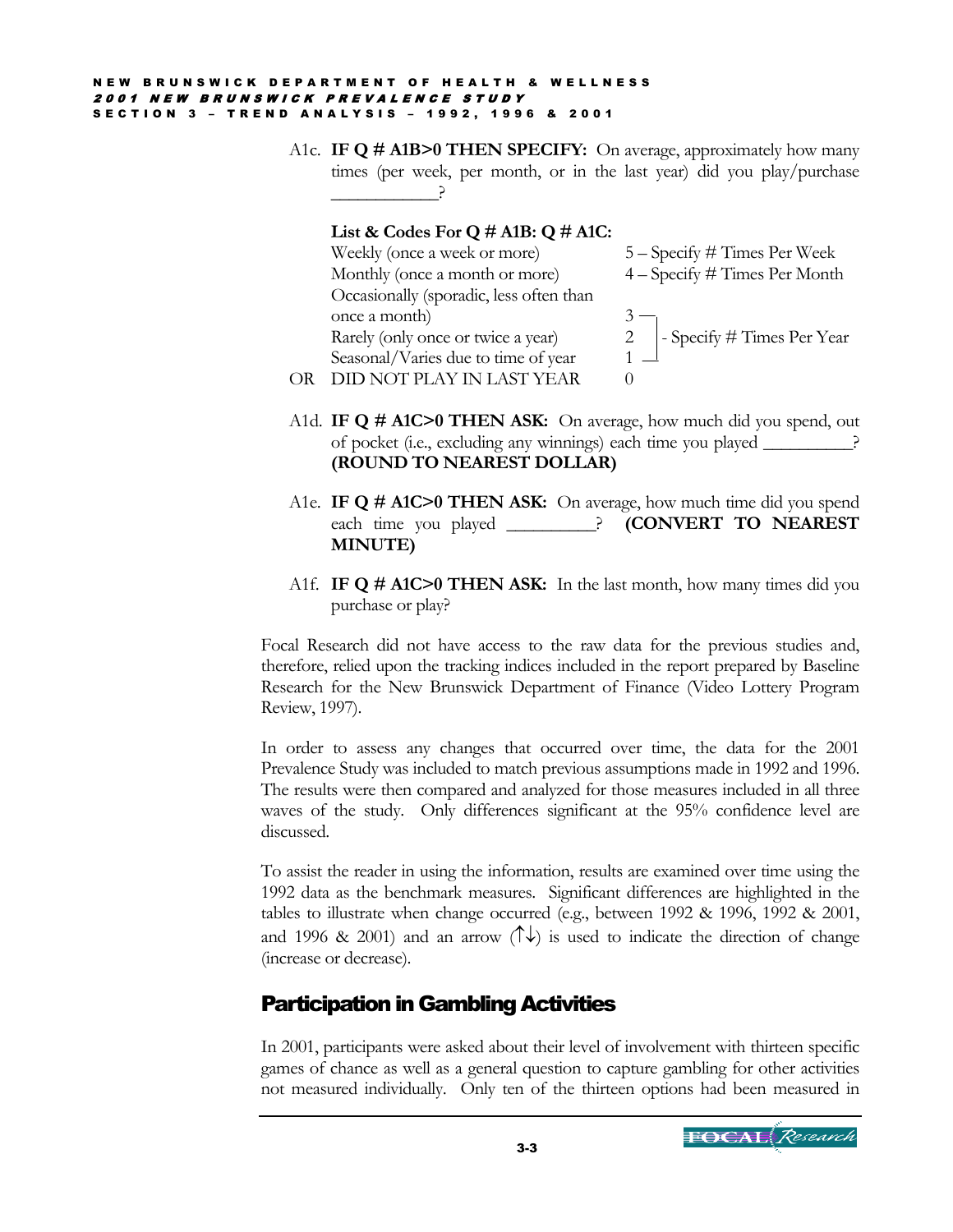previous surveys and can be compared over time. Participation levels for the various games of chance are tracked on a **lifetime basis (trial)**, **in the past year**, and **on a weekly basis** for 1992, 1996, and 2001. A conversion rate is also presented for each game measured. This rate represents the proportion of players that tried a particular game of chance (ever played) and subsequently adopted regular weekly play patterns (play once a week).

#### **1992 (n=800) 1996 (n=800) 2001 (n=800)** Ever Gambled 87% 92%↑ 89%↓ Gambled In Past Year  $80\%$  80% 84%↑ 81% Regular Weekly Gambling  $36\%$  41%↑  $41\%$  31%↓

#### **Table 14: Comparative Involvement In Gambling, 1992, 1996 & 2001**

Note: Shading represents significant differences at the 95% confidence level. ↑↓ indicates direction of change.

In terms of participation in any gambling activities, there have been significant declines in the percent of adults in New Brunswick who have ever taken part in gambling (1996: 92% versus 2001: 89%) and in those who gamble on a regular weekly basis (1996: 41% versus 2001: 31%).

Following the increases noted in 1996, it appears that involvement in gambling has now fallen back to levels observed in 1992.

#### **Table 15: Trends in the participation in gambling activities, 1992, 1996 & 2001**

| <b>Gambling Activity</b>   | Ever Played | In the Past<br>Year | Play Once<br>a Week | Conversion Rate<br>(Weekly/Ever) |
|----------------------------|-------------|---------------------|---------------------|----------------------------------|
| Lottery Draws <sup>a</sup> |             |                     |                     |                                  |
| 1992                       | $68\%$      | 57%                 | 30%                 | 44%                              |
| 1996                       | 76%         | $67\%$              | 33%                 | 43%                              |
| 2001                       | 74%         | 67%                 | $25\%$              | $34\%$                           |
| Lottery - Instant Winsb    |             |                     |                     |                                  |
| 1992                       | 56%         | 43%                 | 10%                 | 18%                              |
| 1996                       | $64\%$      | 53%1                | 13%                 | 20%                              |
| 2001                       | $54\%$      | $44\%$              | $6\%$               | $11\%$                           |
| Video Lottery              |             |                     |                     |                                  |
| 1992                       | 20%         | 17%                 | $5\%$               | 25%                              |
| 1996                       | 23%         | 19%                 | $4\%$               | 17%                              |
| 2001                       | $22\%$      | $15\%$              | $2\%$               | $9\%$                            |
| Bingo                      |             |                     |                     |                                  |
| 1992                       | $28\%$      | 16%                 | $5\%$               | $11\%$                           |
| 1996                       | 27%         | 17%                 | $3\%$               | 19%1                             |
| 2001                       | 24%         | $11\%$              | $4\%$               | 17%                              |
| Slot Machines at a Casino  |             |                     |                     |                                  |
| 1992                       | $8\%$       | $2\%$               | NA                  | NA                               |
| 1996                       | $12\%$      | $6\%$               | $<$ 1%              | NA                               |

*General involvement in gambling activities has declined significantly since the gains noted in 1996 and is now highly similar to levels noted a decade ago in 1992.*

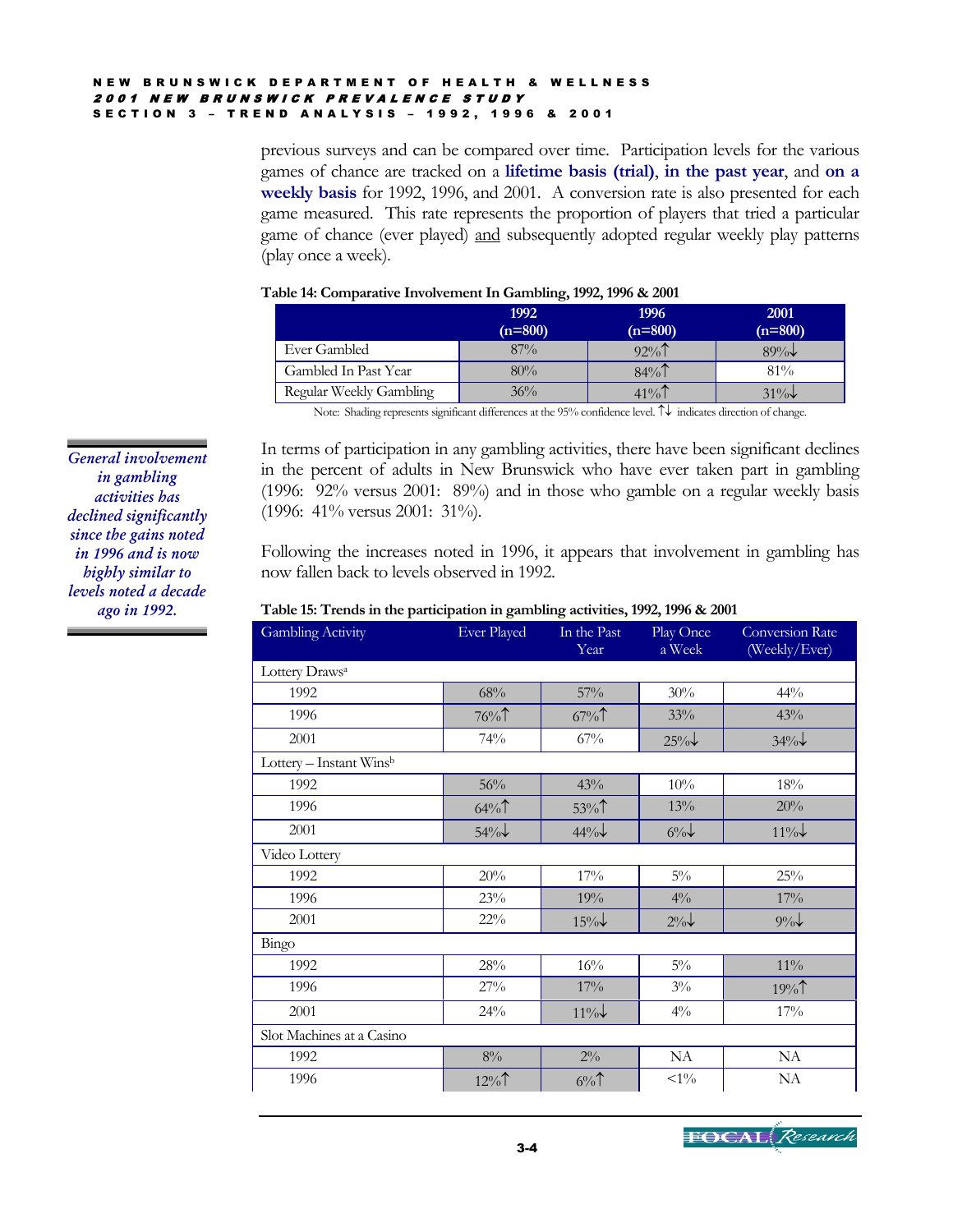| <b>Gambling Activity</b>    | <b>Ever Played</b> | In the Past<br>Year | Play Once<br>a Week | <b>Conversion Rate</b><br>(Weekly/Ever) |  |  |  |  |
|-----------------------------|--------------------|---------------------|---------------------|-----------------------------------------|--|--|--|--|
| 2001                        | 20%                | $9\%$               | $<$ 1%              | NA                                      |  |  |  |  |
| Dice/Card Games at a Casino |                    |                     |                     |                                         |  |  |  |  |
| 1992                        | $4\%$              | $<1\%$              | NA                  | NA                                      |  |  |  |  |
| 1996                        | $4\%$              | $1\%$               | NA                  | <b>NA</b>                               |  |  |  |  |
| 2001                        | $6\%$              | $3\%$               | $<$ 1%              | NA                                      |  |  |  |  |
| Sports Betting <sup>c</sup> |                    |                     |                     |                                         |  |  |  |  |
| 1992                        | $18\%$             | $12\%$              | $1\%$               | $6\%$                                   |  |  |  |  |
| 1996                        | 16%                | 10%                 | $2\%$               | 12%                                     |  |  |  |  |
| 2001                        | $10\%$             | $6\%$               | $<$ 1%              | NA                                      |  |  |  |  |
| Card games not at a casino  |                    |                     |                     |                                         |  |  |  |  |
| 1992                        | 27%                | $17\%$              | $3\%$               | 11%                                     |  |  |  |  |
| 1996                        | 26%                | 17%                 | $3\%$               | $12\%$                                  |  |  |  |  |
| 2001                        | $16\%$             | $9\%$               | $1\%$               | $6\%$                                   |  |  |  |  |
| Horse Racing                |                    |                     |                     |                                         |  |  |  |  |
| 1992                        | $14\%$             | $4\%$               | $<$ 1%              | NA                                      |  |  |  |  |
| 1996                        | 14%                | $2\%$               | $<$ 1%              | NA                                      |  |  |  |  |
| 2001                        | $6\%$              | $2\%$               | $<$ 1%              | NA                                      |  |  |  |  |
| Charity Raffles/Draws       |                    |                     |                     |                                         |  |  |  |  |
| 1992                        | $57\%$             | 45%                 | $2\%$               | $4\%$                                   |  |  |  |  |
| 1996                        | 61%                | 53%                 | $2\%$               | $3\%$                                   |  |  |  |  |
| 2001                        | $49\%$             | $38\%$              | $<$ 1%              | NA                                      |  |  |  |  |

*Only play of slot machines at a casino has experienced a significant increase at any level of participation since monitoring began in 1992.*

Notes: includes 6/49, Super 7, TAG etc.; b includes scratch 'n wins, breakopens, & Sport Select Proline; c does not include Sport Select Proline;  $NA$  = due to small sample sizes estimates are suppressed; Shading represents significant differences at the 95% confidence level. ↑↓ indicates direction of change.

Overall, with the exception of slot machines (at a casino), it appears that play of most games of chance in New Brunswick has declined significantly since 1996.

In general, the declining participation levels mean that fewer adults are taking part in gambling activities at any level of participation in 2001 than in previous years, 1996 in particular. The conversion rates for lottery draws, instant win lottery tickets, and video lottery illustrate this point more clearly. For each of these games, the conversion rate is as its lowest point since monitoring began in 1992, meaning that fewer people that try these games are continuing to play on a regular weekly basis.

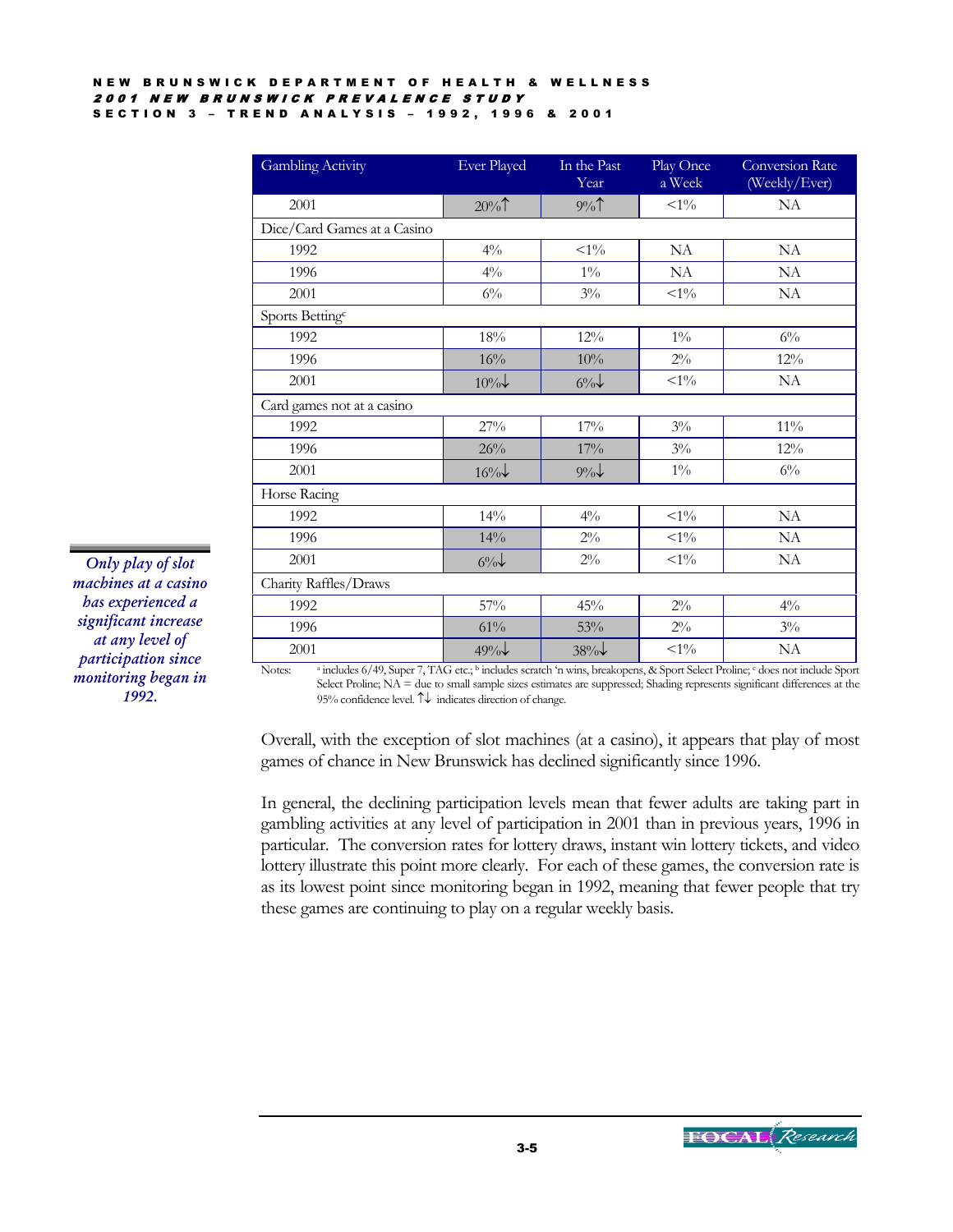*Given a wider selection of draw games available for play (2001: Lotto 6/49, TAG, Super 7, Atlantic Choice/ Keno, Pik 4, Wild 5), players may be less loyal to a particular game and instead purchase in response to escalating jackpot amounts, or other factors.*

*Play of Lottery ticket games appears to have become more impulsive rather than a planned regular purchase.*

*There has been no growth in the player base for either Video Lottery or Bingo. In the case of VLT's, regular weekly play has declined, whereas there are now fewer casual or occasional Bingo Players*

## Lottery Draws

Following the increases in draw ticket play noted in 1996, there have been no significant changes in trial  $(74%)$  or play in the last year  $(67%)$ . However, in 2001, fewer adults in New Brunswick are playing draw ticket games on a regular weekly basis  $(25\%$  versus 33%). As a result, the conversion rate for draw tickets has declined  $(34\%$ versus 43%), with only approximately one-third of those who have ever tried lottery draws continuing to play at least once per week or more. This means that a higher proportion of players have adopted less regular playing patterns for draw games in 2001.

## Instant Lottery Tickets

Trial (54%) and play in the last year (44%) for instant lottery ticket games has dropped back to levels noted in 1992. It appears that the increases observed in 1996 were temporary and have not been sustained. Fewer adults now purchase any instant games, such as \$2.00 and \$1.00 scratch 'n wins or breakopen tickets, on a regular weekly basis (6%) than was the case in either 1992 (10%) or 1996 (13%).

## Video Lottery

Trial of video lottery has remained stable over the three measures, suggesting that few new players have been attracted to the games. In fact, there is evidence that the player base for video lottery games is contracting, with fewer adults having played in the last year (15% versus 19%) and regular weekly play having declined by approximately 50% (2% versus 4%). The conversion rate for regular play of video lottery has dropped to an all-time low of 9%. Regardless, the continuing growth in video lottery revenues suggests that those who are continuing to play the games are playing at more intensive levels.

## Bingo

As noted for video lottery, trial of Bingo has remained stable since 1992, with approximately one-quarter of adults having ever tried the game. Play in the last year for bingo has declined from 17% in 1996 to 11% in 2001. However, regular weekly play remained constant (4%). This suggests that fewer casual or occasional players were involved with bingo in 2001 than in 1996.

## Casino Gambling

The only increase noted in 2001 was for play of slot machines at a casino. Since casino gaming was introduced in the adjacent province of Nova Scotia in 1994, the percent of New Brunswick adults having tried slot machines has steadily increased from 8% in 1992 to 20% in 2001. Trial of slot machines is now similar to that noted for video lottery (22%) and bingo (24%). Play in the last year has also increased by more than a factor of four  $(9%$  versus  $2%$ .

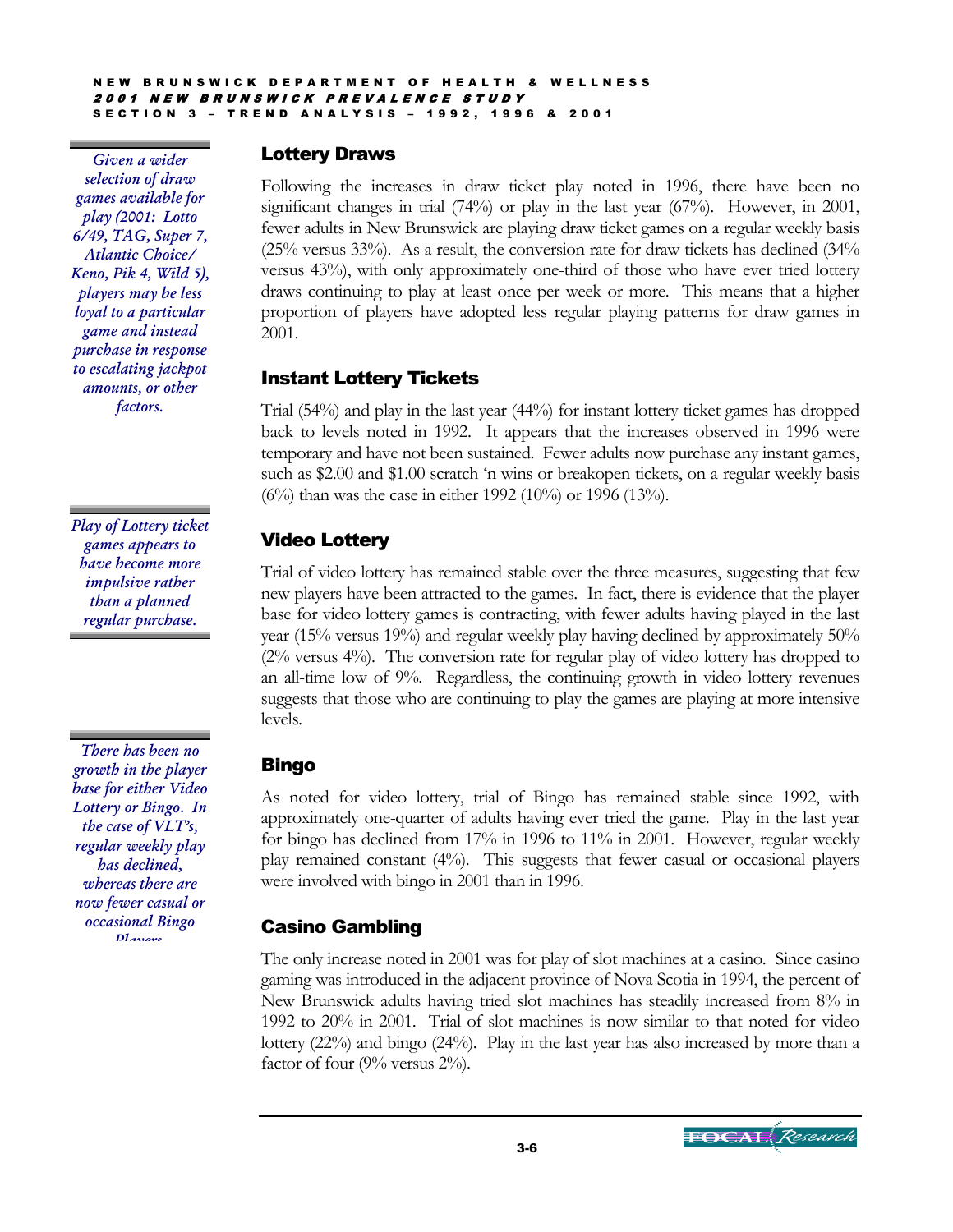*Trial of slot machines by adults in New Brunswick has increased by 150% (8% vs. 20%) since casino gambling was introduced in Nova Scotia.*

*It appears that the introduction of the regulated sports lottery has not lead to any increases in sports betting activity but, rather, has attracted those already involved in unregulated sports gambling*

Conversely, the impact of casino table games for adults in New Brunswick has been negligible. There has been no increase in trial of dice or card games at a casino (6%). There is some practical evidence that play in the last year has increased (1996: 1% to 2001: 3%). For the most part, this suggests that past players of casino table games are more likely to have played in the last year but that this type of gambling has not attracted new players to take part.

## Sports Betting

There has been a significant decline in sports betting activity since 1996, both in terms of trial  $(10\%$  versus 16%) and play in the past year  $(6\%$  versus 10%). The tracking indices for 1992 and 1996 did not include Sport Select Proline, which was introduced by the Atlantic Lottery Corporation in 1994. In 2001, 5% of adults have tried the sports lottery game, with 4% having played in the past year. Thus, it appears that the decline in play for sports bets and pools is largely due to bettors in the province shifting some of their gambling dollar towards regulated sports lottery.

## Card Games (Outside Of A Casino)

The percentage of those involved in unregulated card games played for money has dropped by almost 50% for play in the last year (9% versus 17%). It may be that the wider variety of regular gambling activities available in the province has successfully competed for adults' gambling expenditures on card games.

## Horse Racing

The percentage of adults who report having ever tried betting on horse racing has declined from 14% to 6%. Despite fewer adults being attracted to play, the percentage of adults who "gambled on the horses" over the past year has remained stable at 2%, with less than 1% engaging in any regular weekly gambling.

## Charity Raffles/Draws

In 2001, it appears that adults in New Brunswick are less likely to have ever purchased any charity raffle or draw tickets  $(49\%$  versus  $61\%)$ , or to have played in the last year (38% versus 53%). It is unclear if the results may be due to changes in questionnaire design between 2001 and the previous surveys. It may also be that results are being influenced by changing perceptions surrounding definitions of gambling, such that adults are less likely to perceive charity raffles and draws as gambling activities; they are supporting a worthy cause regardless of the game outcome.

## Average Monthly Gambling Expenditures

To examine differences in gambling expenditures over time, the dataset for 2001 was segmented to match the results reported in 1996. It should be kept in mind that in 1992 and 1996, expenditure estimates were based only on those adults who provided information on expenditures on a monthly basis. In 2001, expenditure estimates were

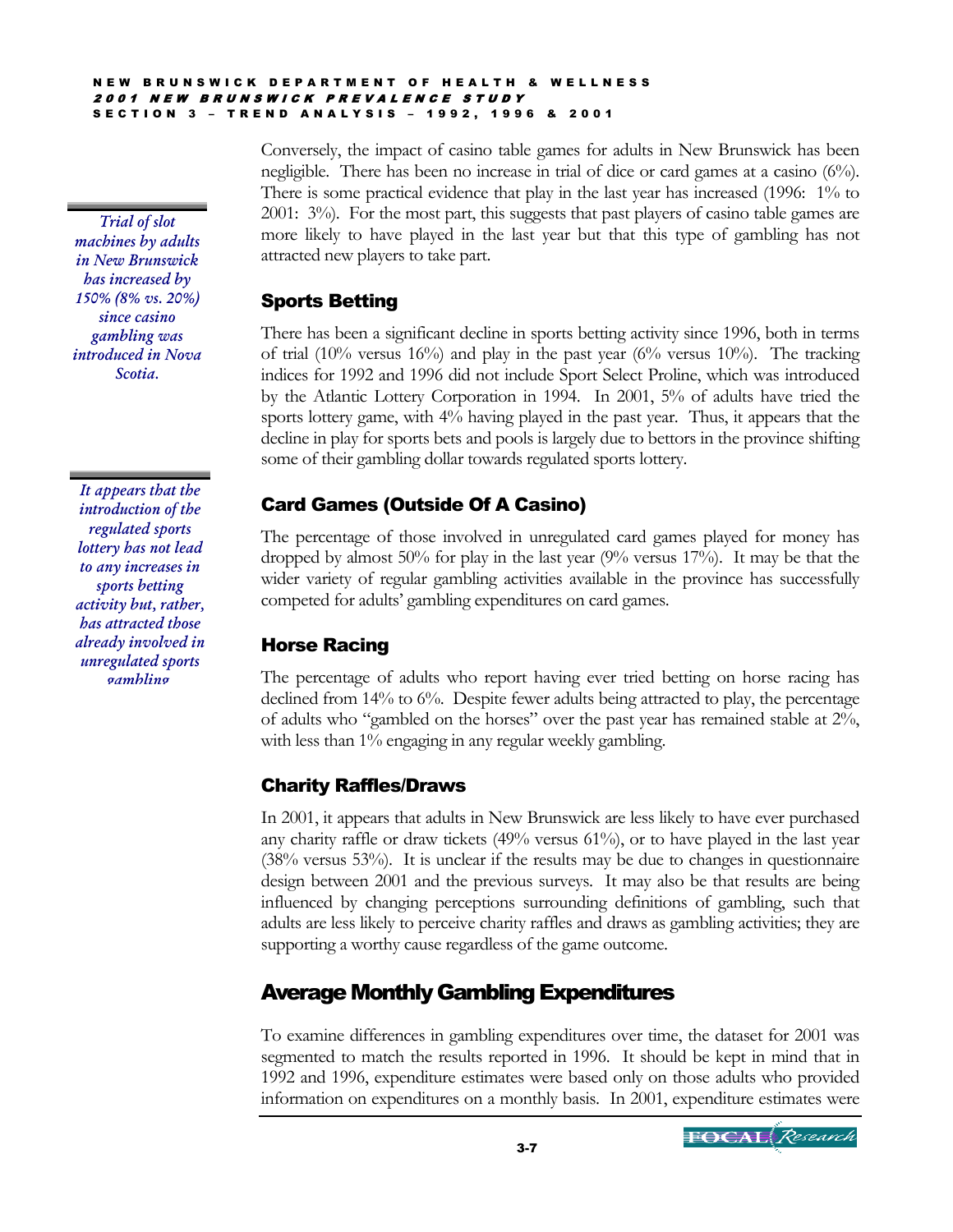obtained for all those who gambled in the past year. Furthermore, the estimates were derived based on frequency of play and per time expenditure, in order to enhance the accuracy of the estimates.

In the table below, **Overall Expenditures** represents the average monthly expenditure for each gambling activity among the total sample. **Gamblers' Expenditure** represents the average monthly expenditure among those that had participated in any gambling activity in the past year. **Average Monthly Expenditures** represents the average monthly expenditure among those who participated in each specific form of gambling in the past year.

| <b>Gambling Activity</b>                    | Overall           | Gamblers          | Average Monthly<br>Expenditures |
|---------------------------------------------|-------------------|-------------------|---------------------------------|
| Lottery Draws (e.g., 649, Super 7)          |                   |                   |                                 |
| 1992                                        | \$7.25            | \$8.34            | \$13.65                         |
| 1996                                        | \$7.31            | \$7.92            | \$10.93                         |
| 2001                                        | \$8.82            | \$9.961           | \$17.25                         |
| Lottery Instant Wins (e.g., scratch 'n win) |                   |                   |                                 |
| 1992                                        | \$3.32            | \$3.82            | \$8.46                          |
| 1996                                        | \$3.51            | \$3.81            | \$6.71                          |
| 2001                                        | \$3.38            | \$3.82            | \$12.44                         |
| Video Lottery                               |                   |                   |                                 |
| 1992                                        | \$4.55            | \$5.23            | \$29.10                         |
| 1996                                        | \$3.87            | \$4.20            | \$20.83                         |
| 2001                                        | \$5.89            | \$6.66            | \$63.18                         |
| Bingo                                       |                   |                   |                                 |
| 1992                                        | \$3.87            | \$4.46            | \$32.35                         |
| 1996                                        | \$5.41            | \$5.86            | \$31.59                         |
| 2001                                        | \$6.88            | \$7.77            | \$67.01                         |
| Charity Raffles/Draws                       |                   |                   |                                 |
| 1992                                        | \$2.71            | \$3.12            | \$7.24                          |
| 1996                                        | \$3.56            | \$3.86            | \$6.92                          |
| 2001                                        | $$1.22\downarrow$ | $$1.38\downarrow$ | \$5.50                          |
| Card games not at a casino                  |                   |                   |                                 |
| 1992                                        | \$2.72            | \$3.13            | \$20.34                         |
| 1996                                        | \$2.75            | \$2.98            | \$16.94                         |
| 2001                                        | \$1.62            | \$1.83            | \$23.37                         |
| Sports Betting                              |                   |                   |                                 |
| 1992                                        | \$1.05            | \$1.22            | \$11.15                         |
| 1996                                        | \$1.37            | \$1.48            | \$14.09                         |
| 2001                                        | $$0.70\downarrow$ | $$0.80\downarrow$ | \$12.29                         |

## **Table 16: Comparative Summary of Average Monthly Gambling Expenditures**

Note: Shading represents significant differences at the 95% confidence level. ↑↓ indicates direction of change. Due to insufficient information available from previous studies, statistical tests were not conducted for Average Monthly Expenditures.

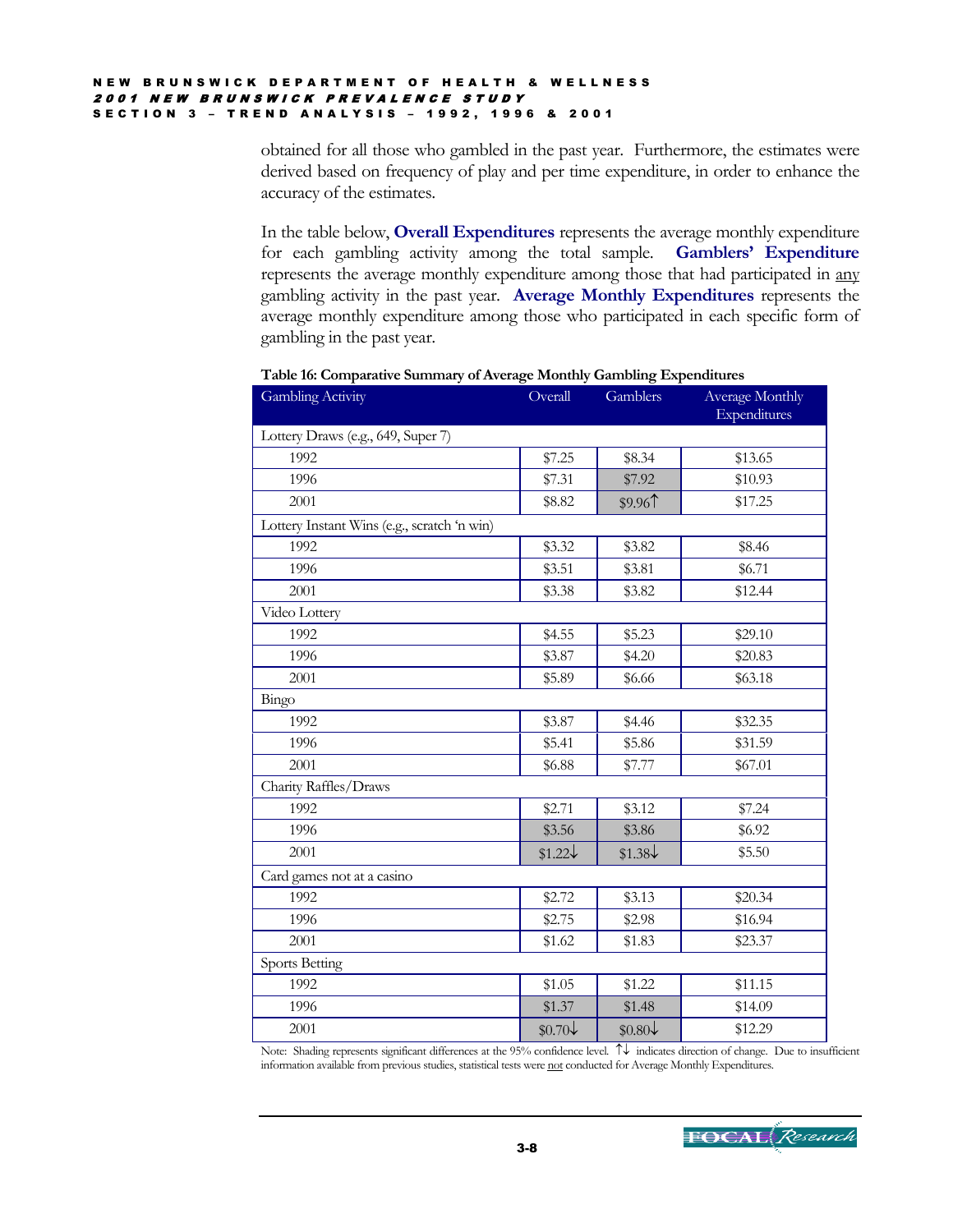*While there have been no significant increases in the percent of adults participating in gambling activities, average monthly expenditures have increased since 1992 for those who play lottery draws, instant ticket games, video l tt d bi*

The information in the table provides the basis for the following observations:

- In 2001, monthly expenditures remained stable on an overall basis for most forms of gambling: lottery draws (\$8.82), instant-win lottery tickets (\$3.38), video lottery (\$5.89), bingo (\$6.88), and card games not at a casino (\$1.62). Declines were noted for only two forms of gambling. Overall monthly expenditures declined between 1996 and 2001 for charity raffles (from \$3.56 to \$1.22) and sports betting (from \$1.37 to \$0.70);
- Among those who spent any money on games of chance in the past year, monthly expenditures also remained stable for most forms of gambling: instant-win lottery tickets (\$3.82), video lottery (\$6.66), bingo (\$7.77), card games not at a casino (\$1.83). Lottery draws experienced an increase (from \$7.92 to \$9.96), whereas declines were noted for charity raffles (from \$3.86 to \$1.38) and sports betting (from \$1.48 to \$0.80);
- Due to insufficient information from previous studies, statistical testing could not be conducted for the average monthly expenditures among gamblers of specific games of chance. However, it appears that average monthly expenditures have increased for lottery draws (from \$10.93 to \$17.25), instant-win lottery tickets (from \$6.71 to \$12.44), video lottery (from \$20.83 to \$63.18), and bingo (from \$31.59 to \$67.01).

Table 17 specifically examines average monthly expenditures among those who played each game of chance and who, in 1992 and 1996, reported an expenditure estimate. **Average Monthly Expenditure** is repeated from the last column in the previous table, whereas **Play More Than Once A Week** represents the average monthly expenditure among those who play each game of chance on a regular weekly basis, and **Play Less Often Than Once A Week** represents the average monthly expenditure among those who play each game of chance less regularly.

| .,<br>ပ<br><b>Gambling Activity</b>         | Average<br>Monthly<br>Expenditure | Play More<br>Than Once A<br>Week | Play Less Than<br>Once A Week |
|---------------------------------------------|-----------------------------------|----------------------------------|-------------------------------|
| Lottery Draws (e.g., 649, Super 7)          |                                   |                                  |                               |
| 1992                                        | \$13.65                           | \$19.96                          | \$5.85                        |
| 1996                                        | \$10.93                           | \$16.24                          | \$5.94                        |
| 2001                                        | \$17.25                           | \$29.49                          | \$5.37                        |
| Lottery Instant Wins (e.g., scratch 'n win) |                                   |                                  |                               |
| 1992                                        | \$8.46                            | \$18.13                          | \$5.13                        |
| 1996                                        | \$6.71                            | \$13.60                          | \$4.55                        |
| 2001                                        | \$12.44                           | \$41.15                          | \$4.50                        |

## **Table 17: Average Monthly Gambling Expenditures By Game Players**

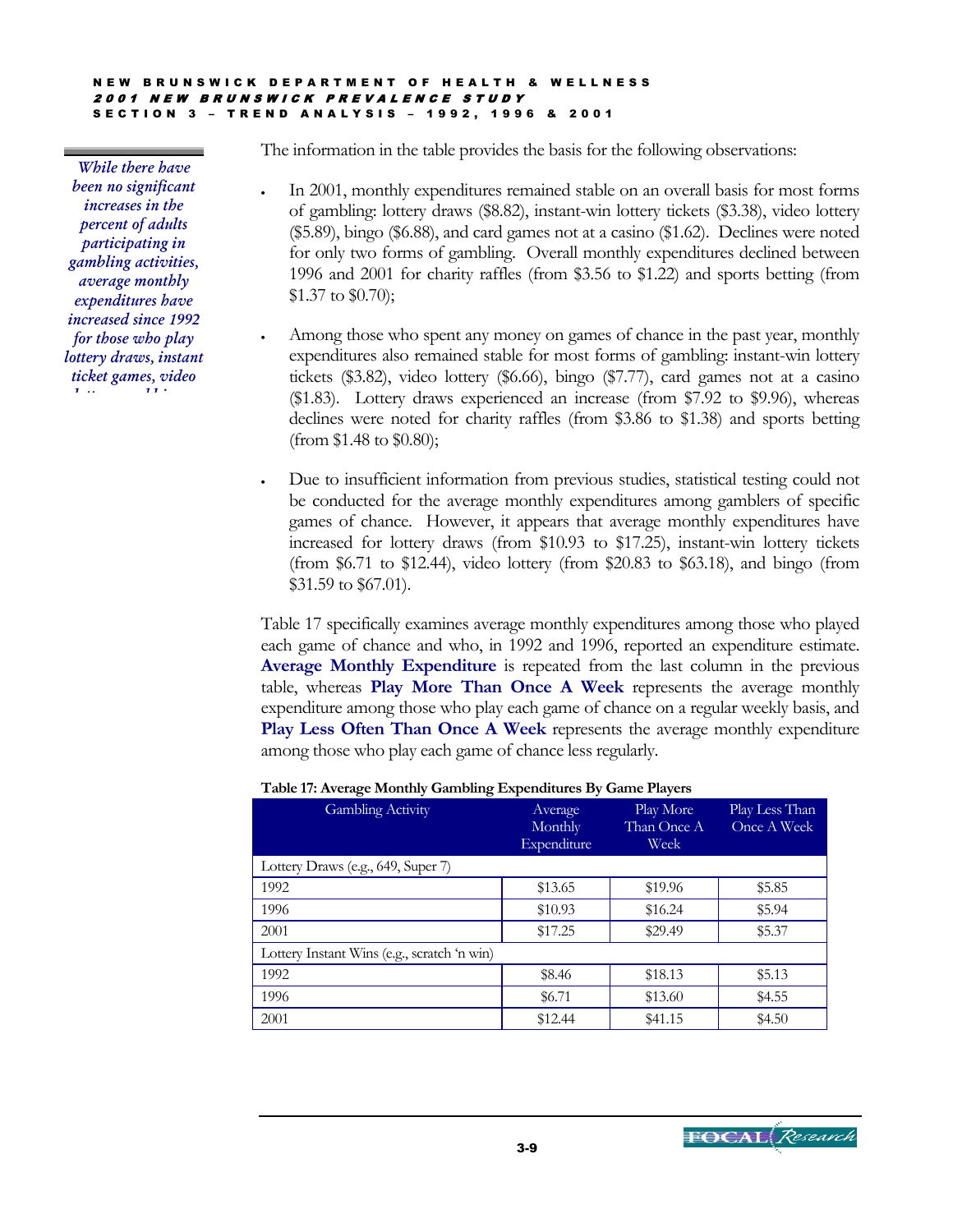| <b>Gambling Activity</b>   | Average<br>Monthly<br>Expenditure | Play More<br>Than Once A<br>Week | Play Less Than<br>Once A Week |
|----------------------------|-----------------------------------|----------------------------------|-------------------------------|
| Video Lottery              |                                   |                                  |                               |
| 1992                       | \$29.10                           | \$56.63                          | \$39.01                       |
| 1996                       | \$20.83                           | \$84.82                          | \$6.66                        |
| 2001                       | \$63.18                           | \$299.90                         | \$17.96                       |
| Bingo                      |                                   |                                  |                               |
| 1992                       | \$32.35                           | \$67.07                          | \$18.78                       |
| 1996                       | \$31.59                           | \$65.18                          | \$18.28                       |
| 2001                       | \$67.01                           | \$137.95                         | \$20.67                       |
| Charity Raffles/Draws      |                                   |                                  |                               |
| 1992                       | \$7.24                            | \$23.81                          | \$6.61                        |
| 1996                       | \$6.92                            | \$11.00                          | \$6.80                        |
| 2001                       | \$5.50                            | \$5.37                           | \$5.50                        |
| Card games not at a casino |                                   |                                  |                               |
| 1992                       | \$20.34                           | \$55.95                          | \$11.64                       |
| 1996                       | \$16.94                           | \$46.21                          | \$10.31                       |
| 2001                       | \$23.37                           | \$50.52                          | \$17.85                       |
| <b>Sports Betting</b>      |                                   |                                  |                               |
| 1992                       | \$11.15                           | \$21.09                          | \$13.01                       |
| 1996                       | \$14.09                           | \$19.00                          | \$9.46                        |
| 2001                       | \$12.29                           | \$35.86                          | \$8.08                        |

Note: Due to insufficient information available from previous studies, statistical tests were not conducted for Average Monthly Expenditures.

Again, insufficient information for the previous studies precludes any statistical comparisons. However, examination of the data indicates that average monthly expenditures have increased between 1996 and 2001 among those who play regulated gambling options, including lottery draws, instant-win lottery tickets, video lottery, and bingo. Moreover, it appears that the increases are the result of increased expenditures among those who play each of these games on a regular weekly basis. Average monthly expenditures among the other players has remained fairly constant, with video lottery being the lone exception.

## Measures of Gambling Activity

Three indices were constructed to measure the extent of gambling activity. Each index represents the range of unique gambling activities that respondents have taken part in.

In the 1992 and 1996 surveys, respondents were questioned about 12 unique types of gambling, whereas in 2001, 14 unique games of chance were examined.



*Among those who participate annually in lottery tickets, video lottery and bingo, expenditure appears to have increased, largely due to increased expenditure among Regular Weekly Players.*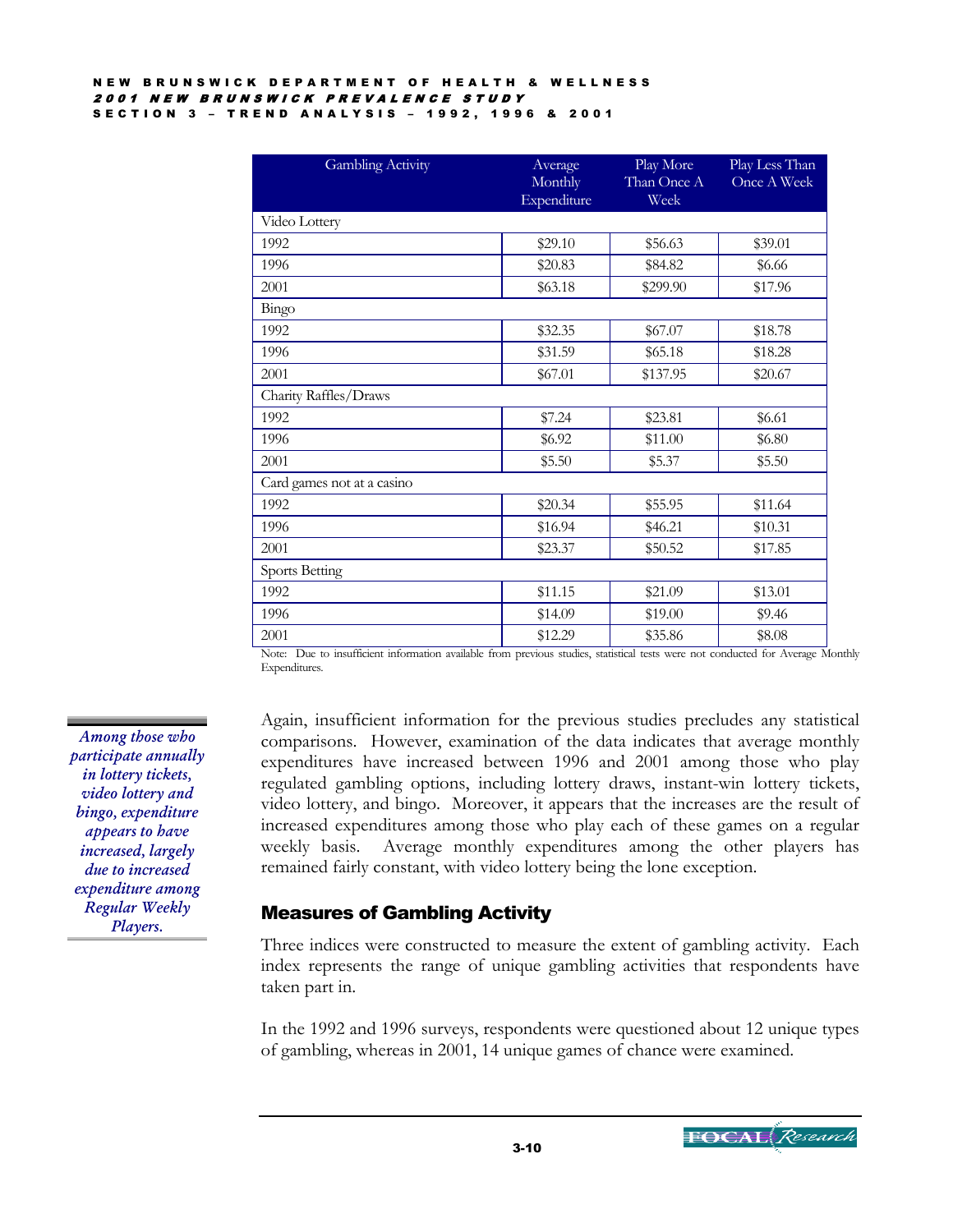The first index, Lifetime Index, provides the range of involvement on a lifetime basis. That is, whether the respondent had ever participated in each form of gambling. The second index, Recent Index, describes the range of involvement over the past year and the third index, Regular Index, describes the range of gambling activities respondents are involved with on a regular weekly basis.

| Gambling<br><b>Activities</b> | Lifetime Index |        | Recent Index |              |        | Regular Index |        |        |        |
|-------------------------------|----------------|--------|--------------|--------------|--------|---------------|--------|--------|--------|
| $\#$ of Games                 | 1992           | 1996   | 2001         | 1992         | 1996   | 2001          | 1992   | 1996   | 2001   |
| $\overline{0}$                | 13%            | $8\%$  | $11\%$       | 20%          | $15\%$ | 19%1          | 64%    | $59\%$ | $69\%$ |
| 1                             | 11%            | 10%    | 15%1         | 20%          | $14\%$ | 19%           | 23%    | 26%    | 25%    |
| $\overline{2}$                | 20%            | $13\%$ | $21\%$       | 23%          | 25%    | 25%           | $9\%$  | $13\%$ | $5\%$  |
| 3                             | 19%            | 19%    | 18%          | 17%          | $21\%$ | $16\%$        | $3\%$  | $2\%$  | $1\%$  |
| $\overline{4}$                | 15%            | 16%    | $12\%$       | 12%          | 14%    | $11\%$        | $<1\%$ | $<1\%$ | $<1\%$ |
| 5                             | 12%            | 13%    | 10%          | $5\%$        | $7\%$  | $5\%$         | $<1\%$ | $<1\%$ | $0\%$  |
| 6                             | $7\%$          | $7\%$  | $6\%$        | $3\%$        | $3\%$  | $2\%$         | $<1\%$ | $<1\%$ | $0\%$  |
| 7                             | $2\%$          | $6\%$  | $3\%$        | $1\%$        | $2\%$  | $1\%$         | $0\%$  | $0\%$  | $0\%$  |
| 8                             | $2\%$          | $3\%$  | $2\%$        | $<\!\!1\!\%$ | $<1\%$ | $<1\%$        | $0\%$  | $0\%$  | $0\%$  |
| 9                             | $<\!\!1\!\%$   | $2\%$  | $1\%$        | $<\!\!1\!\%$ | $0\%$  | $0\%$         | $0\%$  | $0\%$  | $0\%$  |
| 10                            | $<\!\!1\!\%$   | $2\%$  | $<1\%$       | $0\%$        | $0\%$  | $0\%$         | $0\%$  | $0\%$  | $0\%$  |
| 11                            | $0\%$          | $<1\%$ | $<1\%$       | $0\%$        | $0\%$  | $0\%$         | $0\%$  | $0\%$  | $0\%$  |
| 12                            | $<1\%$         | $0\%$  | $<1\%$       | $0\%$        | $0\%$  | $0\%$         | $0\%$  | $0\%$  | $0\%$  |

## **Table 18: Index of Gambling Activities Among All Respondents (n=800)**

Note: Shading represents significant differences at the 95% confidence level. ↑↓ indicates direction of change.

Involvement with the various gambling types in 2001 more closely resembles patterns noted for 1992 than 1996.

Compared to 1996, there has been a decline in the number of different gambling activities adults are typically involved in:

- more respondents have never played any games of chance in their lifetime than in 1996 (11% versus  $8\%$ ), in the past year (19% versus 15%), and on a regular weekly basis (69% versus 59%);
- more respondents have played only a single game of chance in their lifetime (15% versus 10%) and in the past year (19% versus 14%) than in 1996;
- Fewer respondents play two or more games of chance on a regular weekly basis than in 1996 (7% versus  $\approx$ 15%).

To explore in greater depth the range of gambling activities that New Brunswick adults engage in, these same indices were reconstructed using gamblers only as the base (Table 19).

*Since 1996, the range of games of chance that New Brunswick adults participated in has declined, returning to levels noted in 1992.*

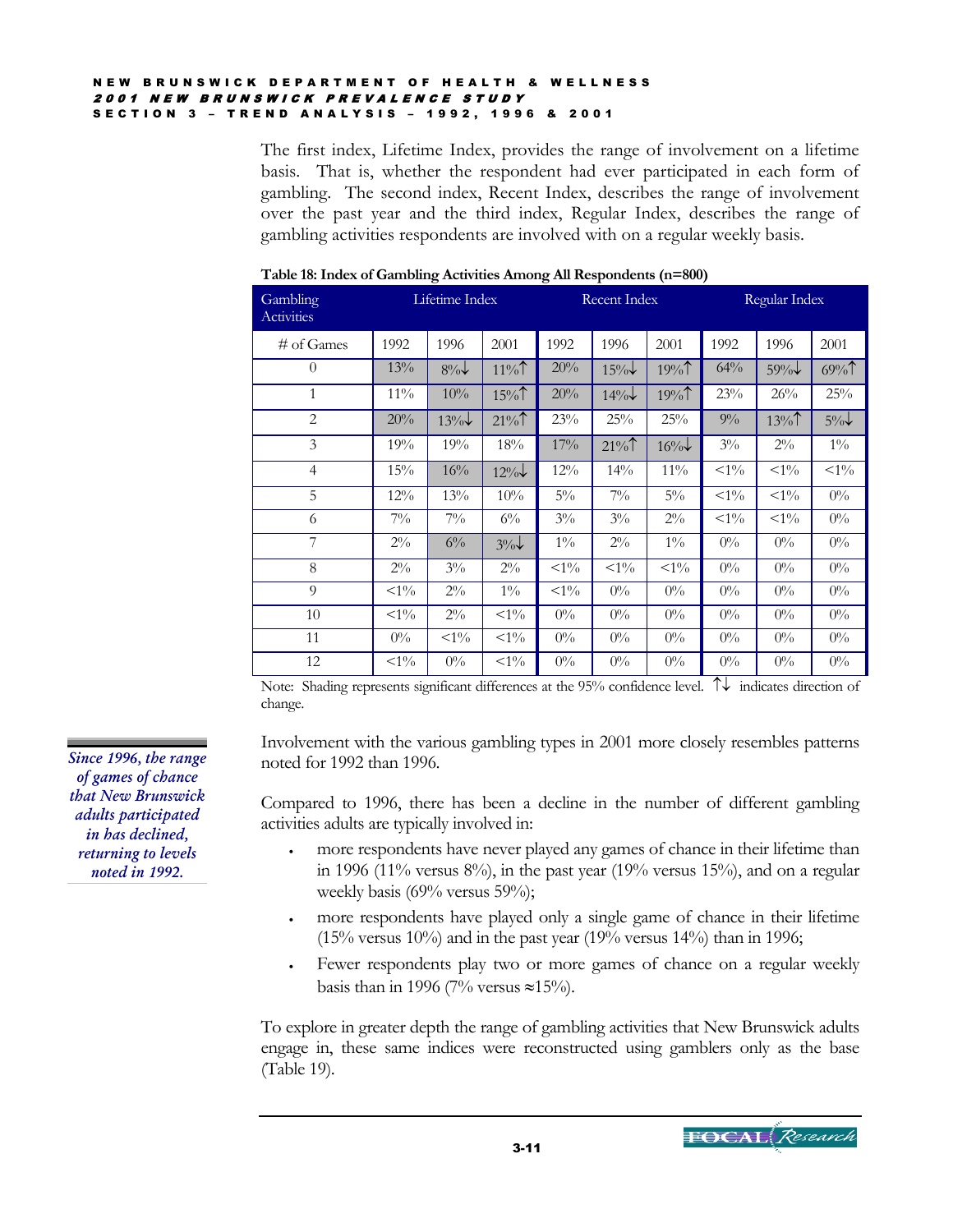The first index, Lifetime Index, describes the range of gambling activities for those who have ever gambled in their lifetime. The second index, Recent Index, represents the range of gambling activities for those who have gambled in the past year and the third index, Regular Index, represents the range of gambling activities for those who gamble on a regular weekly basis.

| Gambling<br><b>Activities</b> | Lifetime Index |           | Recent Index |           |           | Regular Index |           |           |           |
|-------------------------------|----------------|-----------|--------------|-----------|-----------|---------------|-----------|-----------|-----------|
| $#$ of Games                  | 1992           | 1996      | 2001         | 1992      | 1996      | 2001          | 1992      | 1996      | 2001      |
|                               | $n = 697$      | $n = 738$ | $n = 703$    | $n = 640$ | $n = 678$ | $n = 642$     | $n = 287$ | $n = 330$ | $n = 250$ |
| $\mathbf{1}$                  | 12%            | 10%       | $17\%$       | 25%       | $16\%$    | $24\%$        | 65%       | 63%       | $78\%$    |
| $\overline{2}$                | $22\%$         | $15\%$    | $24\%$       | 28%       | 30%       | 31%           | 24%       | 30%       | $17\%$    |
| 3                             | $22\%$         | 21%       | 20%          | 21%       | $25\%$    | $20\%$        | $7\%$     | $6\%$     | $4\%$     |
| $\overline{4}$                | 17%            | 18%       | $13\%$       | 15%       | 17%       | 14%           | $2\%$     | $<1\%$    | $1\%$     |
| 5                             | 13%            | 14%       | $12\%$       | $6\%$     | $8\%$     | $7\%$         | $1\%$     | $<1\%$    | $0\%$     |
| 6                             | $8\%$          | $8\%$     | $7\%$        | $4\%$     | $3\%$     | $3\%$         | $1\%$     | $<1\%$    | $0\%$     |
| 7                             | $3\%$          | $6\%$     | $3\%$        | $1\%$     | $2\%$     | $2\%$         | $0\%$     | $0\%$     | $0\%$     |
| 8                             | $2\%$          | $4\%$     | $3\%$        | $<1\%$    | $<1\%$    | $<\!\!1\!\%$  | $0\%$     | $0\%$     | $0\%$     |
| 9                             | $<1\%$         | $2\%$     | $1\%$        | $<1\%$    | $0\%$     | $0\%$         | $0\%$     | $0\%$     | $0\%$     |
| 10                            | $<1\%$         | $2\%$     | $<1\%$       | $0\%$     | $0\%$     | $0\%$         | $0\%$     | $0\%$     | $0\%$     |
| 11                            | $0\%$          | $<1\%$    | $<1\%$       | $0\%$     | $0\%$     | $0\%$         | $0\%$     | $0\%$     | $0\%$     |
| 12                            | $<1\%$         | $0\%$     | $<1\%$       | $0\%$     | $0\%$     | $0\%$         | $0\%$     | $0\%$     | $0\%$     |

## **Table 19: Index of Gambling Activities Among Players Only**

Note: Shading represents significant differences at the 95% confidence level. ↑↓ indicates direction of change.

The information in Table 19 confirms and reinforces the two primary findings from the previous table. First, involvement patterns in 2001 more closely resemble those noted for 1992 than 1996. In fact, there are only two significant differences noted between 1992 and 2001:

- More regular weekly gamblers play only a single game of chance on a regular weekly basis in 2001 than in 1992 (78% versus 65%);
- Fewer regular weekly gamblers play two games of chance on a regular weekly basis in 2001 than in 1992 (17% versus 24%).

As noted for total adults, compared to 1996 there has been a general decline in the number of different games that gamblers participate in:

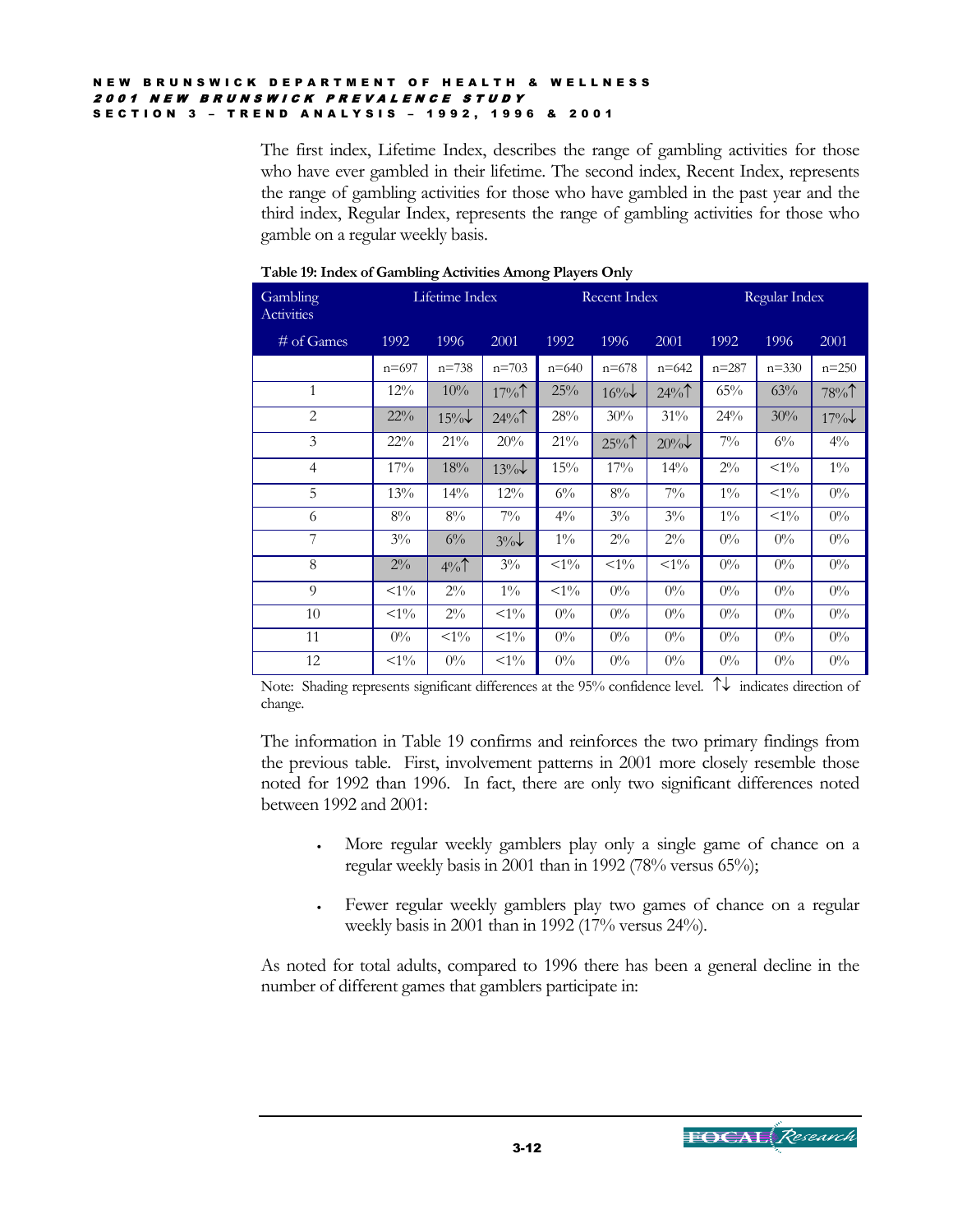*Among past year gamblers, the range of games of chance played peaked in 1996, and has since returned to levels noted in 1992.*

- More of those who have gambled in their lifetime have played either one  $(17\%$  versus  $10\%)$  or two  $(24\%$  versus  $15\%)$  games of chance than in 1996;
- More of those who have gambled in the past year have played only a single game of chance in that same period than in 1996 (24% versus 16%);
- More regular weekly gamblers play just a single game of chance on a regular weekly basis than in 1996 (78% versus 63%).

## Respondent Classifications, 1992, 1996 & 2001

## GAMBLER

- TYPES
- Non-Gamblers
- Infrequent Gamblers
- Occasional Gamblers
- Regular Gamblers

As in the two previous surveys, respondents were again classified into one of four gambling categories based upon their level of involvement with gambling. Whereas the analysis on the range of gambling activities that New Brunswick adults are engaged in portrays the scope of the populations commitment to gambling, the respondent classifications describe the intensity of the involvement with one or more forms of gambling.

A description of each classification is shown in Table 20. The four classifications are mutually exclusive and exhaustive, meaning that each individual can be categorized into one, and only one, of the four possible classifications. The table that follows, Table 21, shows the classification results for 1992, 1996, and 2001.

## **Table 20: Survey Respondent Classification Descriptions**

| <b>Classification</b>      | <b>Description</b>                                                                                        |
|----------------------------|-----------------------------------------------------------------------------------------------------------|
| Non-Gamblers               | Participants who have never participated in any of the gaming activities<br>explored in the survey.       |
| <b>Infrequent Gamblers</b> | Those who have participated in at least one gambling activity at some<br>point in their life.             |
| Occasional Gamblers        | Participants who have bet money or spent money on at least one<br>gambling activity in the past year.     |
| Regular Gamblers           | Participants who bet or spent money on at least one gambling activity<br>regularly – once a week or more. |

## **Table 21: Classification of Gamblers, 1992, 1996, & 2001**

|                            | 1992  | 1996   | 2001   |
|----------------------------|-------|--------|--------|
| Non-Gamblers               | 13%   | $8\%$  | $12\%$ |
| <b>Infrequent Gamblers</b> | $7\%$ | $8\%$  | $8\%$  |
| Occasional Gamblers        | 44%   | 43%    | 49%    |
| Regular Gamblers           | 36%   | $41\%$ | $31\%$ |

Note: Shading represents differences at the 95% confidence level. ↑↓ indicates direction of change.

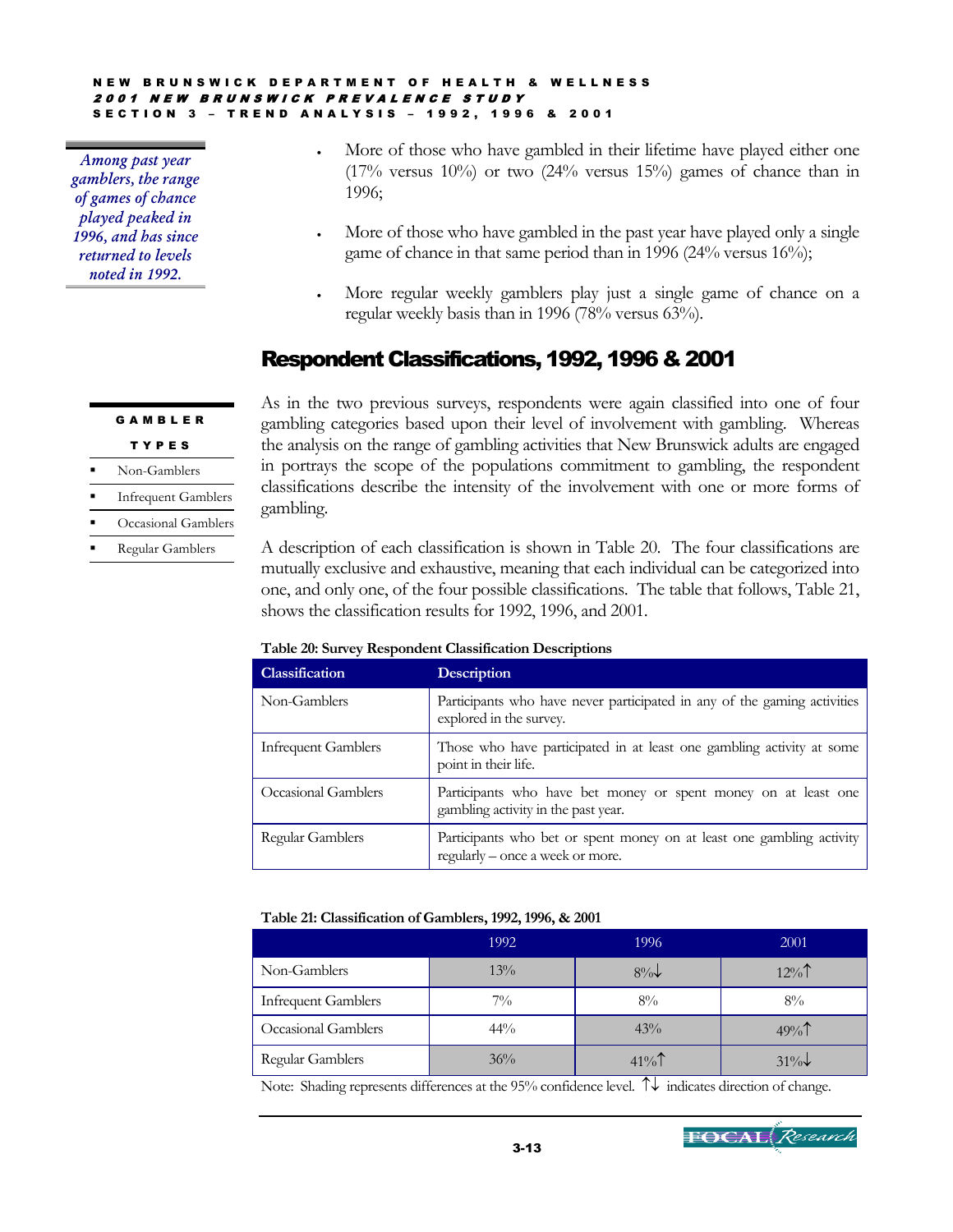Consistent with the findings for other tracking measures, the classification of gamblers in 2001 tends to be more similar to results in 1992.

In 1996, a significant increase was observed in the percentage of adults in New Brunswick who had gambled in the past year (1992: 87% versus 1996: 92%). The gain was entirely accounted for by an increase in regular weekly gamblers (36% versus 41%). Thus, compared to 1992, significantly more adults were gambling in New Brunswick at more "intensive" or regular levels in 1996.

In 2001, the percentage of adults who have gambled in the past year has dropped back to 1992 levels (89%) with a similar number of adults classified as non-gamblers  $(\approx 12\%)$ . However, there has also been a shift observed in the frequency of play by adults. In 2001, significantly fewer adults are engaging in regular weekly gambling  $(31\%)$  than was the case in either 1996  $(41\%)$  or 1992  $(36\%)$ . Instead, adults in 2001 are more inclined to be classified as Occasional Gamblers (49% versus 43%).

While the results suggest a decline in involvement levels for gambling, it is more likely indicative of changes in gambling habits or patterns rather than a decline in commitment to gambling.In 1996, it appears that more adults had been attracted to gambling either through the introduction of new games and/or gambling options. 1996 represented a year of growth and expansion in the gaming industry (see Atlantic Lottery Corporation 1996 Annual Report) and, thus, adults may have been enticed to try a wider variety of games. Compared to 1992, in 1996 video lottery gaming was now firmly established and more widely distributed in New Brunswick; casino gambling had been introduced in the region (Nova Scotia); the Atlantic Lottery Corporation's sports lottery had been launched; charities were more involved in the use of gambling to generate funds; new forms of bingo were introduced; the scratch 'n win product line for lottery tickets was expanded to a \$2.00 price point; and a new national lottery game (Super 7) had been introduced.

It is not surprising that an increase in general play levels also occurred in 1996. However, over time, it appears that adults in the region have changed their gambling habits to reflect the new gambling options and some adults have dropped play after trying new games. This was observed in the lower conversion rates in 2001 for most games of chance, such that fewer of those who have tried the games are continuing to play on a regular basis.

Despite the fact that regular weekly gambling has declined in New Brunswick, there has been a significant increase in gambling revenues (see Section 1.0 – 2001 Gambling Revenues). Therefore, the results suggest that while fewer adults are involved in gambling on a yearly or weekly basis in 2001, those who are gambling are involved at a more intensive or committed level.

*The decline in involvement levels for gambling over time is more likely due to changes in gambling habits or patterns rather than lower commitment to gambling.*

*Although fewer adults are involved in regular gambling in 2001, those who are gambling are involved at a more intensive or committed level.*

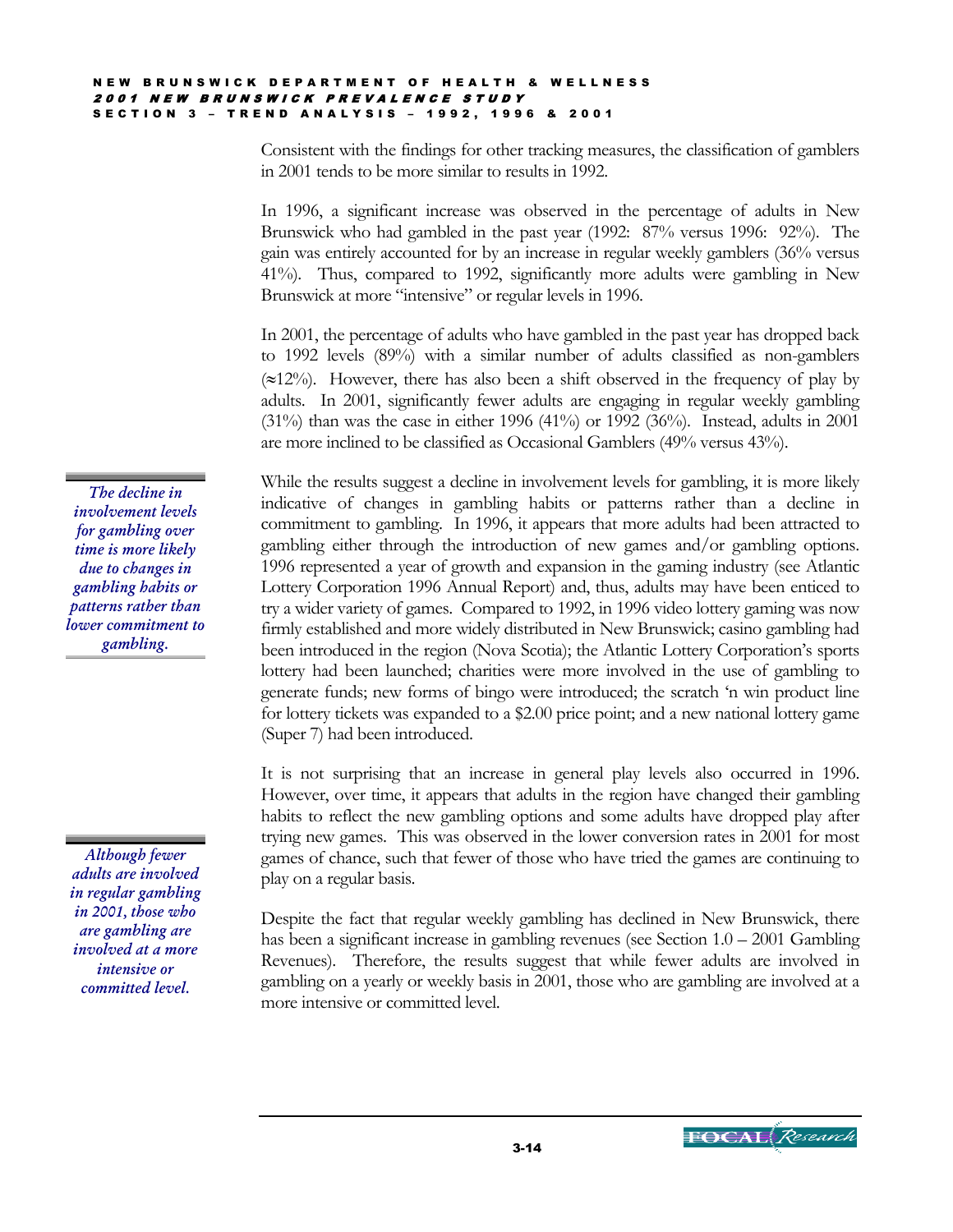#### NEW BRUNSWICK DEPARTMENT OF HEALTH & WELLNESS 2001 NEW BRUNSWICK PREVALENCE STUDY SECTION 4 – MEASURE OF PROBLEM GAMBLING

# **Section** 4

# MEASURE OF PROBLEM GAMBLING

## The Canadian Problem Gambling Index

*The CPGI results from a collaborative process between the provinces specifically designed to track the prevalence of problem gambling in the Canadian general population*

 $\overline{a}$ 

The 2001 Survey of Gambling and Problem Gambling in New Brunswick used the Canadian Problem Gambling Index (CPGI) as the measure of problem gambling. The measure was recently developed under the aegis of the Canadian Centre on Substance Abuse for the Inter-Provincial Task Force on Problem Gambling. Unlike its predecessors such as the South Oaks Gambling Screen (SOGS) and the DSM – IV, the CPGI was designed specifically for screening in the general population. While both the SOGS and DSM – IV have been used in this capacity for years, they are both clinical assessment tools that were developed prior to the introduction and widespread distribution/accessibility of various gambling options such as electronic gambling machines. The unique aspect of some types of gambling, therefore, are not accounted for in screening using either the SOGS or DSM – IV.

SOGS also suffers from poor specificity due to the inclusion of both dysfunctional and non-dysfunctional diagnostic criteria. SOGS, therefore, picks-up (diagnoses) a significant proportion of false positives, a problem that is exacerbated outside of the clinical setting. As such, the use of SOGS in general population surveys, and DSM – IV implicitly, have come under sharp criticism (NSDOH & Focal Research, 1998; Abbott & Volberg, 1999; Schaffer et al, 1997; Dickerson & Baron, 1999; Volberg & Banks, 1990).

The CPGI was validated for use in the general population in January 20008 and, subsequently, has been used to measure the prevalence of problem gambling in Saskatchewan.

8 Ferris, J., and Wynne, H. (2000). Validating the Canadian Problem Gambling Index: Report on the Pilot Phase of Testing, January 10, 2000. Canadian Centre on Substance Abuse.

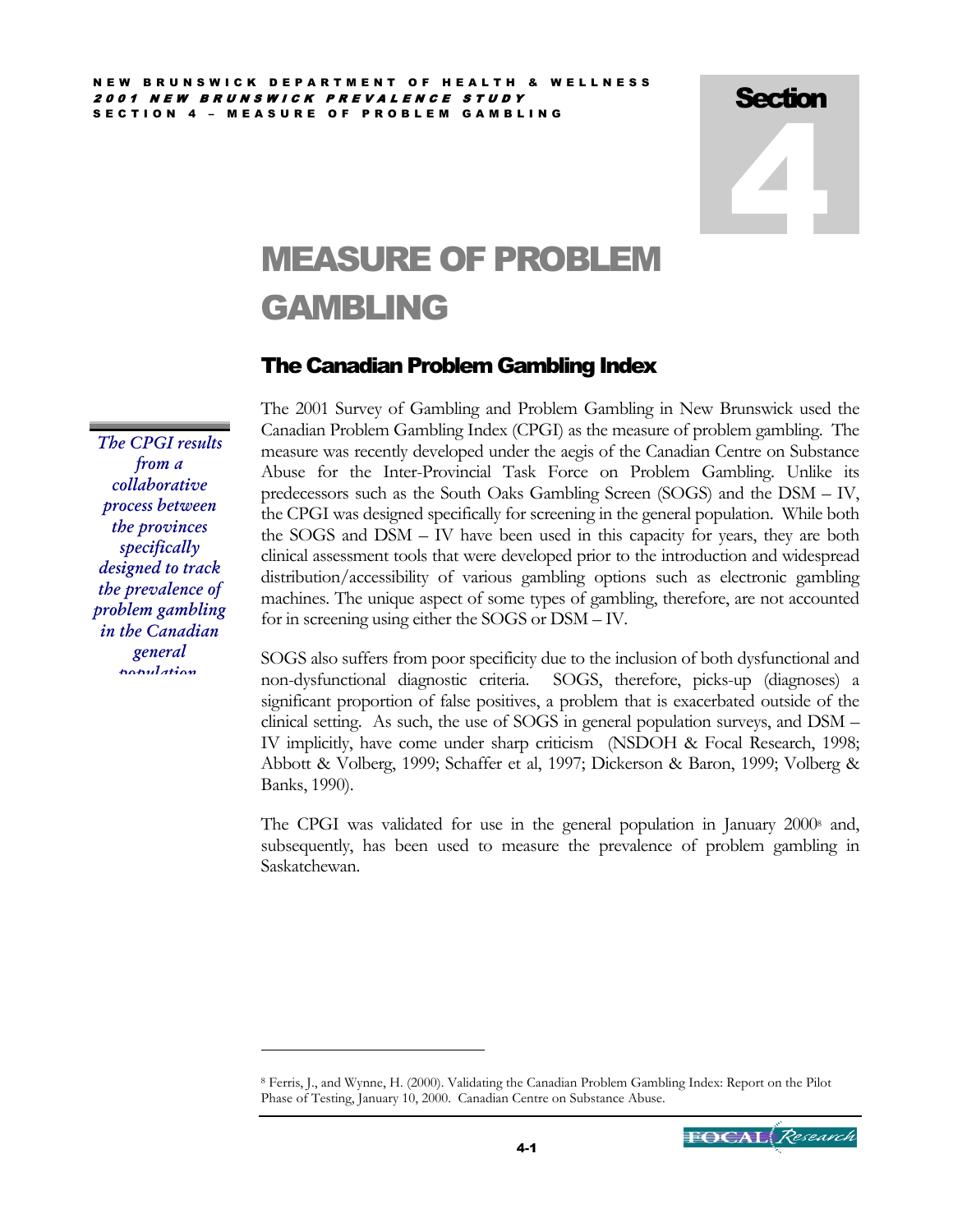## Scoring the CPGI

The CPGI consists of nine items which are described in Table 22.

**Table 22: Items Comprising the Canadian Problem Gambling Index (CPGI)**

| #              | Thinking about the past twelve months                                                                                                     |
|----------------|-------------------------------------------------------------------------------------------------------------------------------------------|
| $\mathbf{1}$   | Have you bet more than you really could afford to lose?                                                                                   |
| 2              | Have you needed to gamble with larger amounts of money to get the same feeling of excitement?                                             |
| $\mathfrak{Z}$ | When you gambled, did you go back another day to try and win back the money you lost?                                                     |
| $\overline{4}$ | Have you borrowed money or sold anything to get money to gamble?                                                                          |
| 5              | Have you felt that you might have a problem with gambling?                                                                                |
| 6              | Have people criticized your betting or told you that you had a gambling problem, regardless of<br>whether or not you thought it was true? |
| 7              | Have you ever felt guilty about the way you gamble, or what happens when you gamble?                                                      |
| 8              | Has gambling caused you any health problems, including stress or anxiety?                                                                 |
| 9              | Has your gambling caused any financial problems for you or your household?                                                                |

Each question has four response options including never (scored as 0), sometimes (scored as 1), most of the time (scored as 2), and almost always (scored as 3). To score the CPGI, the nine items are summed to arrive at a total score ranging from 0 to 27, and interpreted using the following risk continuum:

| UI UI INSK COMMUNIS |                  |  |  |  |
|---------------------|------------------|--|--|--|
| <b>CPGI</b> Score   | <b>Risk</b>      |  |  |  |
|                     | Non-Problem      |  |  |  |
| $1 - 2$             | Low Risk         |  |  |  |
| $3 - 7$             | Moderate Risk    |  |  |  |
|                     | Problem Gambling |  |  |  |

## **CPGI Risk Continuum**

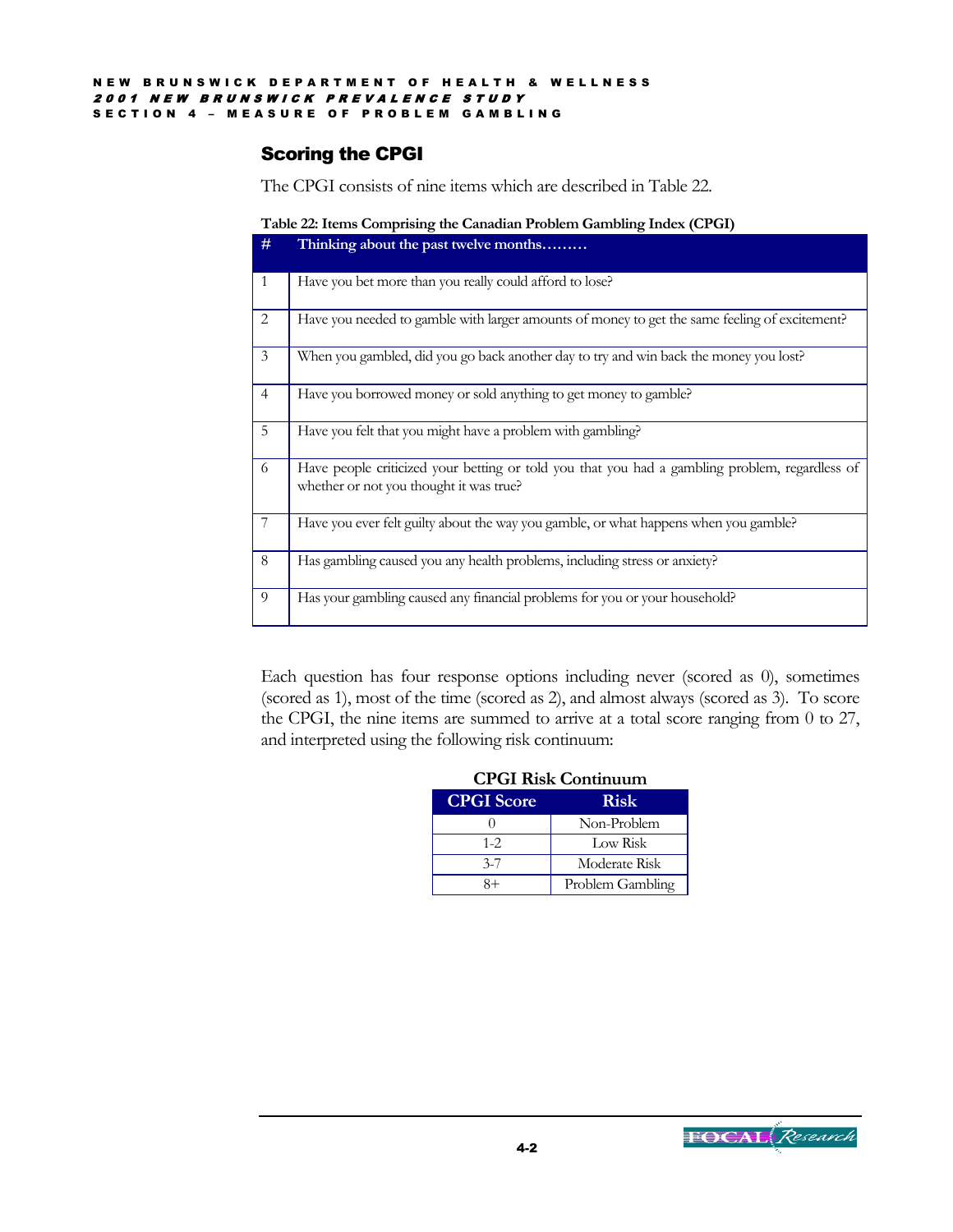#### NEW BRUNSWICK DEPARTMENT OF HEALTH & WELLNESS NEW BRUNSWICK PREVALENCE STUDY SECTION 4 – MEASURE OF PROBLEM GAMBLING

According to the Canadian Problem Gambling Index: User Manual (2001), respondents in each risk category will have the following characteristics<sup>9</sup>:

## *Non-Problem Gambling: Score of 0*

*Respondents in this group will have responded "never" to all of the indicators of behavioural problems, although they may well be a frequent gambler with heavy involvement in terms of time or money. The "professional" gambler would fit into this category. This group will not have experienced any adverse consequences of gambling, nor will they agree with the distorted cognition items.*

## *Low-Risk Gambling: Score between 1 and 2.5*

*Respondents in this group will have responded "never" to most of the indicators of behavioural problems, but will have one or more "sometimes" or more often responses. This group likely will not have experienced any adverse consequences from gambling.*

## *Moderate-Risk Gambling: Score between 3 and 7.5*

*Respondents in this group will have responded "never" to most of the indicators of behavioural problems, but will have one or more "most of the time" or "always" responses. This group may or may not have experienced any adverse consequences from gambling.*

## *Problem Gambling: Score between 8 and 27*

*Respondents in this group are those who have experienced adverse consequences from their gambling, and may have lost control of their behaviour. Involvement in gambling can be at any level, but it is likely to be heavy. This group is more likely to endorse the cognitive distortion items.*





| CPGI             |
|------------------|
| <b>SEGMENTS</b>  |
| Non-Problem      |
| Low Risk         |
| Moderate Risk    |
| Problem Gambling |

 $\overline{a}$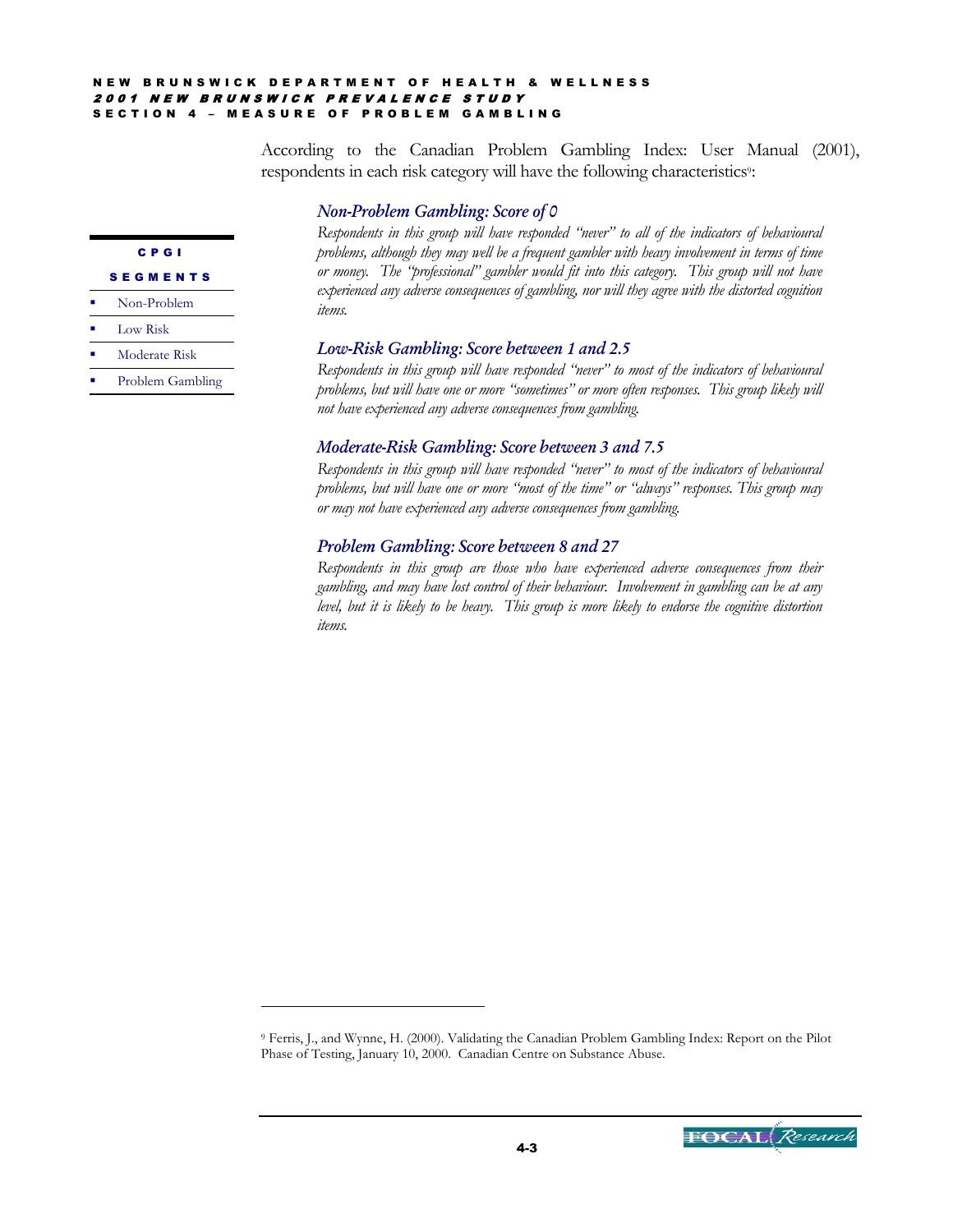# Response For The CPGI Items

Table 23 shows the nine individual items comprising the CPGI and the breakdown of responses for each item.

|                | Lable 25: Responses Towards the Canadian Problem Gambling midex (CPGI)                                                                       |              |                |                     |                                |  |
|----------------|----------------------------------------------------------------------------------------------------------------------------------------------|--------------|----------------|---------------------|--------------------------------|--|
| #              |                                                                                                                                              | <b>Never</b> | Some-<br>times | Most of<br>the Time | <b>Almost</b><br><b>Always</b> |  |
|                | Thinking about the past twelve months                                                                                                        |              |                |                     |                                |  |
| $\mathbf{1}$   | Have you bet more than you really could afford to<br>lose?                                                                                   | $96.5\%$     | 2.6%           | $< 1\%$             | $< 1\%$                        |  |
| 2              | Have you needed to gamble with larger amounts of<br>money to get the same feeling of excitement?                                             | 98.8%        | $<1\%$         | $<1\%$              | $<\!\!1\!\%$                   |  |
| 3              | When you gambled, did you go back another day<br>to try and win back the money you lost?                                                     | 97.6%        | $1.7\%$        | $0\%$               | $<1\%$                         |  |
| $\overline{4}$ | Have you borrowed money or sold anything to get<br>money to gamble?                                                                          | $99.2\%$     | $<1\%$         | $<1\%$              | $<1\%$                         |  |
| 5              | Have you felt that you might have a problem with<br>gambling?                                                                                | 97.6%        | $1.4\%$        | $<1\%$              | $< 1\%$                        |  |
| 6              | Have people criticized your betting or told you that<br>you had a gambling problem, regardless of whether<br>or not you thought it was true? | $97.0\%$     | $1.9\%$        | $< 1\%$             | $< 1\%$                        |  |
| 7              | Have you ever felt guilty about the way you<br>gamble, or what happens when you gamble?                                                      | $96.2\%$     | $2.9\%$        | $<1\%$              | $<1\%$                         |  |
| 8              | Has gambling caused you any health problems,<br>including stress or anxiety?                                                                 | 98.9%        | $<1\%$         | $<1\%$              | $<1\%$                         |  |
| 9              | Has your gambling caused any financial problems<br>for you or your household?                                                                | 98.9%        | $<1\%$         | $0\%$               | $<1\%$                         |  |

| Table 23: Responses Towards the Canadian Problem Gambling Index (CPGI) |  |  |  |
|------------------------------------------------------------------------|--|--|--|
|                                                                        |  |  |  |

The results suggest that only a very small proportion of respondents engage in any of the behaviours measured in the CPGI, even on an occasional basis. In the current study, 99% of respondents have never *needed to gamble with larger amounts of money to get the same feeling of excitement, borrowed money or sold anything to get money to gamble, had any health problems due to gambling*, or *had any personal or household financial problems as a result of their gambling*. Less than 2% of respondents reported engaging any of these behaviours "all of the time" or "most of the time."

The items that elicit the most acknowledgement by those surveyed include feelings of guilt (≈4%), the concern of others (3%), personal concerns surrounding one's gambling (≈2%), and chasing losses (≈2%). In particular, *guilt about how one gambles or what happens when gambling* was noted by twice as many adults as compared to 7 of the remaining 8 items comprising the CPGI.

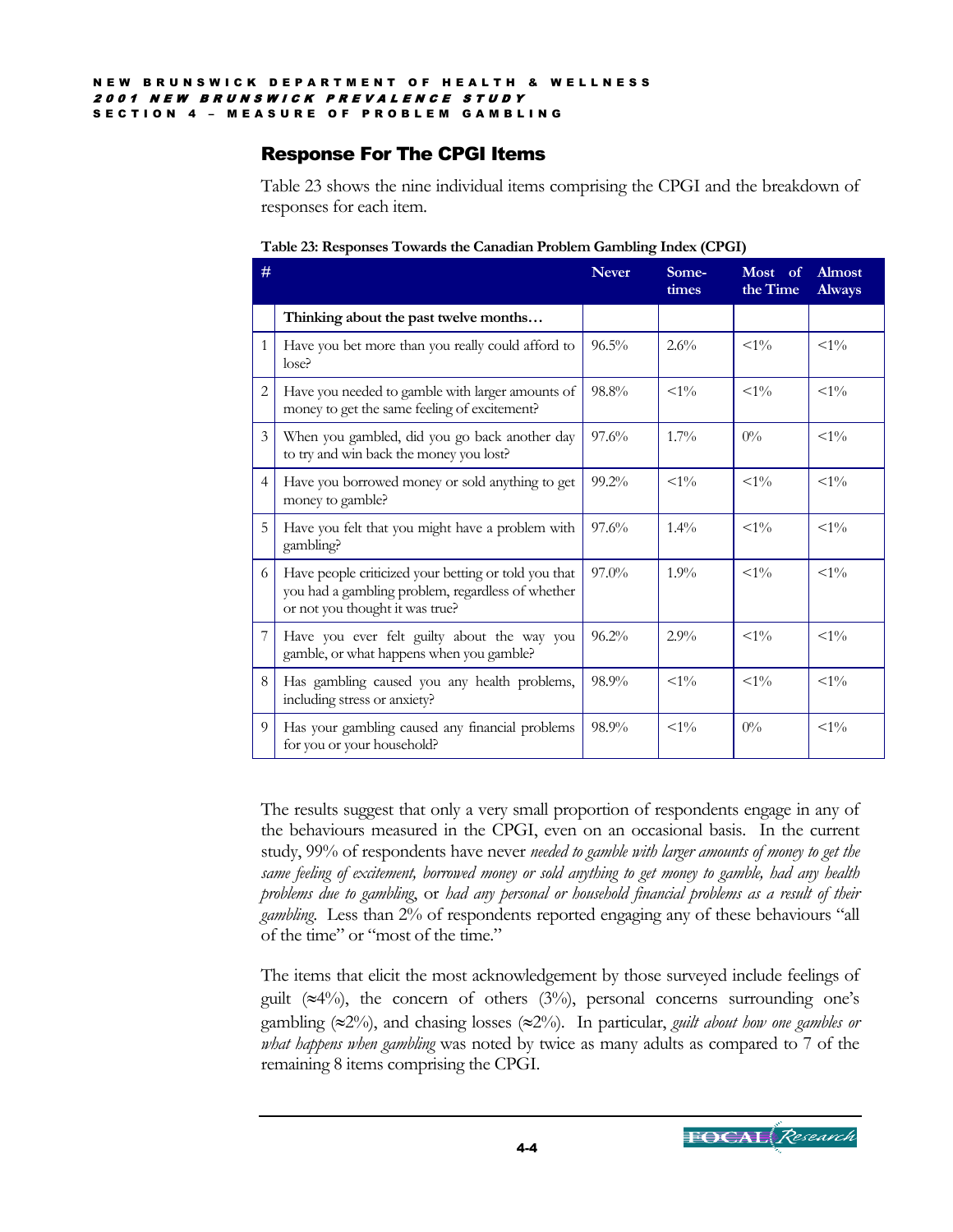# Prevalence of Problem Gambling

**Figure 9: Proportion of New Brunswick Adults at Risk for Problem Gambling, 2001**

*The results suggest that the prevalence of problem gambling in New Brunswick currently falls between .6% and 2.2% of the adult population with an additional .9% to 2.7% at moderate risk for problem development.*



Based on the nine items comprising the CPGI and its continuum of risk, nearly all respondents (91.9%) can be characterized as non-problem gamblers, whereas 4.9% are considered to be at low risk, 1.8% moderate risk, and 1.4% problem gamblers.

*The percentage of adults in New Brunswick identified as problem gamblers has declined from 4.1% in 1996 to 1.4% in 2001. This decrease is most likely due to measurement changes rather than any real change in the prevalence of problem gambling.*

 $\overline{a}$ 

#### **Table 24: Prevalence Patterns of Problem Gambling in New Brunswick, 1992, 1996, & 2001**

| Gambler               | <b>Current Measure</b> |                         |                         |  |  |
|-----------------------|------------------------|-------------------------|-------------------------|--|--|
| <b>Classification</b> | 1992                   | 1996                    | 2001                    |  |  |
|                       | <b>SOGS</b> Estimate   | <b>SOGS</b> Estimate    | <b>CPGI</b> Estimate    |  |  |
|                       | $(n=800)$              | $(n=800)$               | $(n=800)$               |  |  |
| Non-Problem           | $95.5\%~(\pm 1.44\%)$  | $95.9\% \ (\pm 1.37\%)$ | $98.6\% \ (\pm 0.81\%)$ |  |  |
| Problem               | 4.5% $(\pm 1.44\%)$    | 4.1\% $(\pm 1.37\%)$    | 1.4% $(\pm 0.81\%)$     |  |  |

As expected, the 2001 estimate (1.4%) is significantly lower than the SOGS-based estimates for 1992 (5%) and 1996 (4.5%). This is most likely attributable to the fact that the CPGI has fewer non-dysfunctional criteria and, subsequently, fewer adults tend to be falsely labeled as problem gamblers (false positives). For example, in the previous SOGS-based survey, 16 of the 21 individuals that met the SOGS criteria for problem gambling reported that they did not or have not had a problem with their gambling.10 In the current study, **only 2 of the 9 individuals that met the criteria for**

<sup>10</sup> New Brunswick Video Lottery Review, NB Department of Finance, 1997; p. 50.

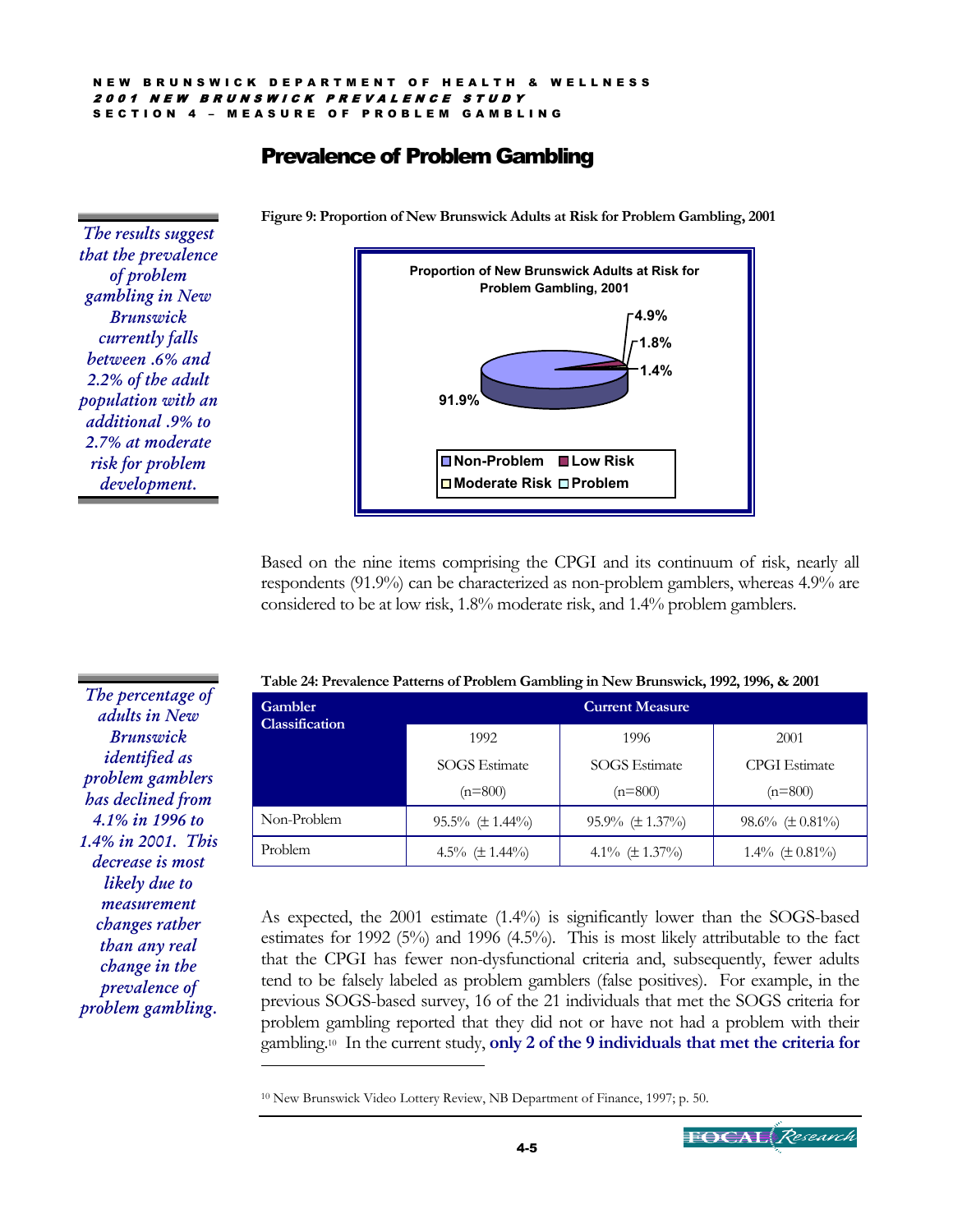**problem gambling according to the CPGI, report that they do not have a problem with gambling**. This finding alone suggests that the CPGI is picking up fewer false positives than the SOGS.

Unfortunately, there is no perfect method for converting CPGI scores to SOGS scores so that trend data can be examined. The only method for making direct comparisons with earlier SOGS-based studies is to compare the individual items common to both measures.

In total, four items are similar enough in both the CPGI and the SOGS to facilitate comparison:

- When you gambled, did you go back another day to try to win back the money you lost?
- Have you felt that you might have a problem with gambling?
- Have people criticized your betting or told you that you had a problem with gambling, regardless of whether or not you thought it was true?
- Have you felt guilty about the way you gamble or what happens when you gamble?

Table 25 shows the proportion of respondents that scored positively for the four items that are similar in both the CPGI and the SOGS.

#### **Table 25: Trends in the Proportion Scoring Positively on Items Common to both the CPGI and SOGS.**

|                                                                                                                                                | 1992    | 1996    | <b>2001</b> |
|------------------------------------------------------------------------------------------------------------------------------------------------|---------|---------|-------------|
| When you gambled, did you go back another day to try to win back the<br>money you lost?                                                        | $3.4\%$ | $3.3\%$ | $2.4\%$     |
| Have you felt that you might have a problem with gambling?                                                                                     | $0.9\%$ | $1.3\%$ | $2.4\%$     |
| Have people criticized your betting or told you that you had a problem<br>with gambling, regardless of whether or not you thought it was true? | $3.4\%$ | $4.3\%$ | $3.0\%$     |
| Have you felt guilty about the way you gamble or what happens when<br>you gamble?                                                              | $3.6\%$ | $4.9\%$ | $3.7\%$     |

Note: Shading represents a significant difference at the 95% level of confidence

Of the four measures, only one exhibited any significant variation between survey years. The proportion of adults that *felt that they might have a gambling problem* increased from 0.9% in 1992 to 2.4% in 2001. **It is interesting that 10 respondents who** *sometimes* **feel that they might have a problem with gambling are currently not classified as problem gamblers according to the CPGI. Given their selfconcerns, this group of adults may be very motivated to seek out and/or benefit from health promotion or health recovery materials and assistance.**

*It appears that the primary difference overtime is an increase in the proportion of adults that are selfidentifying their gambling as a problem. Over the three measures, self-identification of problem gambling has more than doubled from* <sup>≈</sup>*1% in 1992 to 2 4% in 2001*

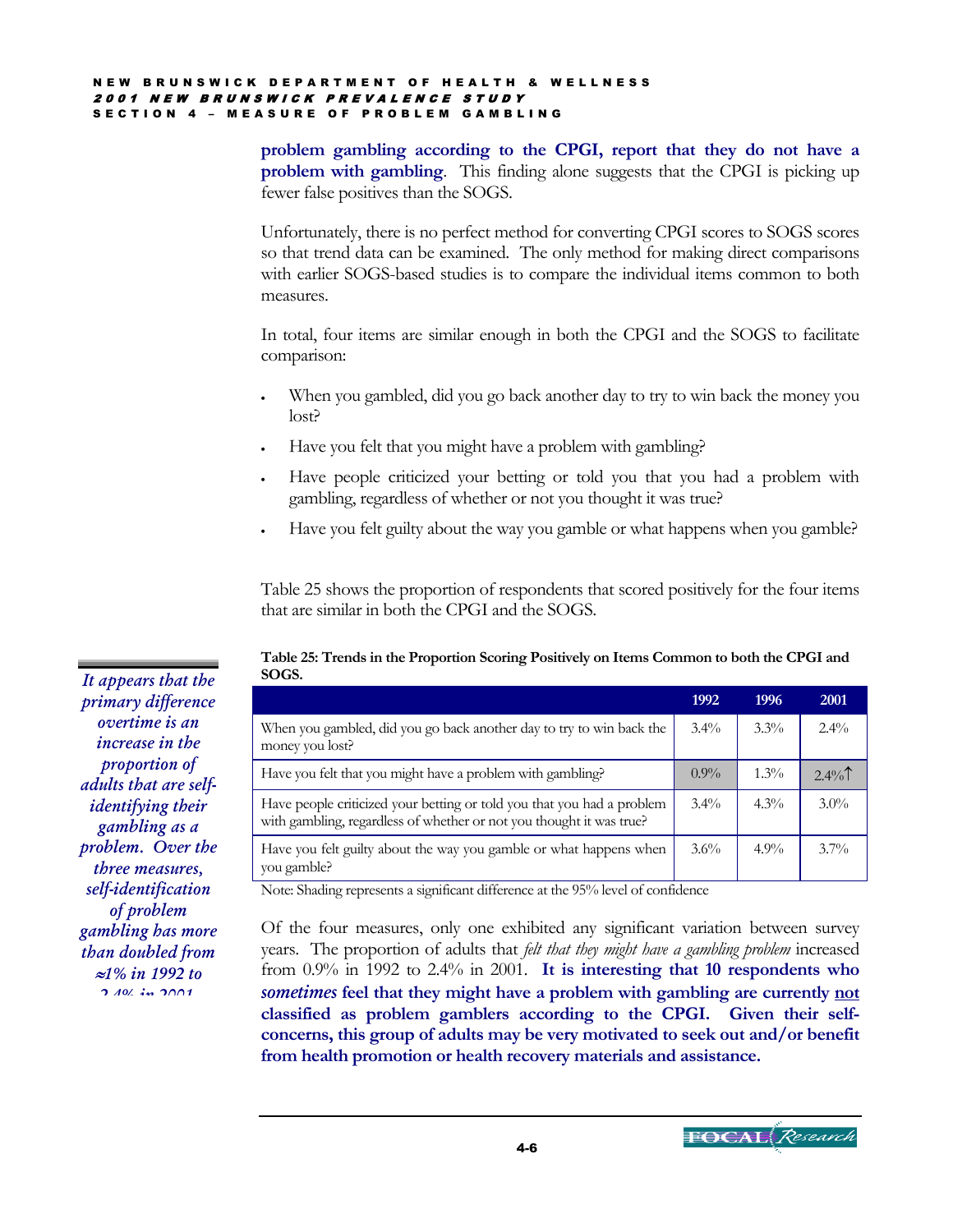Between 1996 and 2001, there has been no significant variation for any of the four measures. Although these four items are only part of the overall CPGI measure, the similarity across survey periods for the items suggests that the decrease in problem gambling observed between 1996 and 2001 is likely an artifact of different measurement instruments rather than due to a real change in the prevalence of problem gambling. Regardless, comparisons with earlier SOGS-based studies need to be interpreted with caution as a significantly smaller proportion of adults in New Brunswick are identified by the CPGI as problem gamblers in 2001.

# The Continuum of Risk by Player Type

In order to examine the influence of frequency of gambling on problem development, the player status of those who met the CPGI's criteria of Problem Gambling was compared. By default, those who had not gambled in the past year (Non-Gamblers) are considered to be not at risk and, subsequently, were not included in the comparison with the Casual and Regular Players.



**Figure 10: Proportion of Adults at Risk Within the Regular and Casual Player Segments**

Figure 11 illustrates the significant impact of frequency of gambling for problem development. Compared to the Casual Player segment, the Regular Player segment has a significantly greater proportion of players meeting the criteria for low risk (8.0% vs. 3.3%), moderate risk (3.5% vs. 0.4%), and problem gambling (2.7% vs. 0.7%). This finding confirms what many gambling researchers have

*Approximately 14% of Regular Gamblers are at some level of risk for problem gambling, compared to* ≈*4% of Casual Gamblers. Moreover, the Regular Player segment has three times as many players qualifying as Problem Gamblers than the Casual Player segment (2.7%% vs 0 7%)*

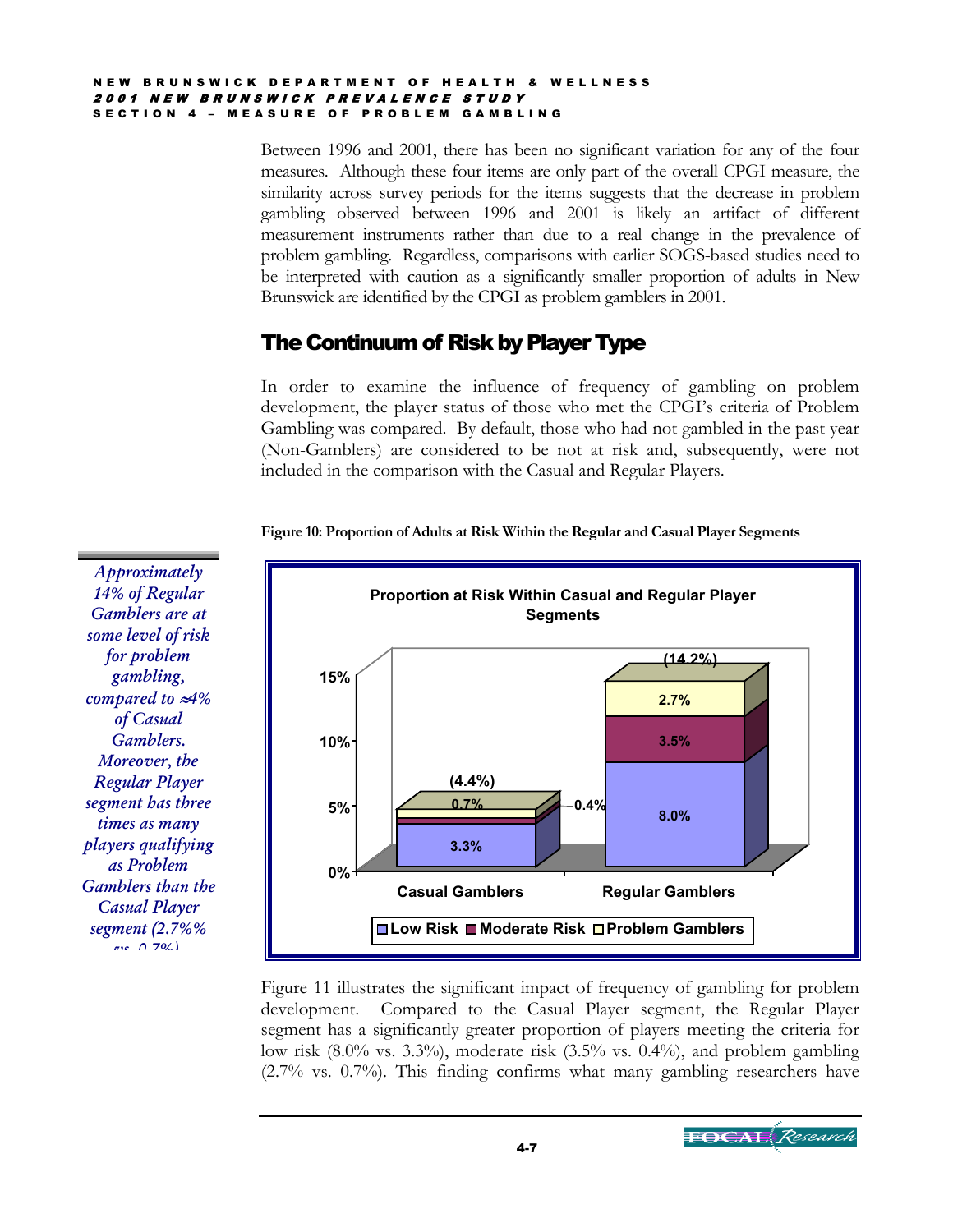*The risk for problem gambling is at least four times higher for Regular Video Lottery Players than for any other type of gambling.*

known for some time – the greater the frequency of gambling, the greater the risk of problem development.

# The Continuum of Risk Among Regular Gamblers

Games of chance differ from each other on a number of factors and attributes such as availability, frequency of play, odds of winning, game features, cost of play and other game outcomes. Consequently, games of chance also differ in the degree of risk for problem play. To assess the level of risk associated with specific types of gambling, the CPGI results were examined among those who participate in a particular type of gambling once a month or more often (Regular Players).

**Figure 11: Risk of Problem Gambling Among Regular Players of Various Games of Chance**



The proportion of non-problem gamblers is significantly lower among Regular Video

Lottery Players (56%) than Regular Instant Ticket Players (81%) and Regular Draw Ticket Players (87%). Almost half of the Regular Video Lottery Players (44%) are at some degree of risk, with 19% qualifying as problem gamblers. This proportion of problem gambling is four times higher than that noted for regular play of other games of chance.

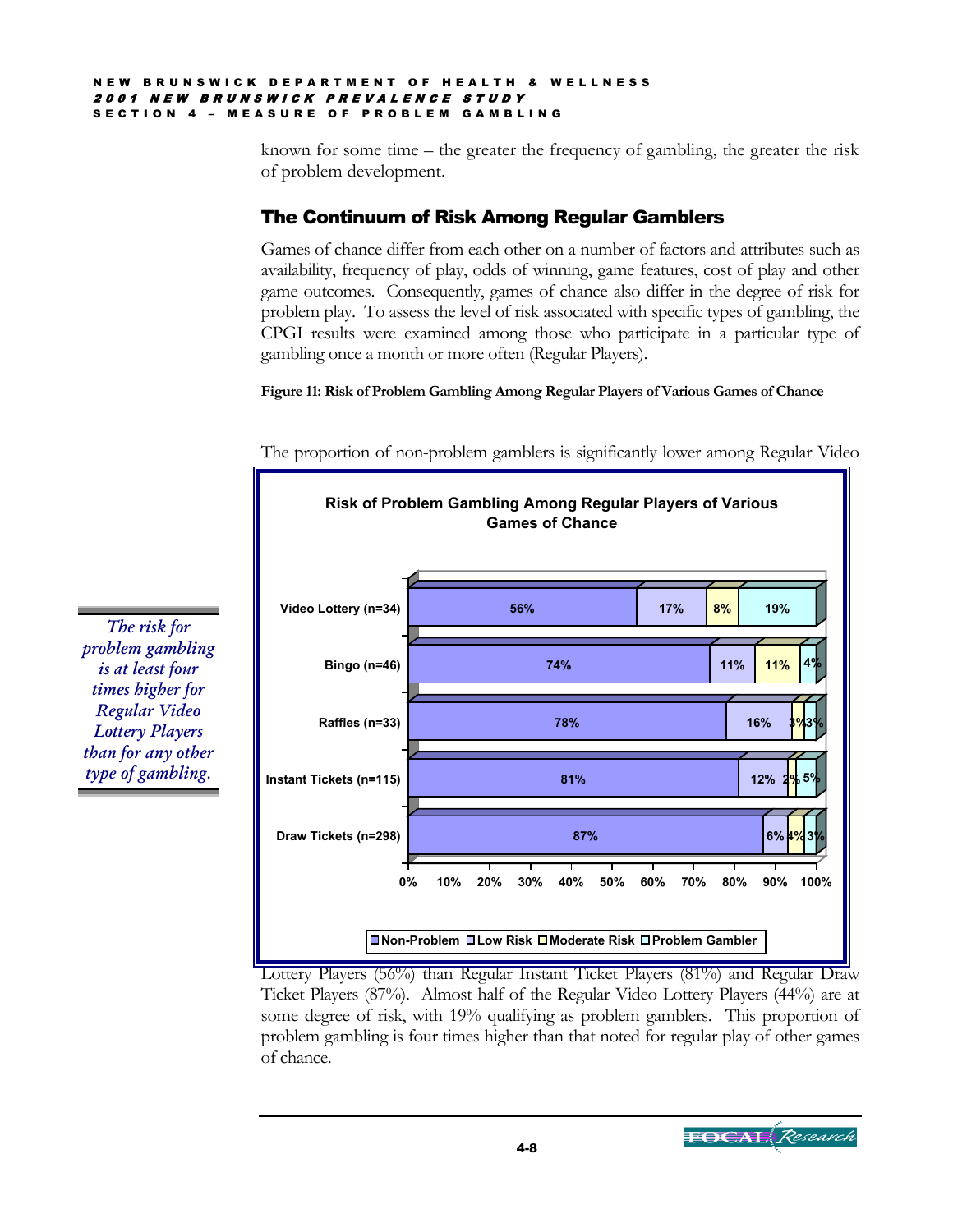There are many possible reasons why video lottery is more strongly associated with problem gambling including wide spread accessibility, continuous and quick play, and the physical characteristics of the games/machines themselves. While the other gaming types are also widely available, play opportunities are restricted to scheduling or other external factors that can act as control mechanisms on play. For example, lottery draws typically occur one to two times per week and bingo games generally last for a specified period of time. Such restrictions limit the amount of time that can be spent playing these games and, subsequently, the amount of money that can be wagered per time.

# The Continuum of Risk by Demographic Characteristics

The small proportion of problem gamblers in the  $2001$  study (n=9) precludes a comparison of the risk factors associated with problem gambling in isolation. While such a profile provides valuable inputs in the design of treatment/rehabilitation services, it was felt that an analysis of those with moderate risk or higher would also provide critical information towards early identification, intervention and treatment efforts.

Two techniques are used to compare the demographic characteristics with the continuum of risk for problem gambling:

- ¾ **Profile** (Table 26)
	- Identifies the percentage of adults within each risk category that have a particular demographic characteristic (within each risk category, the sum over the demographic characteristics will equal 100%). This allows readers to profile a particular risk category in terms of its demographic composition (e.g., 48% of Non-Problem Gamblers are female).
- ¾ **Penetration** (Table 27)
	- Identifies the percentage of adults within each demographic segment who fall in each of the risk categories (within each demographic characteristic, the sum over the three risk categories will equal 100%). This allows users to identify the segments in the population most at risk, regardless of their relative size in the population. For example, a particular group of adults may only comprise a small proportion of all adults in the province (e.g., the retired, unemployed or students), but within these segments, the risk of problem gambling might be higher than for other adults.

Tables 26 and 27 include only those adults that have participated in any gambling activities during the past 12 months. Thus, the results represent the percentage of all gamblers in New Brunswick that fall in each of the CPGI risk categories.

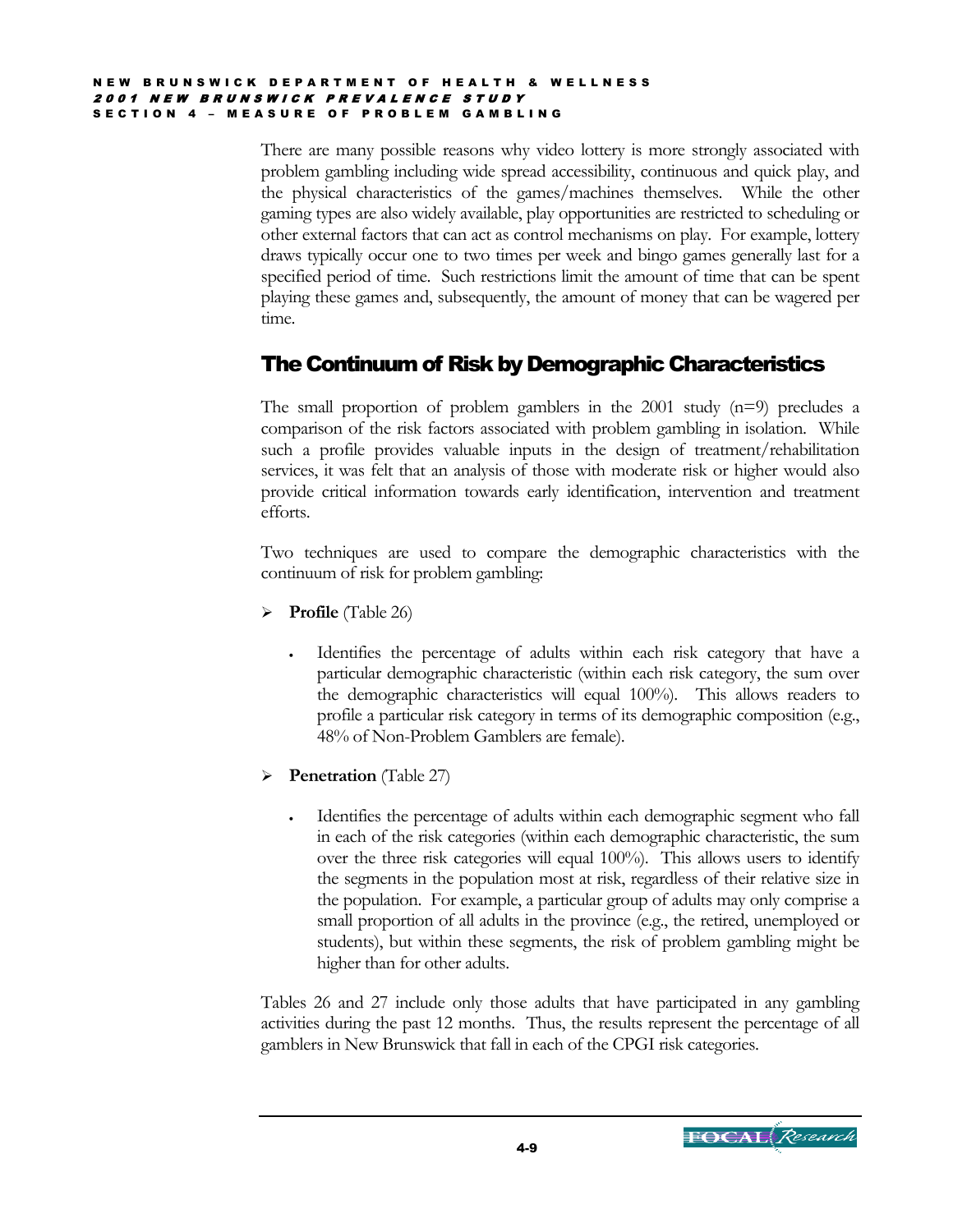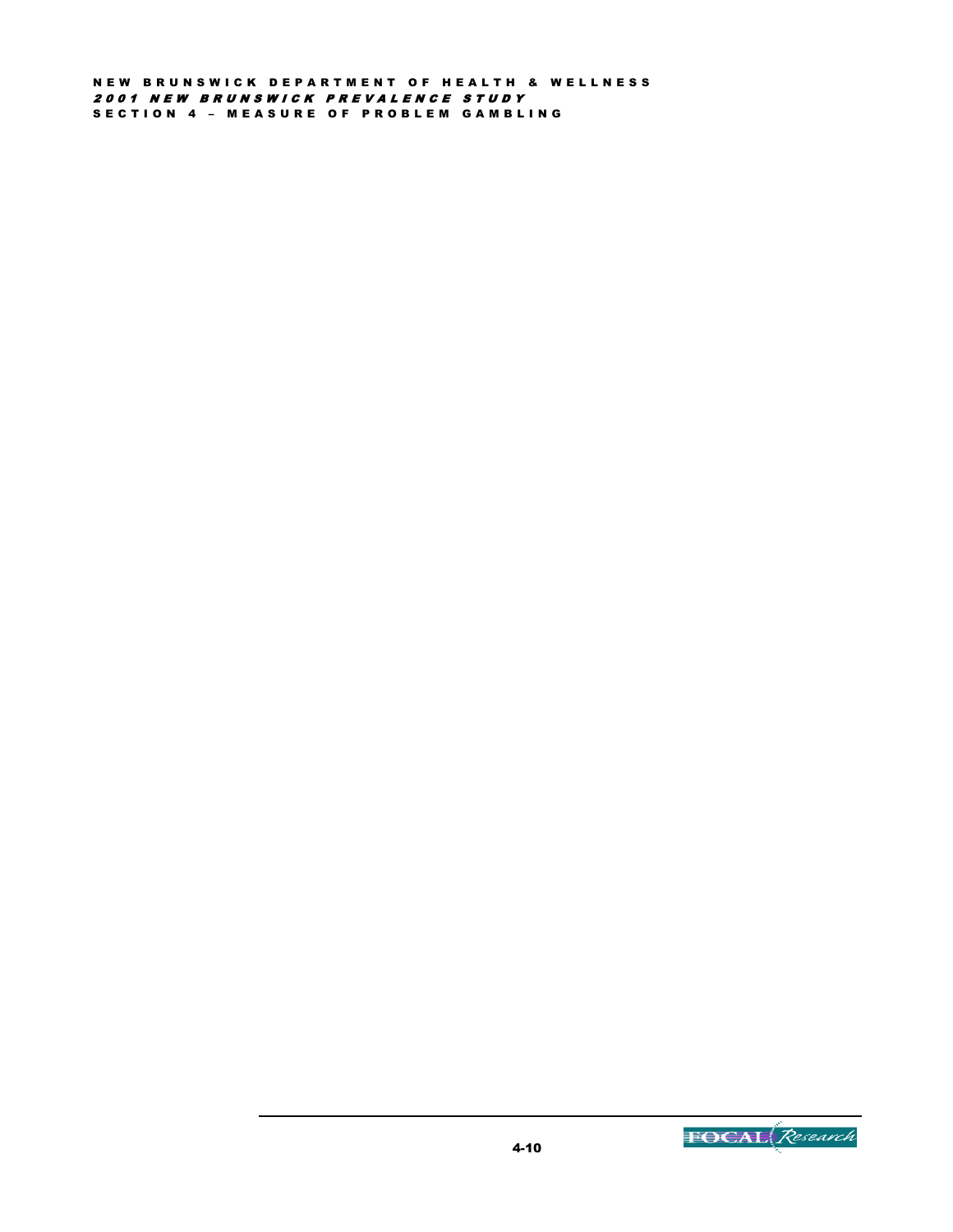|  |  |  | Table 26: Profile Of Risk Among Past Year Gamblers, 2001 |  |
|--|--|--|----------------------------------------------------------|--|
|  |  |  |                                                          |  |

|                              |                               | <b>PROFILE OF GAMBLERS</b> |                 |                            |  |
|------------------------------|-------------------------------|----------------------------|-----------------|----------------------------|--|
|                              | Percent of<br><b>Gamblers</b> | Non-Problem<br>Gamblers    | <b>Low Risk</b> | Moderate Risk or<br>Higher |  |
|                              | $(n=640)$                     | $(n=575)$                  | $(n=42)$        | $(n=23)$                   |  |
| <b>Total Gamblers</b>        | 100%                          | 90%                        | $7\%$           | $4\%$                      |  |
| <b>GENDER</b>                |                               |                            |                 |                            |  |
| Female                       | 46%                           | 48%                        | 31%             | 20%                        |  |
| Male                         | 54%                           | 52%                        | 69%             | 80%                        |  |
| <b>AGE</b>                   |                               |                            |                 |                            |  |
| 19-34                        | 35%                           | 34%                        | 44%             | 48%                        |  |
| $35 - 54$                    | 41%                           | 42%                        | 41%             | 32%                        |  |
| $55+$                        | 24%                           | 25%                        | 15%             | 20%                        |  |
| <b>EDUCATION</b>             |                               |                            |                 |                            |  |
| ≤H.S. Grad.                  | 45%                           | 45%                        | 46%             | 40%                        |  |
| Post. Sec.                   | 37%                           | 35%                        | 39%             | 56%                        |  |
| University +                 | 18%                           | 19%                        | 15%             | $4\%$                      |  |
| <b>EMPLOYMENT STATUS</b>     |                               |                            |                 |                            |  |
| Employed                     | 70%                           | 69%                        | 72%             | 73%                        |  |
| Unemployed                   | $3\%$                         | $3\%$                      | $7\%$           | $4\%$                      |  |
| Not In Labour Force          | 27%                           | 28%                        | 21%             | 23%                        |  |
| <b>MARITAL STATUS</b>        |                               |                            |                 |                            |  |
| Single                       | $22\%$                        | 20%                        | 29%             | 46%                        |  |
| Married                      | 70%                           | 73%                        | 53%             | 46%                        |  |
| Divorced/Widowed             | $8\%$                         | $7\%$                      | $8\%$           | $8\%$                      |  |
| HOUSEHOLD INCOME             |                               |                            |                 |                            |  |
| $\leq$ \$25,000              | 26%                           | 26%                        | 22%             | 33%                        |  |
| \$25,001-\$50,000            | 37%                           | 38%                        | 35%             | 24%                        |  |
| $$50,001+$                   | 37%                           | 36%                        | 43%             | 43%                        |  |
| <b>CHILDREN IN HOUSEHOLD</b> |                               |                            |                 |                            |  |
| Living With Children         | 42%                           | 41%                        | 36%             | 46%                        |  |
| No Children                  | 58%                           | 59%                        | 64%             | 54%                        |  |
| HOME LANGUAGE                |                               |                            |                 |                            |  |
| English                      | $67\%$                        | $66\%$                     | 80%             | 64%                        |  |
| French                       | 32%                           | 33%                        | $17\%$          | $36\%$                     |  |

Notes: Shading represents significant differences at the 90% level of confidence. Comparisons are conducted horizontally across the risk segments . For example, women comprise a higher proportion of Non-Problem Gamblers (48%) than they do for both Low Risk (31%) and Moderate Risk and Higher Risk Gamblers (20%). ∆ -- Sample size less than 30, interpret with caution.

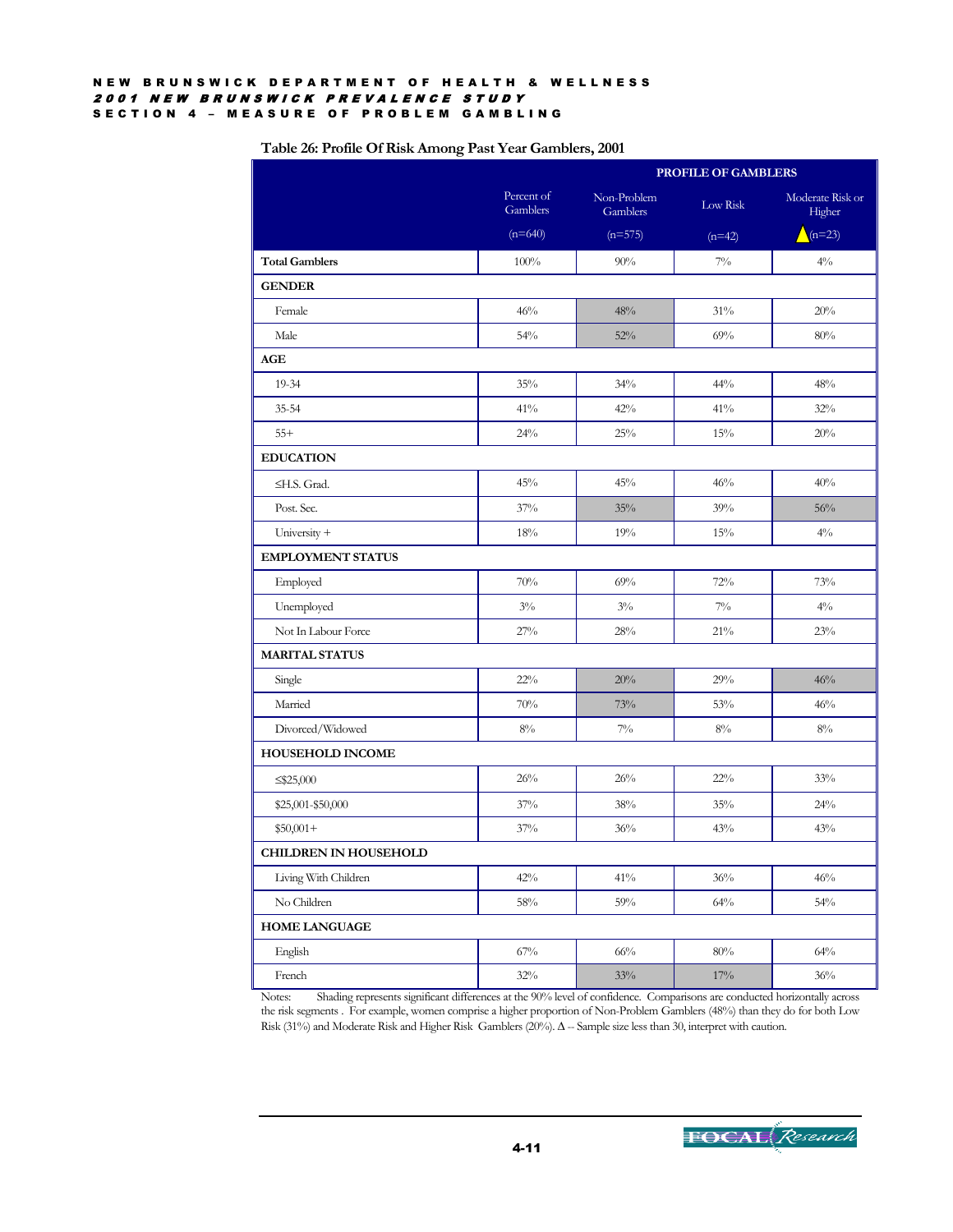|                              |                                   |                         | PENETRATION FOR ALL GAMBLERS       |                            |
|------------------------------|-----------------------------------|-------------------------|------------------------------------|----------------------------|
|                              | Percent of Category<br>Who Gamble | Non-Problem<br>Gamblers | Low Risk                           | Moderate Risk or<br>Higher |
|                              | $(n=640)$                         | $(n=575)$               | $(n=42)$                           | $(n=23)$                   |
| <b>Total Gamblers</b>        | $81\%$                            | $90\%$                  | $7\%$                              | $4\%$                      |
| <b>GENDER</b>                |                                   |                         |                                    |                            |
| Female                       | 76%                               | 94%                     | $4\%$                              | $2\%$                      |
| Male                         | $87\%$                            | 87%                     | $8\%$                              | $6\%$                      |
| AGE                          |                                   |                         |                                    |                            |
| 19-34                        | $87\%$                            | 87%                     | $7\%$                              | $5\%$                      |
| 35-54                        | 84%                               | $91\%$                  | $6\%$                              | $3\%$                      |
| $55+$                        | 70%                               | 93%                     | $4\%$                              | $3\%$                      |
| <b>EDUCATION</b>             |                                   |                         |                                    |                            |
| $\leq$ H.S. Grad.            | 79%                               | 90%                     | $6\%$                              | $3\%$                      |
| Post. Sec.                   | 86%                               | 88%                     | $6\%$                              | $6\%$                      |
| University +                 | $76\%$                            | 94%                     | $5\%$                              | $\overline{a}$             |
| <b>EMPLOYMENT STATUS</b>     |                                   |                         |                                    |                            |
| Employed                     | 86%                               | 90%                     | $6\%$                              | $4\%$                      |
| Unemployed                   | 76%                               | 81%                     | $\overline{\phantom{a}}$           | $\overline{\phantom{a}}$   |
| Not In Labour Force          | 71%                               | 92%                     | $5\%$                              | $3\%$                      |
| <b>MARITAL STATUS</b>        |                                   |                         |                                    |                            |
| Single                       | 86%                               | 83%                     | $8\%$                              | 9%                         |
| Married                      | $80\%$                            | 93%                     | $4\%$                              | $3\%$                      |
| Divorced/Widowed             | $77\%$                            | 83%                     | $\hspace{0.05cm} -\hspace{0.05cm}$ | $\overline{a}$             |
| HOUSEHOLD INCOME             |                                   |                         |                                    |                            |
| $\leq 25,000$                | $77\%$                            | 90%                     | $5\%$                              | $5\%$                      |
| \$25,001-\$50,000            | $84\%$                            | 92%                     | $6\%$                              | $2\%$                      |
| $$50,001+$                   | $87\%$                            | $88\%$                  | $7\%$                              | $4\%$                      |
| <b>CHILDREN IN HOUSEHOLD</b> |                                   |                         |                                    |                            |
| Living With Children         | 84%                               | 90%                     | $5\%$                              | $4\%$                      |
| No Children                  | 79%                               | 90%                     | $6\%$                              | $4\%$                      |
| HOME LANGUAGE                |                                   |                         |                                    |                            |
| English                      | 79%                               | 89%                     | $7\%$                              | $4\%$                      |
| French                       | $86\%$                            | $92\%$                  | $3\%$                              | $4\%$                      |

#### **Table 27: Penetration Of Risk Among Past Year Gamblers, 2001**

Notes: -- expected count less than 5; estimate suppressed; Shading represents significant differences at the 90% level of confidence. Comparisons are conducted vertically within each risk segment. For example, women who gamble are significantly more likely to qualify as Non-Problem Gamblers than men (94% versus 87%). ∆ -- Sample size less than 30, interpret with caution.

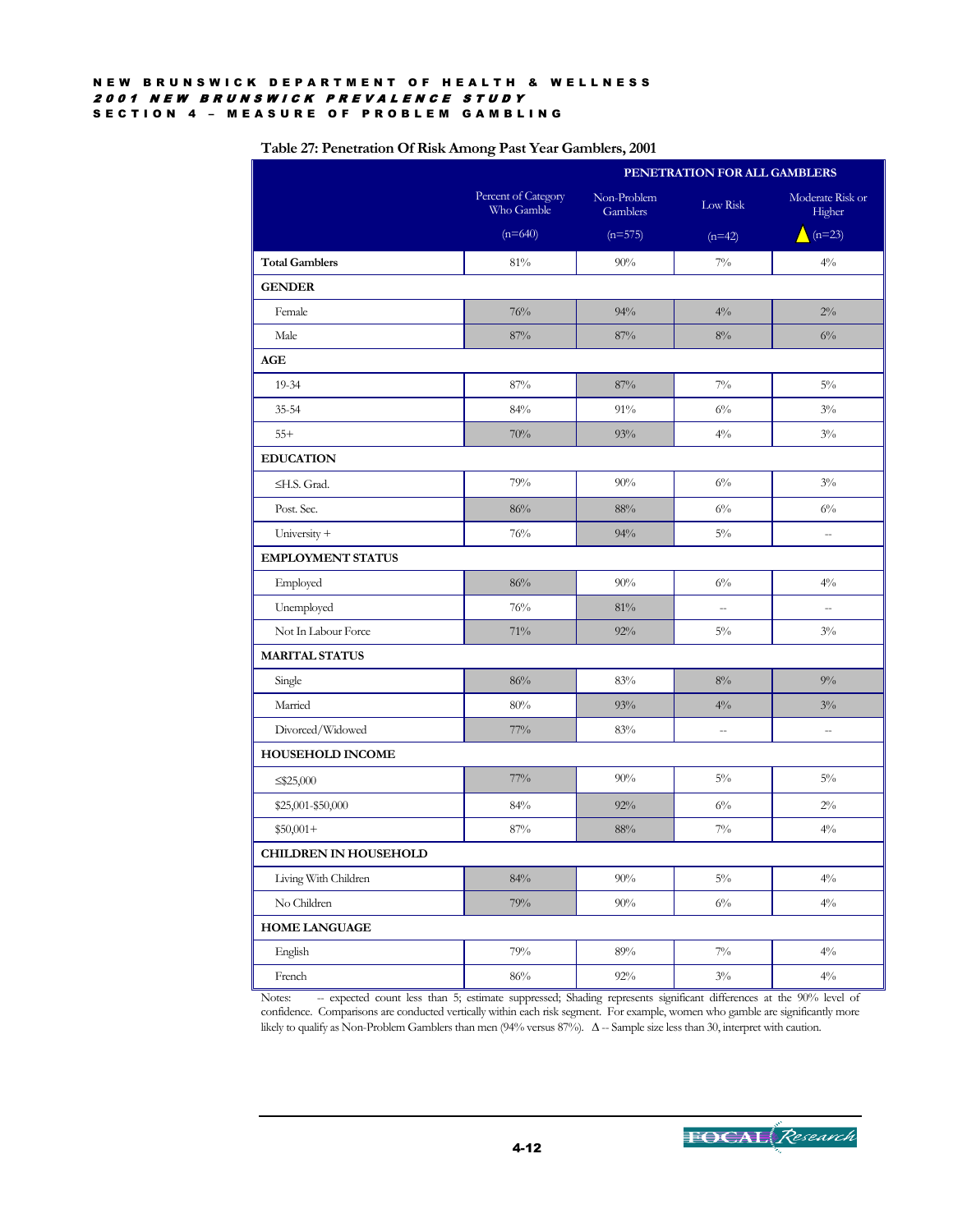*Men and those who do not live with a spouse or partner are the only two demographic groups in New Brunswick that are significantly more likely to be at moderate risk or higher for problem gambling based on the CPGI.*

*The results suggest that anyone who gambles is at some risk for developing problems and this risk increases the more often the individual gambles. However, there are indications that certain groups in the population may be more vulnerable.*

## Demographic Differences in Risk for Problem Gambling (CPGI)

The number of respondents randomly identified as being at moderate to high risk for problem gambling is small  $(n=23)$ . Therefore, the demographic profile of adults within this segment should be considered with caution. However, by interpreting the results within the context of those who score as **Non-Problem Gamblers** on the CPGI (n=575) additional insight can be gained as to some of the demographic risk factors associated with problem gambling. Differences significant at the 90% confidence interval or higher are included to increase the practical value of the analysis.

#### Comparison of Risk within Demographic Segments (Penetration)

**The only statistically significant demographic differences observed for those scoring at Moderate Risk levels or higher on the CPGI were for gender and marital status.** In the current study, men who gambled in the past year are 3 times more likely than women who gambled to score as being at moderate risk or higher for problem gambling (6% versus 2%). Likewise, those gamblers who are single had risk levels three times that noted for those gamblers who are married/living with a spouse or partner  $(9\%$  versus  $3\%$ ).

The results suggest that, for the most part, the demographic characteristics associated with gambling in general, and regular play in particular, also tend to be related to risks for problem gambling. This means that, while demographic characteristics influence the opportunity or likelihood of an individual engaging in gambling activities, once an individual takes up gambling there are few distinctions among those who are at risk for developing problems. For example, adults in the following demographic segments are more likely to have gambled in the past year:

- males (87%);
- adults under 55 years of age ( $\approx 85\%$ ), especially younger adults age 19 to 34 years of age  $(87%)$ ;
- those with vocational or non-university post secondary education levels (86%);
- those who are single and not involved in a spousal relationship (86%);
- those who are currently employed  $(86\%)$ .

Not only are adults in these segments more likely to gamble but they also are more inclined to adopt regular playing patterns and hence, tend to be at higher risk for developing problems with gambling. There are a few notable exceptions, however, the results are constrained by small sample sizes for those at risk. Therefore, by examining the demographic characteristics of those gamblers whom score as having "*no risk*" for problem gambling on the CPGI, it is possible to make inferences about those at risk.

**Specifically the proportion of those adults who have gambled in the past year and are identified as non-problem gamblers, is significantly lower within the following demographic segments:**

• men (87%) versus women (94%),

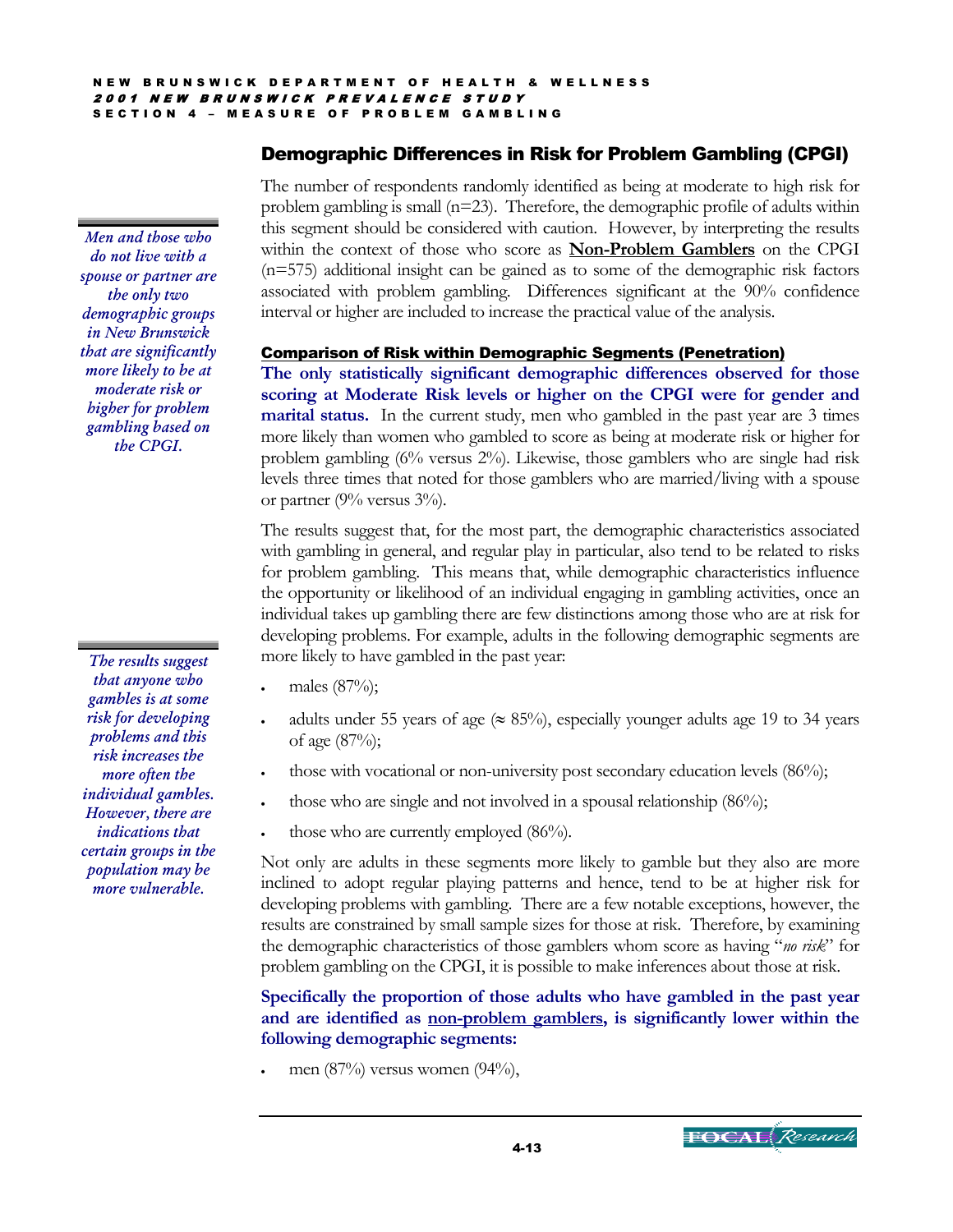

- unemployed
- higher incomes (\$50k+)
- single, never married
- widowed or divorced

LOWER RISK GROUPS IN NB women older adults (55yr+) university educated homemakers those who are retired mid level household incomes (\$25k-\$50k) married or cohabiting

- younger adults, 19 to 34 years of age  $(87%)$  as compared to those 55 years of age or older (93%),
- those with vocational or non-university post secondary education (88%) versus those with a university degree (94%),
- those who are currently unemployed (81%) versus those who are not in the work force, in particular retired or homemakers (92%),
- those who are not currently involved in a spousal relationship (Single/Never married, divorced or widowed: 83%), as compared to those who are married or living with a partner (93%),
- those with annual household incomes over \$50,000 (88%) as compared to more mid-range household incomes between \$25,000 to \$50,000 (92%).

It appears that the primary distinctions among those adults who are less likely to be characterized as non-problem gamblers are related to lifestyle and accessibility to play. Those with the time and/or resources, as well as exposure to gambling activities are more likely to play on a regular or more frequent basis.

Compared to women, men in New Brunswick are: more likely to be employed on a fulltime basis (63% versus 48%), have higher household incomes (>\$50,000: 59% versus 41%), more inclined to have never married (24% versus 16%), are less likely to have children living in their household (35% versus 45%), and religion plays a less important role in their life (26% versus 48%). Consequently**, men can be characterized as having less family obligations and religious influence, greater access to a regular pay cheque, and higher incomes than woman. All of these factors appear to facilitate involvement in gambling and collectively contribute to higher risk for males in New Brunswick.**

**The presence of a spouse or partner appears to act as a regulatory influence in mitigating risk for problem gambling**. Conversely, this relationship could have a strong negative affect if the spouse is also heavily involved in gambling. Regardless, those gamblers who are single or are no longer in a spousal relationship (widowed or divorced) are less likely to be identified as non-problem gamblers than those who are married

**It appears that women, older adults (55 years or older), and those with University education are currently at lower risk for problem gambling in New Brunswick**. The results reflect response towards the current mix of gambling options available in the province. Any changes in distribution strategies, or types of gaming available could impact these groups. For example, in Nova Scotia the introduction of casino gaming had a significant impact on gambling by seniors in the province. Prior to casino gaming, older adults in the province were least likely to be involved in gambling or to develop problems. However, it was found that those seniors who took up regular casino or VLT gambling were at significantly greater risk for developing problems than most other segments in the population.

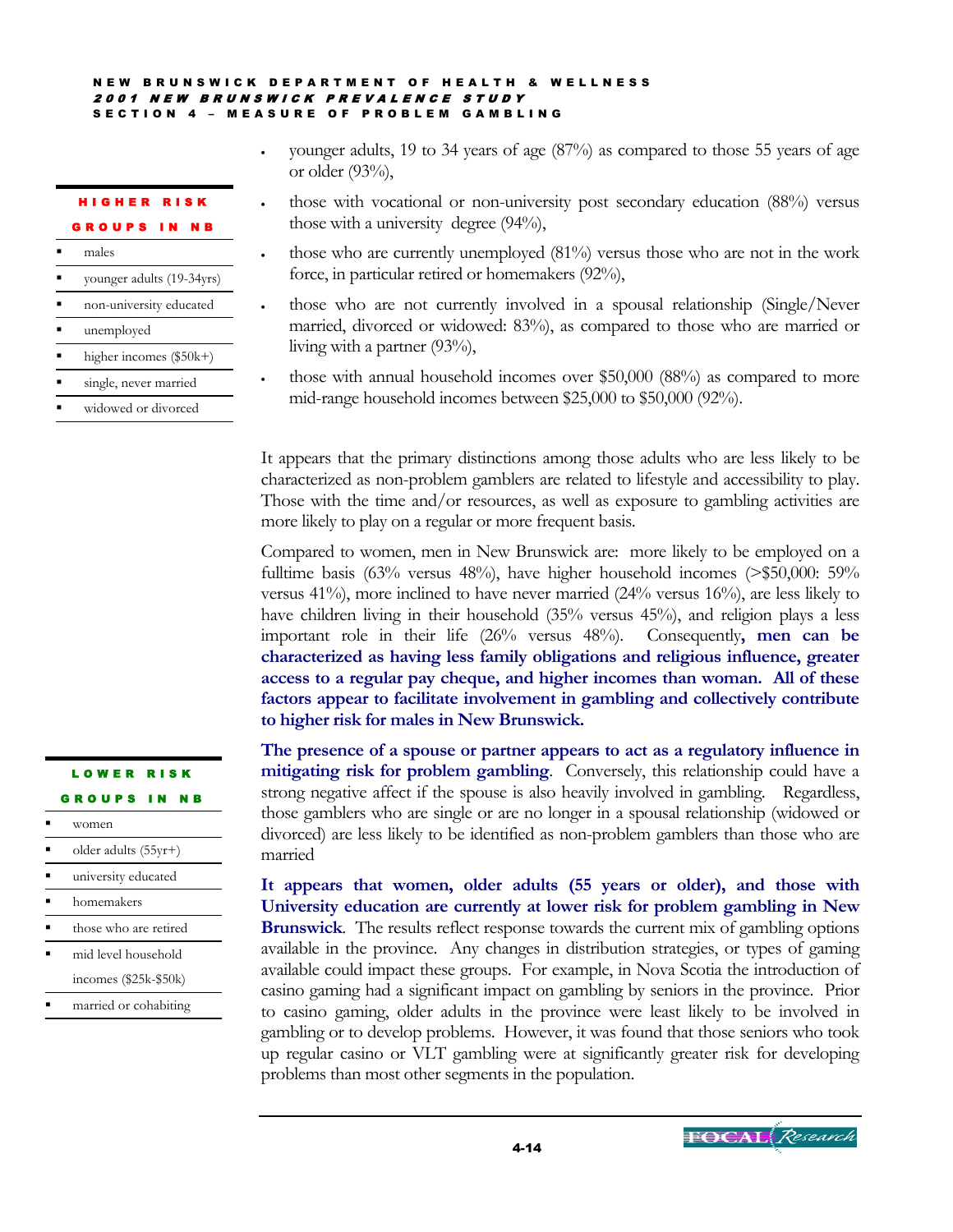#### Demographic Characteristics of Those at Risk (Profile)

It should be kept in mind that the risk indicators noted above reflect those groups for which there is a lower incidence of non-problem play. Some of the segments at higher risk are small in the population, such as those gamblers who are unemployed or widowed/divorced. Therefore, while they are more likely to experience risk when gambling they will comprise very few of those adults who are identified as at-risk gamblers.

Therefore, to gain additional insight, the demographic profile of those adults in New Brunswick potentially at risk for problem gambling was examined. Overall, the majority of those adults identified as having any level of risk  $(n=66)$  using the CPGI, are largely comprised of the following:

- Skewed strongly toward men ( $\approx 71\%$ )
- Almost half ( $\approx$ 46%) are less than 35 years of age, with approximately 85% of those at risk falling between 19 and 54 years of age.
- Education levels are skewed lower with a similar proportion  $(\approx 44\%)$  having high school or less or other non-university, post secondary training. Only about 10% of the at-risk group have University backgrounds.
- Almost three-quarters are employed.
- Although there are a disproportionate percent of single/non-married adults in the at-risk group, approximately half of those who do not qualify as non-problem gamblers are currently married or living with a spouse/partner
- Incomes are skewed slightly higher for the at-risk groups although approximately 25% have household incomes under \$25,000 per year.
- The majority does not have children living in their households ( $\approx 60\%$ ), although for the remaining 40% of high-risk gamblers, children are involved.

These demographic groups comprise the majority of those adults in New Brunswick who are at any level of risk for problem gambling, and thus the profile has implications for the design and delivery of intervention or harm minimization initiatives.

# Lifetime Problem Gambling

In addition to the CPGI measure of problem gambling, the survey included three questions to determine the percentage of New Brunswick adults that have **ever** had a problem with gambling **and** the stage of problem resolution.

Unlike the CPGI, which is grounded in the past year and relies upon a scale to determine the stage of risk, the lifetime measure is a direct question that asks respondents *"Have you now or in the past ever felt you were having a problem spending more time and/or money gambling or playing games of chance for money?"* Respondents that answered positively were further questioned as to whether their problem with gambling had been resolved or it remained a concern. Finally, those who reported some stage of problem resolution were further asked how long ago they resolved their problem.

RISK IN NB Male

DEMOGRAPHIC CHARACTERISTICS OF THOSE AT-

- Under 55 years of age High school or non-
- university education
- Employed
- Equally likely to be married or single
- Income skewed over \$25,000/yr
- Do not have children living in household

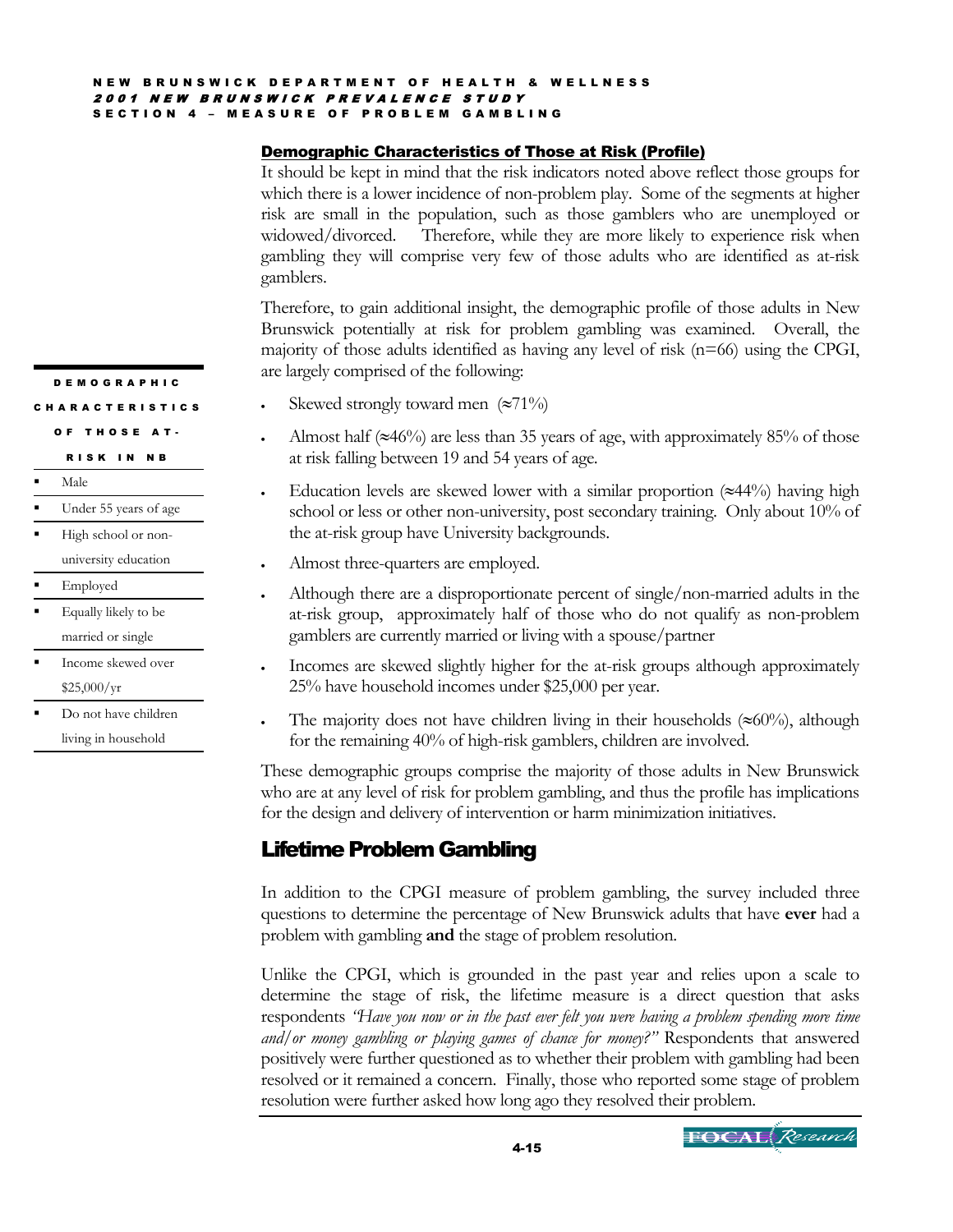

**Figure 12: Self-Reported Prevalence of Lifetime Problem Gambling Among New Brunswick Adults, 2001**

In 2001, 2.4% of respondents report that they have ever had a problem with spending more time and/or money on playing games of chance. Of those who have ever had a problem  $(n=16)$ , 27%  $(n=6)$  indicate that their problem has been completely resolved and 25% (n=5) report only partial resolution. On average, gambling problems were reported to be completely or partially resolved approximately two years ago. The remaining half (48%; n=5), indicate that their problem remains unresolved. All but two completely resolved and one partially resolved respondent were also considered to be at some level of risk for problem gambling according to the CPGI.

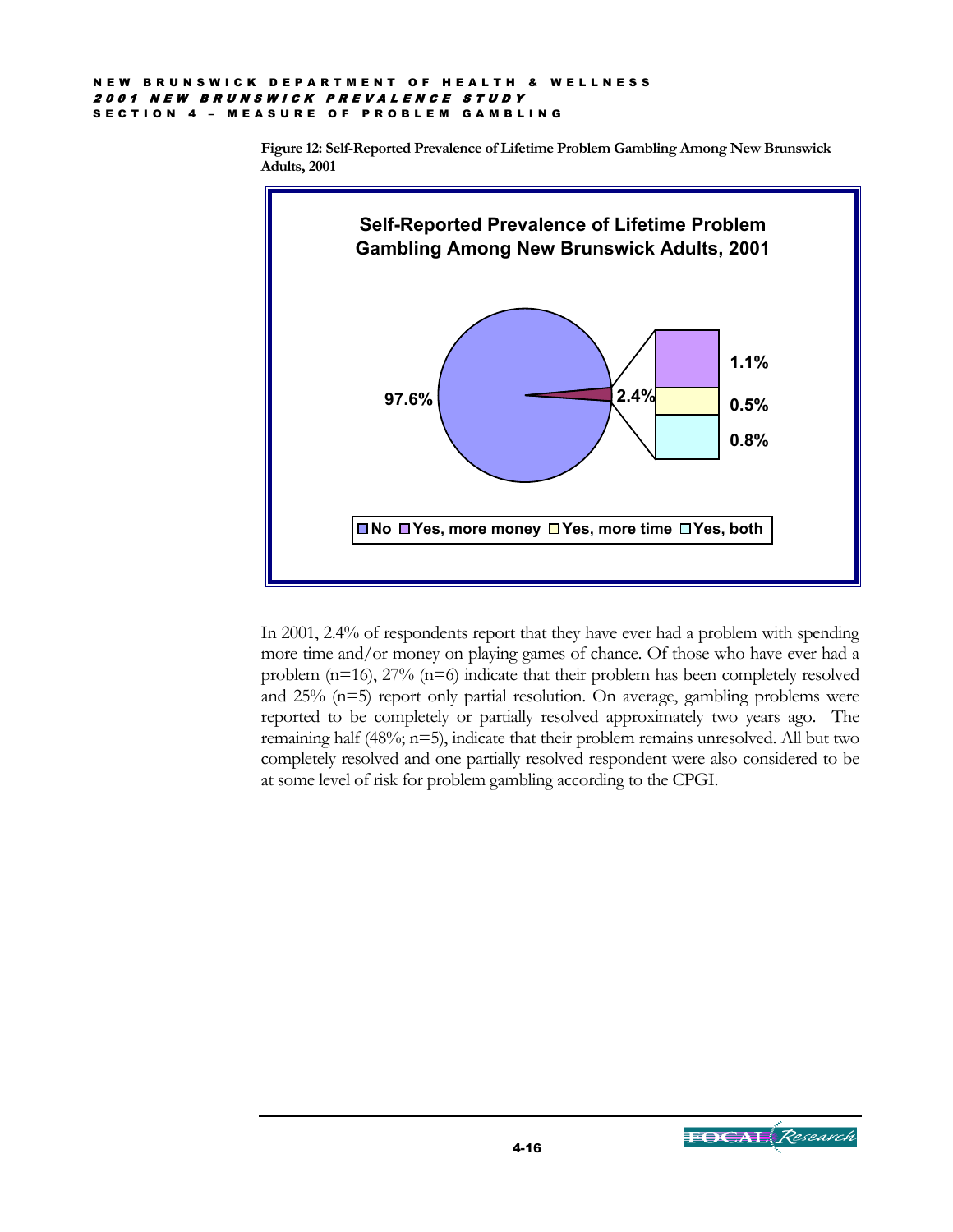# **Section** 5

# EXPOSURE TO PROBLEM GAMBLING

Problem Gamblers, on an individual basis, comprise a small yet distinct group in the population. However, the behaviours and consequences associated with problem gambling can impact others both at a household and family level, as well as in the community at large. Moreover, direct and indirect exposure to problem gambling has implications for the design and delivery of support services in the province.

To assist NBDOHW in on-going planning, all respondents were asked a series of questions regarding:

- Personal knowledge of a problem gambler
- Level of exposure to the problem gambler
- Type of gambling involved

# Measurement of Exposure to Problem Gambling

It has been argued that measures of problem gambling based on adults' perceptions tend to overstate the prevalence of the problem (NSAGA 1998 Annual Report). This is due to the tendency for over-counting or duplicate counting to occur such that more than one individual can be aware of and/or affected by a single problem gambler. There are other concerns surrounding the ability of people to accurately identify their own or someone else's gambling behaviour as problematic. In some cases, gambling perceived to be excessive by an untrained observer, such as a friend or family member, may not meet clinical criteria for problem identification. However, an individual's involvement in gambling does not necessarily have to reach a specific clinical threshold in order to have negative effects for friends and/or family members. Conversely, an individual who is experiencing problems with his/her gambling may hide the problem from others and may hide or minimize the extent of their involvement in gambling. Hence, someone else may not be aware that financial, family or work problems may be related to gambling. Regardless, monitoring more subjective measures of problem gambling offers insight as to attitudes and tolerance for gambling in general as well as the effect of the activity on others at a household, family and community level.

*Determining overall exposure to problem gambling is an effective indicator of the magnitude of impact a relatively small group of individuals can have on the population at large.*

*It also provides valuable practical information in assessing public perceptions and the potential demand for information, education and support services beyond treatment provision.*

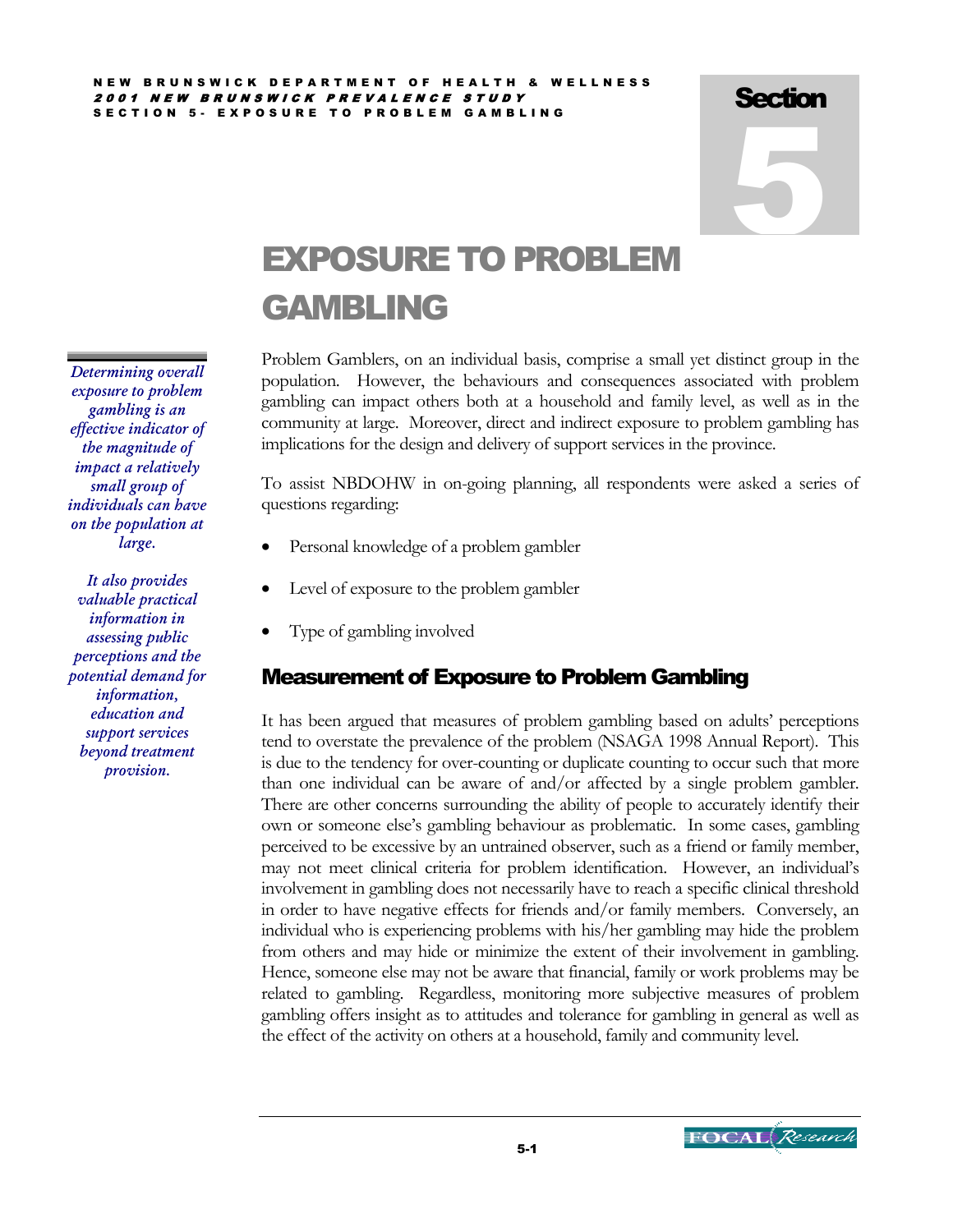# Changes in Survey Measures: 1996 versus 2001

In the 1996 New Brunswick Prevalence Study, respondents were asked*: "Has anyone in your life had problems with gambling either currently or in the past?*" Respondents were then probed to identify their relationship(s) to the problem gambler(s), specifically whether the problem gambler was father, mother, sibling, spouse, child, other relative, friend or other person in their life.

In the 2001 survey, the question was refined in order to clarify the scope of the question and to obtain information that is consistent with that collected in other jurisdictions in Atlantic Canada. To assess the extent to which adults in New Brunswick are exposed to problem gambling, all survey respondents were asked *"Do you personally know of anyone in New Brunswick who has or has had a problem with their gambling?"*

In order to control for the effect of duplicate counting, enhance the accuracy of the estimates, and assess the level of exposure, all respondents were further queried to identify both their relationship to the problem gambler(s), and whether exposure occurred at a household level, within extended family, or through the community at large.

While the results from 1996 and 2001 are not directly comparable, differences were examined when appropriate based on the figures available in the 1996 report. As Focal Research did not have access to the raw data, it was not possible to recast the 1996 figures for comparison. NBDHW may wish to consider further comparative analysis at a later date.

# Level and Degree of Exposure to Problem Gambling

In 1996, 19% of those surveyed indicated that someone in their life had experienced a problem with gambling. It is unclear if this referred only to those individuals who were significant in the respondent's life, or if it also included less direct contact. Therefore, the question was changed in 2001 to specify personal knowledge of any problem gamblers.

In 2001, exposure to problem gambling in New Brunswick appears to be very pervasive. **Overall, it can be estimated that half of all adults in New Brunswick personally know at least one individual who has experienced problems with their gambling.**

*Understanding the rates of exposure to problem gambling at a household, family, and community level assists service providers in the design and delivery of various types of support services to target the needs of diverse groups.*





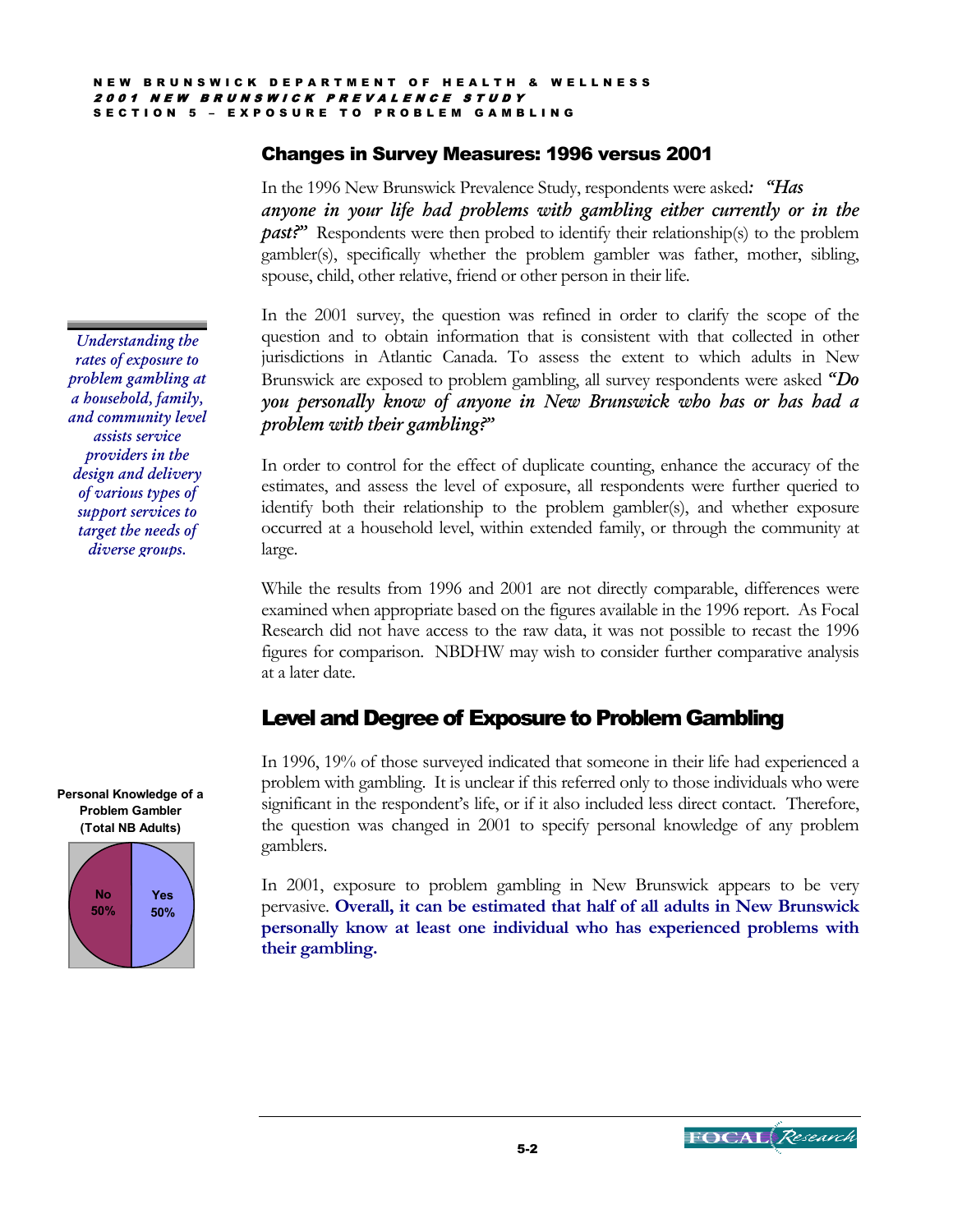*One in six adults in New Brunswick have been exposed to problem gambling through household or other family members*

Although half of the adult population know of someone whom they believe has had a problem with gambling, the majority of this exposure is driven by the behaviour of friends and acquaintances as opposed to the more direct influence of household and family members. **However, approximately one in six adults in New Brunswick (17%) report firsthand knowledge of a problem gambler, either in his/her immediate household (5%) and/or through other family members (13%). Collectively, this more direct exposure is noted by approximately one-third (34%) of all those who personally know of someone with a gambling problem.**



**Figure 13: Relationship of Known Problem Gambler(s)**

# Household Exposure

Currently, approximately 2% of respondents indicate that they themselves are or were involved in problem gambling at some time, with 5% noting that someone else in the household has experienced difficulties when gambling. Similar to results in Nova Scotia, 31% of those who self-identified involvement in problem gambling report living with another problem gambler (1997/98 NSDOH VL Players Study). **As a result, it can be estimated that approximately 6% of adults in New Brunswick are living in households in which one or more problem gamblers reside**. This finding underscores the importance of examining the gambling behaviours of other household members when a problem gambler presents for treatment, as well as the potential benefits of targetting families for prevention and intervention.

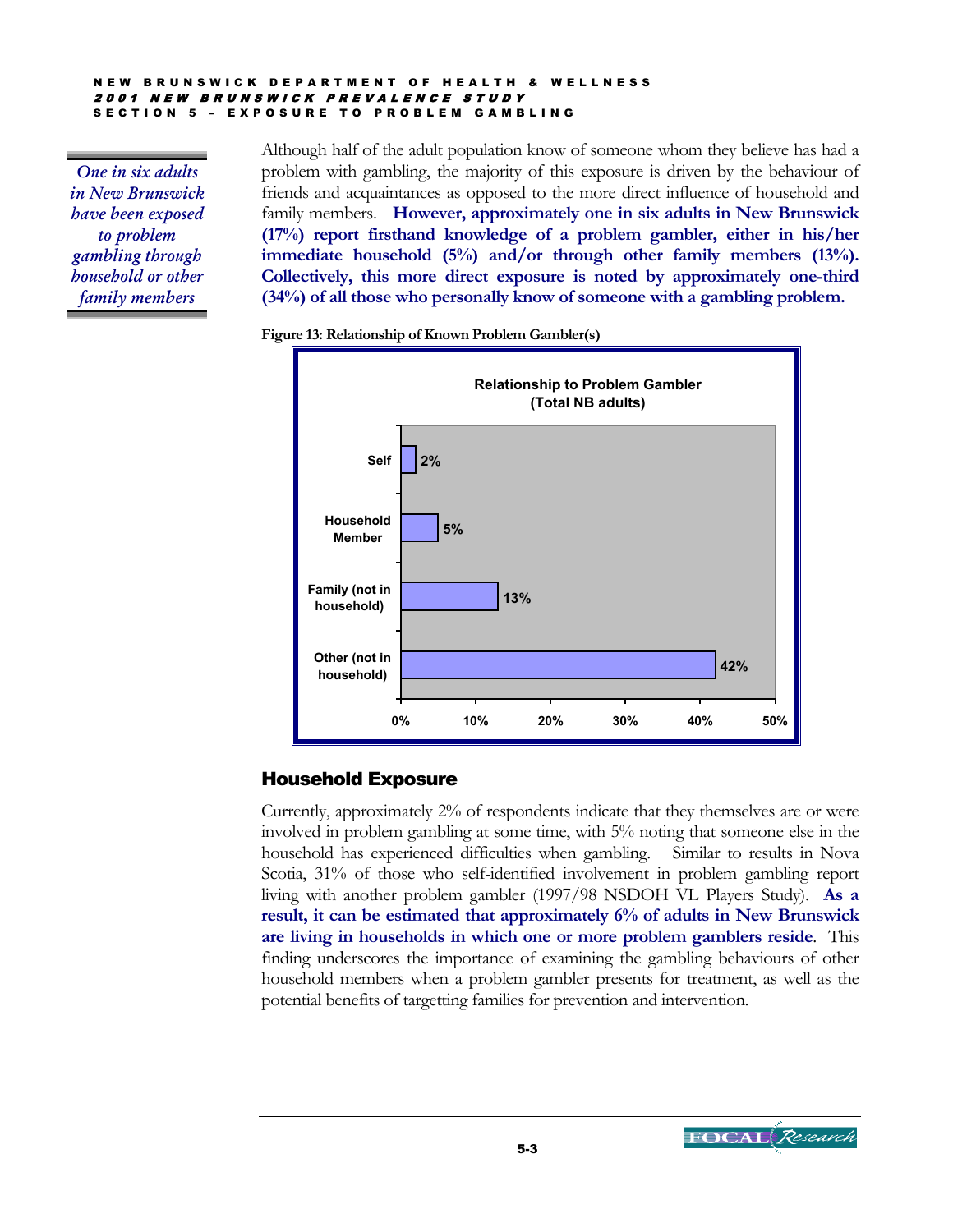*Similar to derived estimates for 1996, the results for 2001 suggest that 6% to 7% of adults in New Brunswick live in a household in which one or more problem gamblers reside.*

*It appears there are now more adults who report knowing of relatives or family members outside of their household who have experienced difficulties with gambling.*

*It may be that the problem has become more evident or been shared among family members. Alternatively, respondents may also be more sensitive to interpreting certain gambling behaviours as bl ti*

Comparatively, in 1996 there were 3% of adults who self-identifed as being involved in problem gambling at some time with other notable mentions including problem gambling by a spouse or partner  $(1\%)$ , a parent, in particular a father  $(1\%)$ , and/or siblings  $(2%)$ . Less than 1% noted problem play by their offspring (children) or mother. While it is not possible to derive accurate household estimates from this data, the results suggest that the percentage of adults living with at least one problem gambler has remained relatively stable since 1996. Given that the proportion of adults who indicate that they personally are or were involved in problem gambling remained constant between the two measures ( $\approx$ 2% to 3%), and that, on average, there tend to be more adults living in households in which a problem gambler resides (2.4 versus 2.1), it can be estimated that approximately 6% to 7% of all adults in New Brunswick continue to report having been exposed to problem gambling in their immediate household.

# Exposure Through Extended Family

**Currently, there are 13% of adults who report exposure through family members living outside of their household, either immediate family such as parents, children, siblings, grandparents (7%) or other relatives such as aunts, uncles, cousins (8%).** Collectively, exposure to problem gambling through extended family is mentioned by 26% of all those who know of a problem gambler in New Brunswick.

Again, based on results reported in the 1996 report, it can be estimated that 5 years ago approximately 6% of respondents knew of problem gambling by a more distant relative such as an aunt, uncle or cousin. This figure is similar to results noted in 2001 (8%), however, it appears that awareness of problem gambling among more immediate family members may have increased since 1996. Access to the raw data for 1996 would be required to confirm the trend. Regardless, the results suggest that higher awareness of family members' involvement in problem gambling is contributing to the general increase in the number of adults reporting exposure to problem gambling. As the prevalence of problem gambling in New Brunswick has remained fairly constant, this suggests that, over time, more people are becoming aware of problem gambling by other family members outside of their household as opposed to an actual increase in the number of problem gamblers.

# Exposure Through Friends and Other Non-Family

**In total, 42% of respondents personally know friends, acquaintances or coworkers who they believe have experienced problems with their gambling.** Two-thirds of those adults in New Brunswick who have any first hand knowledge of a problem gambler exclusively cite exposure through non-family members, who live outside of an individual's household. Thus, the impact of problem gambling behaviours tends to be less direct for the majority of those who know of a problem gambler, although it should be noted that this will vary depending upon the degree of

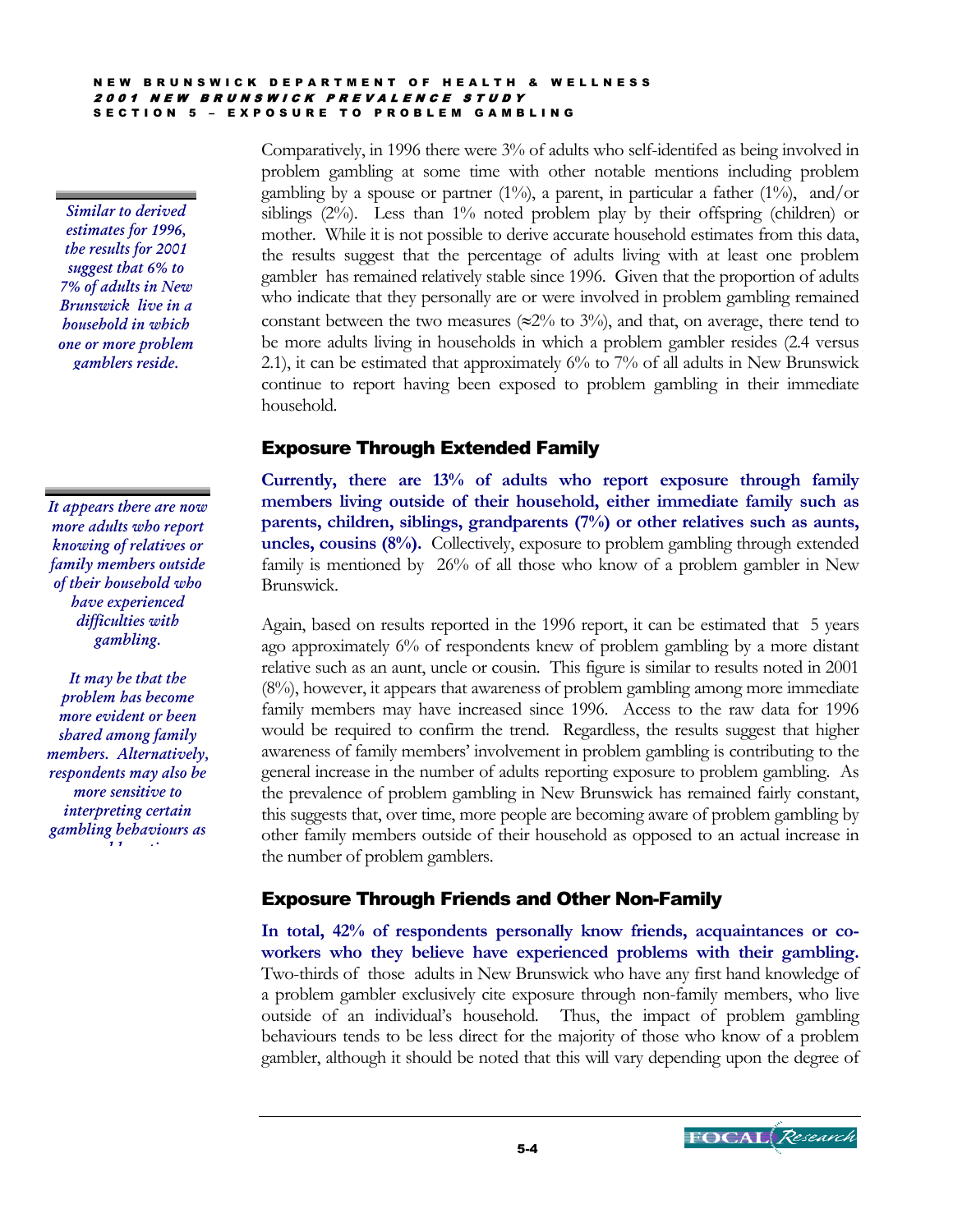involvement an individual has with a friend or co-worker who may be experiencing gambling difficulties.

In 1996, only 8% of those surveyed mentioned problem gambling by a friend or other person outside of their household or family. In 2001, respondents are 4 times more likely to note personal knowledge of a problem gambler through friends and acquaintances. Part of the difference between measurement periods is most likely attributable to changes in the question wording. However, as noted for problem play by family members, there is some evidence that in 2001 more adults are aware of problem gambling by others.

# Degree of Exposure to Problem Gambling

The high level of general awareness of problem gambling suggests that the topic is relevant for a significant portion of the population in New Brunswick. Based on the results it can be estimated that, on average, for each individual believed to be involved in problem gambling, there are approximately 2 other household members directly affected by the activity including children. As household data was collected for each randomly sampled adult, it can also be estimated that approximately 7% of children in New Brunswick are living in a household where at least one adult is perceived to be having problems with gambling. When exposure through extended family members is also considered, the results suggest that for every past and present problem gambler in New Brunswick, approximately 8 to 10 other adults in the province are directly affected to some degree. Overall, the level of exposure increases to a ratio of approximately 30 adults, on average, reporting any personal exposure for each problem gambler in the province.

# Demographic Differences in Exposure to Problem **Gambling**

# Player Segments

For the most part, the demographic differences in exposure to problem gamblers are most strongly influenced by the individual's involvement in gambling activities. Those who have not taken part in any gambling activities in the past year (Non-Gamblers) are significantly less likely to know of someone with a gambling problem (35%) as compared to those involved in gambling on either a casual (51%) or regular monthly basis (54%).

*The results suggest that for every problem gambler in New Brunswick approximately 2 to 3 other people are directly affected at a household level, with almost 10 other adults exposed through extended family.*

| FXPOSURF TO         |     |  |  |  |
|---------------------|-----|--|--|--|
| PROBLEM             |     |  |  |  |
| GAMBLING            |     |  |  |  |
|                     |     |  |  |  |
| Non Gambler         | 35% |  |  |  |
| Casual Gambler 51%  |     |  |  |  |
| Regular Gambler 54% |     |  |  |  |

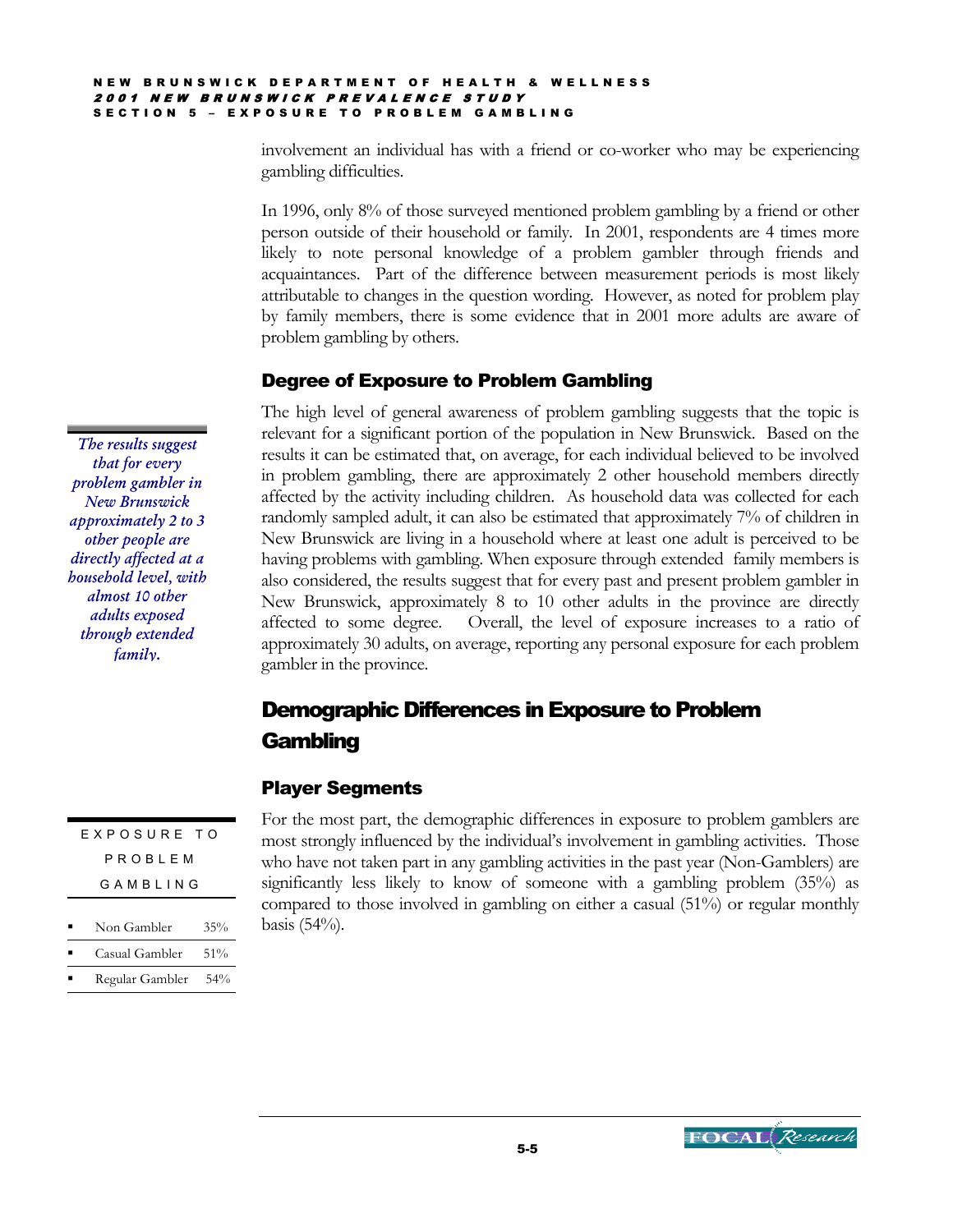| <b>Relationship to Problem</b><br><b>Gambler</b> | <b>Non-Gambler</b><br>(Did not play in<br>last year)<br>$(n=158)$ | <b>Casual Gambler</b><br>$\overline{(Play \leq 1/mol)}$<br>$(n=264)$ | <b>Regular Gambler</b><br>$(1+ \text{times}/\text{mo.})$<br>$(n=378)$ |
|--------------------------------------------------|-------------------------------------------------------------------|----------------------------------------------------------------------|-----------------------------------------------------------------------|
| Self                                             | $1\%$                                                             | $1\%$                                                                | $2\%$                                                                 |
| Family Household Member                          | $< 1\%$                                                           | $2\%$                                                                | $4\%$                                                                 |
| Non-family Household Member                      | $3\%$                                                             | $2\%$                                                                | $2\%$                                                                 |
| Family (outside of Household)                    | $7\%$                                                             | $12\%$                                                               | 16%                                                                   |
| Others (non-household, non-family)               | 28%                                                               | 43%                                                                  | 45%                                                                   |

| Table 28: Relationship to Problem Gambler by Player Segment |  |  |
|-------------------------------------------------------------|--|--|
|                                                             |  |  |

Note: Shading represents a significant difference among segments at the 95% confidence level (p<.05).

**Both Non-Gamblers (4%) and Casual Gamblers (4%) are less inclined to report the presence of a problem gambler living in their household than Regular Gamblers (8%).** While Regular Gamblers are twice as likely to be exposed to problem gambling in their household, this is primarily due to their own behaviour (2%) and/or that of another family member  $(4\%)$ . All three player segments are equally likely to note problem play by non-family members living in their household (2% to 3%). Thus, it appears that for those who gamble on a regular basis, there is a stronger association with problem gambling for family members living in the same household.

Non-Gamblers are less likely to report problem gambling by extended family members (7%) as compared to either Casual (12%) or Regular Gamblers (16%). Non-Gamblers also report lower exposure through friends or other acquaintances (28%) whereas, almost half of Casual (43%) and Regular Gamblers (45%) personally know of others outside of their household or family, who they believe have experienced difficulties with gambling.

**The results suggest that the more frequently someone engages in gambling the more inclined they are to have first hand knowledge of problem gambling on a personal or household level.** Gambling at any level, whether on a casual, occasional basis or regularly, at least once a month or more, is associated with a greater tendency to be exposed to problem gambling. It may be that gamblers are more sensitive than those who do not gamble to the behaviours of others involved in the games. Simply by virtue of their involvement in gambling they will be more likely to come into contact with others who take part in the activities, including those who may be experiencing difficulties with gambling.

#### Gender

**Men in New Brunswick are more likely to have personal knowledge of a problem gambler than women (53% versus 46%). There are virtually no differences among men or women in exposure at a family or household level.** However, due to their greater tendency to be involved in gambling activities on a

*The results suggest that the more frequently someone engages in gambling the greater the likelihood they will have first hand knowledge of problem gambling on a personal or household level*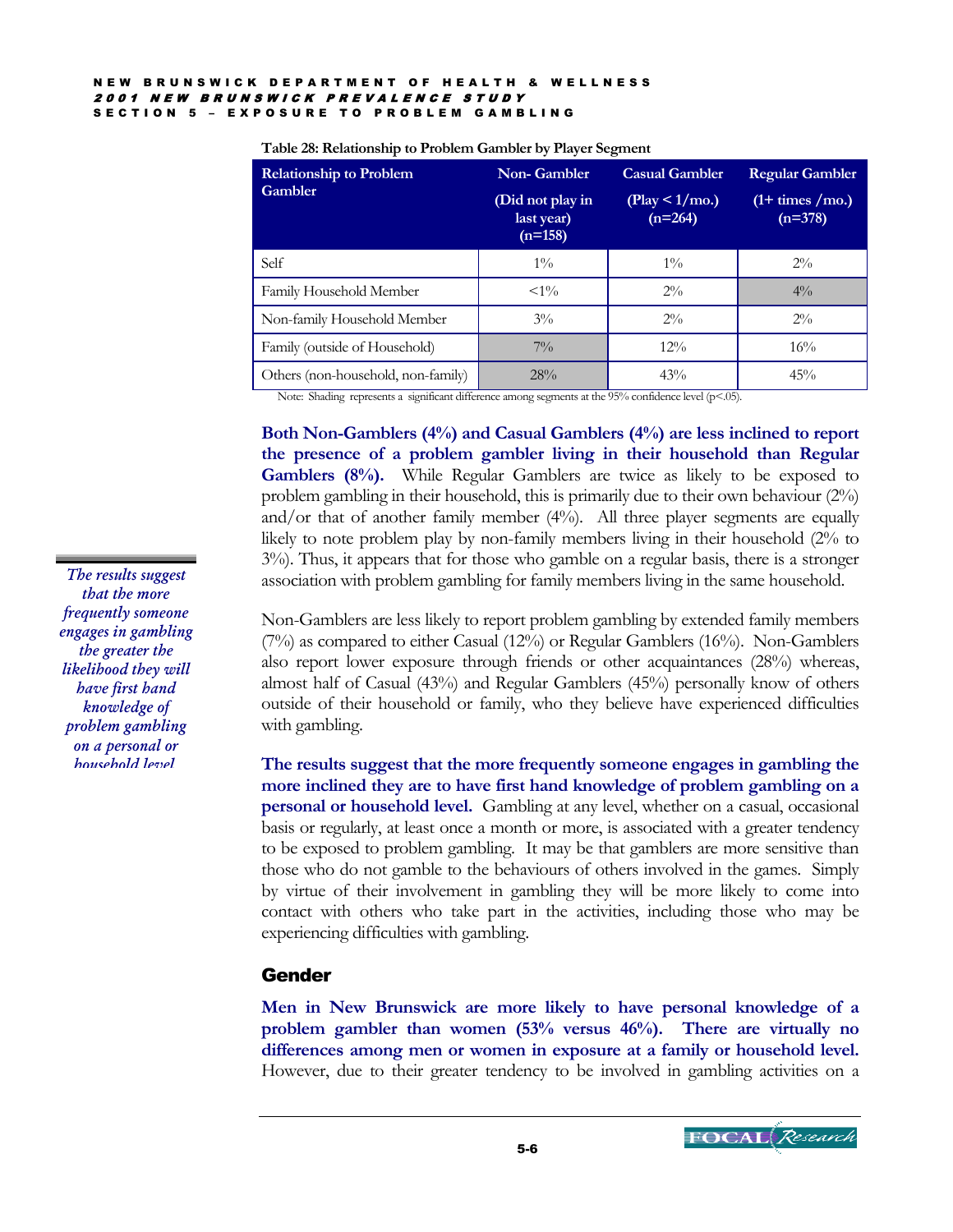regular basis, men are also more likely to know friends or acquaintances that have experienced trouble with their gambling.

# Age

Older adults, age 55 years or more, are significantly less inclined to report knowledge of any problem gamblers than their younger counterparts (19-34 yrs: 54%, 35-54 yrs: 56%, 55+yrs: 35%). There are no differences in exposure rates among those under 54 years of age. **Comparatively, adults 55 years or older are less likely to report involvement in problem gambling by those living in their household (3% versus 7%), other family members (6% versus 16%) or by friends and acquaintances (29% versus 45%).**

It will be recalled that, in general, significantly fewer older adults and seniors in New Brunswick take part in gambling activities. However, 70% of seniors in the province participated in at least one game of chance played for money over the past year. Furthermore, while older adults are less inclined to be involved in casual play, almost half (46%) are engaging in regular monthly gambling. In fact, the percent taking part in regular play does not differ among the age segments. Therefore, despite similar regular monthly play levels, older adults are reporting lower exposure to problem gambling at all levels. **The results suggest that older adults may require specific efforts in order to raise awareness of the signs and behaviours that are associated with problem gambling.**

# Income

Those with the lowest annual household incomes (<\$25,000) are less likely to know of someone with a gambling problem (43% versus \$25k-\$50k: 52%, \$50k+: 57%) largely due to lower exposure levels through friends or acquaintances. **There are no differences among the three income segments in terms of exposure at a household level (6%) or through family members living outside of their household (13%).** However, awareness of problem gambling by friends and other non-family members tends to increase as income goes up (<\$25k: 32%, \$25k-\$50k: 42%, \$50k+: 50%).

# Types of Gaming Associated with Problem Gambling

All respondents who indicated that they personally knew of someone who has or has had a problem with gambling were asked which type of gaming activity was associated with the problem. Table 29 presents the responses for total adults and within segments of particular interest. The segments are not mutually exclusive and, therefore, tests of significance among the segments are not appropriate. However, by examining the responses within each segment, it is possible to assess the associations between the type of gambling activity and problems, as the individual's relationship to the problem gambler becomes closer and more relevant.

*Adults 55 and older report lower awareness of and exposure to problem gambling, yet approximately half are engaging in gambling activities at least once per month. Seniors in New Brunswick may require specific efforts to improve awareness of the signs and behaviours associated with problem gambling*

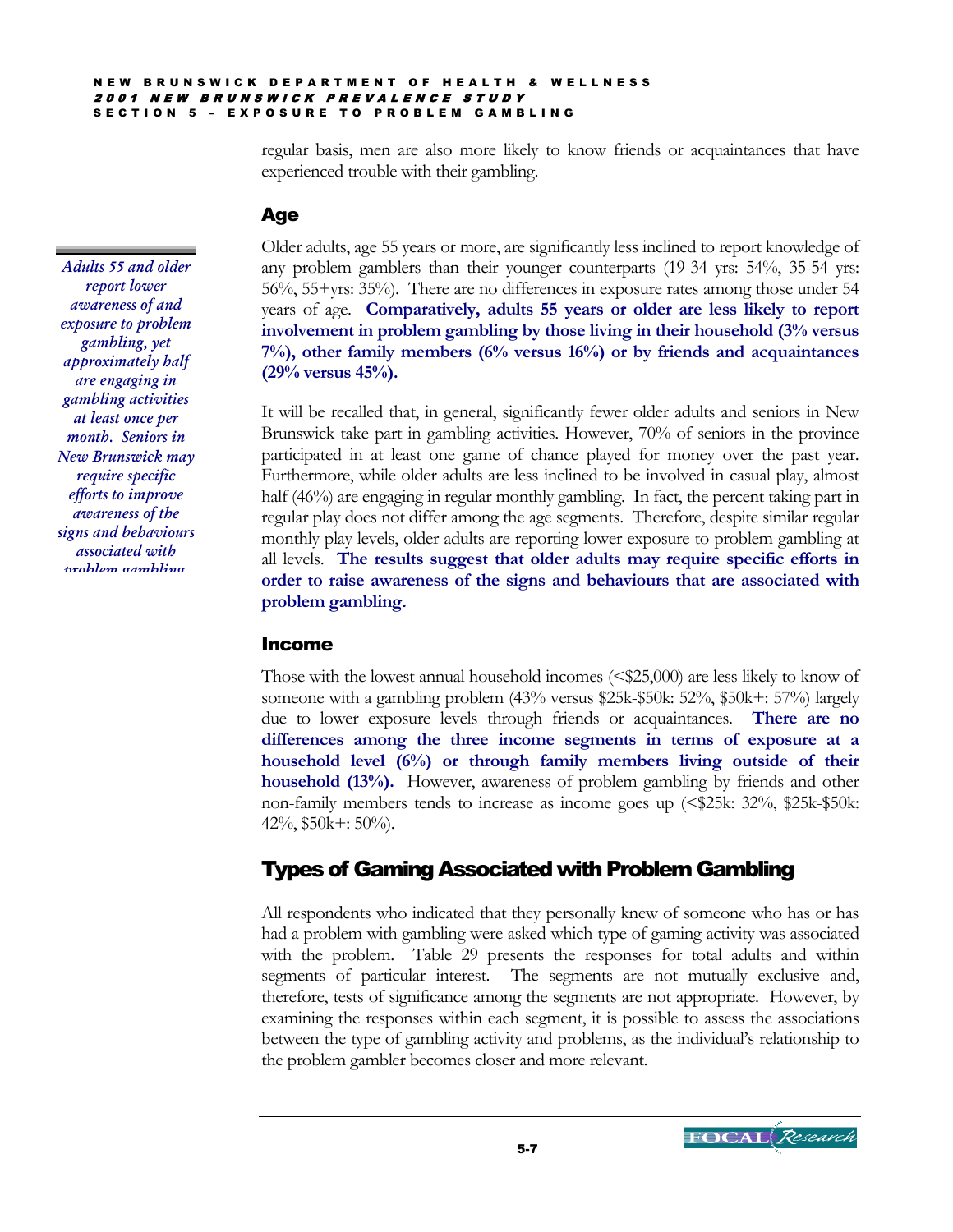**Table 29: Types of Gaming Activity Associated with Problem Gambling**

| <b>Gambling Activity</b>                  | % of Adults<br>$(n=800)$ | $%$ of Those<br>aware of<br>Problem<br>Gambler<br>$(n=399)$ | % of Those<br>with Problem<br>Gambler in<br>Family (not<br>in<br>household)<br>$(n=104)$ | $%$ of Those<br>with Problem<br>Gambler in<br>Household<br>$(n=46)$ |
|-------------------------------------------|--------------------------|-------------------------------------------------------------|------------------------------------------------------------------------------------------|---------------------------------------------------------------------|
| Video Lottery (VLT's)                     | 43%                      | 86%                                                         | 94%                                                                                      | 85%                                                                 |
| Bingo                                     | $5\%$                    | $9\%$                                                       | $12\%$                                                                                   | 14%                                                                 |
| <b>Instant Lottery Tickets</b>            | $3\%$                    | $6\%$                                                       | $6\%$                                                                                    | $4\%$                                                               |
| Card Games (non-casino)                   | $2\%$                    | $3\%$                                                       | $4\%$                                                                                    | $9\%$                                                               |
| Slot Machines                             | $2\%$                    | $5\%$                                                       | $3\%$                                                                                    | $3\%$                                                               |
| Lottery Draw Tickets                      | $1\%$                    | $2\%$                                                       | $1\%$                                                                                    | $3\%$                                                               |
| Casino Table Games (Dice<br>and/or Cards) | $1\%$                    | $2\%$                                                       | $2\%$                                                                                    | $2\%$                                                               |
| Horse Racing                              | $1\%$                    | $1\%$                                                       | ***                                                                                      | $7\%$                                                               |
| <b>Internet Gambling</b>                  | $<1\%$                   | $1\%$                                                       | ***                                                                                      | $3\%$                                                               |
| All Gambling                              | $1\%$                    | $3\%$                                                       | $2\%$                                                                                    | $2\%$                                                               |

*In New Brunswick VLT's are perceived to be driving the vast majority of gambling problems in the province, exclusively accounting for 77% of exposure.*

*In total, VLT"S are mentioned as playing a role by 91% of those who know of a problem gambler.*

> In New Brunswick, problems with gambling are generally perceived as game specific in nature rather than as a broad based problem associated with all or most gambling activities. Overall, only 1% of respondents indicated that they knew someone for whom gambling in general is or was a problem. The vast majority of those who report first hand knowledge of a problem gambler (82%) are inclined to attribute the problem to only one type of gambling, with only 18% mentioning two or more different types of gambling activities.

> **Undoubtedly, video lottery is the primary gaming activity associated with problem gambling in New Brunswick** with 43% of all adults indicating personal knowledge of at least one individual who has experienced difficulties with the machines. Regardless of an individual's relationship to the problem gambler, VLT's are reported to be playing a role in 85% to 95% of the problem gambling that adults are exposed to in New Brunswick. In fact, only 5% of adults or 9% of those who know a problem gambler, note exposure to problem gambling that is **not** related to video lottery.

> While video lottery is reported to be involved in approximately 91% of problem gambling in New Brunswick, **23% of those adults who know a problem gambler mentioned other types of gambling** primarily bingo (9%), instant lottery tickets/Scratch n' Wins (6%), slot machines (5%), card games played outside of a casino (3%), lottery draw tickets (2%), and casino table games (2%). Any other forms of gambling were mentioned by 1% or less of respondents.

| TYPE OF               |     |
|-----------------------|-----|
| PROBLEM               |     |
| GAMBLING              |     |
| VLT's Only            | 77% |
| VLT's & Others $14\%$ |     |
| Other Only            |     |

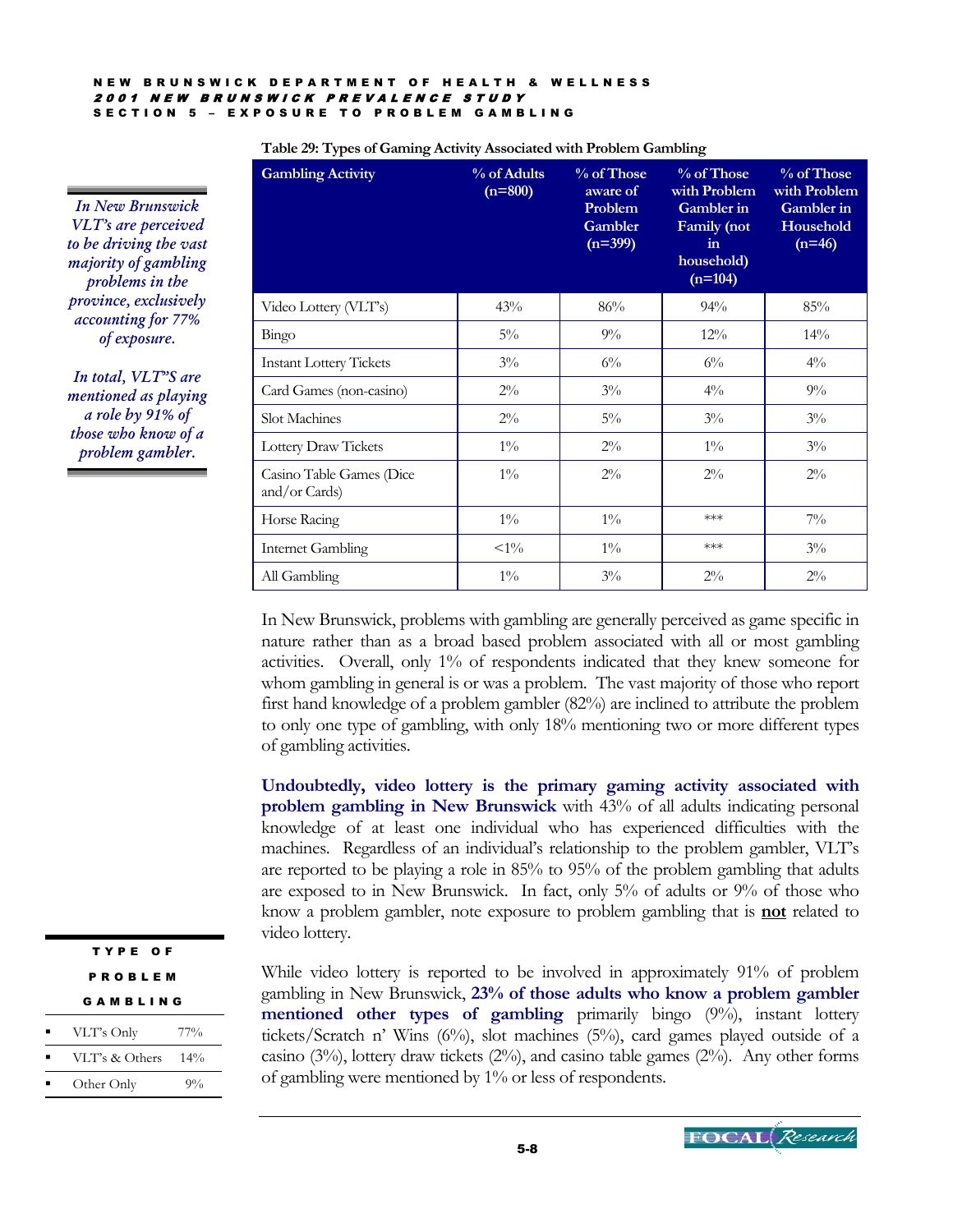**In New Brunswick, Bingo is a distant second to VLT's in terms of its association with problem play, although this type of gambling is mentioned more often as a problem than any of the other forms of gambling.** Bingo is seen to be playing a role in problem gambling by approximately 5% of adults or 9% of those who know of someone with a gambling problem. Problems with Bingo increase to 14% of those who report having a problem gambler living in his/her household. This suggests that, currently in New Brunswick, Bingo has greater direct impact for adults exposed to problem gambling than is the case for lottery ticket play (3% to 4%) or casino-type gaming (2% to 3%).

For the most part, there are few demographic differences in the types of problem gambling people are exposed to. Within all segments, video lottery is the predominant type of gambling associated with problems. There were no significant differences at the 95% confidence level noted by age or income, although NBDHW may wish to undertake more detailed exploratory analysis to further identify demographic relationships. Women are more inclined than men to indicate exposure to problem gambling through VLT's (96% versus 85%) and are almost twice as likely as men to know of someone who has a problem with Bingo (16% versus 9%). Conversely, men are inclined to cite unregulated card games (played outside of a casino) more often as playing a role in the problem gambling they are exposed to (8% versus 4%).

*Aside from VLT's, Bingo also appears to be associated with problem gambling in New Brunswick to a greater extent than other forms of gambling.*

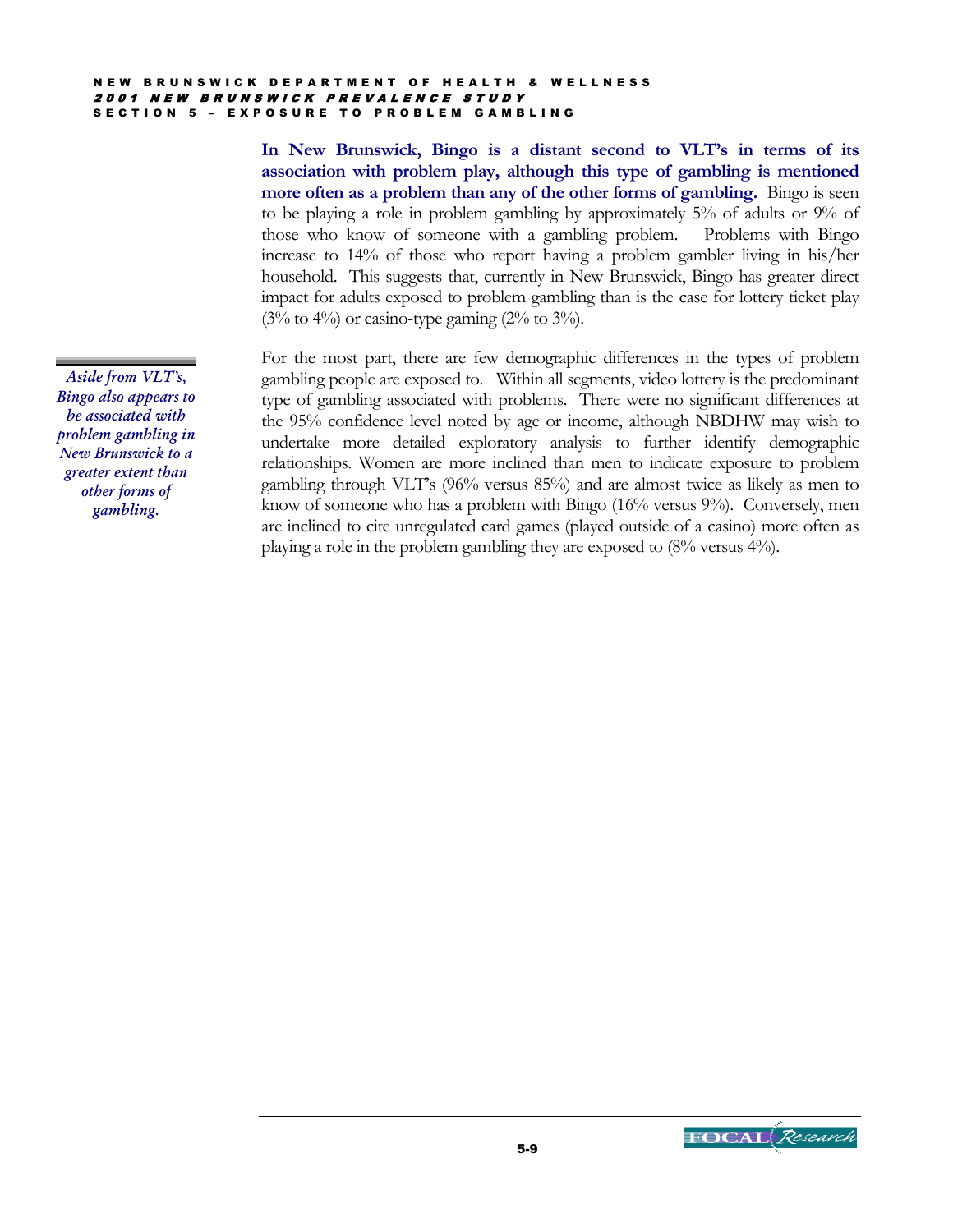

# Awareness and Use of Problem Gambling **Services**

The mission of the New Brunswick Department of Health and Wellness (NBDOHW) is to:

*"improve and support the well-being of New Brunswickers through an integrated service network focused on individuals, families, and communities"*

Addictions Services of NBDOHW is required to meet this mandate for problem gambling through a broad series of initiatives including education, prevention, protection, provision of support services, intervention and treatment.

To assist NBDOHW in assessing the reach and effectiveness of efforts undertaken for problem gambling, a series of questions were included in the 2001 Survey to gauge awareness and use of problem gambling services by adults in New Brunswick. Specifically, all respondents were questioned to determine:

- Unaided awareness of problem gambling services available in New Brunswick to assist problem gamblers and the families of problem gamblers
- Aided awareness for the three primary sources of problem gambling assistance including Gamblers Anonymous, Gambling Help Line, and Regional Addiction Services
- Use of formal and informal support services
- Familiarity with Government initiatives

**FOCAE** Research

*NBDOHW 's service mandate includes not only problem gamblers but also family members and the community at large.*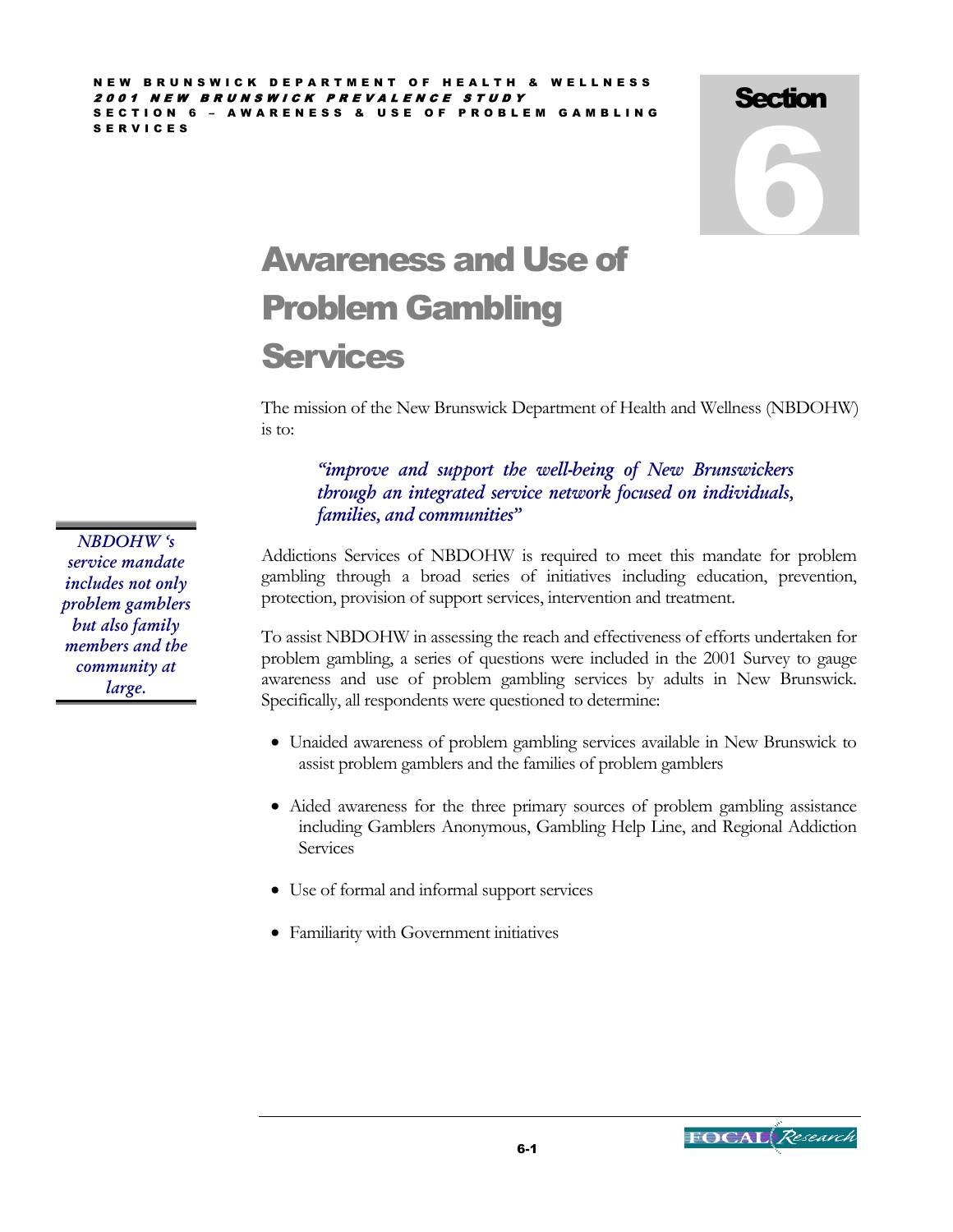# Measurement of Problem Gambling Services

NBDOHW initiated the prevalence study in 1992 to obtain systematic information on gambling behaviours in general, as well as, track the prevalence and thus potential demand in New Brunswick for support services related to problem gambling.

On its own, prevalence measures offer limited insight beyond primarily "counting" the number of people that meet a certain classification criteria for identification of problem gambling. This can be useful in monitoring the number of people who may require support services and assisting in planning and resource allocation. However, given the small percent of the population who typically qualify as problem gamblers it is usually time and/or cost prohibitive to obtain a large enough sample to accurately profile characteristics, behaviours, attitudes or opinions within this group. At best, the studies yield cautionary information about problem gamblers that is not necessarily generalizable to the population of problem gamblers at large. In some cases, the results may be misleading, as there may be insufficient variance in the data collected to accurately represent the target group.

Typically, the majority of the information gathered in a Prevalence Study is focused on a minority of the respondents, specifically problem gamblers. In terms of education, prevention and community based interventions and harm minimization efforts there is considerable benefit to be gained in broadening the scope of the prevalence measures to include other relevant groups in the population. Therefore, a new series of question were included in the 2001 survey.

# Changes in Survey Measures - 1996 to 2001

# Awareness Measures

In 1996, at the request of the Department of Health and Community Services, a set of questions were added to the survey to obtain preliminary assessment of the level of awareness of government initiatives for problem gambling information and assistance. All respondents were asked: *"Would you say that you are very, somewhat, not very, or not at all familiar with the efforts of the provincial government to create awareness of problem gambling".* All respondents were then specifically prompted for recall of radio spots about problem gambling, exposure to pamphlets or literature on problem gambling from the Department of Health and Community Services and awareness of the 1-800 Gambling Help Line.

In 2001, for tracking purposes these same measures continued to be monitored, with the exception of radio spots, that were not part of recent communication efforts and consequently was eliminated at the request of NBDOHW. While having adults indicate their level of familiarity with government initiatives provides some indication of communication performance, there is uncertainty as to what the question is measuring. It is not clear "*what*" government initiatives are being referred to by respondents and whether or not familiarity with efforts to create awareness actually



*Unaided or top-ofmind awareness indicates the extent to which problem gambling services are known to be a resource and will first come to mind for adults when seeking information or considering help.*

*Aided awareness indicates the level of recognition that is generated when adults are reminded of or prompted for*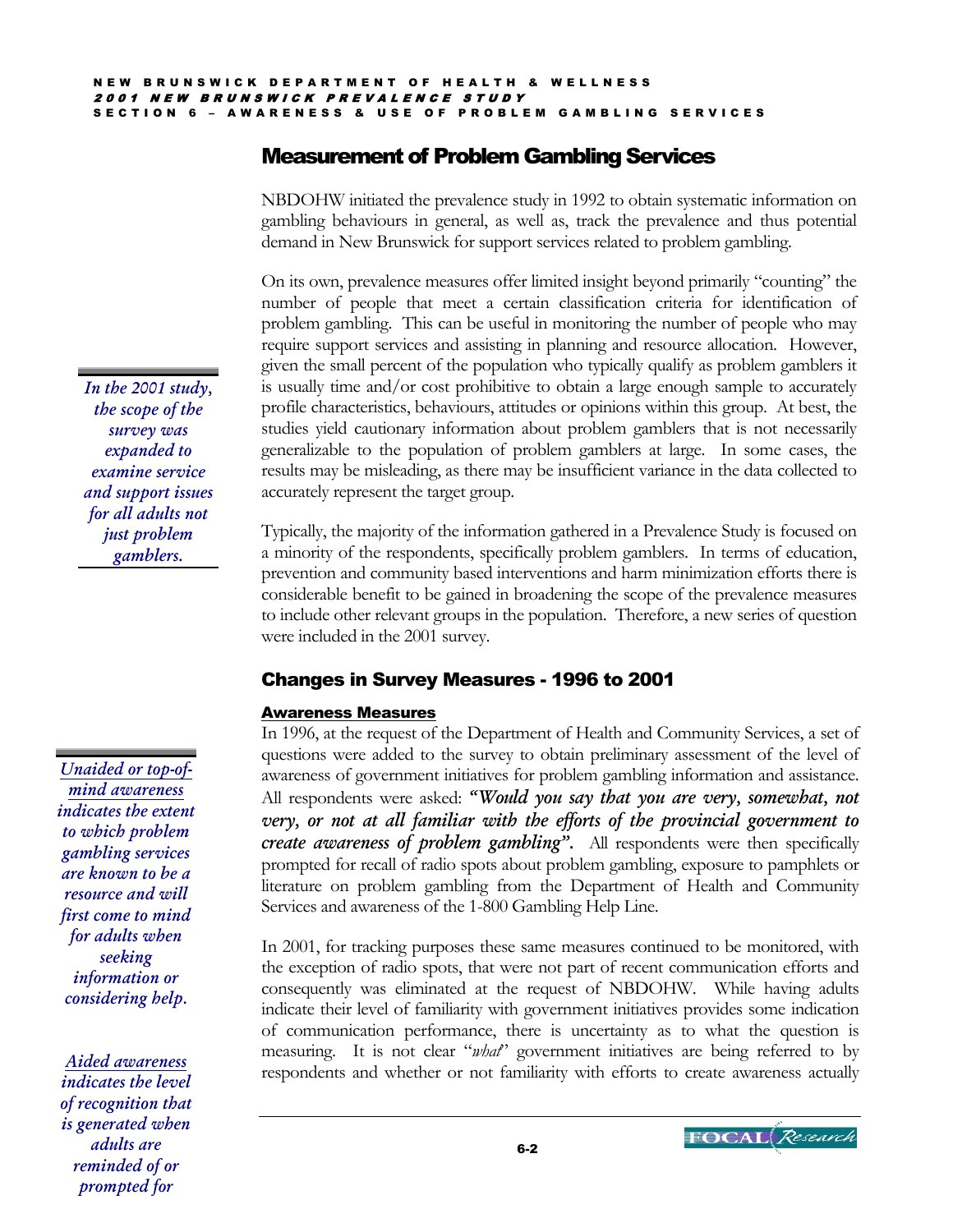translate into increased awareness. **In order to assess the impact of on-going efforts to increase awareness of problem gambling support services, two new measures were introduced. All respondents were questioned earlier in the survey (prior to "familiarity" questions) to obtain unaided or top-of-mind awareness for any services available to assist problem and/or the families of problem gamblers. As well, respondents were specifically prompted (aided awareness) for three primary problem gambling services; one self help organization, Gamblers Anonymous, (GA) and two government programs/agencies, Gambling Help Line and Regional Addiction Services (RAS).** The new questions consisted of the following:

*"Are you aware of any assistance or services currently in place to help…" Problem Gamblers Families of Problem Gamblers*

**IF YES:** *"What support services are available in to assist problem gamblers or their families in New Brunswick?"*

**ALL RESPONDENTS: "***Do you know whether or not the following services are available to assist problem gamblers or their families in New Brunswick?*

*Gamblers Anonymous Gambling Help Line (1-800 #) Regional Addictions Services (Detox)*

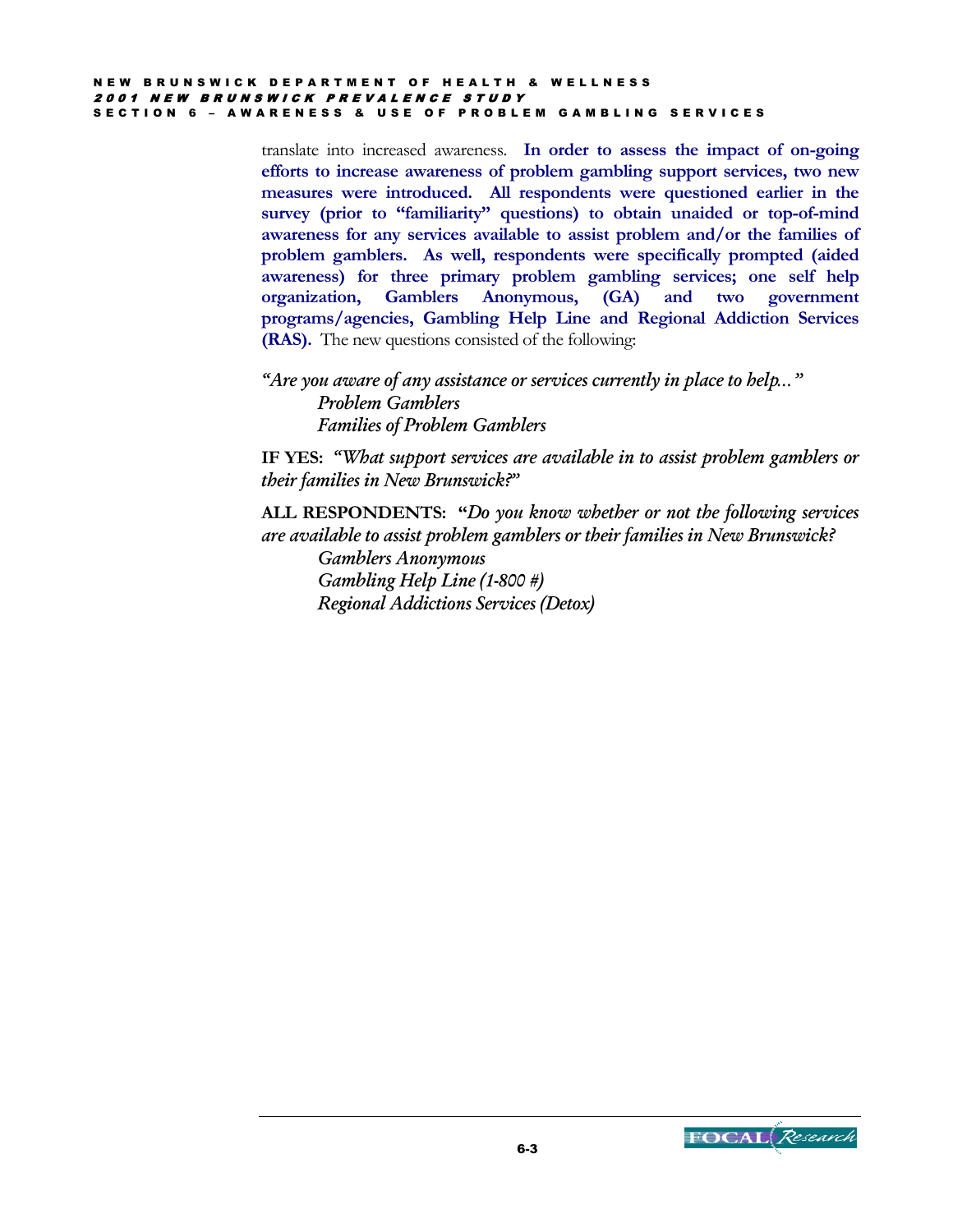*Previously the study has only monitored those gamblers wanting to stop gambling, thus, obtaining limited information about the use of problem gambling services or those seeking information or assistance.*

*The majority of those typically accessing problem gambling resources are comprised of the family and friends of problem gamblers. Therefore, the questions in the 2001 survey were expanded to include all adults, and to cover a variety of help seeking b h h h i t t i t i t i t i t i t i t i t i t i t i t i t i t i t i t i t i t i t i t i t i t i t i t i t i t i* 

#### Service Use Measures

In previous versions of the Prevalence Study only those adults who were currently involved in gambling were asked if they had *"ever wanted help to stop gambling".* If yes, respondents were further queried as to *"What type of help was that?"* and *"Did you get the help you wanted for a gambling related problem?"* Historically limited value has been derived from the questions. In 1996, 7 respondents had indicated they wanted help to stop gambling of whom four received the help they wanted, one from Gamblers Anonymous and three from less formal sources of assistance such as friends (2) and church (1).

**In 2001, the scope of the questions was broadened to include the behaviour of all adults in seeking information and/or assistance to help either themselves or someone else with a gambling problem.** To increase the practical value of the information and clarify the information obtained, use of both informal and formal sources of assistance were examined. Respondents were read an extensive list of potential resources to prompt their recall and ensure that any help seeking behaviours were not overlooked (For the list of specific sources refer to Appendix A for survey instrument and Appendix D for data tables). The new questions consisted of the following:

*"Have you ever sought any assistance and or information, from informal sources such as your spouse or partner, friends or family members or from more formal services, to help either yourself or someone else with a gambling problem?"*

*"Has anyone else in your household ever sought any assistance or information to help either them or someone else with a gambling problem?'*

**IF YES TO ANY ABOVE:** *"What sources were accessed in order to get assistance or information for problem gambling?" (READ LIST)*

# Awareness of Problem Gambling Services

**Figure 14: Unaided Awareness of Problem Gambling Services (Total Adults)**

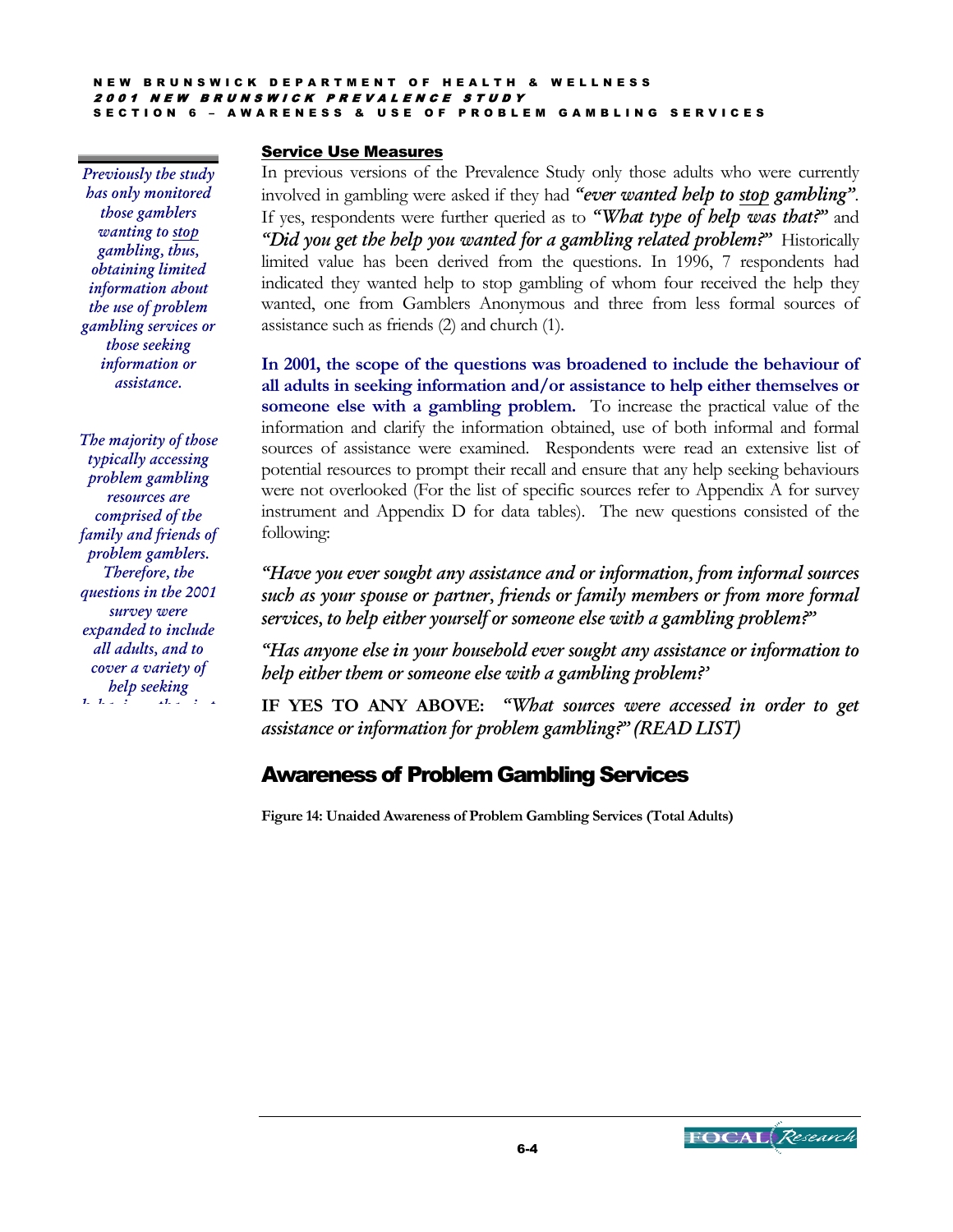

**Almost half (49%) of adults surveyed indicated that they were aware of services or programs to address problem gambling in the province of New Brunswick. Awareness of services designed to specifically help problem gamblers was almost twice as high as knowledge of services in place to assist families and others impacted by problem gambling (48% versus 26%).** It will be recalled in Section 4.0, Exposure to Problem Gambling, that for each problem gambler in the province approximately 2 to 3 other people are directly affected at a household level. This ratio increases to approximately 13 to one when extended family members are also included. Thus, **the potential demand for information and other related services is far greater for those associated with the problem gambler as opposed to the problem gambler him/herself.**

Approximately 8% of adults, or 17% of those who are aware of problem gambling services, were unable to recall any specific resources currently in place to help problem gamblers and/or their families. This means that only 41% of adults in New Brunswick have top-of-mind awareness for specific gambling services of which approximately half (21%) note services for both problem gamblers and their families.

It appears that a significant proportion of the adult population is currently aware of the existence of problem gambling services in New Brunswick. However, results suggest there is additional room for improving awareness of support for the families and/or the informal support network of the problem gambler.

**Figure 15: Total Awareness of Specific Gambling Services (Total Adults)**

*Overall, 41% of adults surveyed report knowledge of at least one specific service currently in place to help available problem gamblers in New Brunswick.*

*Only half as many (21%) are able to cite the existence of specific programs or services to assist the families of problem gamblers.*

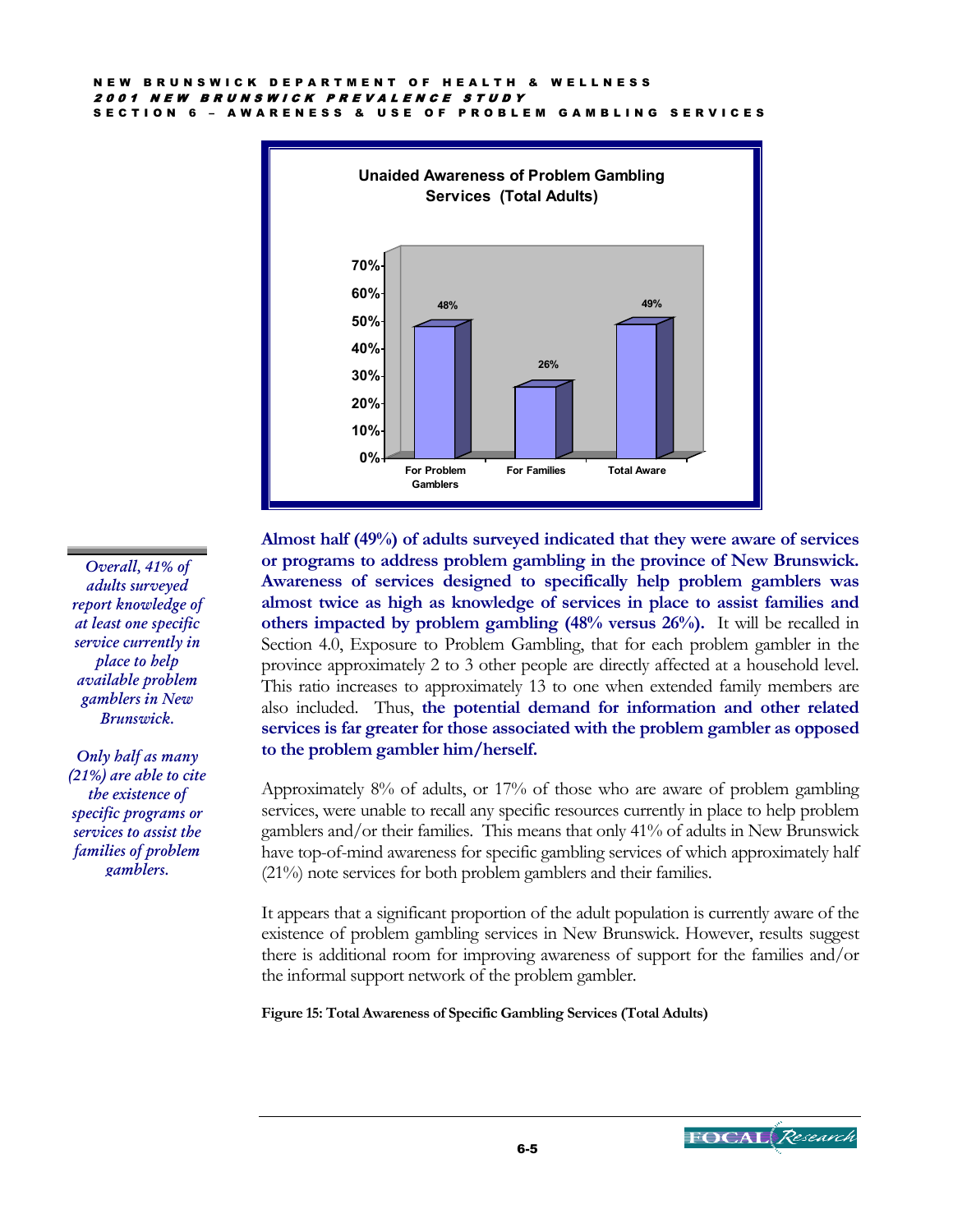*Approximately, one out of every four adults in NB has top-of-mind awareness for the Gambling Help Line, with one in five mentioning Gamblers Anonymous*



**The source of unaided awareness for specific problem gambling services is fairly evenly divided among the Gambling Help Line (24%) and Gamblers Anonymous (20%).** Only 2% of respondents spontaneously noted the provision of information or assistance through Regional Addiction Services (RAS). Thus, the topof-mind association of RAS with problem gambling is not as strong as that observed for the other two services. This is not particularly surprising given the fact that the latter two services are specifically dedicated to problem gambling while Regional Addictions Services has a broader mandate. Only approximately 5% of respondents noted the existence of any other sources of information or help such as hospitals, physicians, community services and counselors.

Currently, there appears to be very little overlap in unaided awareness for various problem gambling services with only 8% of respondents mentioning top-of-mind awareness for more than one source of problem gambling assistance. This suggests that Gamblers Anonymous and the Gambling Help Line are being recalled by different individuals in the population. Additional analysis can be undertaken to further identify the relationship. Regardless, approximately 27% of respondents had unaided recall for government programs or services (Help Line and RAS). **This means that two-thirds (67%) of those adults who know of any gambling services in New Brunswick are specifically citing awareness of government based initiatives.**

All respondents were specifically asked whether the three primary services were available to assist problem gamblers in New Brunswick. **When aided recall was used to prompt respondents, awareness of at least one potential source of problem gambling assistance increased dramatically to 88% of adults in the**

# RECALL BY **SOURCE** Help Line Only 18% GA Only 13% RAS Only 1% Help Line & GA 5% Help Line & RAS 2% GA & RAS 1% All Three  $\leq 1\%$

UNAIDED

*When adults were specifically asked whether the three primary services for problem gamblers were available in New Brunswick, overall recognition of any services more than doubled to 88%.*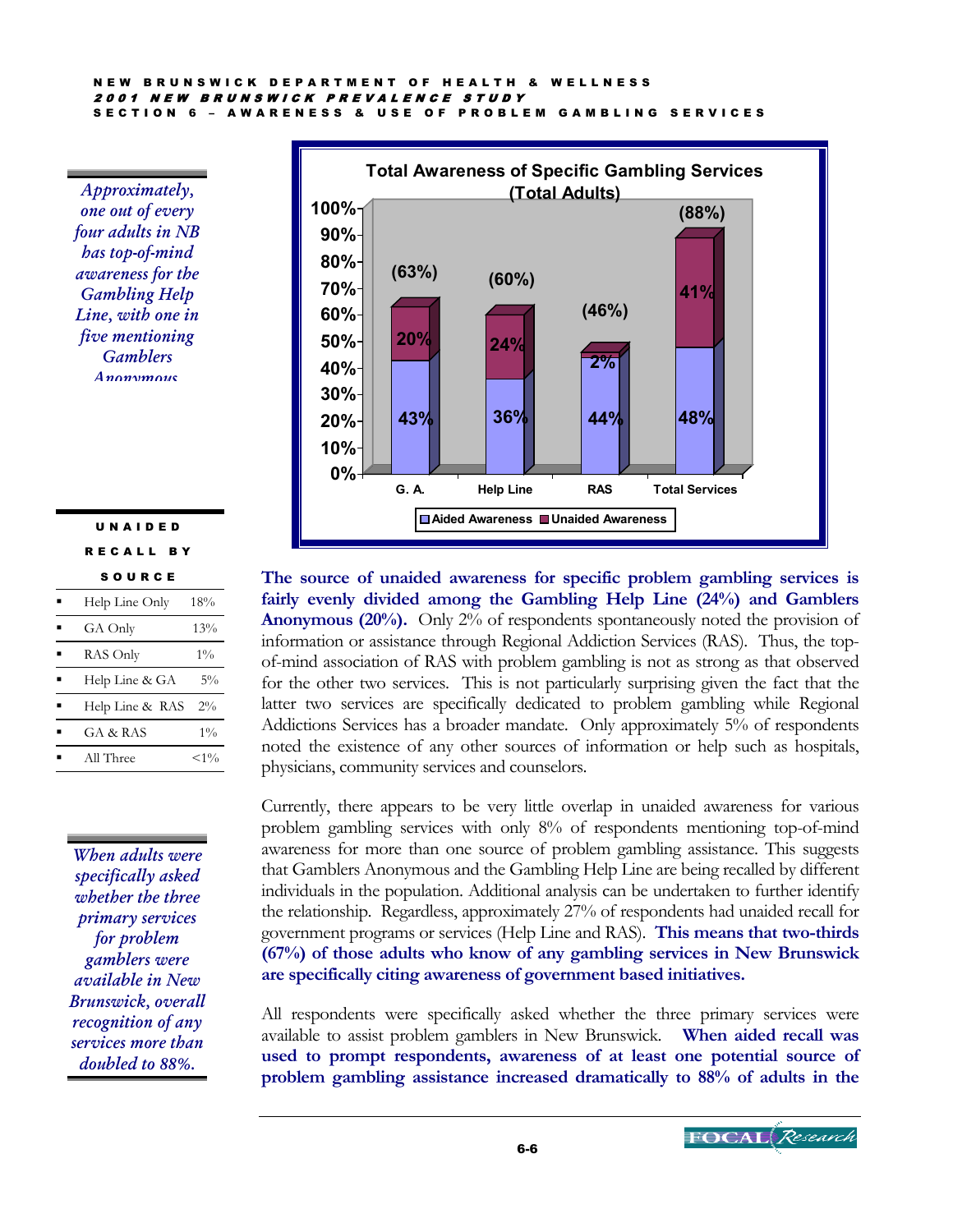**province.** It appears that when reminded, the majority of adults in New Brunswick correctly identify the availability of GA (63%) and the Gambling Help Line (60%). Almost half (46%) of adults in the province recognize Regional Addiction Services as providing assistance.

# Demographic Differences in Awareness of Problem Gambling Services

# Player Segmentation

**As expected Non-gamblers have lower unaided (31% versus** ≈ **50% to 55%) and aided awareness (78% versus** ≈ **90%) of problem gambling services than either the Casual or Regular Gamblers.** It is noteworthy that the percent reporting that Regional Addictions Service provides assistance to problem gamblers is similar in all three player groups ( $\approx 46\%$ ) suggesting communication efforts for RAS services have had a fairly broad reach. Moreover, awareness of GA is only higher for Regular Gamblers (68%) with no difference between the Casual (58%) and Non-gamblers (59%). It is recall of the Gambling Help Line that is driving the majority of the differences observed with significantly fewer Non-gamblers aware of this service. In fact**, overall awareness for the Help Line increases the more often one gambles**. This likely reflects the primary distribution strategies for promoting the 1-800 # through gambling sites and venues. **It appears that strategies for promoting the Help Line have been effective in informing those most likely to find the service personally relevant. However, other promotional and/or distribution strategies will likely be required to educate and inform non-gamblers who are impacted by problem gambling (e.g. Doctor's offices, lottery ticket retail outlets, grocery stores, schools, fridge magnets, stickers)**

# Gender

**Males have higher unaided awareness for both services to assist problem gamblers (51% versus 45%) and for family support (30% versus 23%).** Again, as noted above for the player groups, the differences in awareness between men and women is largely explained by men having higher recall of the Help Line. As men are more likely to gamble and thus are in gambling venues more often than women are, it may be that they have greater exposure to point-of-play promotion of the Help Line number and services.

Once men and women are prompted for recall of services there is virtually no difference in aided awareness between the two groups. This suggests there is value in keeping the Help Line, as well as other services, positioned as top-of-mind through service reminders, especially in informing women there is a convenient, easily accessible means of obtaining information.

*Awareness for specific gambling support services, especially the Gambling Help Line, tends to be higher for Regular Gamblers.*

*When reminded about specific services, women are just as likely as men to recall the various support services available in New Brunswick.*

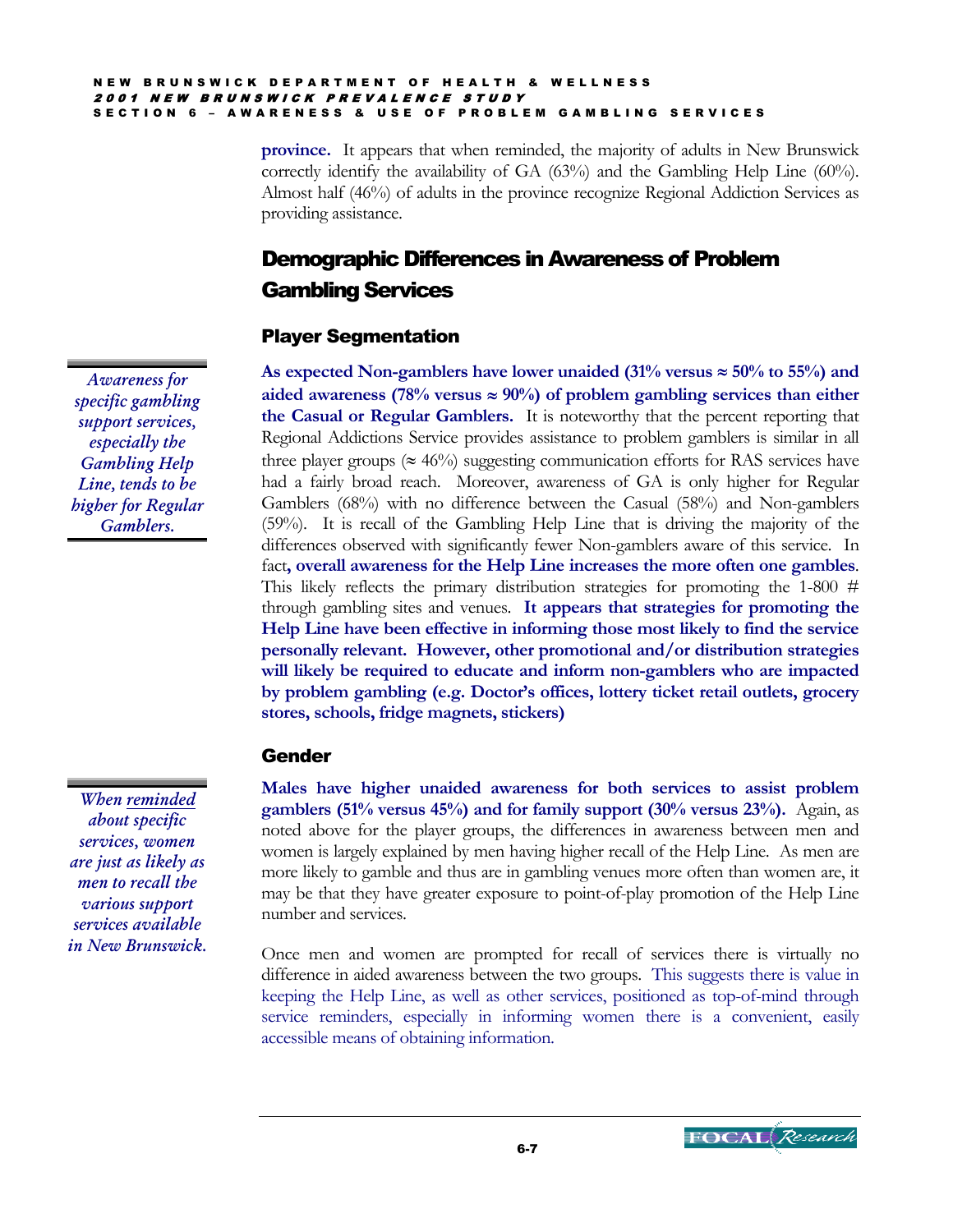## Age

**Older adults are among those in New Brunswick who are least informed on problem gambling services.** Top-of-mind awareness is almost half that noted for younger adults (30% versus  $\approx 56\%$ ), especially for GA (12% versus  $\approx 23\%$ ) and the Gambling Help Line (13% versus 28%). Even with aided recall only 79% of adults over 55 years of age recognized any of the services as being available in New Brunswick as compared to 90% of their younger counterparts.

**Older adults represent an important group for prevention and education considerations by NBDOHW, as the leisure, recreation and gaming industries more aggressively target the growing and lucrative senior's market.**

#### Income

**As income goes up so does awareness of problem gambling services.** Only 40% of those with annual incomes under \$25,000 can spontaneously cite any services intended to assist problem gamblers. Awareness levels increase to 51% for those with mid level incomes (\$25,000 to \$50,000) and reach 59% for those with annual household incomes over \$50,000. Gamblers Anonymous is more likely to be cited by those with the highest household incomes (25%) as compared to those with mid level incomes (17%). Those living in low-income households tend to be less familiar with the Gambling Help Line (15 versus 28%).

Aided awareness is also significantly lower for those with household incomes under \$25,000. There are no differences noted for RAS or for Gambler's Anonymous. The Help Line is significantly less likely to be known to those with the lowest incomes (15% versus  $\approx$  29%). The consequences of problem gambling may be greater and occur faster for those with lower incomes. Thus, improving awareness for the Help Line within this group may provide an efficient, convenient and inexpensive solution to getting information or help.

# Awareness by Exposure to Problem Gambling

In order to assess awareness levels within key target groups in the population the data was segmented and examined for those reporting different levels of exposure to problem gambling. Specifically, unaided, aided and total awareness of problem gambling services was calculated for; those exposed to any problem gambling, exposure through family members, at a household level and for those scoring at Moderate or higher risk on the CPGI.

Table 30 presents the responses for the total population and within each segment of interest. The segments are not mutually exclusive and, therefore, tests of significance are not appropriate. However, by examining the responses within each segment, it is possible to assess the association between awareness of problem gambling services and

THOSE WITH LOWER AWARENESS LEVELS FOR PROBLEM GAMBLING SERVICES women Older adults (55+yrs) Incomes <\$25k

- High School or less
- Unemployed
- 
- Retired
- Homemakers
- Divorced or Widowed
- No children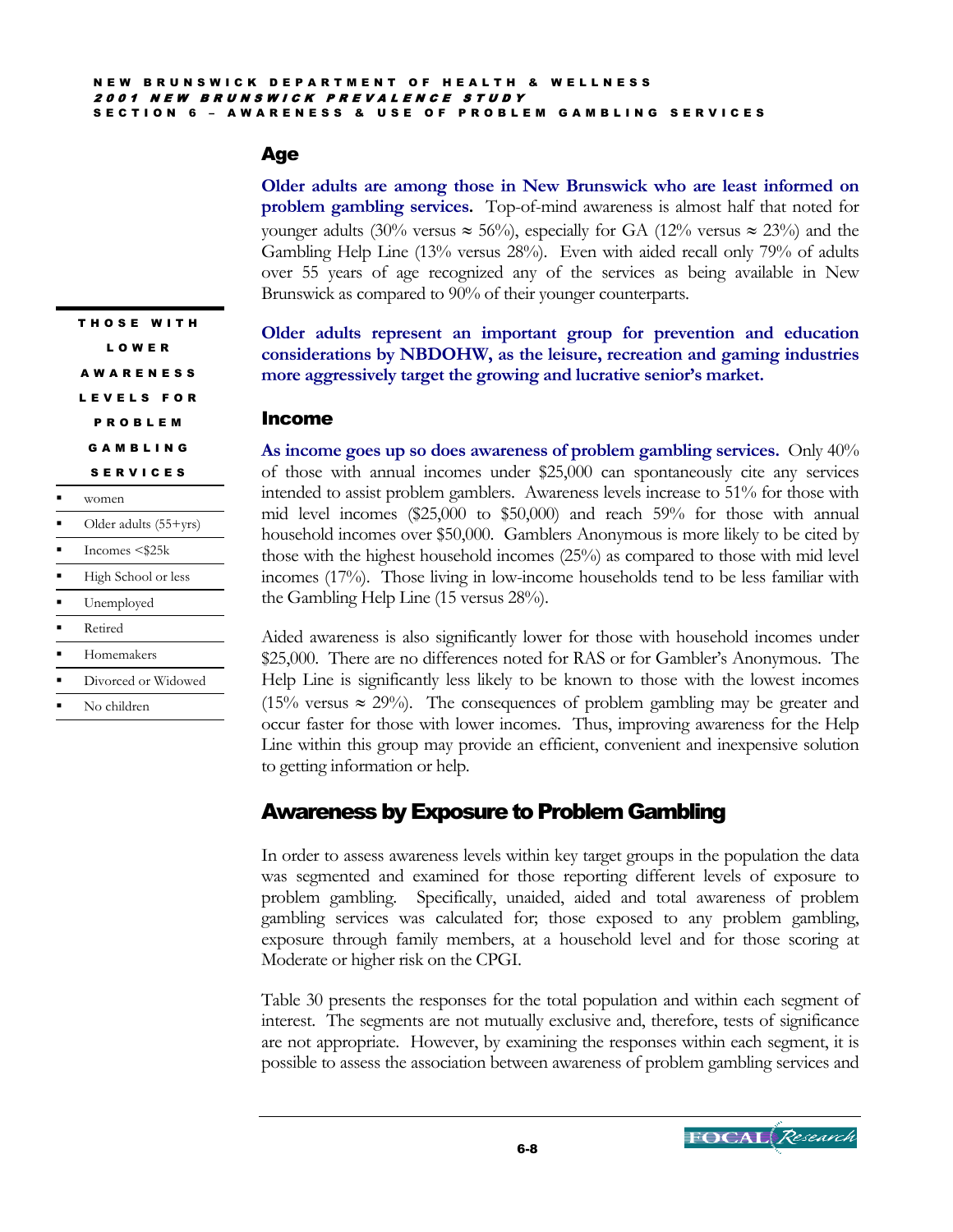those most likely to derive benefits from such programs. This allows NBDOHW to evaluate past performance in ensuring relevant adults are informed of existing or new services and identify the extent to which awareness, or lack thereof, is impacting the use of the available services.

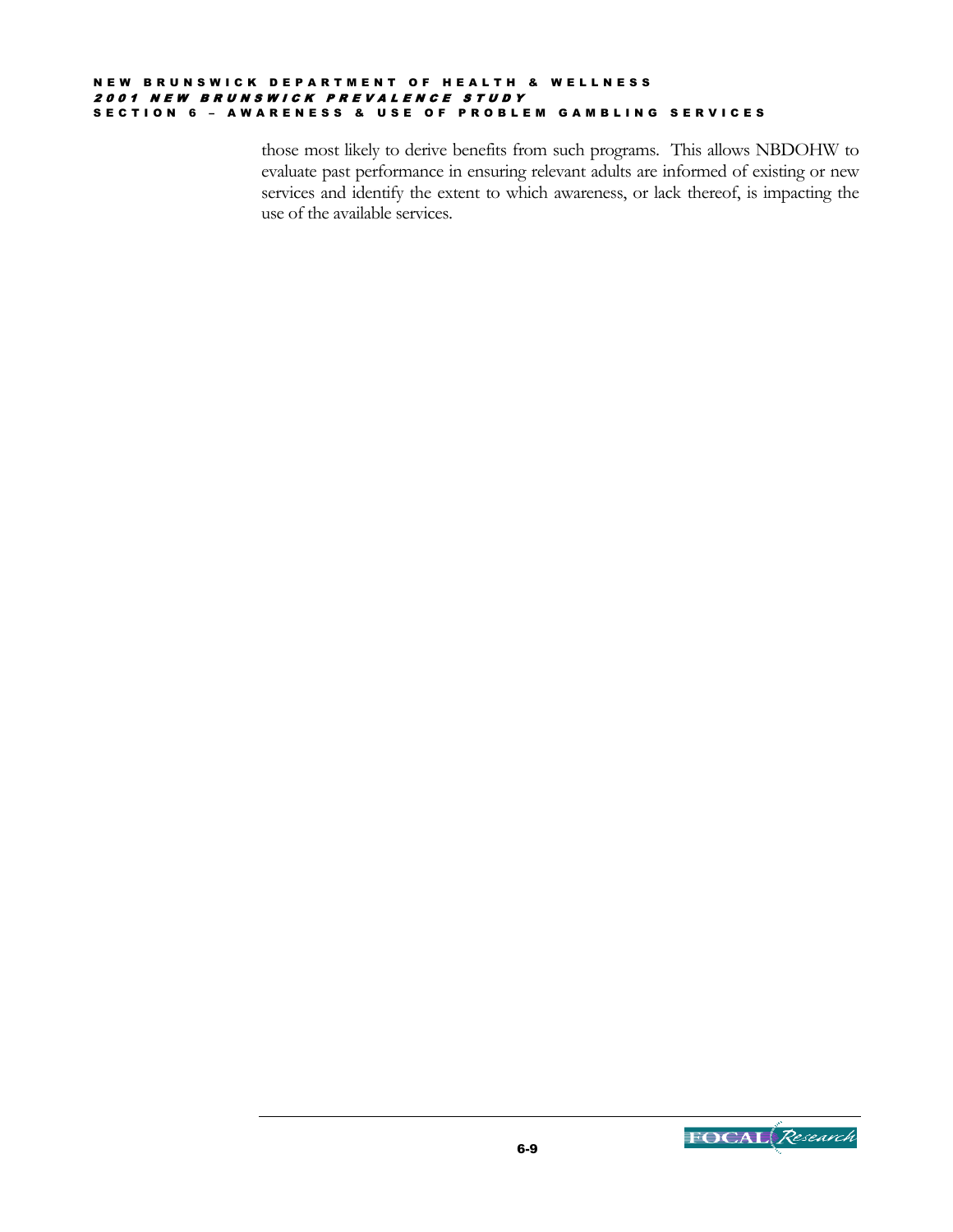**Table 30:Unaided and Aided Awareness for Problem Gambling Services by Exposure to Problem Gambling**

| <b>Problem Gambling</b><br><b>Services</b>         | Total<br><b>Adults</b> | Know Any<br>Problem<br><b>Gambler</b> | Problem<br><b>Gambler</b><br>in Family | Problem<br><b>Gambler</b><br>in House-<br>hold | <b>CPGI</b><br>Moderate<br>$+$ Risk<br>$(Score 3+)$ |
|----------------------------------------------------|------------------------|---------------------------------------|----------------------------------------|------------------------------------------------|-----------------------------------------------------|
|                                                    | $(n=800)$              | $(n=399)$                             | $(n=104)$                              | $(n=46)$                                       | $(n=23)$                                            |
| Percent of Population                              | 100%                   | 49%                                   | 13%                                    | 6%                                             | $3\%$                                               |
| <b>AWARENESS OF ANY PROBLEM GAMBLING SERVICES:</b> |                        |                                       |                                        |                                                |                                                     |
| <b>Unaided Awareness</b>                           | 41%                    | 60%                                   | 57%                                    | 65%                                            | 68%                                                 |
| For Problem Gamblers                               | $41\%$                 | 60%                                   | 56%                                    | 63%                                            | 68%                                                 |
| For Families                                       | $21\%$                 | 36%                                   | 35%                                    | 45%                                            | 39%                                                 |
| <b>Aided Awareness</b>                             | 49%                    | 33%                                   | 37%                                    | 33%                                            | 32%                                                 |
| Total Awareness (Unaided<br>and Aided)             | 88%                    | 93%                                   | 94%                                    | 98%                                            | 100%                                                |
| <b>AWARENESS OF GAMBLERS ANONYMOUS (GA):</b>       |                        |                                       |                                        |                                                |                                                     |
| <b>Unaided Awareness</b>                           | 20%                    | 26%                                   | 26%                                    | 28%                                            | $31\%$                                              |
| <b>Aided Awareness</b>                             | 43%                    | 41%                                   | 45%                                    | 44%                                            | 41%                                                 |
| <b>Total Awareness</b>                             | 63%                    | 67%                                   | 71%                                    | 72%                                            | 72%                                                 |
| <b>AWARENESS OF GAMBLING HELP LINE:</b>            |                        |                                       |                                        |                                                |                                                     |
| <b>Unaided Awareness</b>                           | 24%                    | $31\%$                                | 24%                                    | 23%                                            | 31%                                                 |
| <b>Aided Awareness</b>                             | 36%                    | 38%                                   | 43%                                    | 37%                                            | 53%                                                 |
| <b>Total Awareness</b>                             | $\frac{60\%}{100}$     | 69%                                   | 67%                                    | 60%                                            | 84%                                                 |
| AWARENESS OF REGIONAL ADDICTION SERVICES (RAS):    |                        |                                       |                                        |                                                |                                                     |
| <b>Unaided Awareness</b>                           | $2\%$                  | $5\%$                                 | $8\%$                                  | $17\%$                                         | $12\%$                                              |
| Aided Awareness                                    | 44%                    | 42%                                   | 42%                                    | 50%                                            | 69%                                                 |
| <b>Total Awareness</b>                             | 46%                    | 47%                                   | 50%                                    | 67%                                            | 81%                                                 |

Due to small sample size, results should be viewed with caution.

**The majority of all those with any level of exposure to problem gambling are aware of services to assist the problem gambler.** As noted previously, knowledge of assistance for family members tends to be substantially lower. In fact, only 36% to 45% of those adults most likely to be affected by gambling are even aware such services exist in New Brunswick.

When prompted for recall of the three principal sources of assistance available awareness levels climb to almost 100% within all of the critical target groups.



*Efforts to enhance awareness, especially within critical groups, have been effective. Over half of those whom are most directly affected by problem gambling are able to cite at least one service or program available to help problem gamblers in the province with the majority (60%) recognizing two or more resources.*

*Only 13% of respondents were unable to acknowledge the availability of any*

**Contract Contract** 

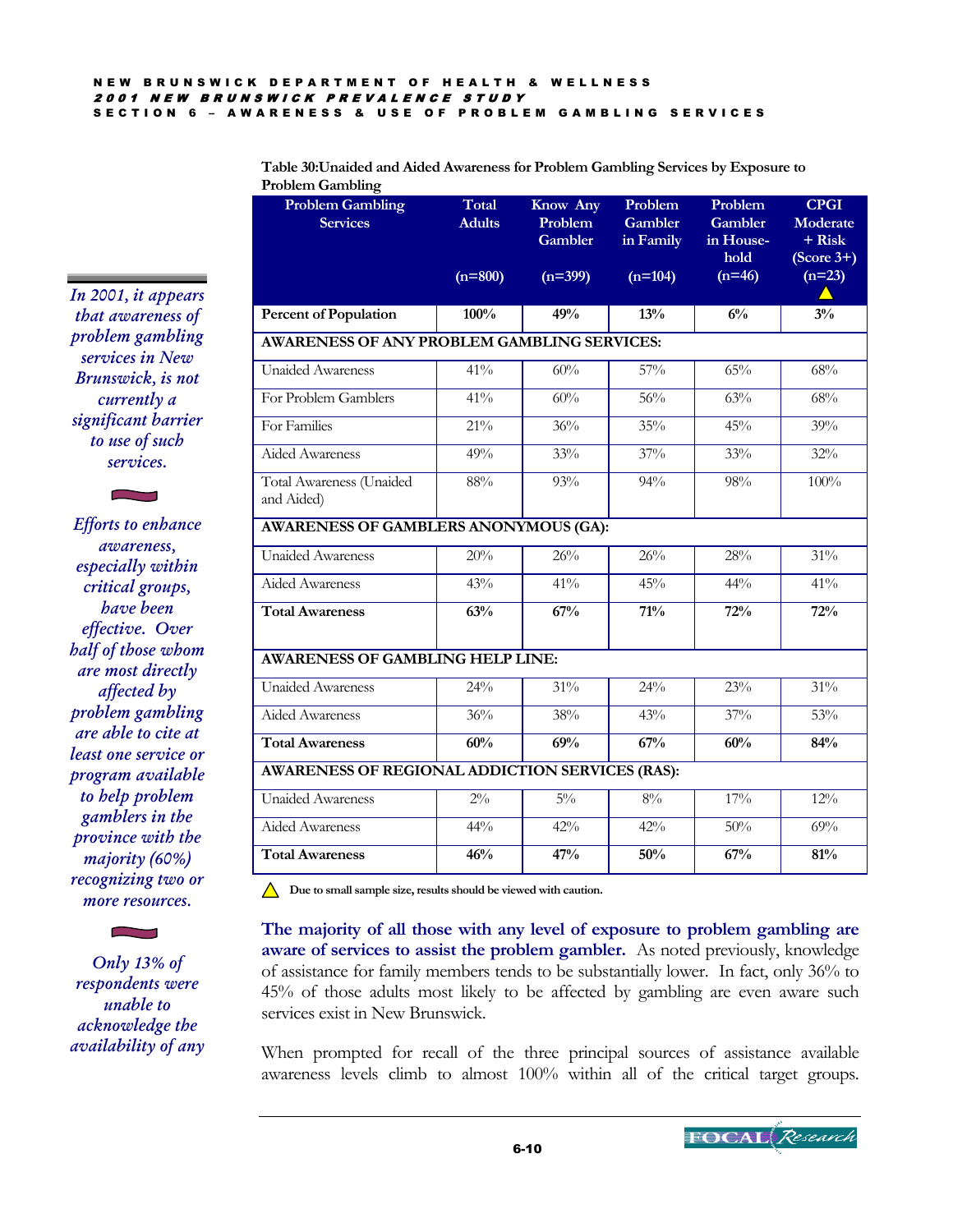Government initiatives are recognized by at least two-thirds or more of those in each segment.

It is noteworthy, that for those with the most direct exposure to problem gambling, either in their household or through their own gambling, awareness of Regional Addiction Services is comparable to that noted for GA and the Gambling Help Line. **This suggests, that despite lower top-of-mind awareness, Regional Addiction Services is recognized as a resource by those most likely to have a need for information and/or other support services.**

# Use of Problem Gambling Services

# Percent Who Have Sought Information or Assistance

**Figure 16: Percent of Adults Who Have Sought Out Information and/or Assistance**



**Approximately 4% of respondents (n=32), representing approximately 23,000 adults in New Brunswick, have sought out information and/or assistance for problem gambling at some time in the past.** The majority of this activity (72%) is exclusively motivated by trying to assist others with a gambling problem. In total, only 1% of adults, representing approximately 29% of all those who have sought out assistance, indicated they were seeking help for a personal problem with gambling. Almost one-third of these individuals was acting on behalf of their own and someone else's interests.

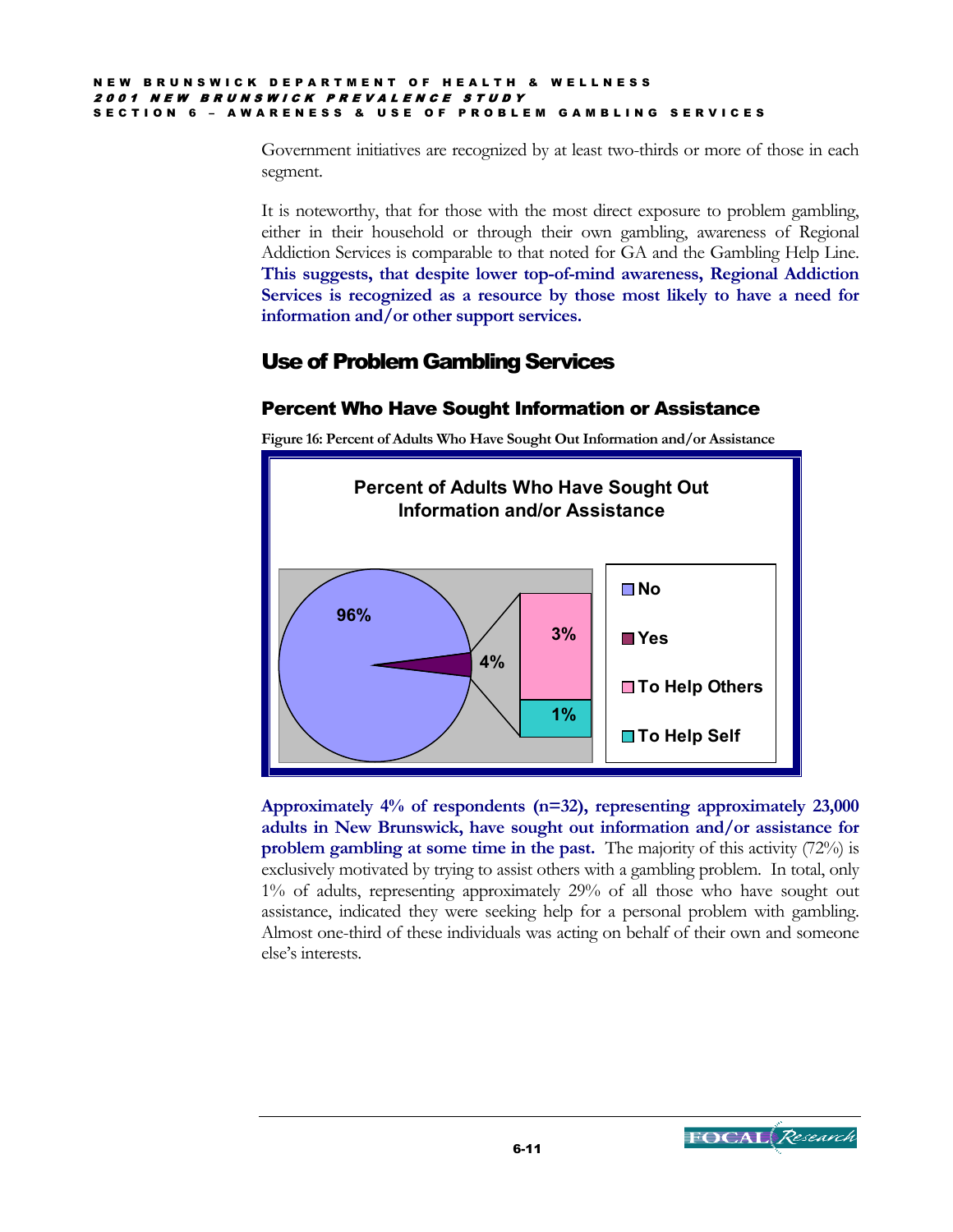*The majority of those seeking information or assistance are doing so to help someone else with a gambling problem. Thus, a critical component of problem gambling service in New Brunswick will be to provide support to the friends and family members in assisting the problem gambler.*

| SOURCES OF          |                   |  |  |  |
|---------------------|-------------------|--|--|--|
| <b>ASSISTANCE</b>   |                   |  |  |  |
|                     | Informal Only 20% |  |  |  |
| Formal Only         | 45%               |  |  |  |
| <b>Both Sources</b> | 35%               |  |  |  |

In addition to personal involvement in assisting problem gamblers, respondents were also questioned regarding the behaviour of other household members. There were 2% of respondents who indicate someone else in their household had sought out information and/or assistance to help either themselves or someone else. It can be calculated that at least one adult in approximately 5% of households in New Brunswick has attempted to get information or assistance related to gambling problems.

# Use of Informal versus Formal Services of Assistance

Of those adults who have ever tried to obtain help or information for a gambling problem (n=38), **55% went to informal sources for assistance, primarily friends (29%), other family members (26%), and/or a spouse or partner (14%).** Other informal sources of assistance mentioned include an employer (n=2) and a church or religious advisor (n=2). Only 20% of those seeking assistance relied solely upon informal sources.

**Overall, the vast majority (80%) of those looking for information and help eventually approach more formal sources of assistance**. Collectively, Gamblers Anonymous (39%), Regional Addiction Services (30%) and other self-help or community based groups (25%) account for 83 % of the formal sources accessed. Surprisingly, only 19% specifically note having contacted the Gambling Help Line, with use of private therapists cited almost as often  $(15%)$ . Given the high degree of awareness for the Help Line, NBDOHW may wish to undertake additional research to identify the barriers impacting use of the 1-800 service. It may be that while adults know the service is available there is uncertainty as to what is offered or provided by the Help Line.

**It appears that once an individual resolves to obtain assistance they tend to contact more than one resource.** Sixty percent of those who sought out information on gambling contacted two or more, sources of assistance. This may also reflect a referral base system where one resource refers the individual to another support service. Regardless, those who seek out information on gambling appear to be highly motivated and typically access two to three sources in their attempts to address the issue.

# Characteristics of Those Seeking Assistance

The profile of those seeking assistance for gambling related problems does not necessarily match that of the problem or even "at-risk" gambler. Rather, it tends to largely reflect the characteristics of the informal support network for the problem gambler. This has implications for the design and delivery of gambling support services in New Brunswick.

Of those who have sought information or assistance for problem gambling in New Brunswick:

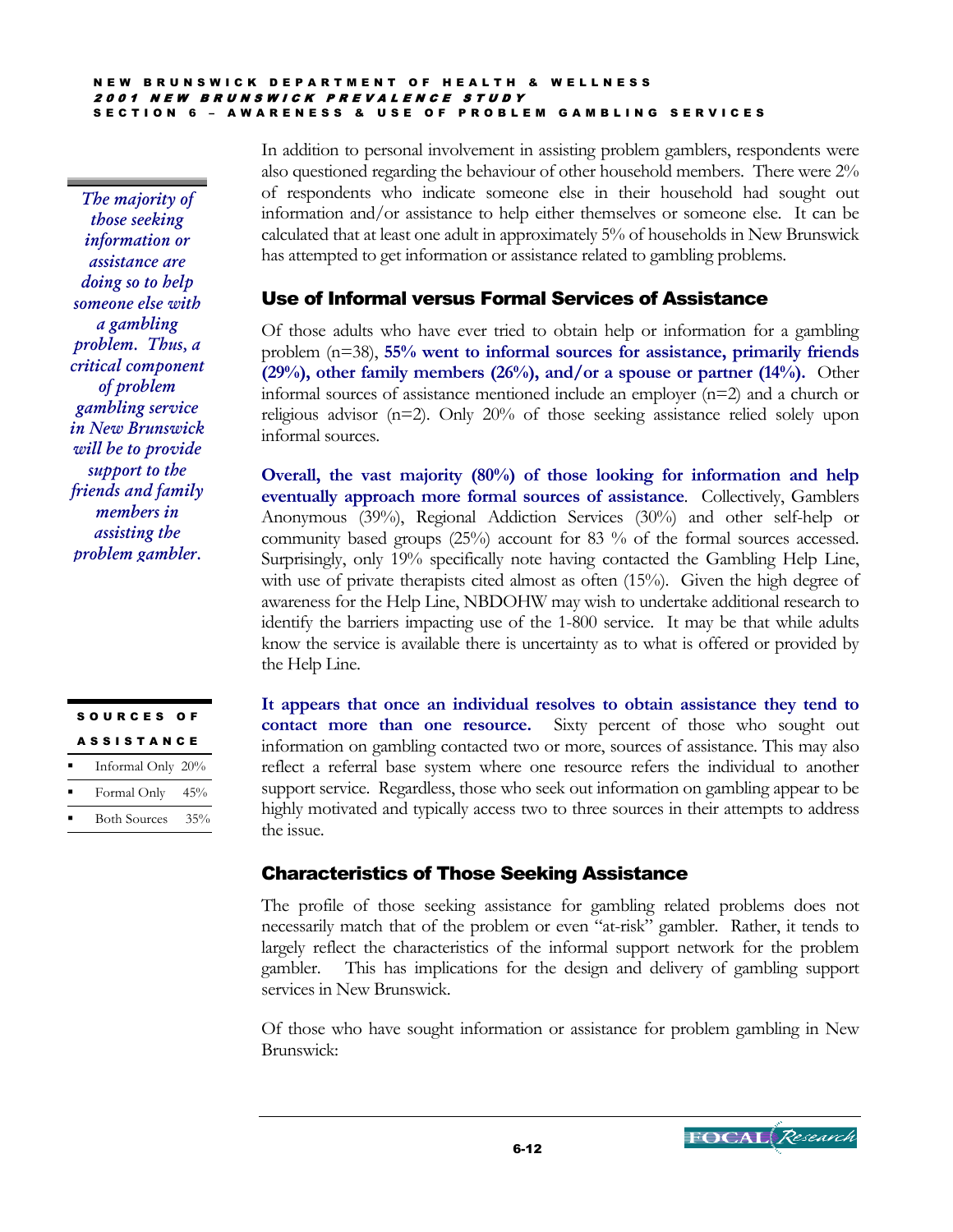• 74% are non-problem gamblers, with 16% triggering at Moderate or higher levels of risk on the CPGI.

CHARACTERISTICS

- OF THOSE
- SEEKING
- **ASSISTANCE**
- non-problem gamblers
- gamble regularly
- under 55 years of age
- primarily seeking help for friends,
- at least half have family or household member involved in problem gambling
- employed
- married
- mid income levels
- slight skew for women
- 48% report at least one problem gambler in their extended family, excluding household members
- 39% live in households where at least one problem gambler resides
- slightly skewed towards women (55%), even though men account for a disproportionate number of those gamblers scoring at moderate to high risk levels for gambling
- equally likely to be 19-34 years  $(43%)$  or 35-54 years of age  $(43%)$ , with only 2% of older adults (55 year +) having ever sought out any assistance or information related to problem gambling
- most inclined to have mid-income levels of \$25,000 to \$50,000 per year (61%)
- majority are married or in a spousal relationship  $(68%)$
- majority are employed (65%) although there is a significantly higher incidence of homemakers (16%)
- tend to be comprised of Regular Gamblers  $(67%)$ , with the remainder primarily gambling on at least a casual basis (26%)

# Association with Problem Gambling

The sample size for problem gamblers identified in the 2001 study is too small to provide accurate profiles of behaviours within this group  $(n=9)$ . However, there is qualitative value in examining the responses for these individuals.

Approximately half of the problem gamblers identified  $(n=5)$ , indicated that they had sought assistance in dealing with their gambling. Moreover, all five individuals accessed both formal and informal resources, including  $GA$   $(n=5)$ , Regional Addictions Services  $(n=3)$ , and the Gambling Help Line  $(n=4)$ . Currently, only two of the five problem gamblers, who sought assistance, report having successfully resolved their gambling problem.

# Those seeking Assistance by Exposure to Problem Gambling

While exposure to problem gambling is high  $(\approx 50\%$  of adults know of at least one problem gambler), only 8% of these same adults have sought out any information or assistance on the topic.

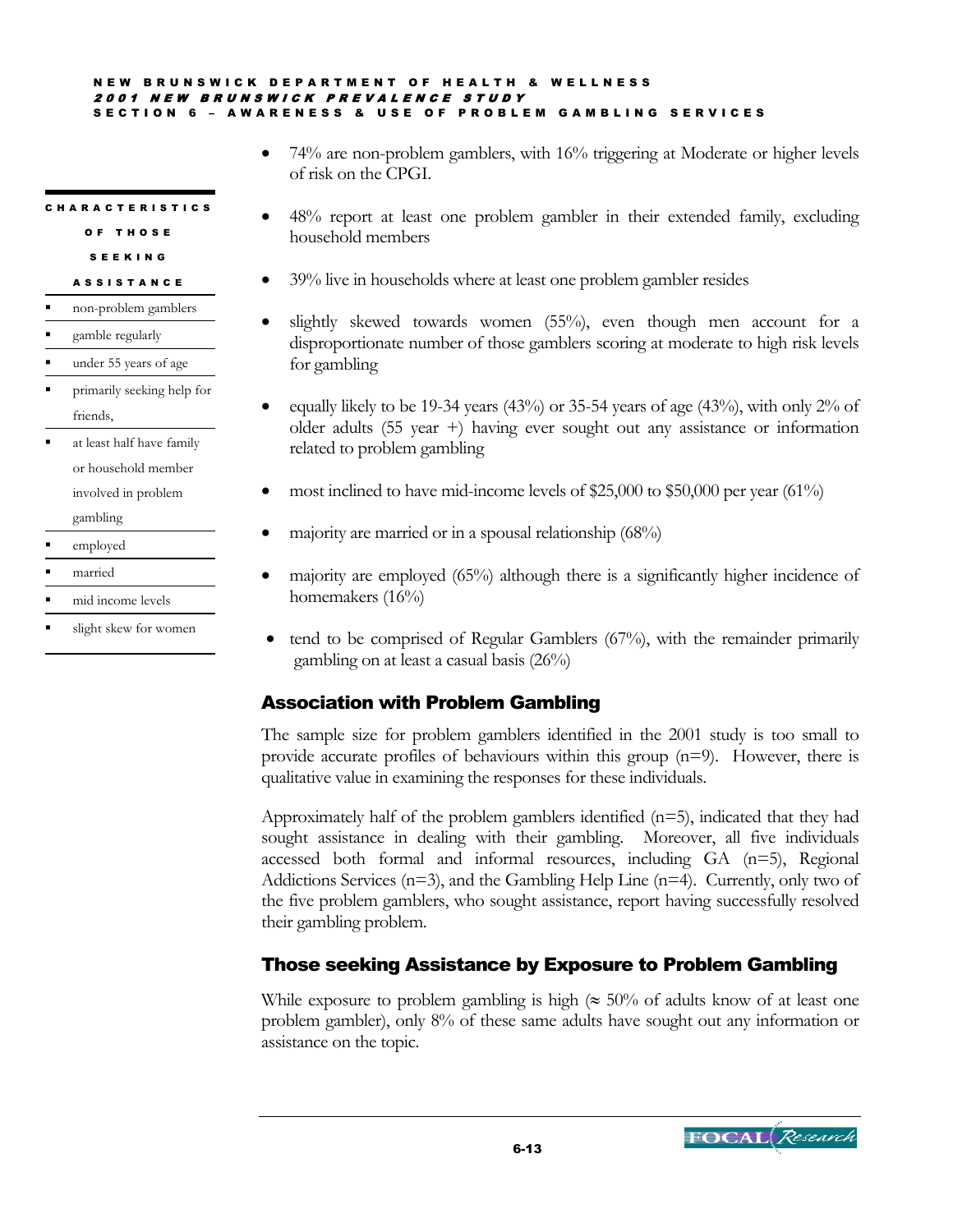| <b>Exposure to</b><br>Problem<br>Gambling | % in Population | % seeking<br>$\frac{\text{info}}{\text{}}$<br>assistance |
|-------------------------------------------|-----------------|----------------------------------------------------------|
| Any Exposure                              | 50%             | 8%                                                       |
| In Extended Family                        | 13%             | $12\%$                                                   |
| In Household                              | 6%              | 25%                                                      |

**Table 31: Percentage Seeking Information by Relationship to Problem Gambler**

**The proportion of adults seeking assistance increases, as their relationship to the problem gambler becomes closer and more relevant.** However, only onequarter or less of those who have any level of exposure to problem gambling have actively sought out any assistance. It is unclear why problem gambling services are not used more often by those likely to benefit from such services. Identifying the barriers impacting use can reveal opportunities to improve the accessibility and/or benefits of gambling support services.

### Familiarity with Government Initiatives

|                                                                                                    | 1996<br>$(n=800)$ | 2001<br>$(n=800)$ |
|----------------------------------------------------------------------------------------------------|-------------------|-------------------|
| Degree of familiarity with government efforts to create awareness of<br>gambling related problems: |                   |                   |
| Very Familiar                                                                                      | $11\%$            | $8\%$             |
| Somewhat Familiar                                                                                  | 48%               | $40\%$            |
| Not Very Familiar                                                                                  | $22\%$            | 25%               |
| Not At All Familiar                                                                                | 19%               | $27\%$            |
| % Having seen materials<br>from<br><b>NBDOHW</b>                                                   | 29%               | $18\%$            |
| % Having heard of 1-800 number<br>for Gambling Help Line                                           | 69%               | $63\%$            |

**Table 32: Degree of Familiarity with Government Initiatives 1996 versus 2001**

Note: shading represents significant differences at the  $95\%$  confidence level (p<.05).

**The results suggest that there has been a significant decline in the percent of adults who are familiar with government initiatives to create awareness of gambling related problems.** Since 1996 adults opinion have shifted from being "*somewhat familiar*" (48% to 40%), to significantly more adults indicating they are "*not at all familiar*" (19% to 27%) with such government efforts.

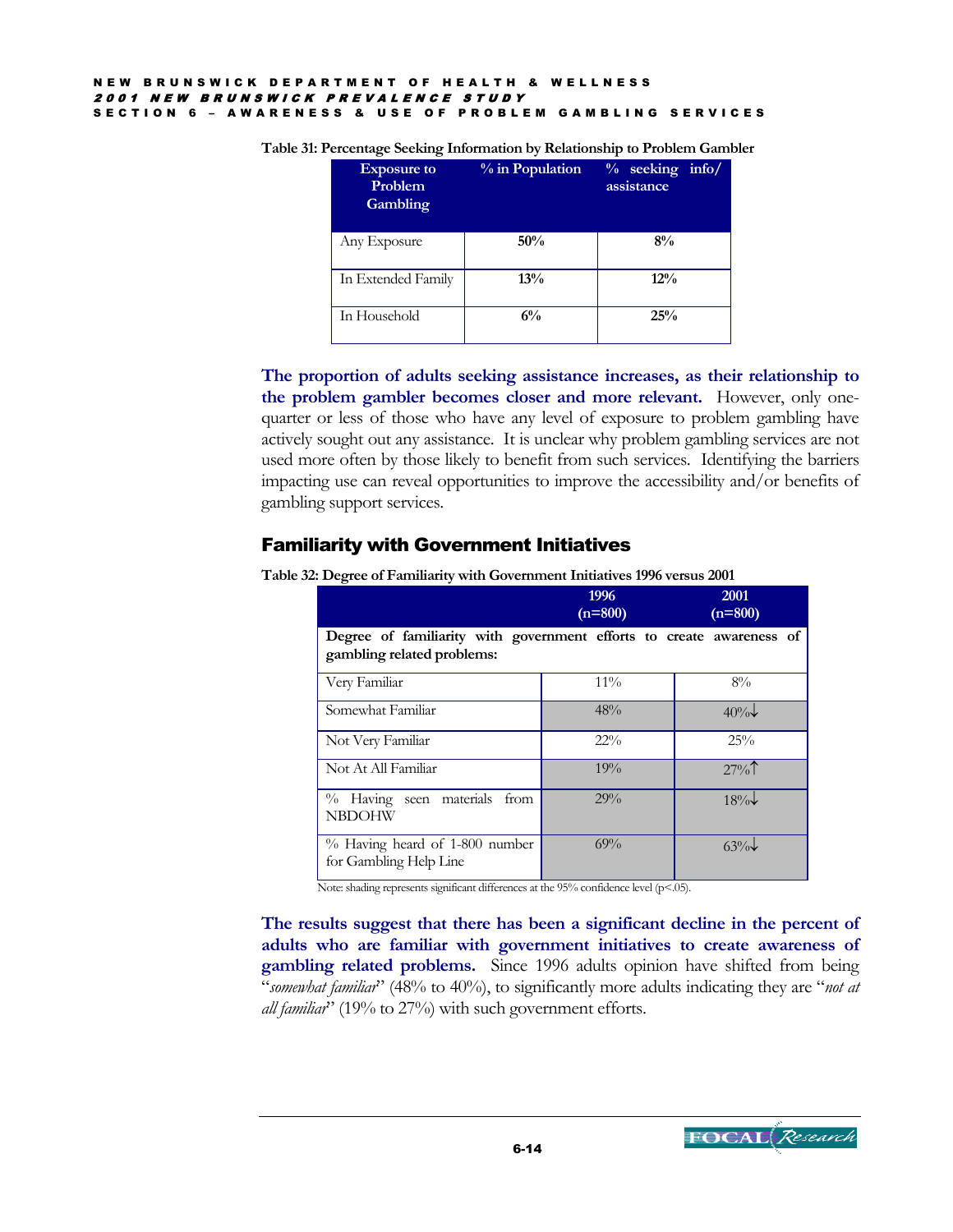#### NEW BRUNSWICK DEPARTMENT OF HEALTH & WELLNESS 2001 NEW BRUNSWICK PREVALENCE STUDY SECTION 6 – AWARENESS & USE OF PROBLEM GAMBLING SERVICES

*Compared to 1996, adults in NB are now less likely to be familiar with government initiatives related to gambling, are less likely to have seen related brochures and information, and have lower awareness of he Gambling Help*

Fewer adults recall having seen or read any materials such as pamphlets, tear-off sheets or literature on problem gambling from the New Brunswick Department of Health and Wellness (29% versus 18%). This represents a decline of approximately 37% in the percent of adults exposed to such information and materials.

There is also lower recall for the 1-800 line that is available to provide information for people with gambling problems or members of their families (69% versus 63%). Regardless, the majority of adults in the province are still aware of the Gambling Help Line.

To some extent, the changes observed between 1996 and 2001 may reflect differences in sampling between the two measurement periods. However, communication efforts for problem gambling may have diminished over the past 5 years such that the topic is no longer as heavily promoted or advertised by NBDOHW. If this is the case, it appears that renewed efforts will be necessary to keep adults informed of government initiatives in the area of gambling. Additional analysis can be undertaken to further identify and explore the factors impacting familiarity with government initiatives within the context of government activity undertaken in this area.

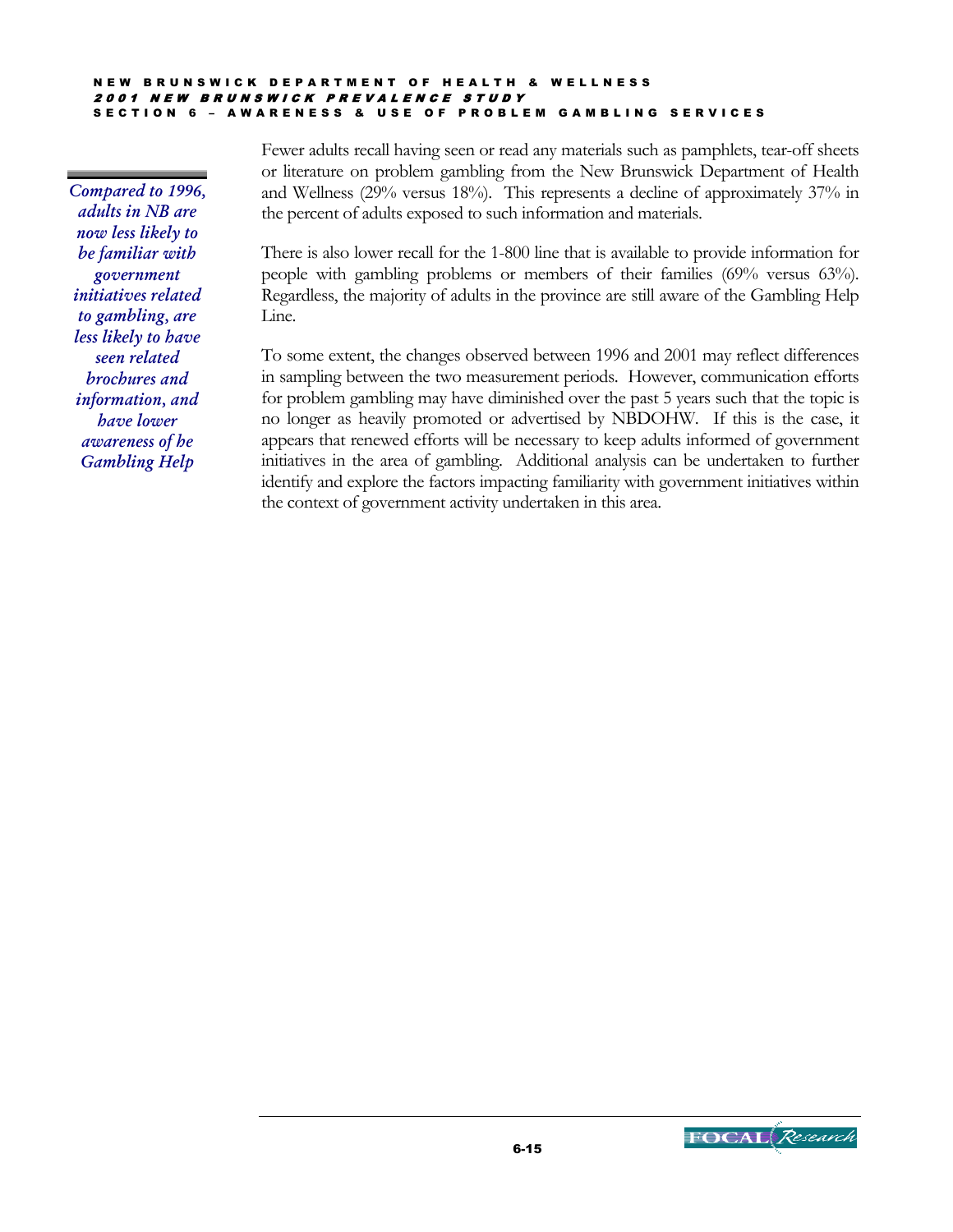#### NEW BRUNSWICK DEPARTMENT OF HEALTH & WELLNESS 2001 NEW BRUNSWICK PREVALENCE STUDY SECTION 7 - ATTITUDES TOWARDS GAMBLING

# **Section** 7

# ATTITUDES TOWARDS GAMBLING

Public opinion towards gambling has implications for all the various stakeholders associated with gambling activities including, the gaming industry/operators, regulators, social policy decision-makers, and those who provide education, prevention and gambling support services.

In order to gauge attitudes towards various gambling options in New Brunswick, respondents were asked a series of questions relating to their personal feelings about six specific gambling issues in the province. Approval levels were measured using a 5 point likert scale, where one means *strongly opposed* and 5 means *strongly in favour.* The issues measured consisted of the following:

- The current availability of lottery gambling in New Brunswick
- The current availability of Bingo in New Brunswick
- The current availability of video lottery gambling in New Brunswick
- Limiting the availability of video lottery gambling to a few selected locations in New Brunswick
- The establishment of casino gambling in New Brunswick
- The establishment of casino gambling in conjunction with a tourist resort in New Brunswick

Although response for casino gambling was measured in the previous prevalence study, it was not reported upon in the 1996 Report. Therefore, it was not possible to track any changes in attitudes towards the availability of casino gambling overtime.

# Measurement of Gambling Attitudes

The importance of monitoring attitudes towards gambling cannot be overstated. Attitudinal measures for gambling generally reflect the level of tolerance for the activity both on an individual basis and for the community at large. Typically, changes in attitudes precede changes in behaviour, providing early indications of shifts in the

*Public opinion is a powerful force in shaping government policy and programs*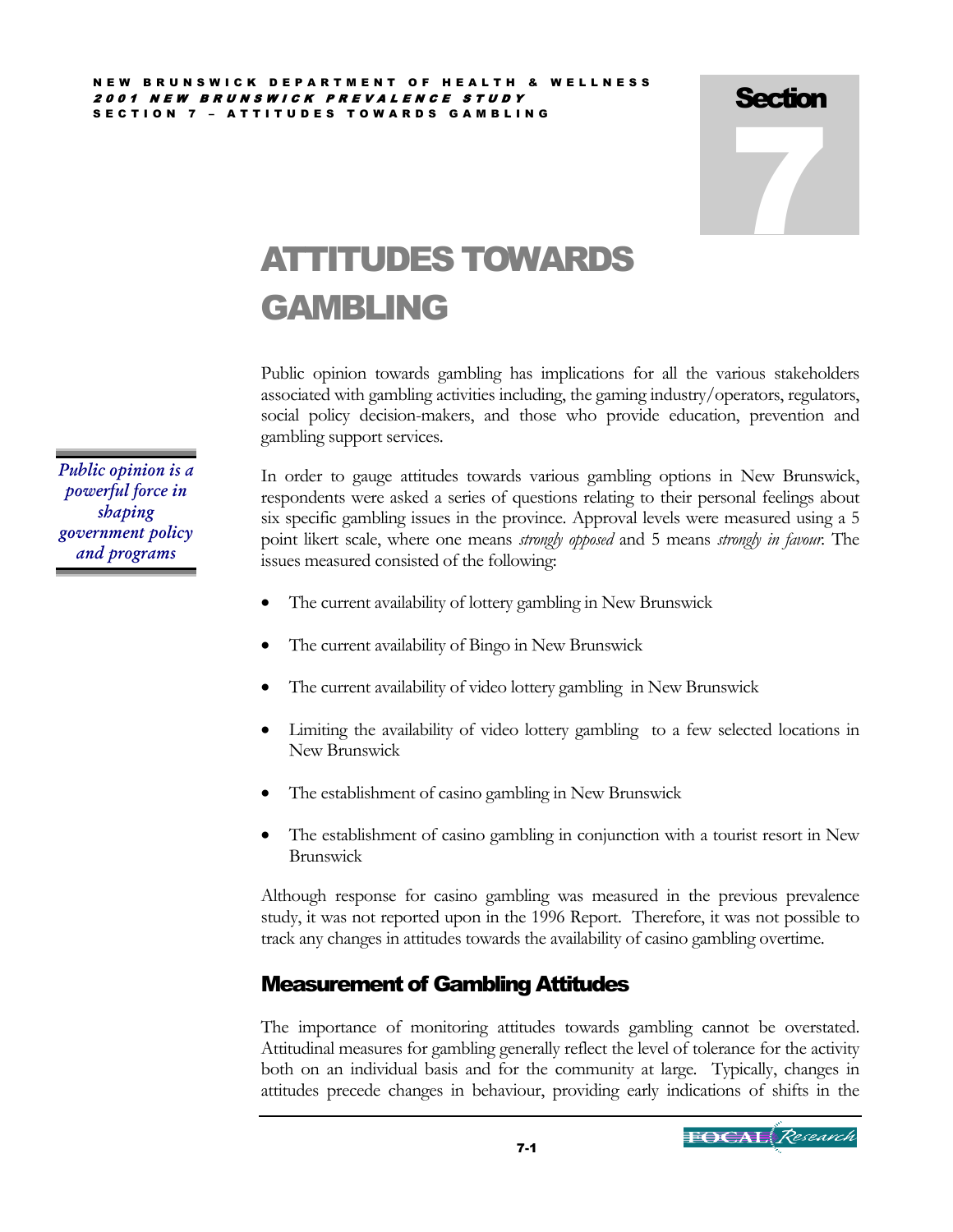#### NEW BRUNSWICK DEPARTMENT OF HEALTH & WELLNESS 2001 NEW BRUNSWICK PREVALENCE STUDY SECTION 7 - ATTITUDES TOWARDS GAMBLING

impact of certain practices or policies. These shifts usually are the first signals of gaps between policies and public opinion. As the discrepancy between the two positions increases so too will the pressure to address the issue often leading to reactive responses that are meant to hold growing negativity in abeyance rather than offer real solutions.

*Monitoring attitudes towards gambling alerts the government to potential discrepancies or growing gaps between policies and public opinion, thereby encouraging the development of proactive solutions.*

.

 $\overline{a}$ 

The referendum, held in May 2001 on the continued availability of video lottery, illustrates the extent to which attitudes of New Brunswick adults are polarized with respect to gambling. Nearly one-quarter of a million adults took part in the referendum, with a narrow majority voting in favour of having video lottery available in the province. The marginal support for the issue was largely driven by strong lobbying on the part of the industry, as to the undeniable economic benefits of video lottery. However, continued availability is still contingent upon the commitment of industry and government in identifying effective means of mitigating problems associated with this contentious form of gambling.

It is not just growing negativity that is of interest in monitoring gambling attitudes. Favourable attitudes toward gambling have been found to be related to increased risk taking and participation levels<sup>11</sup>. Positive attitudinal shifts may represent a readiness to act, on the part of some individuals or vulnerable groups in the population.

Regardless, systematic attitudinal measures provide valuable information for adopting a more proactive response toward gambling, as has been the case for the responsible gaming programs and movement towards harm minimization.

<sup>11</sup> Kassinove, J. (1998). Development of gambling attitude scales: Preliminary Findings. Journal of Clinical Psychology 54(6): 763-771

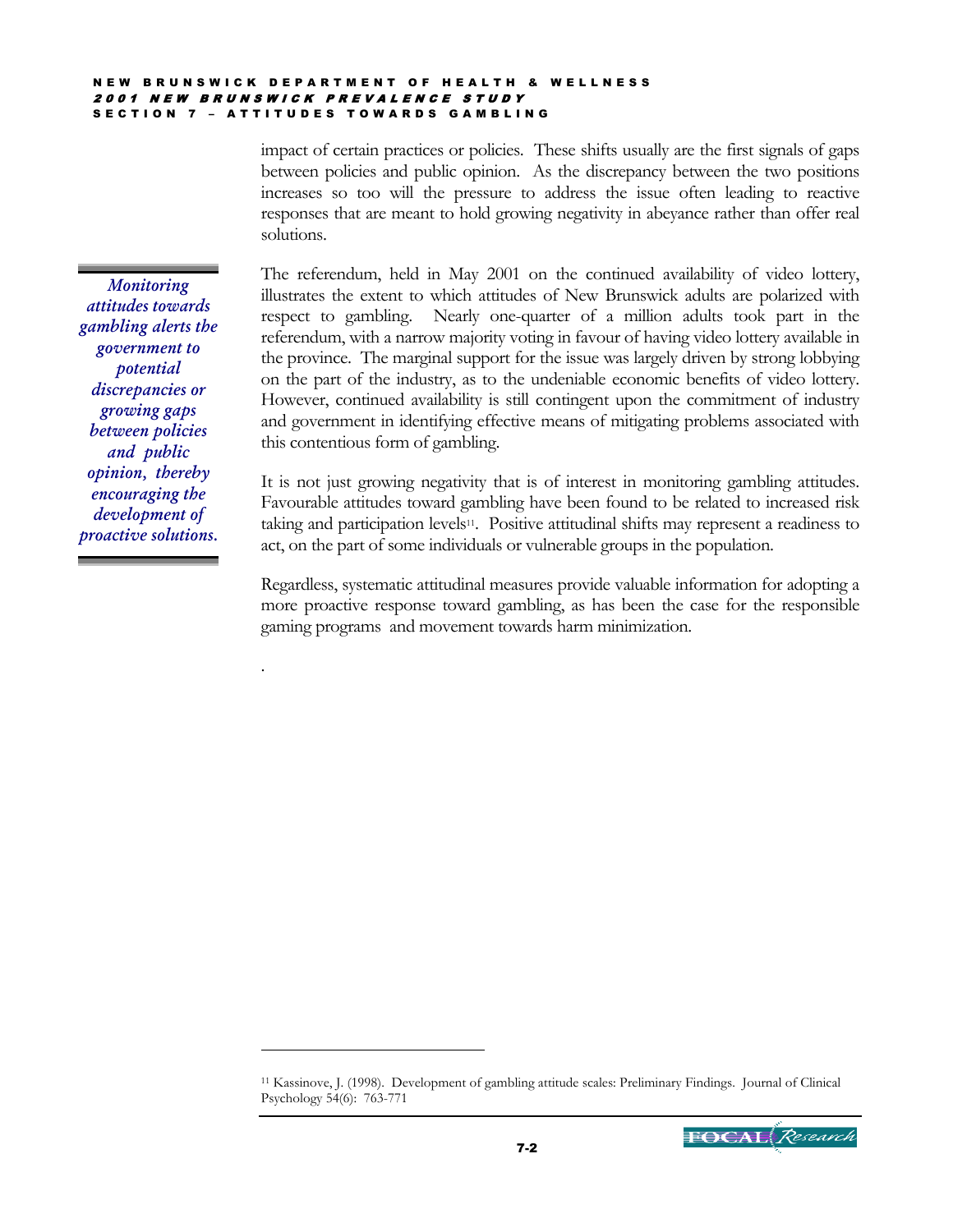# Attitudes Towards The Availability Of Gambling Options



**Figure 17: Attitudes Towards Various Gambling Options In New Brunswick**

Overall, **none of the gambling options measured received a majority of support**. In fact, support is highest at 43% for limiting video lottery to selected locations, followed by the current availability of lottery gambling (38%) and bingo in bingo halls (35%). Lottery gambling and bingo in bingo halls also have the highest proportions of neutral respondents and the lowest proportions of opposition, suggesting that many respondents perceive these forms of gambling to be relatively benign. However, the lack of support for lottery games in particular, given the fact that approximately half of adults purchased a ticket in the last month, indicates that attitudes towards gambling in general may be characterized as unfavourable in New Brunswick.

The current availability of video lottery (14%) and the establishment of casino gambling, both independently (21%) or in conjunction with a tourist resort (29%), received the lowest levels of support. In all cases, most respondents were opposed to these gambling options, with video lottery drawing the highest level of opposition (60%), followed by casino gambling establishment (53%). Combining casino gambling with a tourist resort only slightly tempers disapproval to this potential gambling option, with 48% remaining opposed.

Limiting the availability of video lottery has the lowest proportion of neutral respondents (18%) indicating that people have stronger opinions on this issue than for the other options measured. In fact, opinions are sharply divided on this issue with 43% in favour of limited availability and 39% opposed.

*Combining casino gambling with the establishment of a tourist resort in NB only slightly tempers disapproval of the establishment of a casino in the province*

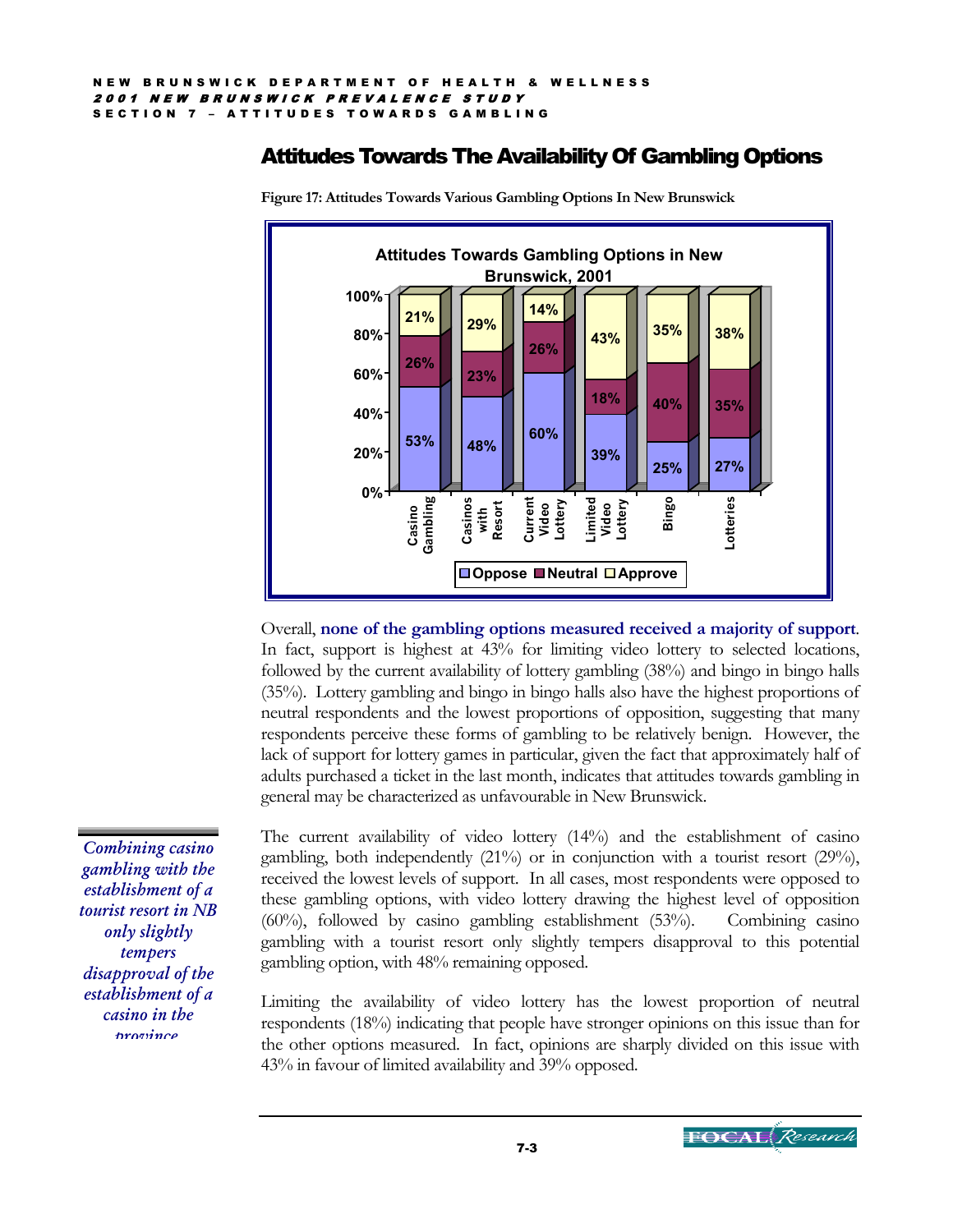#### NEW BRUNSWICK DEPARTMENT OF HEALTH & WELLNESS 2001 NEW BRUNSWICK PREVALENCE STUDY SECTION 7 - ATTITUDES TOWARDS GAMBLING

# Opposition By Player Status

| Table 33: Percentage Opposed To Various Gambling Options by Player Status, 2001 |                    |                                      |               |                                 |                               |                     |
|---------------------------------------------------------------------------------|--------------------|--------------------------------------|---------------|---------------------------------|-------------------------------|---------------------|
|                                                                                 | Casino<br>Gambling | Casino with<br><b>Tourist Resort</b> | Video Lottery | <b>Limited Video</b><br>Lottery | Bingo in Bingo<br><b>Hall</b> | Lottery<br>Gambling |
| Total                                                                           | 53%                | 48%                                  | 60%           | 38%                             | 26%                           | 28%                 |
| <b>PLAYER STATUS</b>                                                            |                    |                                      |               |                                 |                               |                     |
| Non-Gambler                                                                     | $78\%$             | $70\%$                               | $75\%$        | $50\%$                          | $45\%$                        | $51\%$              |
| Casual Gambler                                                                  | $54\%$             | $51\%$                               | $64\%$        | 35%                             | 22%                           | 23%                 |
| Regular Gambler                                                                 | $41\%$             | 37%                                  | 51%           | 36%                             | 20%                           | 21%                 |

#### **Table 33**: **Percentage Opposed To Various Gambling Options by Player Status, 2001**

Note: shading represents significant differences at the  $95%$  confidence level (p<.05).

Attitudes towards the various gambling options are strongly associated with player status. Not surprisingly, Non-Gamblers report the highest levels of opposition for each gambling option measured. Moreover, for the most contentious gambling options (i.e., current availability of video lottery, casino gambling and casino gambling in conjunction with a tourist resort), the level of opposition declines significantly as the regularity of play increases. It is interesting to note that current availability of video lottery in the province is the only gambling option with the majority of those in every player group indicating opposition.

Non-Gamblers are more likely to oppose even the more socially acceptable forms of gambling activities such as bingo in bingo halls and lottery gambling, with levels of opposition at least twice as high as those reported by Casual and Regular Gamblers.

While the relationship between player status and opposition to limiting video lottery to a few select locations in New Brunswick is significant, the differences between player segments are not as striking as for the other gambling options. Moreover, it appears contradictory that Non-Gamblers would be more likely to oppose limited availability than the other two player groups. However, **the high proportion of opposition to limited video lottery access should not be interpreted as support for unlimited access.** In all likelihood, many Non-Gamblers are opposed to anything other than the complete prohibition of video lottery. To gain additional insight, the collective responses for attitudes towards the current availability of video lottery and the possibility of limiting machine availability to selected locations were examined. Based on responses to both questions, respondents were classified into one of four opinion categories:

- those who favour limited availability of video lottery to selected locations in New Brunswick (i.e., those who are neutral or opposed to current availability and favour limited distribution);
- those who favour a ban on video lottery (i.e., are opposed to both current availability and limited access);
- those who would favour unlimited availability of video lottery (i.e., are in favour of current availability and opposed to limitations);

*Non-Gamblers are significantly more likely to oppose all gambling options measured than Casual or Regular Gamblers.*

*Even Regular Gamblers are largely opposed to current video lottery availability in New Brunswick*

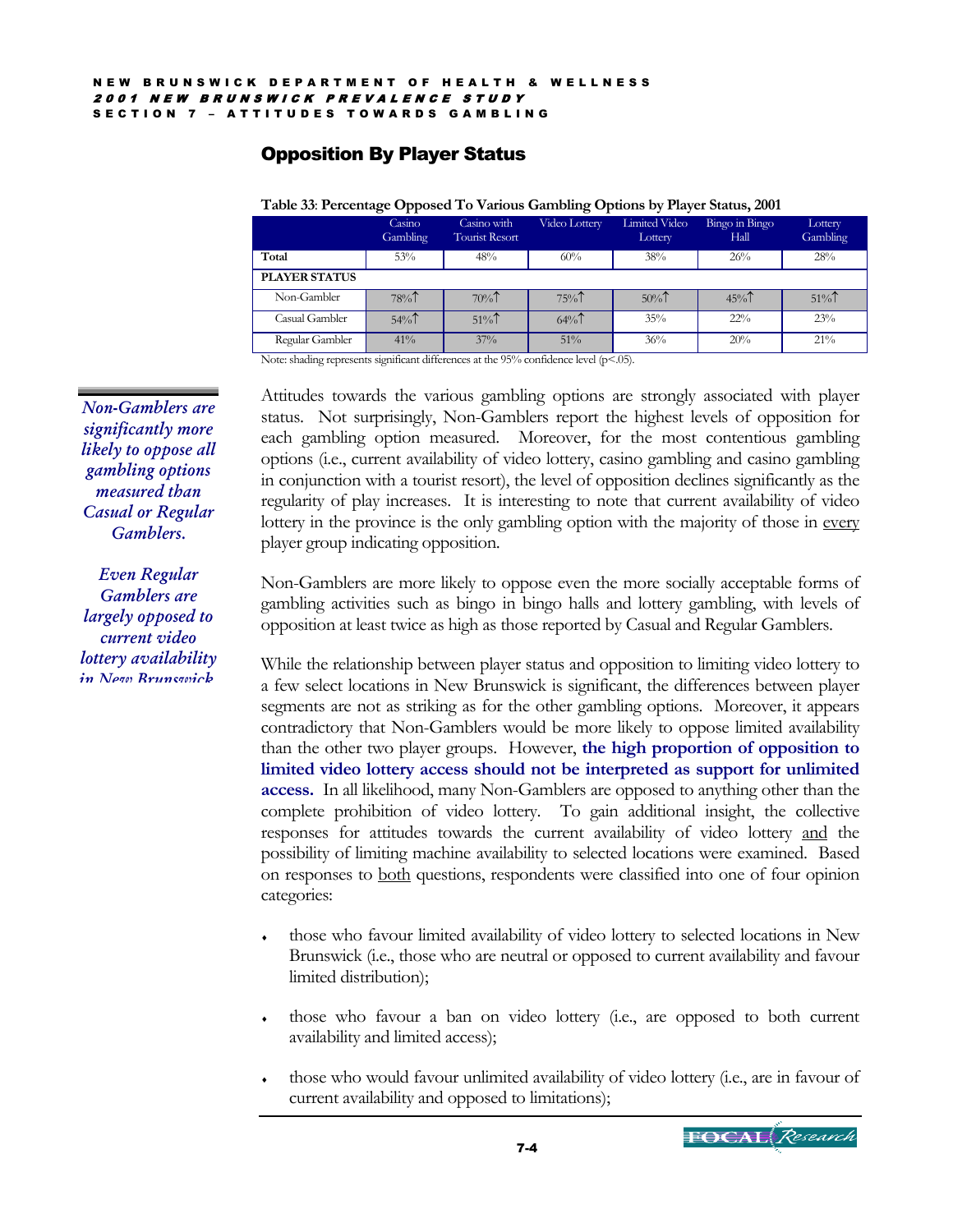#### NEW BRUNSWICK DEPARTMENT OF HEALTH & WELLNESS 2001 NEW BRUNSWICK PREVALENCE STUDY SECTION 7 - ATTITUDES TOWARDS GAMBLING

those who are neutral or of mixed opinions on the issue.

**25% 40% 33% 25% 27% 44% 25% 21% 45% 25% 27% 43% 0% 20% 40% 60% 80% 100% Non Casual Regular Total Attitudes Towards Video Lottery in New Brunswick, 2001 Neutral Favor Ban Favour Limitations Favour No Limitations**

**Figure 18: Attitudes Towards Video Lottery in New Brunswick, 2001**

*Approximately 70% of NB adults would favour either a ban on video lottery machines, and/or limited distribution to selected locations*

 $\overline{a}$ 

Overall, more than one-quarter of respondents (27%) can be characterized as favouring an outright ban on video lottery, while close to half (43%) would only support video lottery gambling if access is restricted to a few specific sites. Only 6% of respondents favour unlimited availability (primarily Regular Gamblers), and 25% are neutral towards video lottery availability. Interestingly, all opinion categories tend to vary with player status except those who are more neutral in their response towards VLT's. This suggests that adults in each of the player status groups are more inclined to favour some type of restriction on the video lottery machines, but that there is a core group of adults who reserve judgement and do not have committed opinions either way.

Not surprisingly, Non-Gamblers are significantly more likely to favour a ban on video lottery (40%) than either Casual (27%) or Regular Gamblers (21%). Alternatively, those who gamble are more likely than Non-Gamblers ( $\approx$ 45% vs. 33%) to favour limitations placed on the availability of video lottery. This finding is consistent with past research that has found many players in support of limited access as a control mechanism in reducing play.12

<sup>12</sup> Schellinck, T., Schrans, T., & Walsh, G. (2001). *2000 Regular VL Players Follow-Up Survey*. Halifax: Nova Scotia Department of Health.

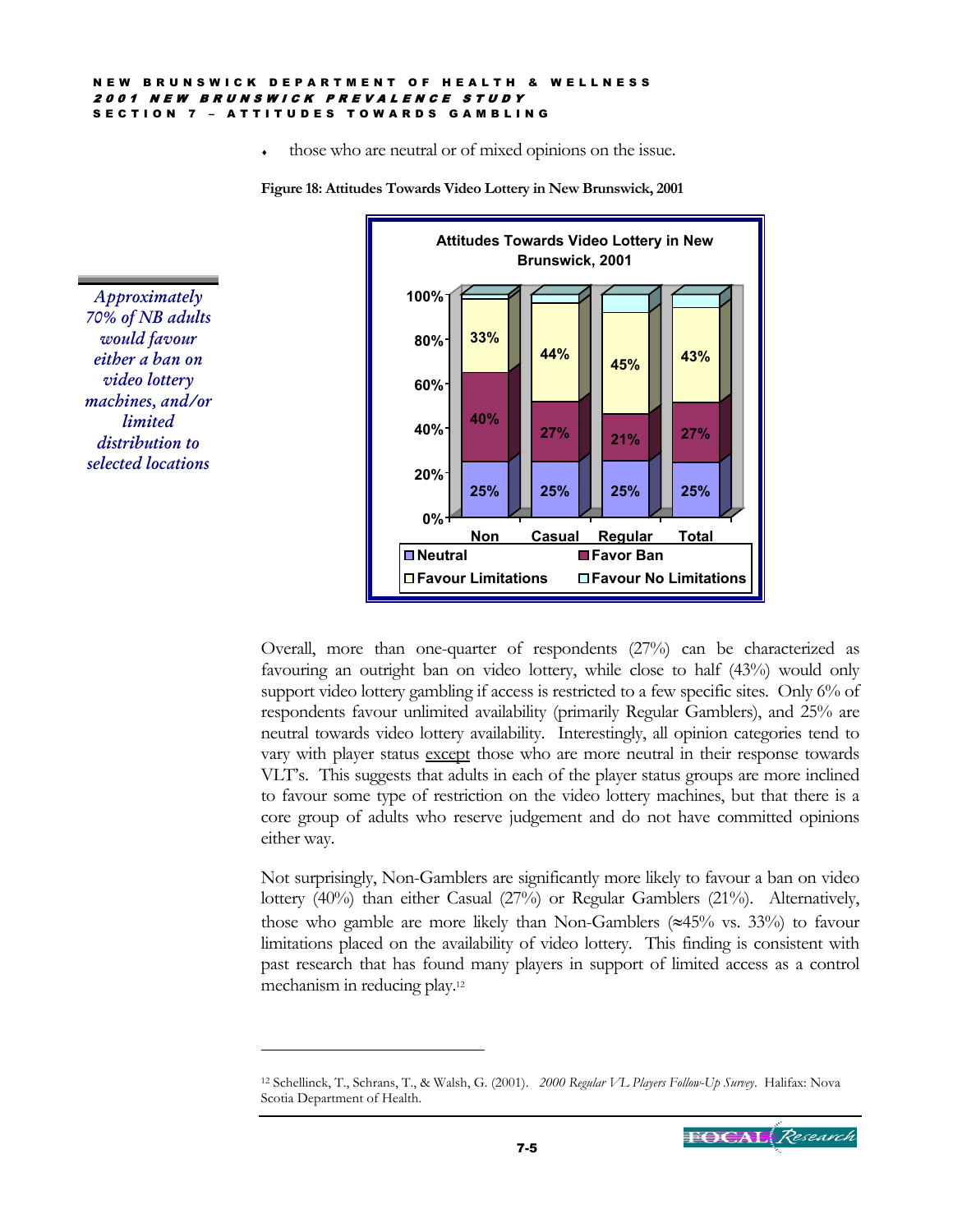# Opposition By Demographic Characteristics

| Lable 54: Opposition To Various Gambling Options within Demographic Groups, 2001<br>Characteristic | Casino<br>Gambling | Casino<br>with<br><b>Tourist Resort</b> | Video Lottery | Limited<br>Video Lottery | Bingo<br>in.<br>Bingo Hall | Lottery<br>Gambling |
|----------------------------------------------------------------------------------------------------|--------------------|-----------------------------------------|---------------|--------------------------|----------------------------|---------------------|
| Total                                                                                              | 53%                | 48%                                     | 60%           | 38%                      | 26%                        | 28%                 |
| <b>GENDER</b>                                                                                      |                    |                                         |               |                          |                            |                     |
| Female                                                                                             | $61\%$             | 57%1                                    | $63\%$        | 35%                      | 25%                        | 26%                 |
| Male                                                                                               | 45%                | 39%                                     | 57%           | $43\%$                   | 25%                        | 28%                 |
| AGE                                                                                                |                    |                                         |               |                          |                            |                     |
| 19-34                                                                                              | 45%                | $39\%$                                  | $52\%$        | 33%                      | $22\%$                     | 20%                 |
| $35 - 54$                                                                                          | 53%                | 50%                                     | 57%           | 36%                      | 24%                        | 25%                 |
| $55+$                                                                                              | $61\%$             | 54%                                     | 73%1          | 49%1                     | $31\%$                     | 38%1                |
| <b>EDUCATION</b>                                                                                   |                    |                                         |               |                          |                            |                     |
| $\leq$ H.S. Grad.                                                                                  | 59%1               | 54%1                                    | 63%           | 44%1                     | 28%                        | $31\%$              |
| Post. Sec.                                                                                         | 48%                | 42%                                     | 58%           | 35%                      | 20%                        | 21%                 |
| University +                                                                                       | 48%                | 43%                                     | $56\%$        | 33%                      | 27%                        | 27%                 |
| <b>EMPLOYMENT STATUS</b>                                                                           |                    |                                         |               |                          |                            |                     |
| Employed                                                                                           | 47%                | 45%                                     | 54%           | 35%                      | 23%                        | 23%                 |
| Unemployed                                                                                         | 62%                | $54\%$                                  | $55\%$        | 43%                      | 10%                        | 35%                 |
| Not In Labour Force                                                                                | $64\%$             | $53\%$                                  | $73\%$        | 46%                      | $32\%$                     | $35\%$              |
| <b>MARITAL STATUS</b>                                                                              |                    |                                         |               |                          |                            |                     |
| Single                                                                                             | 39%                | $33\%$                                  | 52%           | 33%                      | 25%                        | $22\%$              |
| Married                                                                                            | 55%个               | 51%                                     | 60%           | 39%                      | 25%                        | 27%                 |
| Divorced/Widowed                                                                                   | 68%1               | 56%                                     | 79%1          | 46%                      | 27%                        | 40%1                |
| HOUSEHOLD INCOME                                                                                   |                    |                                         |               |                          |                            |                     |
| $\leq$ \$25,000                                                                                    | 57%1               | 50%                                     | 61%           | 45%↑                     | 29%                        | $31\%$              |
| \$25,001-\$50,000                                                                                  | 53%                | 49%                                     | 60%           | 39%                      | 25%                        | 29%                 |
| $$50,001+$                                                                                         | 45%                | 42%                                     | 57%           | 34%                      | 21%                        | $19\%$              |
| <b>RELIGION</b>                                                                                    |                    |                                         |               |                          |                            |                     |
| Catholic                                                                                           | 48%                | 42%                                     | $67\%$        | 41%                      | $22\%$                     | 23%                 |
| Protestant                                                                                         | 67%                | 58%1                                    | 66%           | 43%                      | $31\%$                     | 31%                 |
| Other                                                                                              | 53%                | 49%                                     | 61%           | 34%                      | 27%                        | $31\%$              |
| <b>HOME LANGUAGE</b>                                                                               |                    |                                         |               |                          |                            |                     |
| English                                                                                            | 54%                | 49%                                     | 60%           | 36%                      | 25%                        | 28%                 |
| French                                                                                             | 50%                | 44%                                     | 60%           | 45%↑                     | 25%                        | 25%                 |
| Bilingual & Other                                                                                  | 50%                | 50%                                     | 75%           | 33%                      | 36%                        | 25%                 |

**Table 34: Opposition To Various Gambling Options Within Demographic Groups, 2001**

Note: Shading denotes statistically significant differences at the 95% confidence level ( $p$ <.05).

Table 34 shows levels of opposition to the various gambling options within each demographic group. For each gambling option measured, opposition is related to age and employment status. Typically, opposition to gambling increases with age. Given that age is associated with employment status (i.e., there are a disproportionate number of older adults that are not in the labour force), opposition tends to be significantly lower among those who are employed than those who are not in the labour force.

*For every gambling option measured, opposition is related to age and employment status. Levels of opposition increase with age and, consequently, those who are not in the labour force are more inclined to oppose these gambling options.*

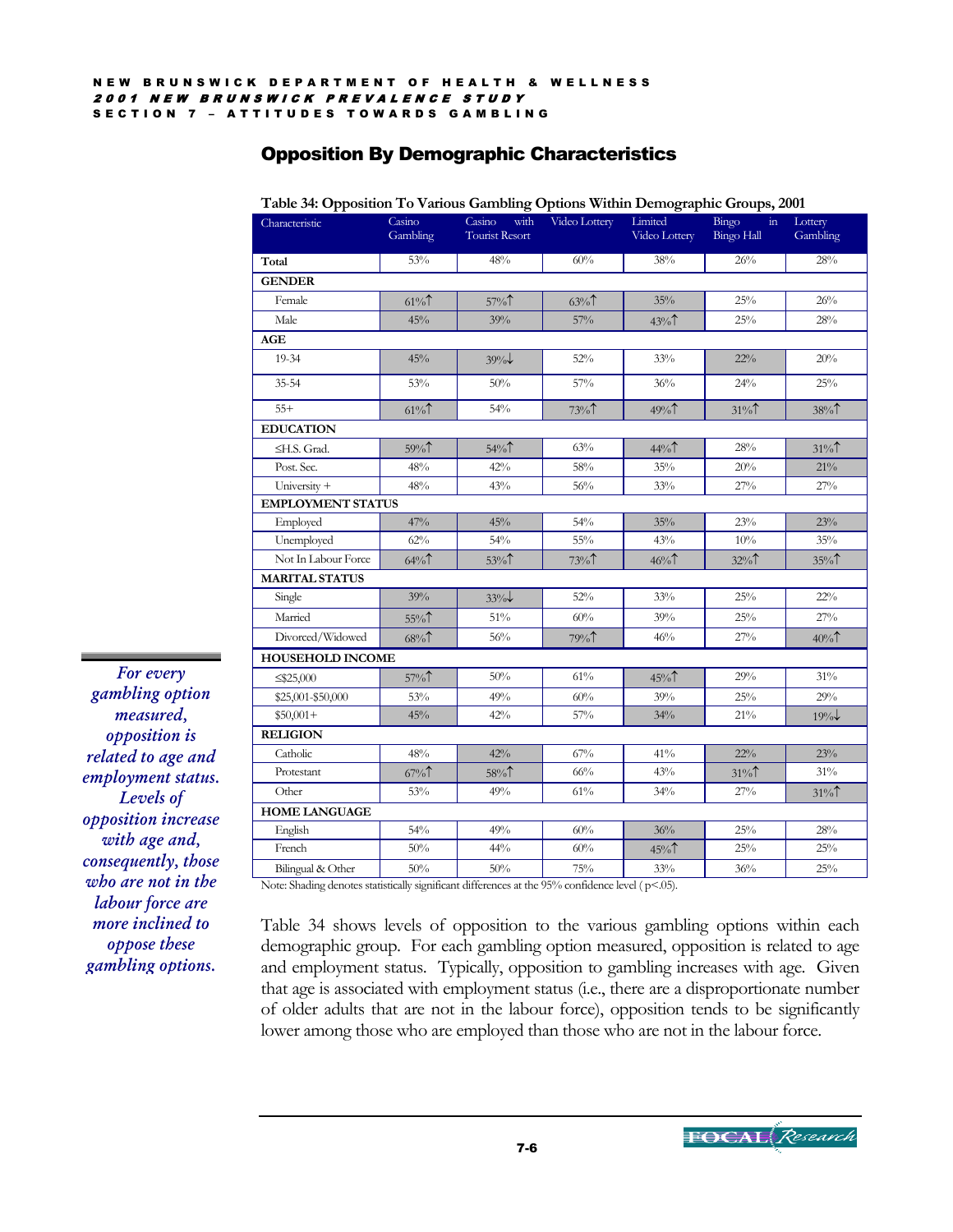#### NEW BRUNSWICK DEPARTMENT OF HEALTH & WELLNESS BRUNSWICK PREVALENCE STUDY CTION 7 - ATTITUDES TOWARDS GAMBLING

*"New" gambling options, such as the establishment of casino gambling in NB and limiting video lottery gaming to selected locations, are more contentious among various demographic groups in the population. Attitudes toward existing gambling options do not differ as much among demographic*

Levels of opposition tend to vary among demographic groups more so for casino gambling and limited video lottery distribution than the gambling options currently available in the province (video lottery as it is, bingo, lottery games). **This suggests that some demographic groups may be more receptive to change or new alternatives in terms of gambling options.**

Opposition levels are highly similar for both bingo in bingo halls and lottery gaming among the demographic groups, and are at lower levels compared to the other gambling options. Conversely, those opposed to video lottery gambling as it is currently available comprise the majority of every demographic category.

Opposition to casino gambling (on its own and/or in conjunction with a tourist resort) tends to be more prevalent among women than among men, for those with high school education versus post secondary, those in lower income households, those who are/have been married versus single adults, and Protestants versus Catholics/other denominations. These patterns of opposition are similar for the option of limiting video lottery distribution to selected locations, with the exceptions of more men indicating unfavourable attitudes than women, and no differences evident among marital status categories or religious practices.

# Opposition to Any Gambling in New Brunswick

**Figure 19: Percentage Opposed to Various Gambling Options Among those Opposed to Any Gambling**



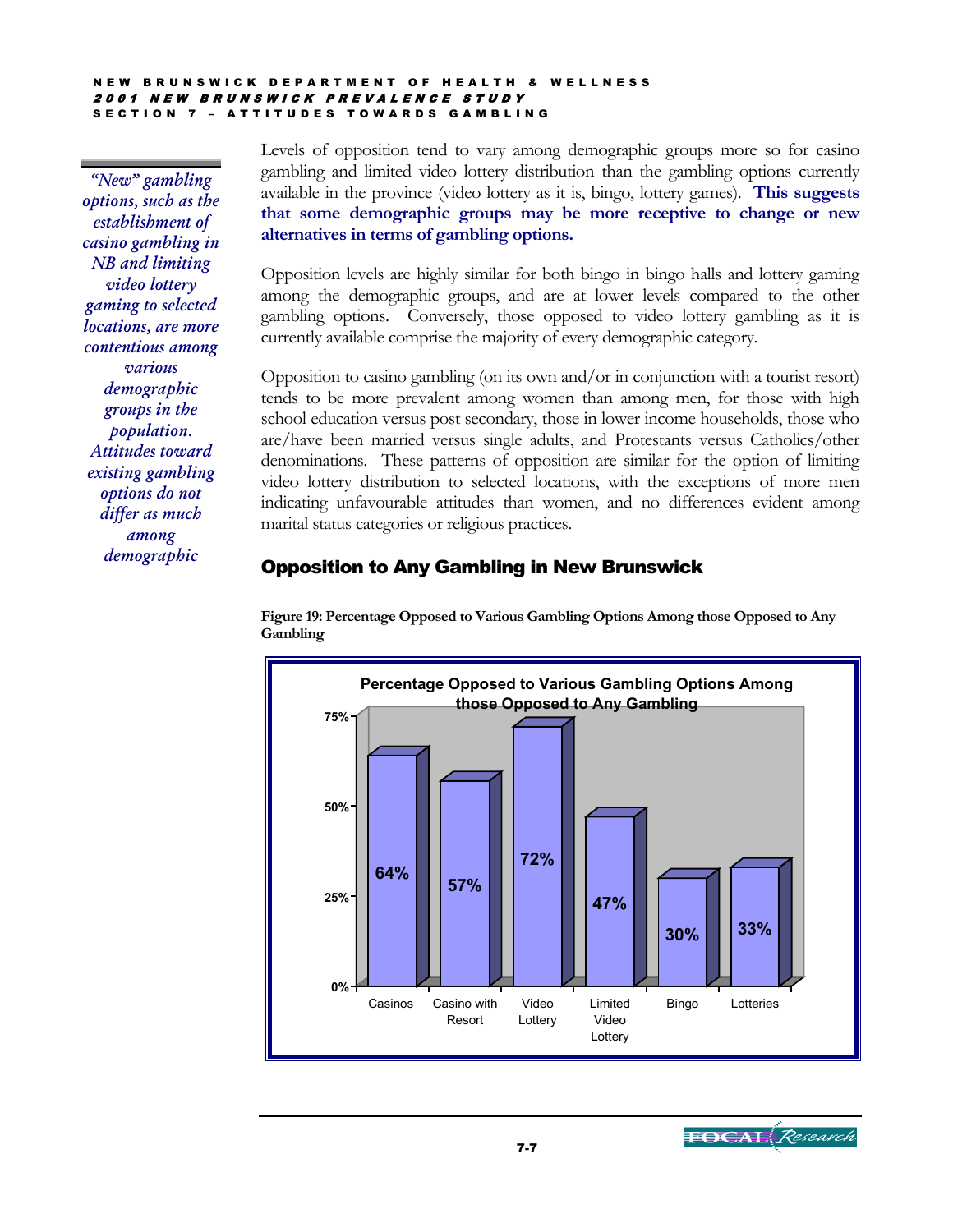#### NEW BRUNSWICK DEPARTMENT OF HEALTH & WELLNESS 2001 NEW BRUNSWICK PREVALENCE STUDY SECTION 7 - ATTITUDES TOWARDS GAMBLING

*The majority of those opposed to any of the gambling options are unfavourably disposed towards video lottery and/or casino gambling. In fact, only approximately half as many indicate opposition to bingo and/or lotteries*

To gain a better understanding of the relative impact of the various games of chance for attitudes in New Brunswick, the data was examined based on all those opposed to any of the gambling options measured.

**In total, 83% of respondents are opposed to at least one of the forms of gambling measured in the study.** As illustrated in the chart above, opposition to gambling is primarily driven by attitudes towards video lottery and casino gambling. Nearly three-quarters of those opposed to any gambling are directly opposed to the current availability of video lottery and almost two-thirds are opposed to the establishment of casinos in the province. Alternatively, only one-third are opposed to bingo in bingo halls or lottery gambling.

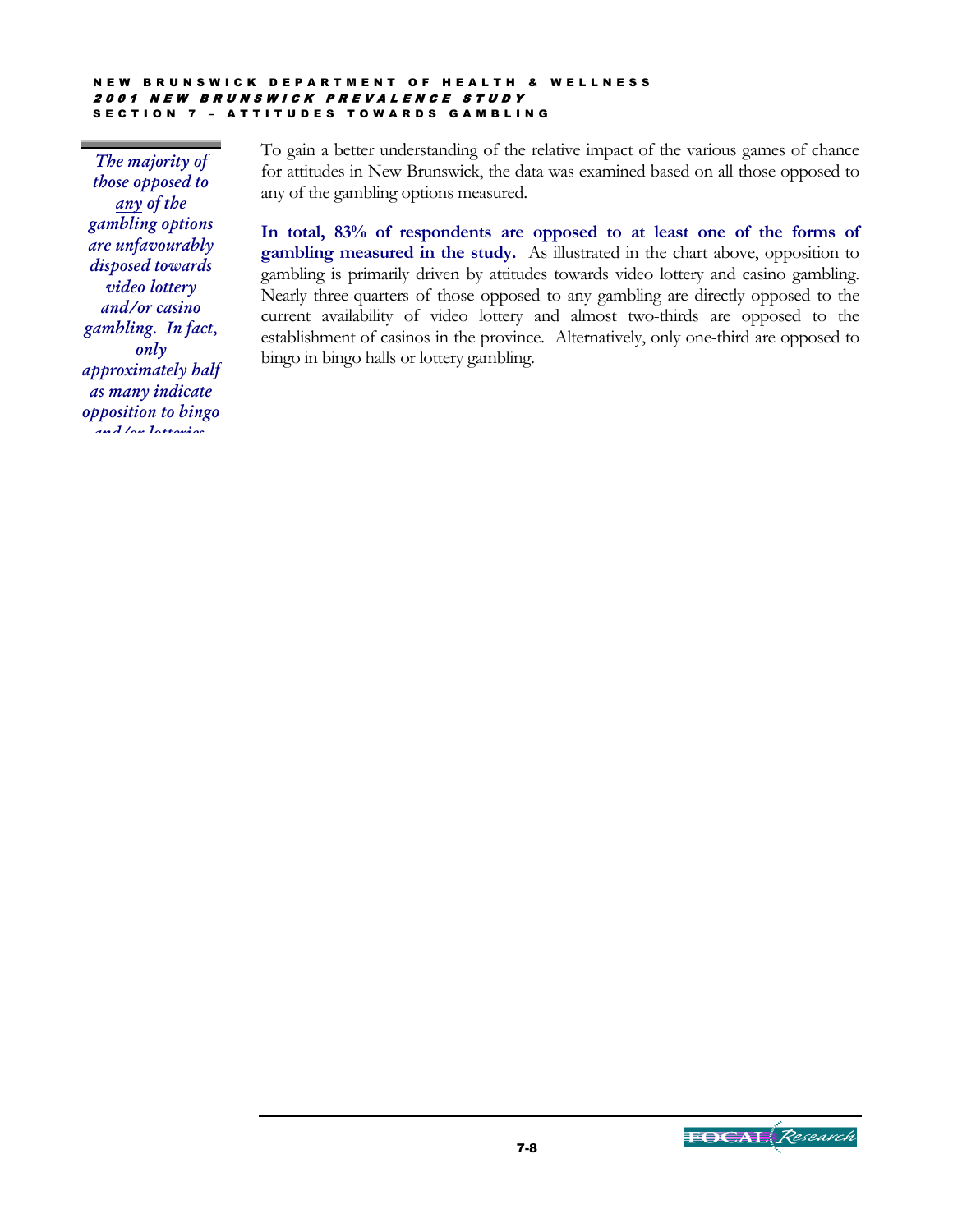# **Section** 8

# KNOWLEDGE & INTEREST LEVELS FOR SPECIFIC ISSUES RELATED TO GAMBLING

To assist the New Brunswick Department of Health and Wellness in planning for future research and/or to use as input to other initiatives, all respondents participating in the 2001 survey were questioned to obtain current knowledge and interest levels for various issues related to gambling in New Brunswick.

For each issue, respondents were asked to indicate their general level of knowledge, using a 3-point scale of "not at all knowledgeable", "somewhat knowledgeable" and "very knowledgeable." In addition, respondents were asked to rate their personal level of interest in receiving information related to each specific issue should such information become available. Again, a 3-point scale of "not at all interested", "somewhat interested" and "very interested" was used. These measures were not included in previous versions of the New Brunswick Prevalence Study.

# Measures Of Knowledge And Interest

By obtaining estimates of **knowledge levels**, NB DOHW is able to assess how well informed adults are about gambling in general and problem gambling specifically. While this is helpful in assessing the effectiveness of past communication efforts, it also identifies information gaps that have implications for on-going education and prevention initiatives.

**Interest levels** indicate the extent to which adults desire and/or are receptive to such information. This can also be interpreted as the degree of relevance the topic has for someone on a personal level. An individual may not be knowlegeable about a particular topic, however, if the issue is not of interest to them, they are unlikely to acquire and/or derive any benefit from provided information. Conversely, some of those who are uninformed may not be aware of the relevance of the topic.

Sometimes, those who are most knowledgeable are also most likely to be interested in additional information. Due to their predisposition towards the topic, they are more motivated to seek out and/or pay attention to related information.

*Knowledge levels indicate how informed adults in NB feel they are about specific gambling issues.*

*Interest levels indicate the extent to which they are receptive to additional information and the relevance of the topic.*

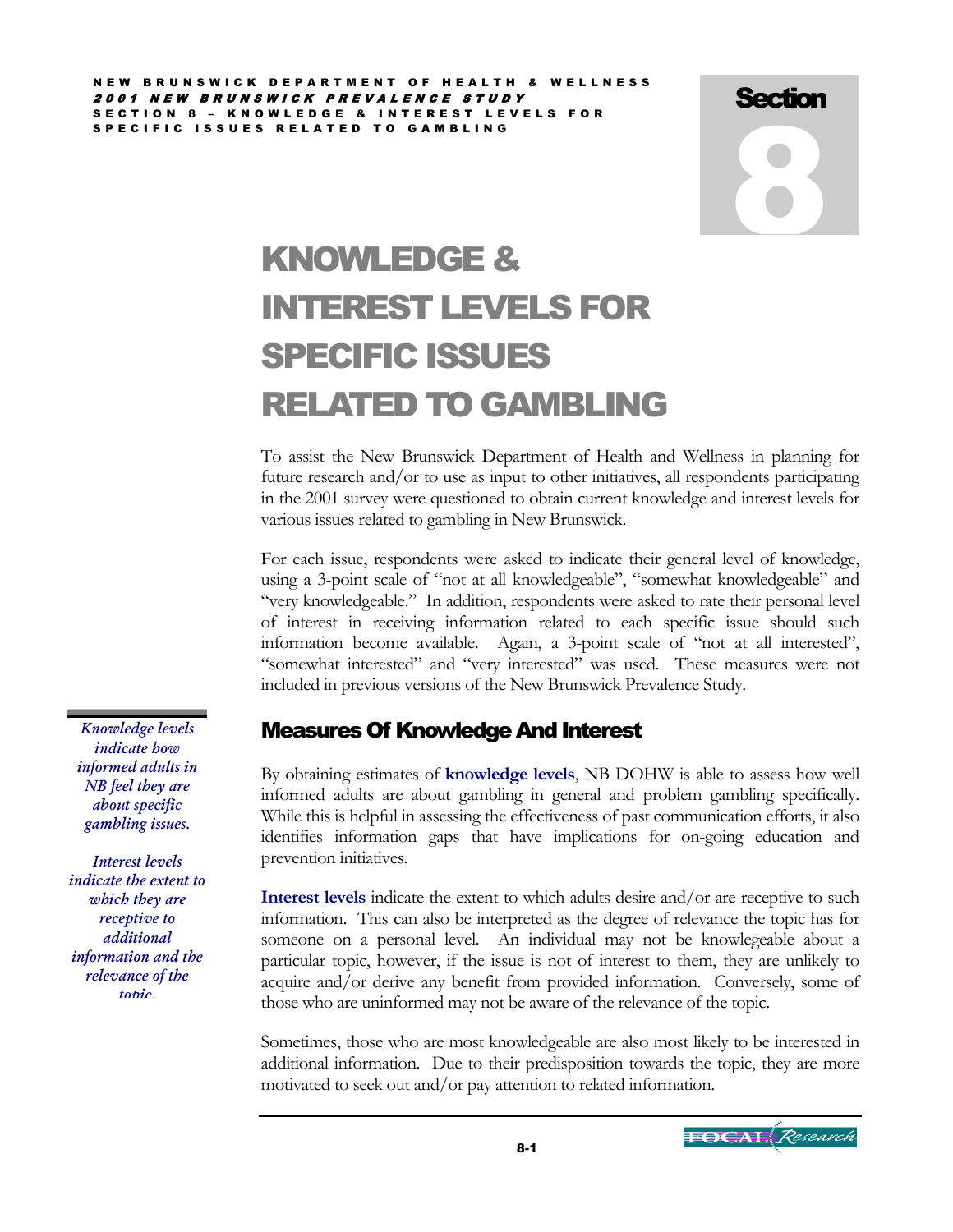# Knowledge Levels For Various Issues

|                                                                                    |               | Knowledge     |        |               | <b>Interest</b> |      |
|------------------------------------------------------------------------------------|---------------|---------------|--------|---------------|-----------------|------|
|                                                                                    | Not At<br>All | Some-<br>what | Very   | Not At<br>All | Some-<br>what   | Very |
| On how to play games of chance<br>responsibly                                      | $55\%$        | 24%           | 21%    | 63%           | $21\%$          | 15%  |
| Early warning signs that someone<br>may be having a problem with their<br>gambling | 50%           | 38%           | 12%    | 50%           | 31%             | 19%  |
| The impact of problem gambling in<br>NB                                            | 39%           | 50%           | $11\%$ | 51%           | 30%             | 19%  |
| Services available to help problem<br>gamblers and their families                  | 48%           | 46%           | $7\%$  | 56%           | 29%             | 15%  |
| Odds of winning for the various<br>games of chance available in NB                 | 61%           | 28%           | $11\%$ | 67%           | 20%             | 13%  |
| The amount of money generated by<br>gambling in NB                                 | 54%           | 35%           | $11\%$ | 49%           | 25%             | 26%  |
| The impact of gambling for seniors<br>in NB                                        | $77\%$        | 20%           | $3\%$  | 49%           | 30%             | 21%  |
| The impact of gambling on children<br>and youth in NB                              | 65%           | 29%           | $6\%$  | 37%           | 30%             | 34%  |
| How games of chance are operated<br>and regulated in NB                            | 70%           | 24%           | $5\%$  | 55%           | 26%             | 19%  |
| How the money from gambling is<br>used in NB                                       | 67%           | 27%           | $6\%$  | 37%           | $22\%$          | 41%  |

**Table 35**: **Knowledge & Interest of Various Issues Related to Gambling in New Brunswick, 2001**

Overall, very few adults reported high levels of knowledge for any of the ten issues measured. Collectively, only 39% of respondents felt that they were very well informed on any of the measures. *"How to play games of chance responsibly"* accounts for 55% of those with any high knowledge levels, with 21% of adults surveyed noting that they were very well informed on this particular issue. Comparatively, 12% or fewer felt they were very knowledgeable about the remaining nine issues. In fact, the majority of respondents reported they were not at all knowledgeable for eight of the ten issues measured.

Specifically, adults are least informed regarding *"the impact of gambling for seniors"* (77% are not at all knowledgeable), *"how games of chance are operated and regulated"* (70%), *"how the money from gambling is used"* (67%), and the *"impact of gambling on children and youth in NB"* (65%).

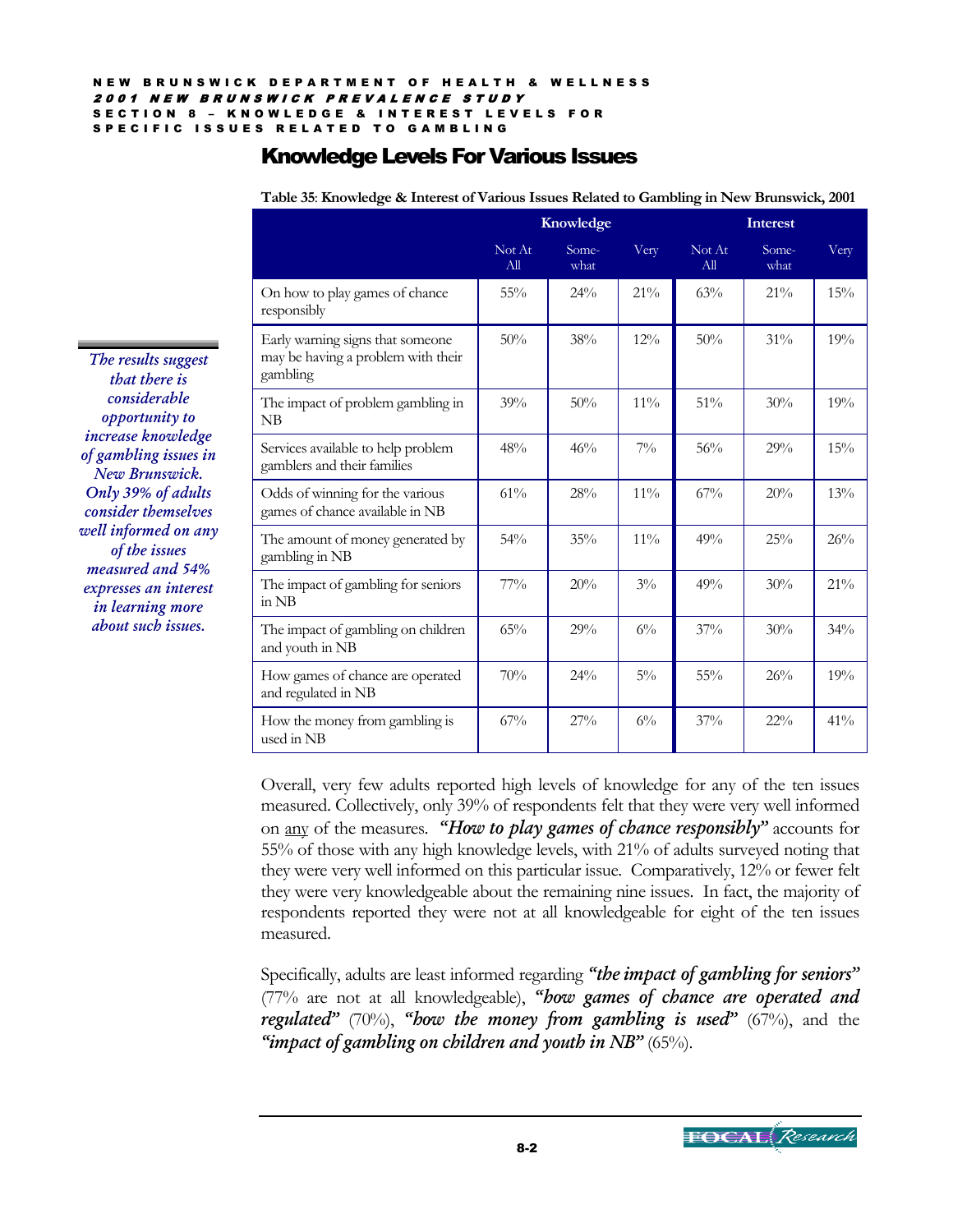*The majority of adults have at least some knowledge of the impact of problem gambling in New Brunswick (61%) and the services available to help problem gamblers and their families (52%).*

*between current knowledge and desire for more information occur for:* • *How the money from gambling is used* • *The impact of gambling on children and youth* • *The impact of gambling for seniors For these issues, interest in obtaining information exceeds knowledge levels by 28% to 30%.*

*The largest gaps*

In terms of those issues related specifically to problem gambling, there tends to be a higher proportion of those who are only somewhat knowledgeable. Approximately half of all respondents felt they were somewhat informed on *"the impact of problem gambling in New Brunswick"* (50%) and awareness of *"services available to help* **problem gamblers**" (46%). This finding is encouraging as it suggests a significant proportion of adults have at least some information on the topic.

# Interest Levels For Various Issues



**Figure 20: Interest Levels for the 10 Gambling Issues Measured in the Study**

**Interest in obtaining information on gambling and problem gambling issues is high in New Brunswick. Over half of adults (54%) indicated they are very interested in receiving information on at least one of the ten issues.**

While 39% reported high levels of knowledge for at least one of the ten measures, a majority (54%) expressed a high degree of interest in receiving information on at least one of the ten issues.

In general, interest in receiving any additional information is related to age and education. Interest is lower among those aged 55 and older (44%) than it is for their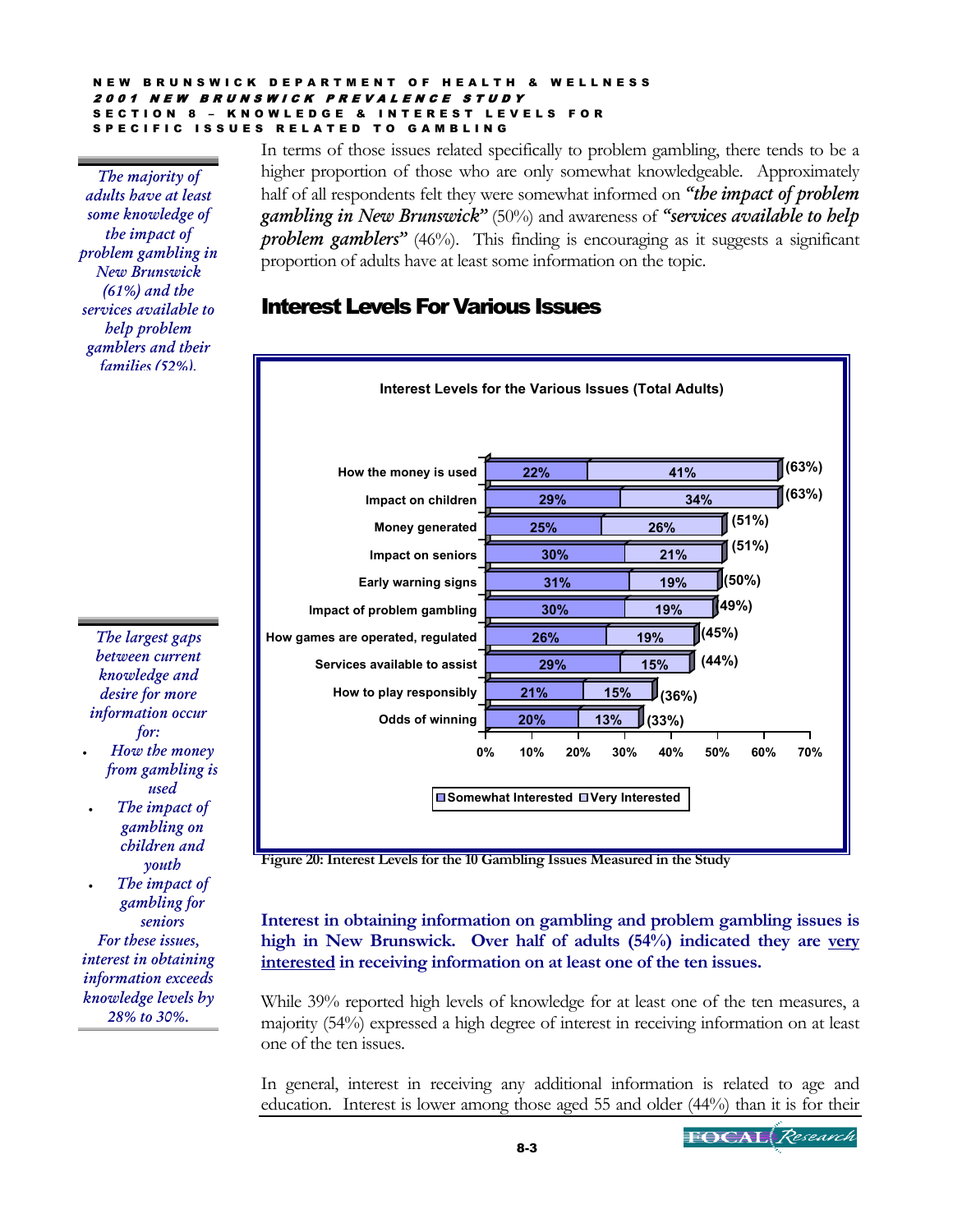younger counterparts (≈57%). Similarly, interest is lower among those with a high school education (49%) than those with post secondary education ( $\approx 58\%$ ). General interest in receiving information did not differ by gender, home language, marital status, employment status, household income, or religion.

A majority of adults expressed some level of interest in receiving information for four of the ten issues: *how the money from gambling is used in New Brunswick* (63%); *the impact of gambling on children and youth in New Brunswick* (63%); *the impact of gambling on seniors in New Brunswick* (51%); and *the amount of money generated by gambling in New Brunswick* (51%).

In terms of those who are very interested in information on any one of the topics, a desire to know more about how gambling revenues are used in the province tends to edge out response for the impact of gambling on children (41% versus 34%). This is not particularly surprising as the former issue will have relevance for all adults, while only approximately 40% of the population have children living in their household. When only those who live with children are considered, the percentage very interested in the impact of gambling on children and youth increases to 40%, a level similar to that noted for how gambling funds are used.

Similarly, equal proportions of respondents report an interest in receiving information about *the amount of money generated from gambling* (51%) and *gambling's impact on seniors* (51%), although the former garners greater levels of high interest (26% versus 21%). Interestingly, there are no differences by age in the percentage of those who are interested in the impact of gambling on seniors. Those under 55 years of age are just as likely as those 55 years or older to have high levels of interest in the topic ( $\approx$ 21%). In fact, general interest levels tend to be lower for older adults (43%) than for those under 35 years ( $\approx 60\%$ ). This suggests that the majority of interest in the topic  $(\approx 74\%)$  is being expressed by those who may be concerned about older family members or seniors.

*How gambling proceeds are used*, *gambling's impact on children*, *the amount of money generated by gambling*, and *gambling's impact on seniors* are all inversely related to age and socio-economic status (i.e., education, employment status, and household income). In general, interest declines with age, lower levels of education and lower household incomes. Moreover, interest is lowest among those not in the labour force (i.e., retirees, homemakers, students, disabled adults).

There is a significant positive relationship between knowledge levels and interest levels  $(r=0.28; p<.001)$  suggesting that those who are knowledgeable are also more likely to want additional information. However, the relationship only explains approximately 7% of the variance in the two measures suggesting that other factors are playing a significant role in determining the level of interest in receiving information related to gambling. Additional analysis can be undertaken to identify those groups most likely to

*There are no age differences in those concerned with the impact of gambling on seniors. In fact, it appears that the majority of interest in the issue may be driven by the concern for the well being of older family members.*

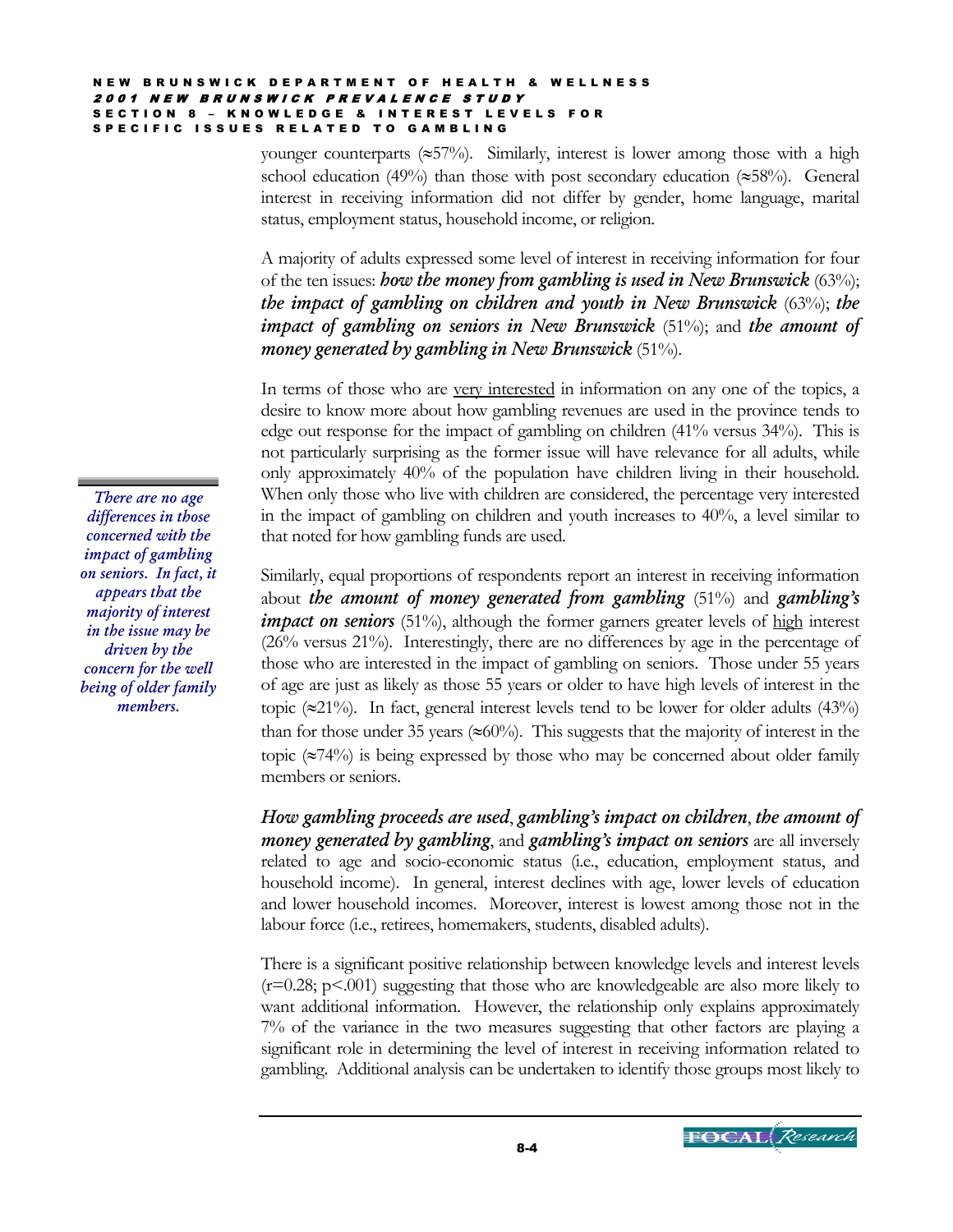require and benefit from information on gambling and problem gambling in New Brunswick.

# Issue Priorities For Those Very Interested

When only considering those who are "Very Interested" in receiving information on at least one issue related to gambling, the information priorities are as follows:

| Table 36: Issue Priorities for those Very Interested in Receiving Information Related to |  |  |
|------------------------------------------------------------------------------------------|--|--|
| Gambling                                                                                 |  |  |

| Percentage of those Very Interested |
|-------------------------------------|
| 89%                                 |
| 88%                                 |
| 76%                                 |
| 74%                                 |
| 72%                                 |
| 72%                                 |
| 67%                                 |
| 65%                                 |
| $55\%$                              |
| 51%                                 |
|                                     |

Compared to other adults, those very interested in obtaining information on at least one issue related to gambling tend to differ on the following measures:

- More likely to personally know someone who has, or had, a problem with gambling  $(56\%$  versus  $43\%$ ;
- More likely to have a non-family member of their household with a gambling problem  $(3\%$  versus  $\leq 1\%$ ;
- More likely to have relatives that have a gambling problem  $(11\% \text{ versus } 4\%);$
- More likely to have friends, co-workers or other acquaintances that have a gambling problem (46% versus 35%);
- More likely to have ever gambled (93% versus 84%);
- More likely to have gambled in the past year (87% versus 75%);
- More likely to have gambled in the past month (65% versus 55%);

*Those most interested in information on gambling-related issues tend to have higher involvement levels in gambling and report greater exposure levels to problem gambling.*

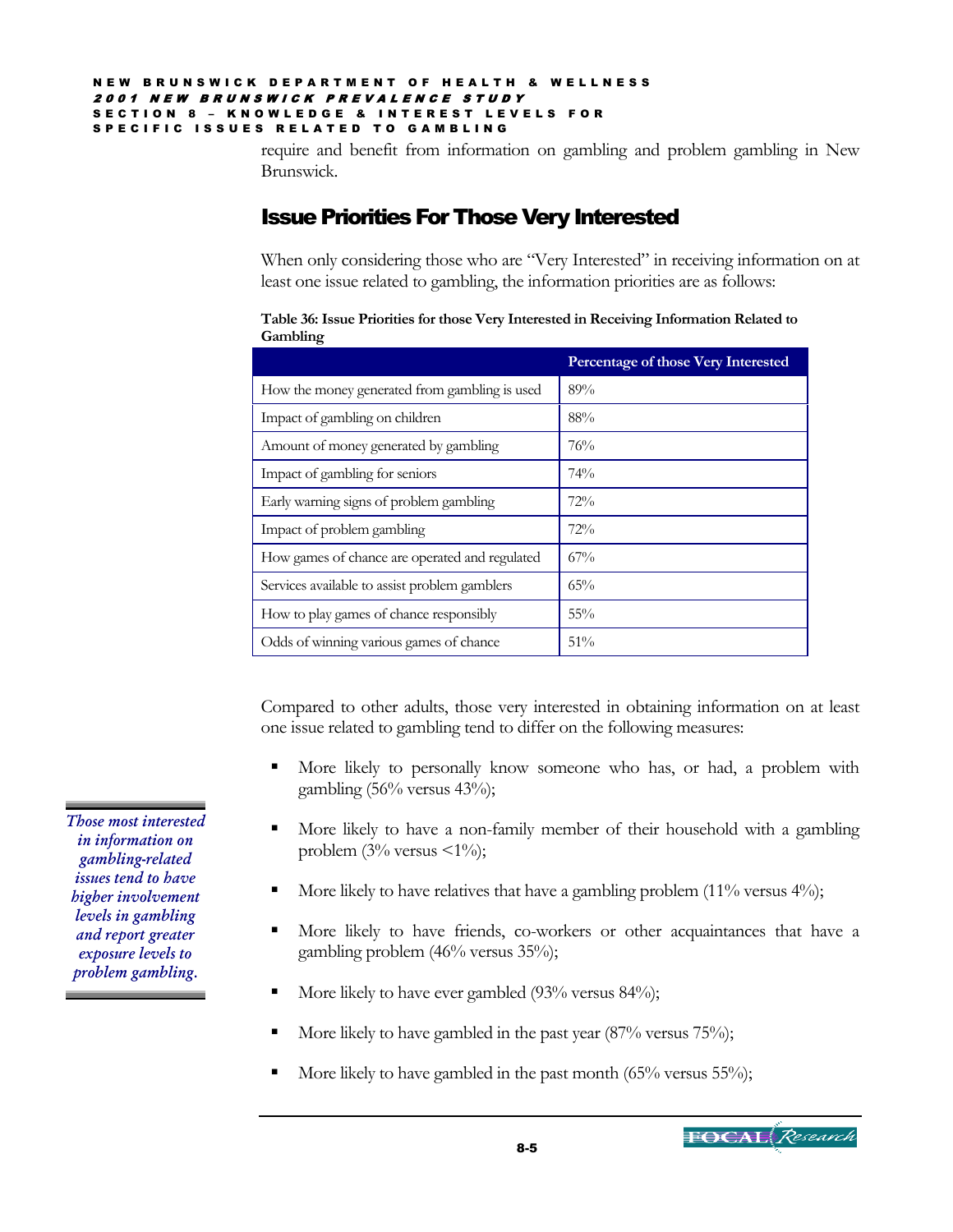More likely to have other adults in their household who gamble on a regular basis (18% versus 12%).

The issue priorities would suggest that those adults seeking information related to gambling are more concerned with holding the government accountable than with using the information for personal purposes. For example, the top three issue priorities are (1) how the money from gambling is used, (2) gambling's impact on children and youth, and (3) the amount of money generated from gambling. While this assumption might have some merit, it is also evident from the preliminary analysis that those interested in obtaining information related to gambling are significantly different in many aspects that could result in heightened personal gambling concerns (e.g., higher involvement in gambling, greater contact with problem gamblers, increased presence of other regular gamblers in the household). Therefore, ensuring that information is reaching those expressing interest in the issues represents an important health promotion opportunity.

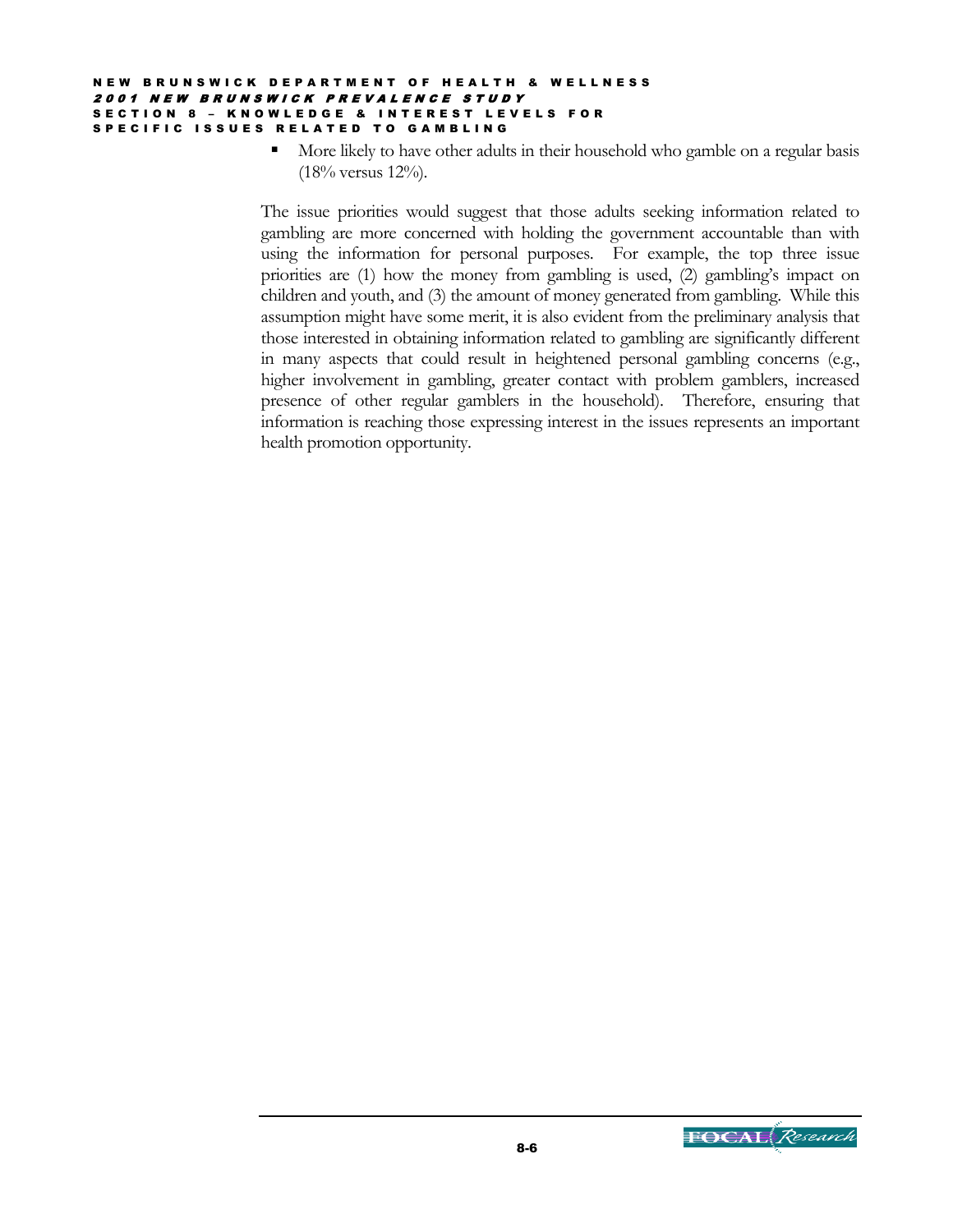# BIBLIOGRAPHY

Abbott, M. W. & Volberg, R. A. (1999). *Gambling and Problem Gambling in the Community: an International Overview and Critique*. Wellington: Department of Internal Affairs.

Addictions Foundation of Manitoba & Malcolm Doupe (1999). *Gambling and Seniors: The Final Report on the Survey of Key Informants*. Winnipeg: Addictions Foundation of Manitoba.

Azmier, J. J. (2001). Gambling in Canada 2001: An Overview. Calgary: Canada West Foundation.

Baseline Market Research Ltd. (1992). *Final Report Prevalence Study of Problem Gambling*. Report to the New Brunswick Department of Finance.

Baseline Market Research Ltd. (1996). *Replication Study of Problem Gambling in New Brunswick*. Report to the New Brunswick Department of Finance.

Dickerson, M. & Baron, E. (1999). "Future Research Into Problem Gambling." In Press, *Addiction*.

Doiron, J. & Nicki, R. (1999). *The Prevalence of Problem Gambling in Prince Edward Island*. Charlottetown: Prince Edward Island Department of Health and Social Services.

New Brunswick Department of Finance (1997). *Video Lottery Program Review*. New Brunswick Department of Finance.

Nova Scotia Alcohol & Gaming Authority & Focal Research Consultants Ltd. (1999). *A Survey of the Prevalence and Perceptions of Gaming in Nova Scotia*. Halifax: Nova Scotia Alcohol & Gaming Authority.

Nova Scotia Alcohol & Gaming Authority (1995). Annual Gaming Report. Dartmouth, Nova Scotia: Nova Scotia Alcohol & Gaming Authority.

Nova Scotia Alcohol & Gaming Authority (1996). Annual Gaming Report. Dartmouth, Nova Scotia: Nova Scotia Alcohol & Gaming Authority.

Nova Scotia Alcohol & Gaming Authority (1997). Annual Gaming Report. Dartmouth, Nova Scotia: Nova Scotia Alcohol & Gaming Authority.

Nova Scotia Alcohol & Gaming Authority (1998). Annual Gaming Report. Dartmouth, Nova Scotia: Nova Scotia Alcohol & Gaming Authority.

Nova Scotia Alcohol & Gaming Authority (1999). Annual Gaming Report. Dartmouth, Nova Scotia: Nova Scotia Alcohol & Gaming Authority.

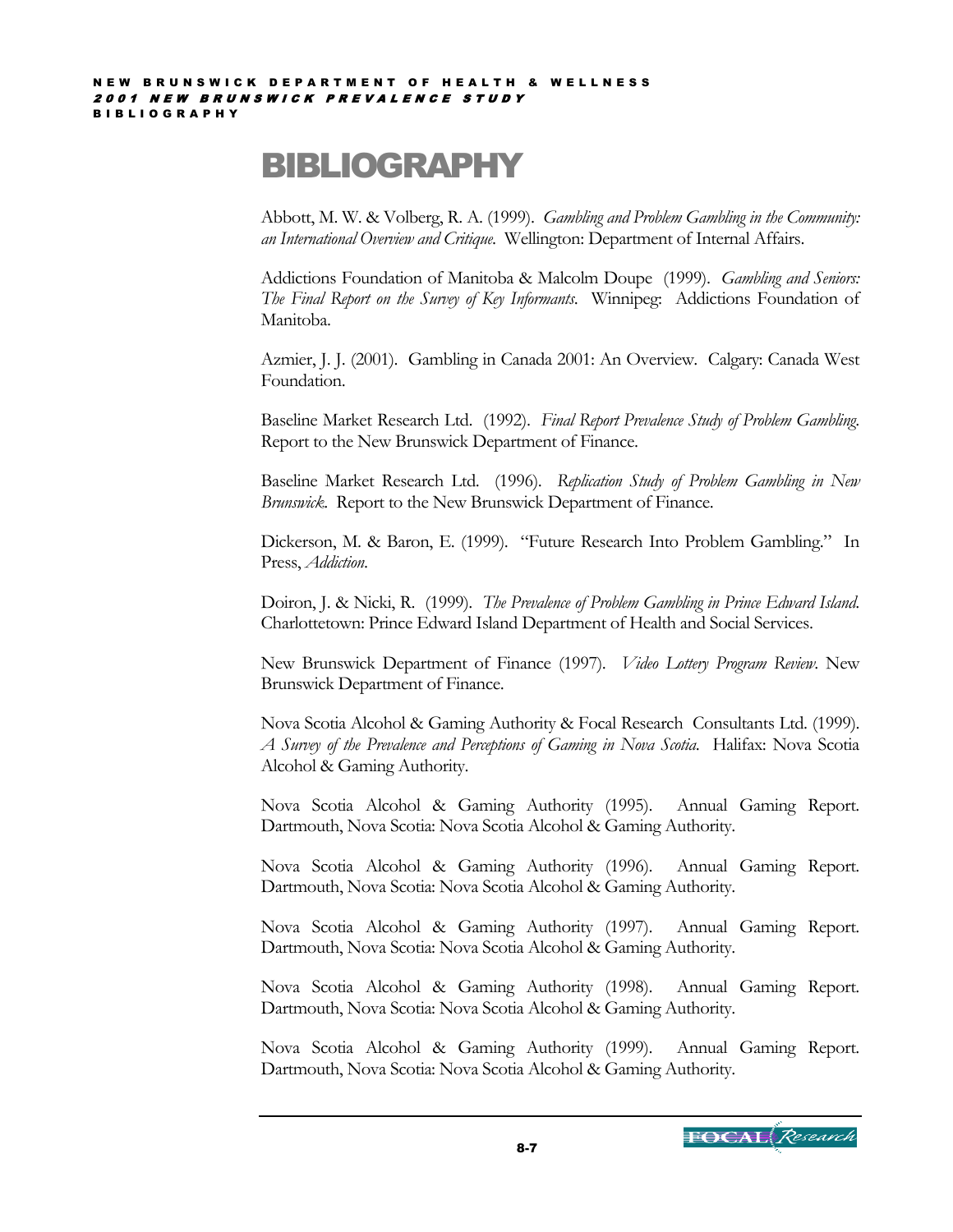#### NEW BRUNSWICK DEPARTMENT OF HEALTH & WELLNESS 2001 NEW BRUNSWICK PREVALENCE STUDY BIBLIOGRAPHY

Nova Scotia Department of Health and Baseline Market Research Ltd. (1996). *Final Report: Prevalence Study on Problem Gambling in Nova Scotia*. Halifax, Nova Scotia: Nova Scotia Department of Health.

Nova Scotia Department of Health and Focal Research Consultants Ltd. (1998). *The 1997/98 Nova Scotia Regular VL Players' Survey*. Halifax, Nova Scotia: Nova Scotia Department of Health.

Nova Scotia Department of Health and Focal Research Consultants Ltd. (1998). *The 1997/98 Nova Scotia Regular VL Players' Survey*. Halifax, Nova Scotia: Nova Scotia Department of Health.

Nova Scotia Department of Health and Omnifacts (1993). *Final Report: Prevalence Study on Problem Gambling in Nova Scotia*. Halifax, Nova Scotia: Nova Scotia Department of Health.

Nova Scotia Gaming Control Commission (1996). *A Year in Review: Gaming in Nova Scotia, The First Annual Report.* Nova Scotia Gaming Commission 1995-96. Halifax, Nova Scotia: Gaming Control Commission.

Schaffer, H. J., Hall, M. N., & Vander Bilt, J. (1997). *Estimating the Prevalence of Disordered Gambling Behaviour in the United States and Canada: a Meta-Analysis*. Boston: Harvard Medical School.

Sudman, S. (1976). *Applied Sampling*. New York: Academic Press Inc.

Volberg, R. A. & Banks, S. M. (1990). "Review of Two Measures of Pathological Gambling in the United States." *Journal of Gambling Behaviour*, 145, 57-71.

Volberg, R.A. (1996). *Problem Gambling in New Brunswick: Review and Recommendations*. Report to the New Brunswick Department of Finance.

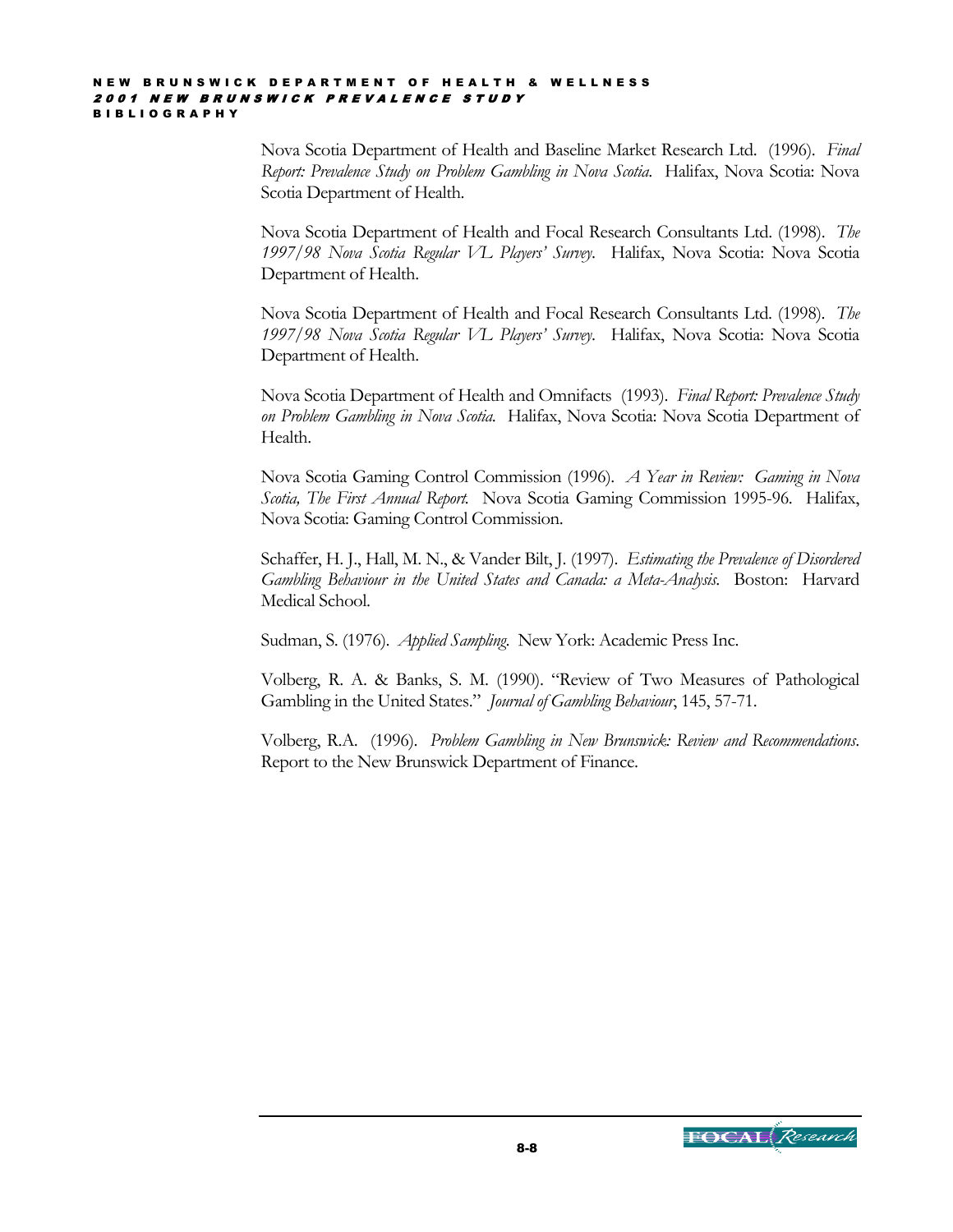NEW BRUNSWICK DEPARTMENT OF HEALTH & WELLNESS 2001 NEW BRUNSWICK PREVALENCE STUDY APPENDICES



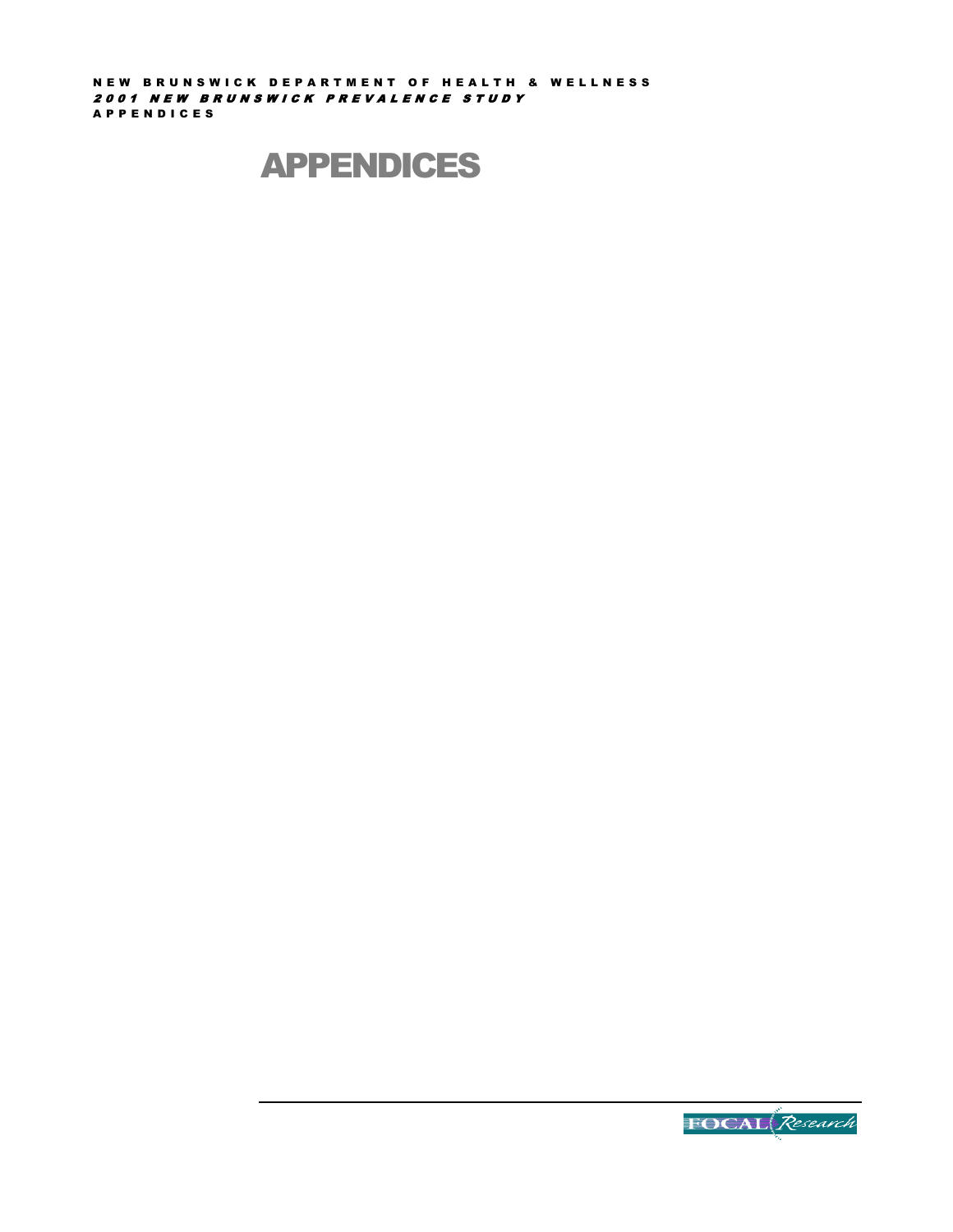NEW BRUNSWICK DEPARTMENT OF HEALTH & WELLNESS 2001 NEW BRUNSWICK PREVALENCE STUDY APPENDICES

# Appendix A:

*2001 Survey of Gambling and Problem Gambling in New Brunswick Questionnaire*

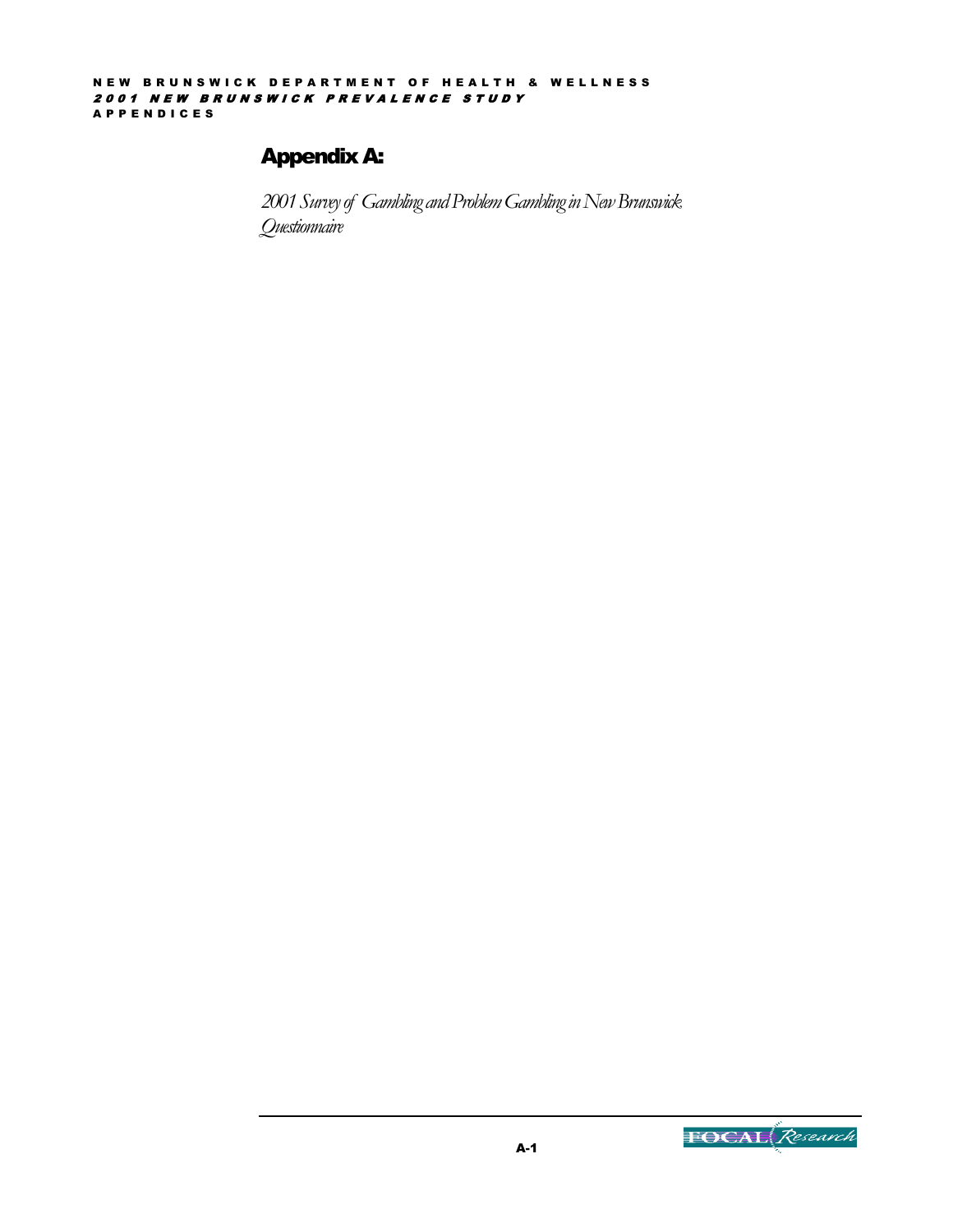#### NEW BRUNSWICK DEPARTMENT OF HEALTH & WELLNESS 2001 NEW BRUNSWICK PREVALENCE STUDY APPENDICES

The 2001 Survey of Gambling and Problem Gambling in New Brunswick had a separate version of the questionnaire for men and women. The survey content was identical, with gender being transposed in the introduction and instructions of each version. The male version of the questionnaire is presented in the report.

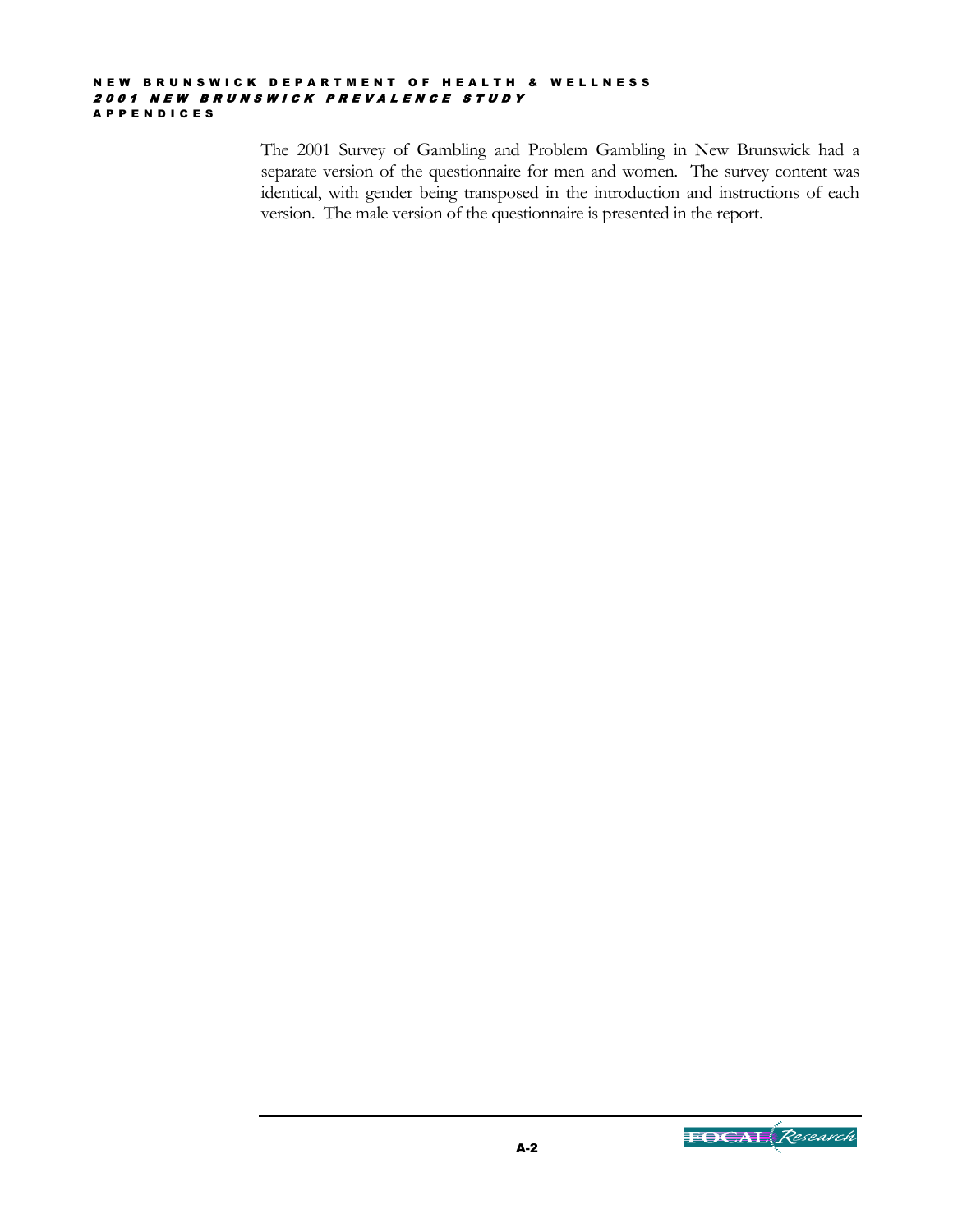Hello, my name is \_\_\_\_\_\_\_\_\_\_\_\_\_\_\_\_\_\_\_\_\_\_\_\_\_\_\_\_\_\_ from Focal Research, a professional research firm located in Atlantic Canada. On behalf of the New Brunswick Department of Health and Wellness, we are conducting a survey across the province about participation, opinions, and general awareness of gambling and gambling related issues in New Brunswick. Your household has been randomly selected to represent the opinions of MEN in the province. May I please speak to a MALE who is 19 years of age or older and is a member of this household?

# IF NO MALES IN HOUSEHOLD – **THANK & TERMINATE**

# IF NOT AVAILABLE – Is there a good time I can call back to reach the correct person? Whom should I ask for? **(WRITE ON RECORD OF CALLS SHEET)**

We would like to assure you that your answers are anonymous and confidential, and the information gathered is used for research purposes only. The survey will take approximately 15 minutes and your contribution to this important study will be greatly appreciated. Is this a convenient time for you to take part?

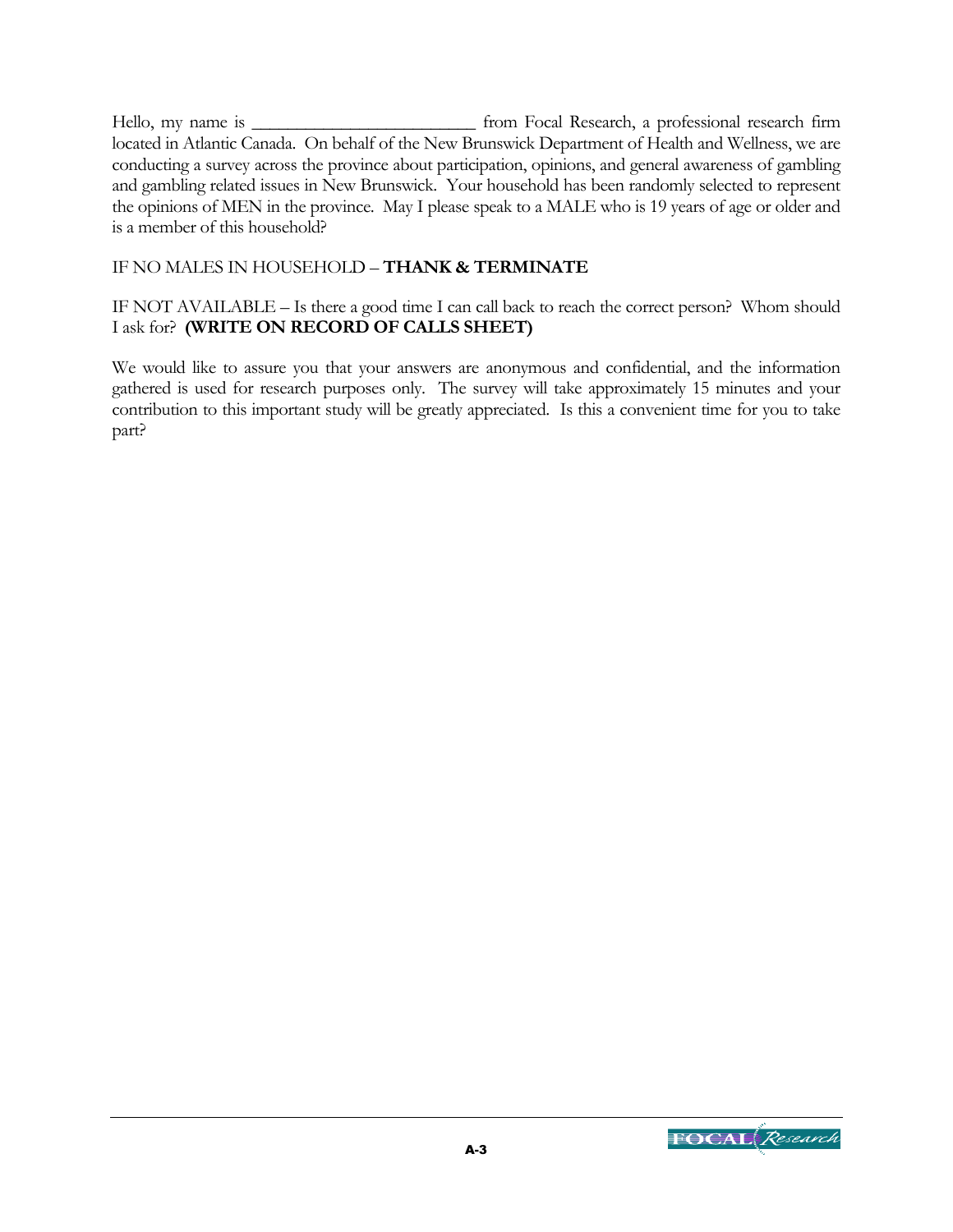- A1a. Have you ever purchased or played any of the following games of chance for which you can win money? First of all… **(RECORD BELOW)**
- A1b. **IF EVER PLAYED THEN ASK:** During the last year, on average, how often did you purchase or play \_\_\_\_\_\_\_\_\_\_\_\_ ? **(READ LIST BELOW FOR EACH GAME EVER PLAYED)**
- A1c. **IF Q # A1B>0 THEN SPECIFY:** On average, approximately how many times (per week, per month, or in the last year) did you play/purchase \_\_\_\_\_\_\_\_\_\_\_\_?

|    | List & Codes For $Q \# A1B$ :                         | $Q \# A1C$ :                    |  |
|----|-------------------------------------------------------|---------------------------------|--|
|    | Weekly (once a week or more)                          | $5 -$ Specify # Times Per Week  |  |
|    | Monthly (once a month or more)                        | $4 -$ Specify # Times Per Month |  |
|    | Occasionally (sporadic, less often than once a month) | 3                               |  |
|    | Rarely (only once or twice a year)                    | - Specify # Times Per Year<br>2 |  |
|    | Seasonal/Varies due to time of year                   |                                 |  |
| ОR | DID NOT PLAY IN LAST YEAR                             | $\Omega$                        |  |

A1d. **IF Q # A1C>0 THEN ASK:** On average, how much did you spend, out of pocket (i.e., excluding any winnings) each time you played \_\_\_\_\_\_\_\_\_\_? **(ROUND TO NEAREST DOLLAR)**

A1e. **IF Q # A1C>0 THEN ASK:** On average, how much time did you spend each time you played \_\_\_\_\_\_\_? **(CONVERT TO NEAREST MINUTE)**

|                                                                              |                                |                                         |                                               | Q A1c)                              | $Q$ A1d)                        | $Q$ A <sub>1</sub> e $)$                 | $Q$ A1f)                             |
|------------------------------------------------------------------------------|--------------------------------|-----------------------------------------|-----------------------------------------------|-------------------------------------|---------------------------------|------------------------------------------|--------------------------------------|
|                                                                              |                                | $Q$ A <sub>1</sub> a)<br>Ever<br>Played | $Q$ A <sub>1</sub> b)<br>Frequency of<br>Play | $#$ Times<br>Played Per<br>Wk/Mo/Yr | Avg.<br>Expenditure<br>Per Time | Avg. Length<br>of Time Spent<br>Per Time | $#$ Times<br>Played In Last<br>Month |
| Lottery Draws such as 6/49, Super 7, TAG                                     | $\mathbf{1}$                   |                                         | $(code 0-5)$                                  | times                               | $\sim$                          | N/A                                      | times                                |
| Scratch 'n Win lottery tickets                                               | $\overline{c}$                 |                                         | $(code 0-5)$                                  | times                               | s                               | N/A                                      | times                                |
| 50¢ Breakopen/Pull-tab tickets                                               | 3                              |                                         | $(code 0-5)$                                  | times                               | $\mathbb{S}$                    | N/A                                      | times                                |
| Sport Select Proline                                                         | $\overline{4}$                 |                                         | $(code 0-5)$                                  | times                               | $\sim$                          | N/A                                      | times                                |
| Video Lottery Terminals                                                      | 5                              |                                         | $(code 0-5)$                                  | times                               | $\sim$                          | mins.                                    | times                                |
| Bingo in Bingo Halls, TV Bingo or Satellite<br>Bingo (excluding Lotto Bingo) | 6                              |                                         | $(code 0-5)$                                  | times                               | $\sim$                          | mins.                                    | times                                |
| Slot Machines at a Casino                                                    | 7                              |                                         | $(code 0-5)$                                  | times                               | $\mathbb{S}$                    | mins.                                    | times                                |
| Dice or Card Games at a Casino                                               | 8                              |                                         | $(code 0-5)$                                  | times                               | $\sim$                          | mins.                                    | times                                |
| Sports Bets/Pools (Excluding Sport Select<br>Proline)                        | 9                              |                                         | $(code 0-5)$                                  | times                               | $\mathbb{S}$                    | mins.                                    | times                                |
| Horse Racing                                                                 | $\mathbf{1}$<br>$\theta$       |                                         | $(code 0-5)$                                  | times                               | $\mathbb{S}$                    | mins.                                    | times                                |
| Card Games for Money (not at casino)                                         | $\mathbf{1}$<br>$\mathbf{1}$   |                                         | $(code 0-5)$                                  | times                               | s                               | mins.                                    | times                                |
| Charity/Non-ALC Draws/Raffles                                                | $\mathbf{1}$<br>$\overline{2}$ |                                         | $(code 0-5)$                                  | times                               | $\sim$                          | N/A                                      | times                                |
| <b>Internet Gambling</b>                                                     | $\mathbf{1}$<br>3              |                                         | $(code 0-5)$                                  | times                               | $\mathbb{S}$                    | mins.                                    | times                                |
| Any Other Types Of Betting                                                   | $\mathbf{1}$<br>$\overline{4}$ |                                         | $(code 0-5)$                                  | times                               | $\sim$                          | mins.                                    | times                                |

A1f. **IF Q # A1C>0 THEN ASK:** In the last month, how many times did you purchase or play

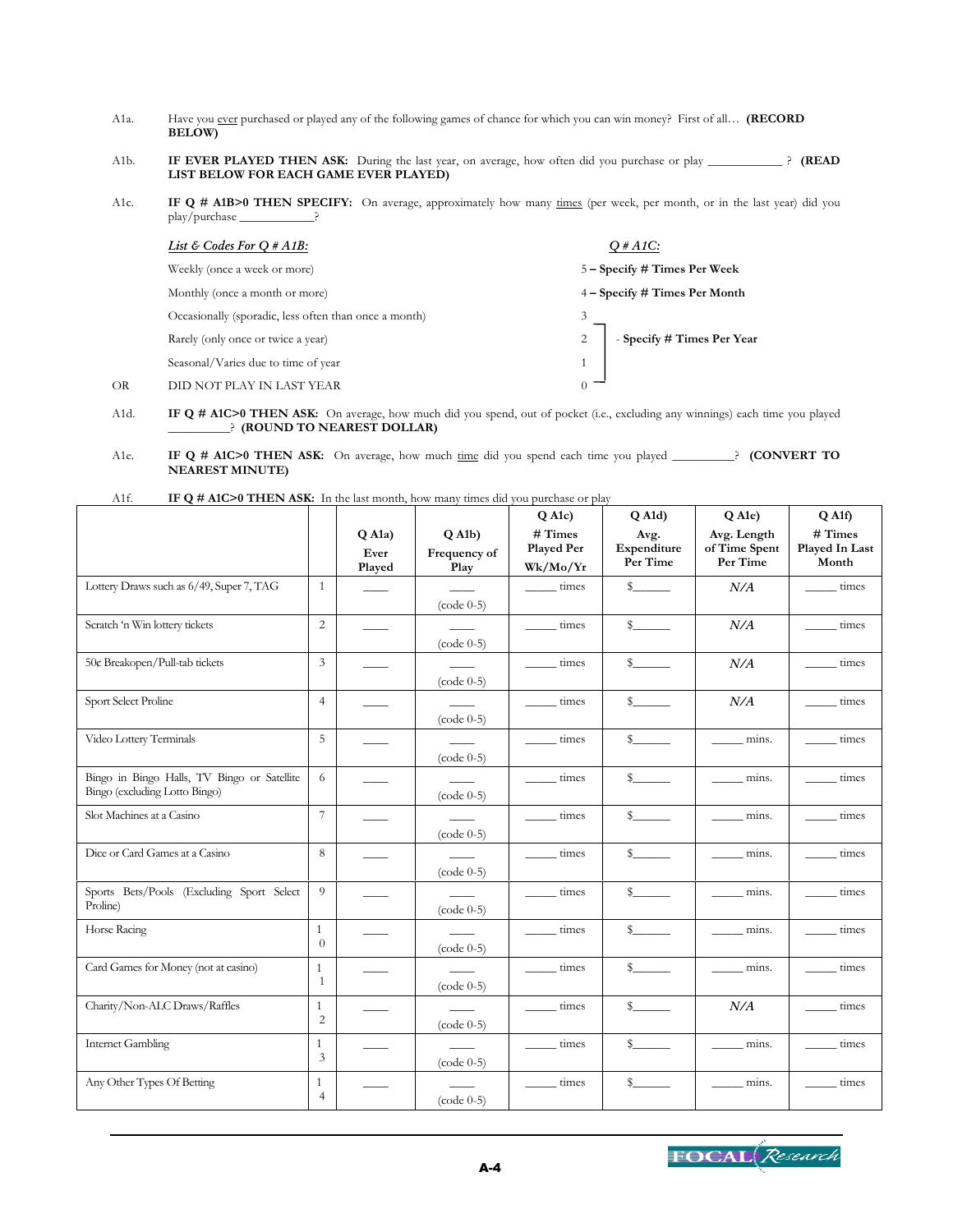A2. And what is the largest amount of money you have spent gambling or on games of chance at any one time in the past year? **(ROUND TO THE NEAREST DOLLAR)**

\$\_\_\_\_\_\_\_\_ \_\_\_\_\_\_\_\_

# **SURVEY INSTRUCTIONS A**

**IF 0 to all in Q # A1a then GO TO SECTION E (Pg. 6)**

**IF 0 to all in Q # A1b then GO TO SECTION D (Pg. 5)**

# **SECTION B: GAMBLING STATEMENTS**

B1. Next I'm going to read you a series of statements about gambling and I would like you to tell me whether you agree or disagree with each one. Using a scale of 1 to 5, where 1 means Strongly Disagree and 5 means Strongly Agree, how much do you agree or disagree with each of the following? (ROTATE ORDER IN SETS)

|     |                                                                                     | Strongly |                |   |                | Strongly |  |
|-----|-------------------------------------------------------------------------------------|----------|----------------|---|----------------|----------|--|
|     |                                                                                     | Disagree |                |   |                | Agree    |  |
| ( ) | a) I find gambling/games of chance are fun and entertaining                         | 1        | $\overline{2}$ | 3 | $\overline{4}$ | 5        |  |
|     | b) I sometimes feel guilty about how much money I have spent<br>gambling            | 1        | 2              | 3 | $\overline{4}$ | 5        |  |
|     | c) After losing money gambling, I have tried to win my money back<br>gambling again | 1        | 2              | 3 | $\overline{4}$ | 5        |  |
|     | d) After a string of losses while gambling, I feel your are more likely to<br>win   | 1        | 2              | 3 | $\overline{4}$ | 5        |  |
|     | e) I consider gambling to be a form of entertainment for me                         | 1        | 2              | 3 | $\overline{4}$ | 5        |  |
| ( ) | f) Gambling is an enjoyable part of socializing with friends or family              | 1        | 2              | 3 | $\overline{4}$ | 5        |  |
|     | g) I sometimes gamble in the hopes of paying off debts or bills                     | 1        | 2              | 3 | $\overline{4}$ | 5        |  |
|     | h) I consider myself to be knowledgeable about how to play games of<br>chance       | 1        | 2              | 3 | $\overline{4}$ | 5        |  |
|     | i) I gamble to forget my troubles or wornes or when I feel bad about<br>myself      | 1        | 2              | 3 | $\overline{4}$ | 5        |  |
|     | j) I have friends or family who worry or complain about me gambling                 | 1        | 2              | 3 | $\overline{4}$ | 5        |  |
| ( ) | k) I have lied about my gambling                                                    | 1        | 2              | 3 | $\overline{4}$ | 5        |  |
|     | I) I sometimes feel guilty about how much time I spend gambling                     | 1        | 2              | 3 | $\overline{4}$ | 5        |  |
|     | m) I often find myself thinking about gambling or ways to find<br>money to gamble   | 1        | 2              | 3 | $\overline{4}$ | 5        |  |
|     | n) I could stop gambling any time I wanted                                          | 1        | 2              | 3 | $\overline{4}$ | 5        |  |
|     | o) Gambling has negatively affected a significant relationship                      | 1        | 2              | 3 | $\overline{4}$ | 5        |  |
|     | Gambling has negatively affected my job, educational or career<br>opportunities     | 1        | 2              | 3 | $\overline{4}$ | 5        |  |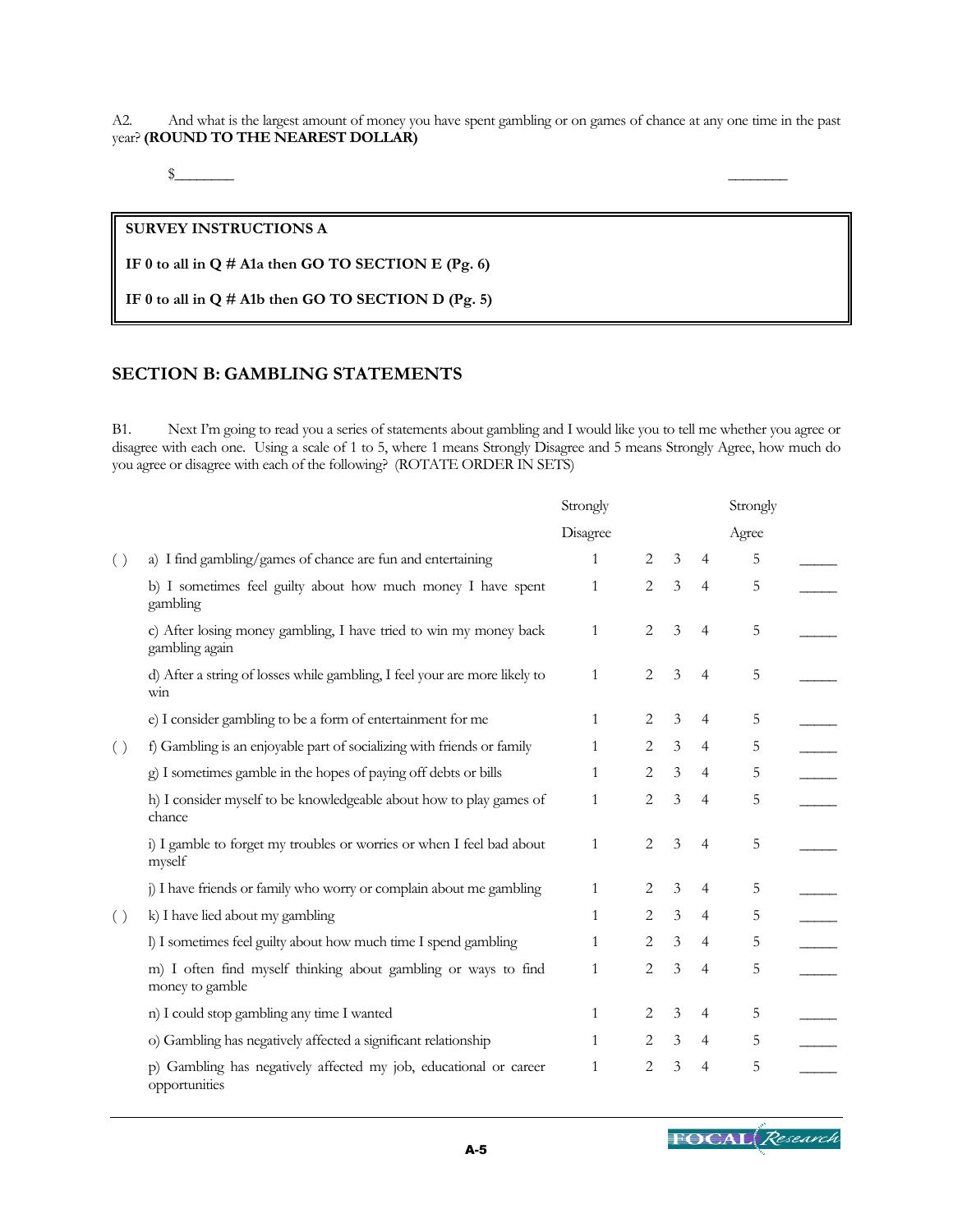# **SECTION C: PROBLEM GAMBLING**

The next set of questions is part of a standard series of questions that have recently been used throughout Canada in surveys similar to this one. Again, there are no right or wrong answers and I want to reassure you that your answers are confidential and anonymous. We simply want to know about your experiences. Please try to be as accurate as possible.

Thinking about the last twelve months only, that would be since last August…

| C1. | Have you bet more than you could really afford to lose? |
|-----|---------------------------------------------------------|
|     | Would you say:                                          |

| Never            |  |
|------------------|--|
| Sometimes        |  |
| Most of the time |  |
| Almost always    |  |
| Refused          |  |
| Don't know       |  |

C2. Have you needed to gamble with larger amounts of money to get the same feeling of excitement?

| Never            |  |
|------------------|--|
| Sometimes        |  |
| Most of the time |  |
| Almost always    |  |
| Refused          |  |
| Don't know       |  |

C3. When you gambled, did you go back another day to try and win back the money you lost?

| Never            |  |
|------------------|--|
| Sometimes        |  |
| Most of the time |  |
| Almost always    |  |
| Refused          |  |
| Don't know       |  |

C4. Have you borrowed money or sold anything to get money to gamble?

| Never            |  |
|------------------|--|
| Sometimes        |  |
| Most of the time |  |
| Almost always    |  |
| Refused          |  |
| Don't know       |  |

C5. Have you felt that you might have a problem with gambling?

| Never            |  |
|------------------|--|
| Sometimes        |  |
| Most of the time |  |
| Almost always    |  |
| Refused          |  |
| Don't know       |  |

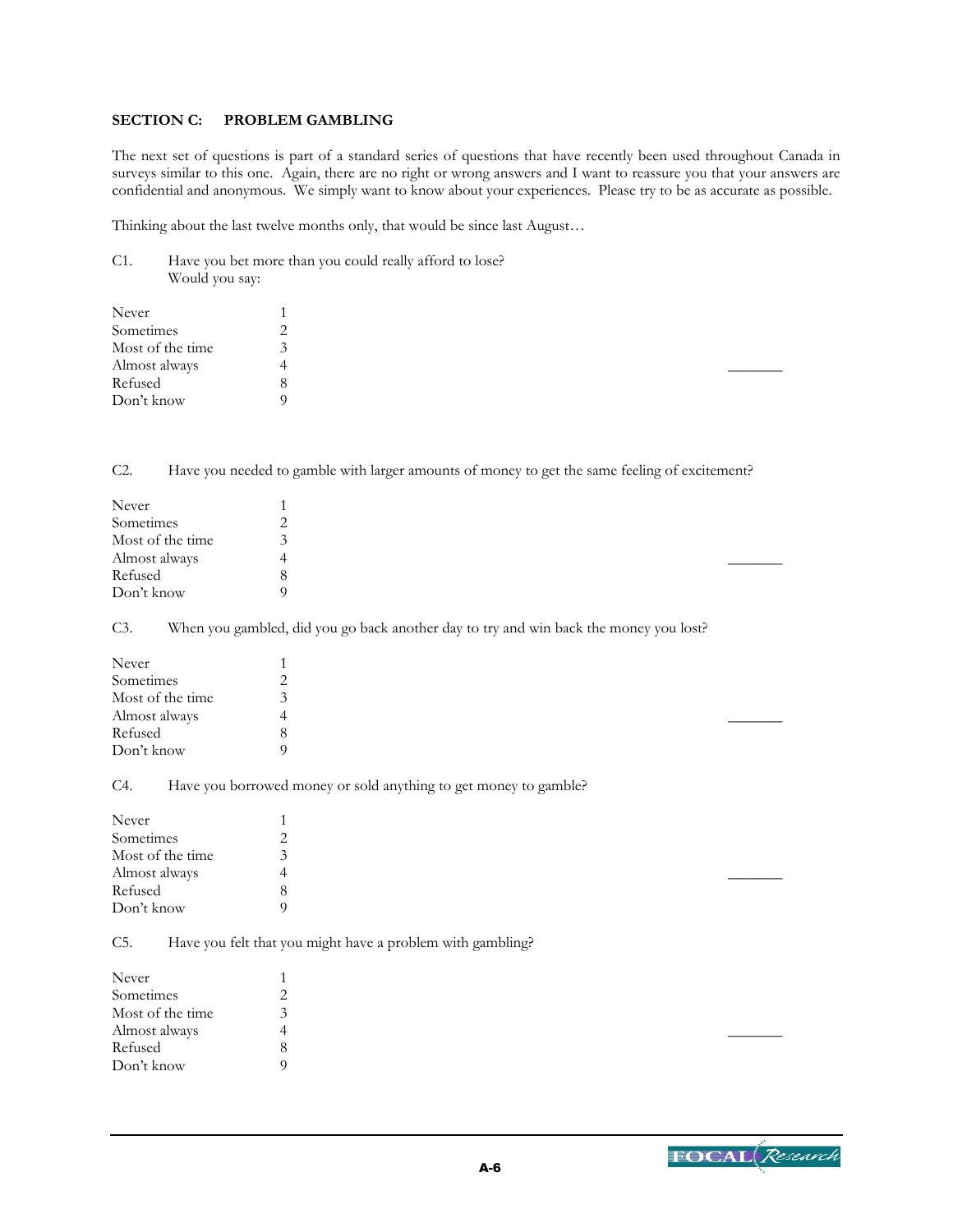C6. Have people criticized your betting or told you that you had a gambling problem, regardless of whether or not you thought it was true?

| Never            |  |
|------------------|--|
| Sometimes        |  |
| Most of the time |  |
| Almost always    |  |
| Refused          |  |
| Don't know       |  |

C7. Have you ever felt guilty about the way you gamble, or what happens when you gamble?

| Never            |  |  |  |
|------------------|--|--|--|
| Sometimes        |  |  |  |
| Most of the time |  |  |  |
| Almost always    |  |  |  |
| Refused          |  |  |  |
| Don't know       |  |  |  |

C8. Has gambling caused you any health problems, including stress or anxiety?

| Never            |  |  |  |
|------------------|--|--|--|
| Sometimes        |  |  |  |
| Most of the time |  |  |  |
| Almost always    |  |  |  |
| Refused          |  |  |  |
| Don't know       |  |  |  |

C9. Has your gambling caused any financial problems for you or your household?

| Never            |  |
|------------------|--|
| Sometimes        |  |
| Most of the time |  |
| Almost always    |  |
| Refused          |  |
| Don't know       |  |

# **SECTION D: LIFETIME PROBLEM GAMBLING**

Now we would like you to focus on anytime you may have played games of chance.

D1. Have you now or in the past ever felt you were having a problem spending more time and/or money gambling or playing games of chance for money? (READ LIST)

| YES - More Money | 1 - CONTINUE    |
|------------------|-----------------|
| YES - More Time  | 2 - CONTINUE    |
| $YES - Both$     | 3 – CONTINUE    |
| NO.              | 0 - GO TO Q# D4 |

D2. Have you solved your problem with gambling or is it still a concern for you? (READ LIST)

> Completely solved1 - CONTINUE<br>Partially solved 2 - CONTINUE Partially solved 2 - CONTINUE<br>Still a problem 3 - GO TO Q# I 3 - GO TO Q# D4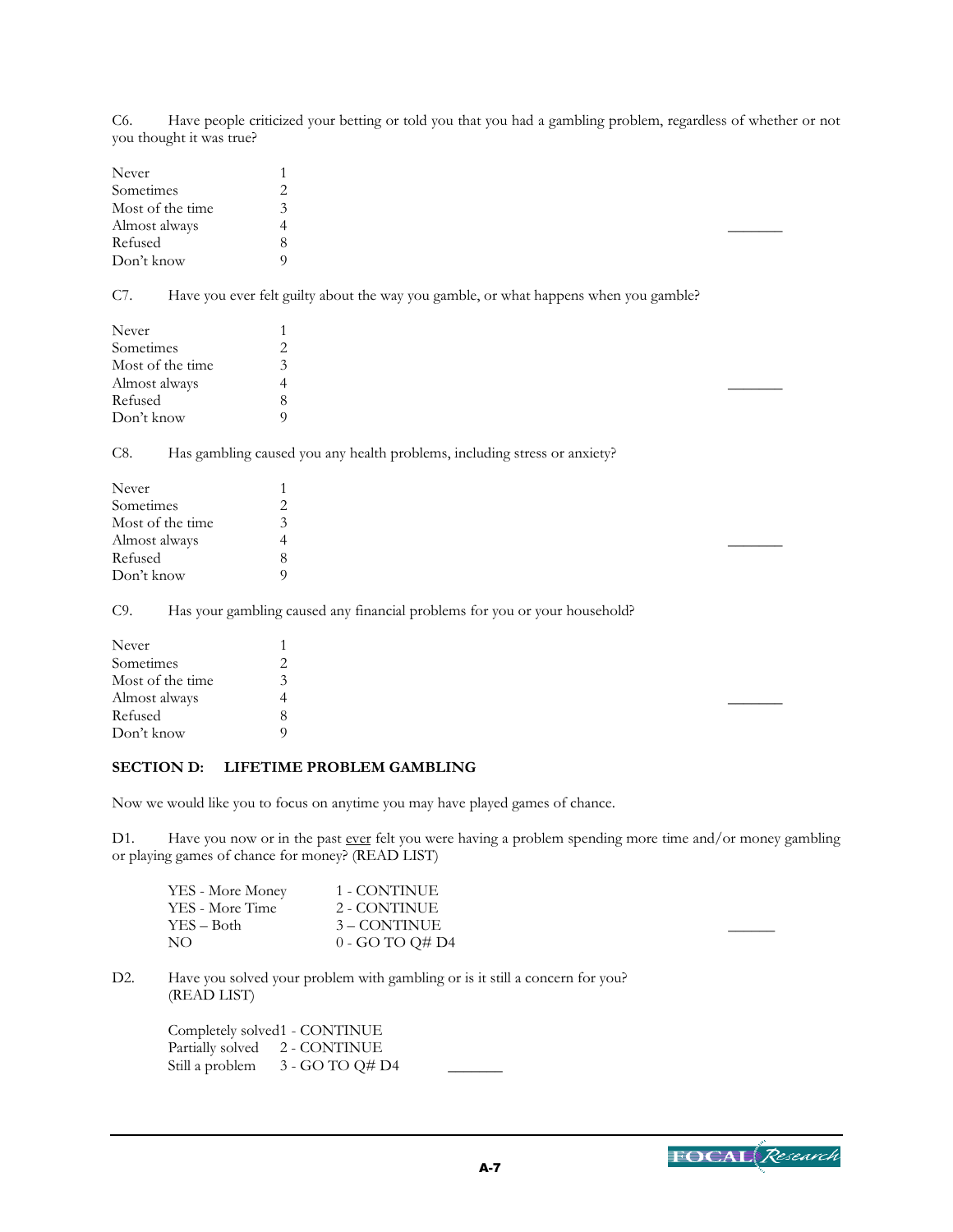D3. How long ago did you solve your gambling problem? (CONVERT TO MONTHS)

D4. In general, on a scale of 1 to 10 where 1 means your gambling is not at all a problem and 10 means your gambling is a serious problem, how would you rate your gambling right now?

Not at all a problem Serious problem 1 2 3 4 5 6 7 8 9 10 \_\_\_\_\_

# **SECTION E: GAMBLING SUPPORT SERVICES**

\_\_\_\_\_\_\_\_\_\_\_\_\_\_\_\_\_\_\_\_\_\_ \_\_\_\_\_\_\_

E1a. Including yourself, do you personally know of anyone in New Brunswick who has, or has had, a problem with their gambling?

YES 1 - CONTINUE<br>NO 1 - GO TO 0 # 0 – GO TO Q # E2a<br>9 – GO TO Q # E2a (Don't know/Unsure)

- E1b. IF YES: Which of the following best describes your relationship to this person or these people you know who have a gambling problem? (READ LIST) (MORE THAN ONE RESPONSE ALLOWED)
- E1c. FOR EACH MENTION: How many are there?

|                                           | E1b | E1c) |
|-------------------------------------------|-----|------|
| Self                                      |     |      |
| Household Family Member                   |     |      |
| Household Non-Family Member               |     |      |
| Immediate Family - Not In Household       |     |      |
| (brother, sister, parents, grandparents)  |     |      |
| Other Family - Not In Household           |     |      |
| (uncle, aunt, cousin)                     |     |      |
| Others – Non-Household, Non-Family Member |     |      |
| (friend, acquaintance, co-workers)        |     |      |

\_\_\_\_\_\_\_\_\_\_\_\_\_\_\_\_\_\_\_\_\_\_\_\_\_\_\_\_\_\_\_\_\_\_\_\_\_\_\_\_\_\_\_\_\_\_\_\_\_\_\_ \_\_\_\_ \_\_\_\_

\_\_\_\_\_\_\_\_\_\_\_\_\_\_\_\_\_\_\_\_\_\_\_\_\_\_\_\_\_\_\_\_\_\_\_\_\_\_\_\_\_\_\_\_\_\_\_\_\_\_\_ \_\_\_\_ \_\_\_\_

\_\_\_\_\_\_\_\_\_\_\_\_\_\_\_\_\_\_\_\_\_\_\_\_\_\_\_\_\_\_\_\_\_\_\_\_\_\_\_\_\_\_\_\_\_\_\_\_\_\_\_\_\_ \_ \_\_\_\_ \_\_\_\_

E1d. What type(s) of gambling do or did they have a problem with?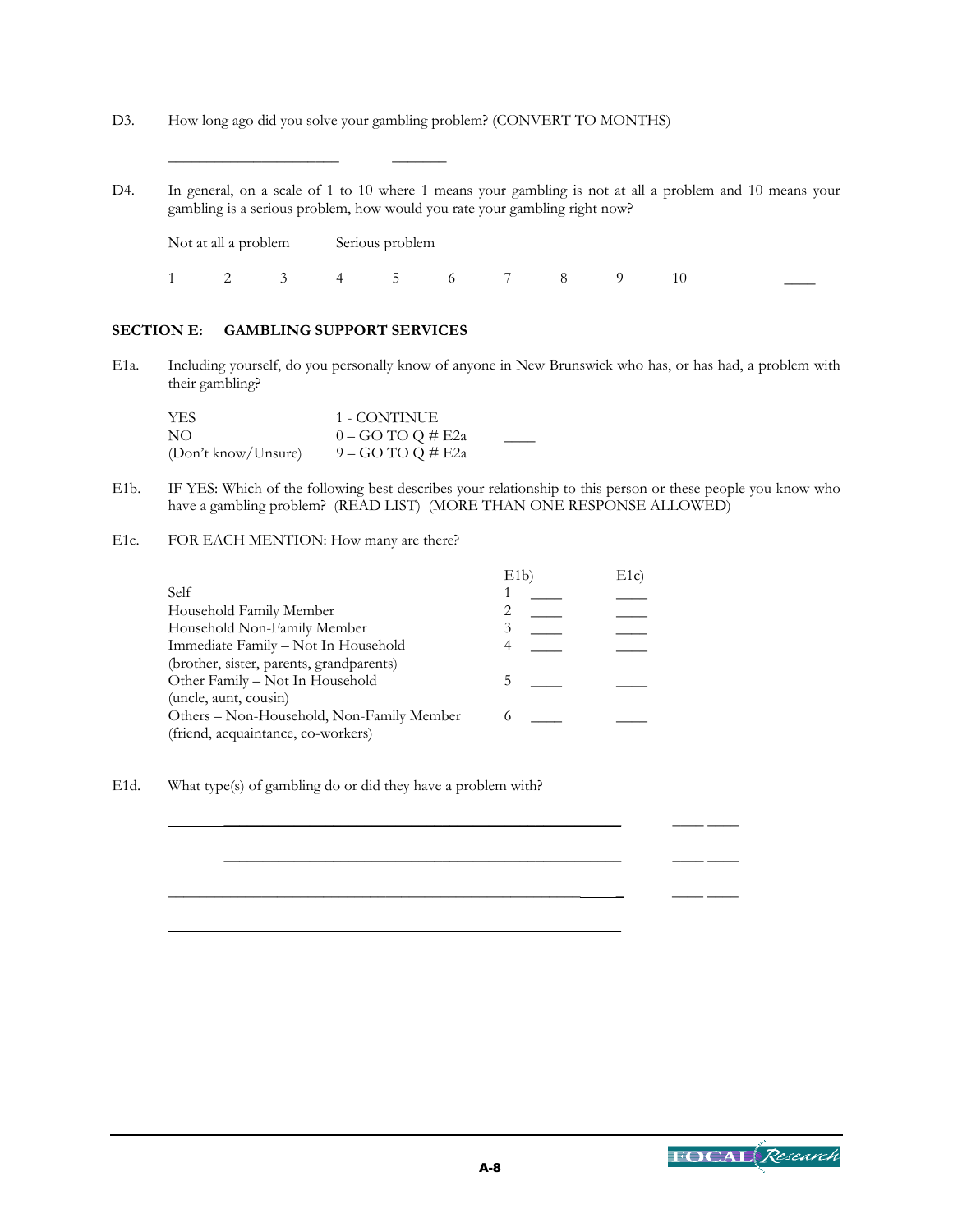E2a. Are you aware of any assistance or services currently in place to help…

# YES NO DK

| 1) Problem Gamblers             |  |  |
|---------------------------------|--|--|
| 2) Families of Problem Gamblers |  |  |

# **IF NO OR DON'T KNOW TO BOTH GO TO E2C**

E2b. **IF YES TO EITHER:** What support services are available to assist problem gamblers or their families in New Brunswick? **(DON'T READ LIST)**

E2c. **(FOR THOSE NOT MENTIONED IN E2B):** Do you know whether the following services are available to assist problem gamblers or their families in New Brunswick **(READ LIST)**

|                                   |   | <b>DON'T READ</b><br>E2b) | <b>READ</b><br>E2c) |
|-----------------------------------|---|---------------------------|---------------------|
| Gamblers Annonymous               | 1 |                           |                     |
| Regional Addiction Services/Detox | 2 |                           |                     |
| Gambling Helpline 1-800 #         | 3 |                           |                     |
| Other (SPECIFY):                  | 4 |                           |                     |
| Can't recall specifics            | 5 |                           |                     |

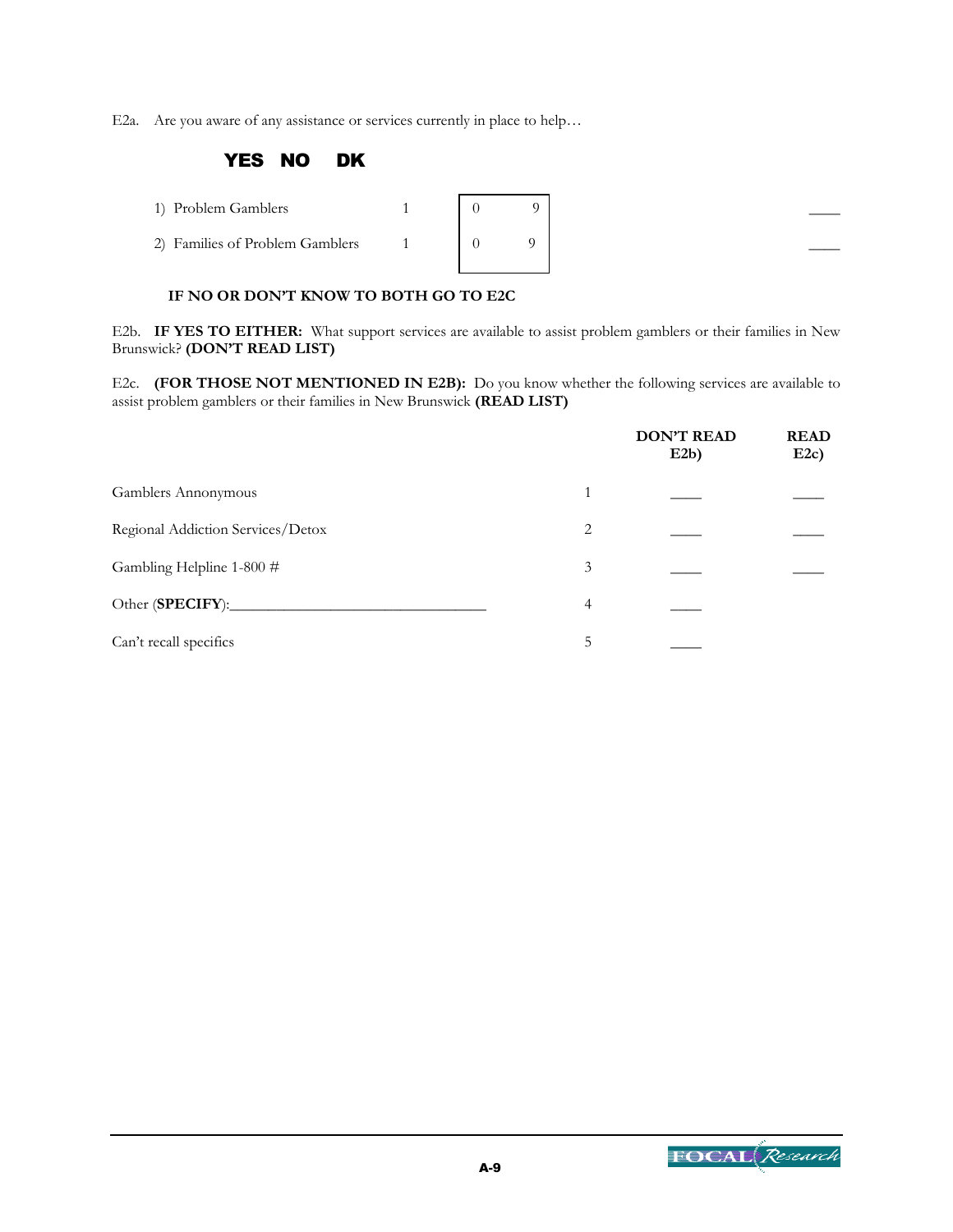E3a. Have you ever sought any assistance or information, from informal sources such as your spouse or partner, friends, or family members or more formal services, to help either yourself or someone else with a gambling problem?

E3b. Has anyone else in your household ever sought any assistance or information to help either themselves or someone else with a gambling problem?



# **IF NO TO BOTH, GO TO SECTION F (NEXT PAGE)**

## E3c. **IF YES TO ANY OF THE ABOVE:** What sources were accessed in order to get assistance or information for problem gambling? **(READ LIST)**

| Spouse/Partner                                                                                                                 | $\mathbf{1}$   |  |
|--------------------------------------------------------------------------------------------------------------------------------|----------------|--|
| Other Family Members, Household                                                                                                | 2              |  |
| Employer/Colleagues                                                                                                            | 3              |  |
| Friends                                                                                                                        | $\overline{4}$ |  |
| Church/Religious Groups                                                                                                        | 5              |  |
| Family Doctor                                                                                                                  | 6              |  |
| Gamblers Anonymous                                                                                                             | 7              |  |
| Other Gambling Self-Help Groups/Community Centres                                                                              | 8              |  |
| Regional Addiction Services/Detox                                                                                              | 9              |  |
| Gambling Helpline $-1-800 \#$                                                                                                  | 10             |  |
| Mental Health Professionals                                                                                                    | 11             |  |
| Therapist from Private Agency                                                                                                  | 12             |  |
| Hospital/Health Centres (including Emergency Rooms)                                                                            | 13             |  |
| Department of Health                                                                                                           | 14             |  |
| Other<br><u> 1989 - Johann Harry Harry Harry Harry Harry Harry Harry Harry Harry Harry Harry Harry Harry Harry Harry Harry</u> | 15             |  |
| Don't Know                                                                                                                     | 99             |  |

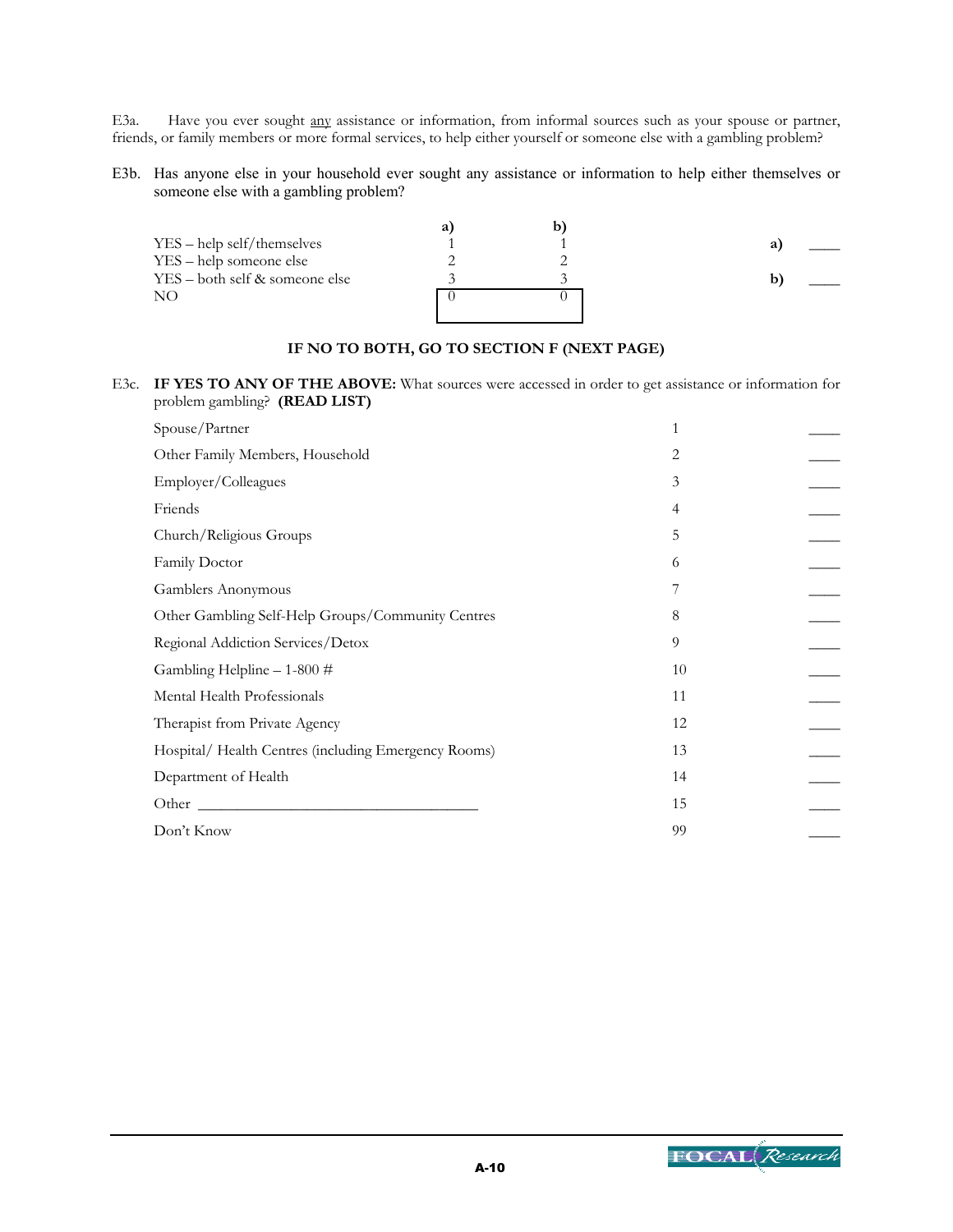### **SECTION F: GENERAL AWARENESS AND OPPOSITION TO GAMBLING**

Fa. How knowledgeable do you feel you are on the following. Would you say you are very knowledgeable, somewhat knowledgeable or not at all knowledgeable about… (ROTATE LIST)

Fb. If such information were available, how interested would you personally be in having additional information on...

|   |   |                                                                                      | a) Knowledgeable |      |      |        | b) Interested |      |  |
|---|---|--------------------------------------------------------------------------------------|------------------|------|------|--------|---------------|------|--|
|   |   |                                                                                      | Not At           | Some |      | Not At | Some          |      |  |
|   |   |                                                                                      | All              | what | Very | All    | what          | Very |  |
|   |   | 1. The impact of problem gambling in<br>New Brunswick                                |                  | 2    | 3    |        | 2             | 3    |  |
|   |   | 2. Odds of winning for the various<br>games of chance available in the<br>province   |                  | 2    | 3    |        | 2             | 3    |  |
| ( |   | 3. Services available to help problem<br>gamblers and their families                 | $\overline{1}$   | 2    | 3    |        | 2             | 3    |  |
| ( |   | 4. Early warning signs that someone<br>may be having problems with their<br>gambling | $\overline{1}$   | 2    | 3    |        | 2             | 3    |  |
| ( |   | 5. The amount of money generated by 1<br>gambling in New Brunswick                   |                  | 2    | 3    |        | 2             | 3    |  |
| ( |   | 6. How the money from gambling is<br>used in New Brunswick                           | - 1              | 2    | 3    |        | 2             | 3    |  |
|   | ( | 7 The impact of gambling on children 1<br>and youth in New Brunswick                 |                  | 2    | 3    |        | 2             | 3    |  |
| ( |   | 8 The impact of gambling for Seniors<br>in New Brunswick                             | - 1              | 2    | 3    |        | 2             | 3    |  |
| ( |   | 9. On how games of chance are<br>operated and regulated in New<br><b>Brunswick</b>   | $\overline{1}$   | 2    | 3    |        | 2             | 3    |  |
|   |   | 10. On how to play games of chance<br>responsibly (responsible gaming)               | $\overline{1}$   | 2    | 3    |        |               | 3    |  |

F2. Would you say you are very, somewhat, not very, or not at all familiar with the efforts of the provincial government to create awareness of gambling related problems?

Very Familiar 1<br>Somewhat Familiar 2 Somewhat Familiar Not Very Familiar 3<br>Not At All Familiar 4 Not At All Familiar 4

F3. Have you seen or read the pamphlets, tear-off sheets or literature on problem gambling from the Department of Health and Wellness?

| Yes            |  |
|----------------|--|
| N <sub>o</sub> |  |
| Don't Know     |  |

F4. Have you heard about the 1-800 line, which is available to provide information for people with gambling problems or members of their families?

 $Y$ es  $1$ <br>No  $2$ No 2 Don't know 9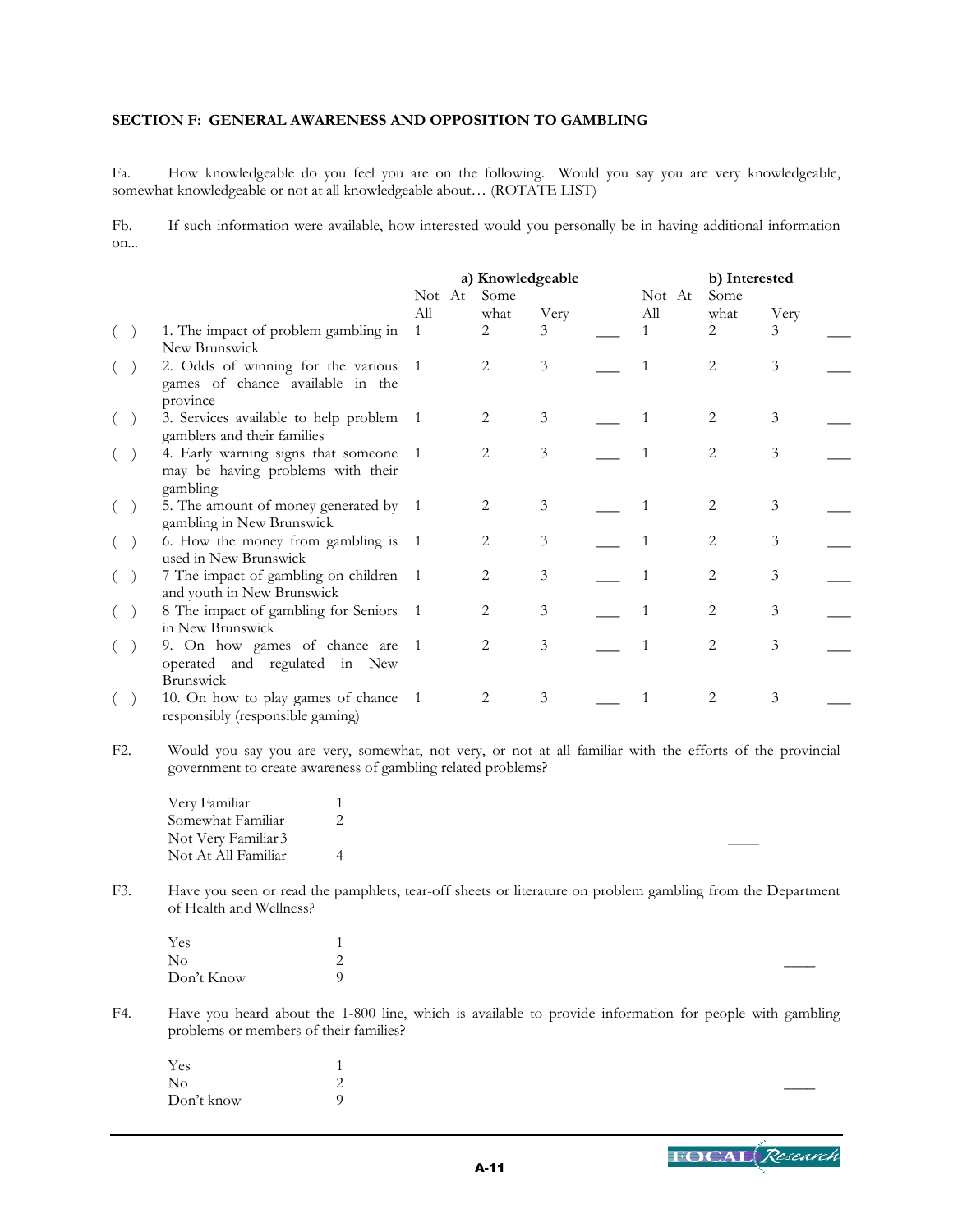# **SECTION G: LEVELS OF OPPOSITION TO GAMBLING**

G1. I would now like to ask you a few questions regarding your personal opinions about gambling. There are no right or wrong answers. We are simply interested in what you think. Using a scale of 1 to 5, where 1 means Strongly Oppose and 5 means Strongly Favour, how do you feel about the following types of gambling in New Brunswick? (ROTATE ORDER)

|                        |                                                                                                          | Strongly<br>Oppose |          |               |                | Strongly<br>Favour |  |
|------------------------|----------------------------------------------------------------------------------------------------------|--------------------|----------|---------------|----------------|--------------------|--|
|                        | a) The establishment of casino gambling in New Brunswick                                                 |                    |          |               | 4              |                    |  |
|                        | b) The establishment of casino gambling in conjunction 1<br>with a tourist resort in New Brunswick       |                    | $\gamma$ | $\mathcal{Z}$ | $\overline{4}$ | 5                  |  |
| $\left( \quad \right)$ | c) The current availability of video lottery gambling in New 1<br><b>Brunswick</b>                       |                    |          | $\mathcal{E}$ | 4              | $\mathcal{D}$      |  |
|                        | d) Limiting the availability of video lottery gambling to a 1<br>few selected locations in New Brunswick |                    |          | $\mathcal{E}$ | 4              | $\overline{ }$     |  |
|                        | e) The current availability of bingo in bingo halls in New 1<br><b>Brunswick</b>                         |                    |          | $\mathcal{Z}$ |                | 5                  |  |
|                        | f) The current availability of lottery gambling in New 1<br><b>Brunswick</b>                             |                    |          | 3             | 4              | $\mathcal{D}$      |  |

# **SECTION H: DEMOGRAPHICS**

We are nearly finished the survey. I just need to know a little bit about yourself so that we can compare the answers of different groups of people.

H1. What is your current marital status? (READ IF NECESSARY)

| Never been married            |             |  |  |
|-------------------------------|-------------|--|--|
| Married / Living with partner |             |  |  |
| Separated                     | $\triangle$ |  |  |
| Divorced                      |             |  |  |
| Widowed                       |             |  |  |
| (No Answer/Refused)           |             |  |  |
| (Don't Know)                  |             |  |  |

H2. What is your mother tongue, the language you first learned to speak and still understand?

| English          |  |  |
|------------------|--|--|
| French           |  |  |
| Bilingual always |  |  |
| Other            |  |  |

H3. What is the highest level of education you have had the opportunity to complete?

| No formal schooling                          |         |  |
|----------------------------------------------|---------|--|
| Elementary to some high school (grades 1-11) |         |  |
| Graduated high school                        |         |  |
| Some community college / trade school        |         |  |
| Completed community college / trade school   |         |  |
| Some university                              | $\circ$ |  |
| Completed university (Bachelor's, Diploma)   |         |  |
| Post graduate (Master's, PhD.)               | 8       |  |
| (No answer/Refused)                          | 88      |  |
| (Don't know)                                 | 99      |  |
|                                              |         |  |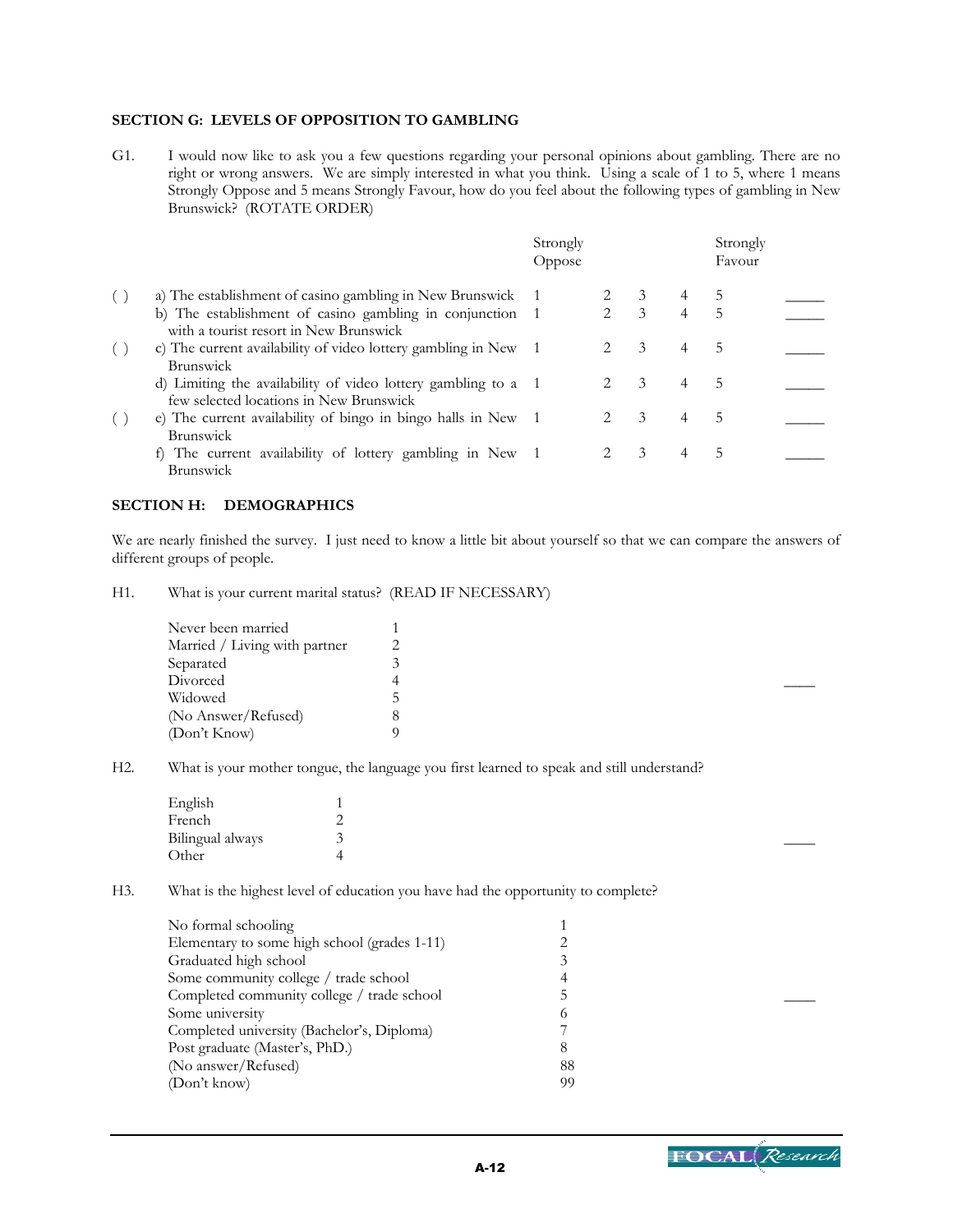## H4. In what year were you born?

H5. Which of the following best describes your current work status?

| Working Full-time | 1 - CONTINUE    |
|-------------------|-----------------|
| Working Part-time | 2 - CONTINUE    |
| Unemployed        | 3 - GO TO Q# H7 |
| Student           | $4 - GOTOQ#H7$  |
| Homemaker         | $5 - GOTOQ#H7$  |
| Retired           | $6 - GOTOQ#H7$  |
| Disabled          | $7 - GOTOQ#H7$  |

H6. What is your current occupation (i.e. the type of work you do)? (Not the type of company)

\_\_\_\_\_\_\_\_\_\_\_\_\_\_\_\_\_\_\_\_\_\_\_\_\_\_\_\_\_\_\_\_\_\_\_\_\_\_\_\_\_\_\_\_\_\_\_\_\_\_\_\_\_\_\_\_ \_\_\_\_ \_\_\_\_

\_\_\_\_\_\_\_\_\_\_\_\_\_\_\_\_\_\_\_\_\_\_\_\_\_ \_\_\_\_ \_\_\_\_

# H7. What is your religion?

| Protestant |               |
|------------|---------------|
| Catholic   |               |
| Jewish     | $\mathcal{R}$ |
| Other      |               |
| None       | $5 - GOTOH9$  |
| Refused    | 8 -- GO TO H9 |

## H8. How often do you attend religious services?

| At least once a week    |  |
|-------------------------|--|
| About 2-3 times a month |  |
| About once a month      |  |
| Less than once a month  |  |
| Never                   |  |

H9. Would you say that religion has a very, somewhat, not very, or not at all important influence on your day-to-day life?

| Very important influence       |  |  |
|--------------------------------|--|--|
| Somewhat important influence   |  |  |
| Not very important influence   |  |  |
| Not at all important influence |  |  |

H10. Which of the following broad income categories best describes your total household income before taxes in 2000? Would it be:

| Up to $$15,000$               |   |  |  |
|-------------------------------|---|--|--|
| Between \$15,001 and \$25,000 |   |  |  |
| Between \$25,001 and \$50,000 |   |  |  |
| Between \$50,001 and \$70,000 |   |  |  |
| More than $$70,000$           |   |  |  |
| (Refused)                     | 8 |  |  |
| (Don't know)                  |   |  |  |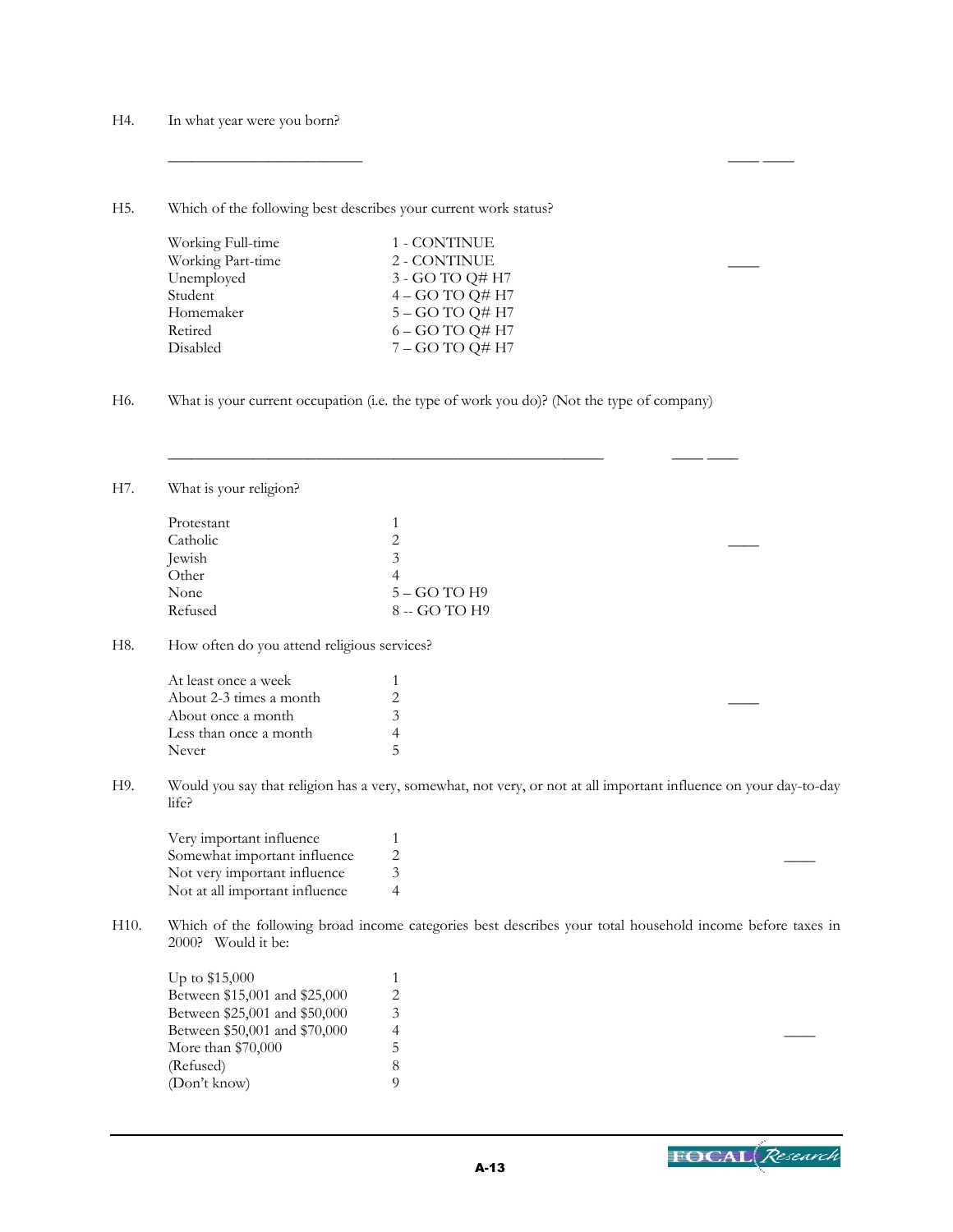H11. How many people contribute to this household income?

H12a. Including yourself, how many people live in your household?

# **(IF ONE – GO TO Q # H13)**

H12b. Excluding yourself, how many adults in your household, 19 years of age or older, play any games of chance for money, including lottery tickets, bingo, charity games as well as other games of chance either…

\_\_\_\_\_\_\_\_\_\_\_\_\_\_\_\_\_\_\_\_\_\_\_\_\_\_ \_\_\_\_ \_\_\_\_

\_\_\_\_\_\_\_\_\_\_\_\_\_\_\_\_\_\_\_\_\_\_\_\_\_ \_\_\_\_ \_\_\_\_

Occasionally once every few months or so

OR

On a regular basis \_ of once a month or more

#### **(TOTAL MUST BE LESS THAN Q # H12a)**

H12c. How many people in your household are under 19 years of age?

# **(IF ZERO – GO TO Q # H13)**

H12d. To the best of your knowledge, have any of these children under 19 years of age ever participated in any of the following gaming activities played for money?

\_\_\_\_\_\_\_\_\_\_\_\_\_\_\_\_\_\_\_\_\_\_\_\_\_ \_\_\_\_ \_\_\_\_

|                      | YES. | NO. | D/K |  |
|----------------------|------|-----|-----|--|
| Lottery tickets      |      |     |     |  |
| Bingo in Bingo Halls |      |     |     |  |
| Card Games           |      |     |     |  |
| Other games/gambling |      |     |     |  |

### H13. What county do you live in?

| Albert<br>Carleton    | 1<br>2 |                             |
|-----------------------|--------|-----------------------------|
| Charlotte             | 3      |                             |
| Gloucester            | 4      |                             |
| Kent                  | 5      |                             |
| Kings                 | 6      | <b>ASK FOR NAME OF TOWN</b> |
| Madawaska             | ⇁      |                             |
| <b>NORTHUMBERLAND</b> | 8      |                             |
| <b>QUEENS</b>         | 9      |                             |
| <b>RESTIGOUCHE</b>    | 10     |                             |
| Saint John            | 11     |                             |
| Sunbury               | 12     |                             |
| <b>VICTORIA</b>       | 13     |                             |
| Westmorland           | 14     |                             |
| York                  | 15     |                             |

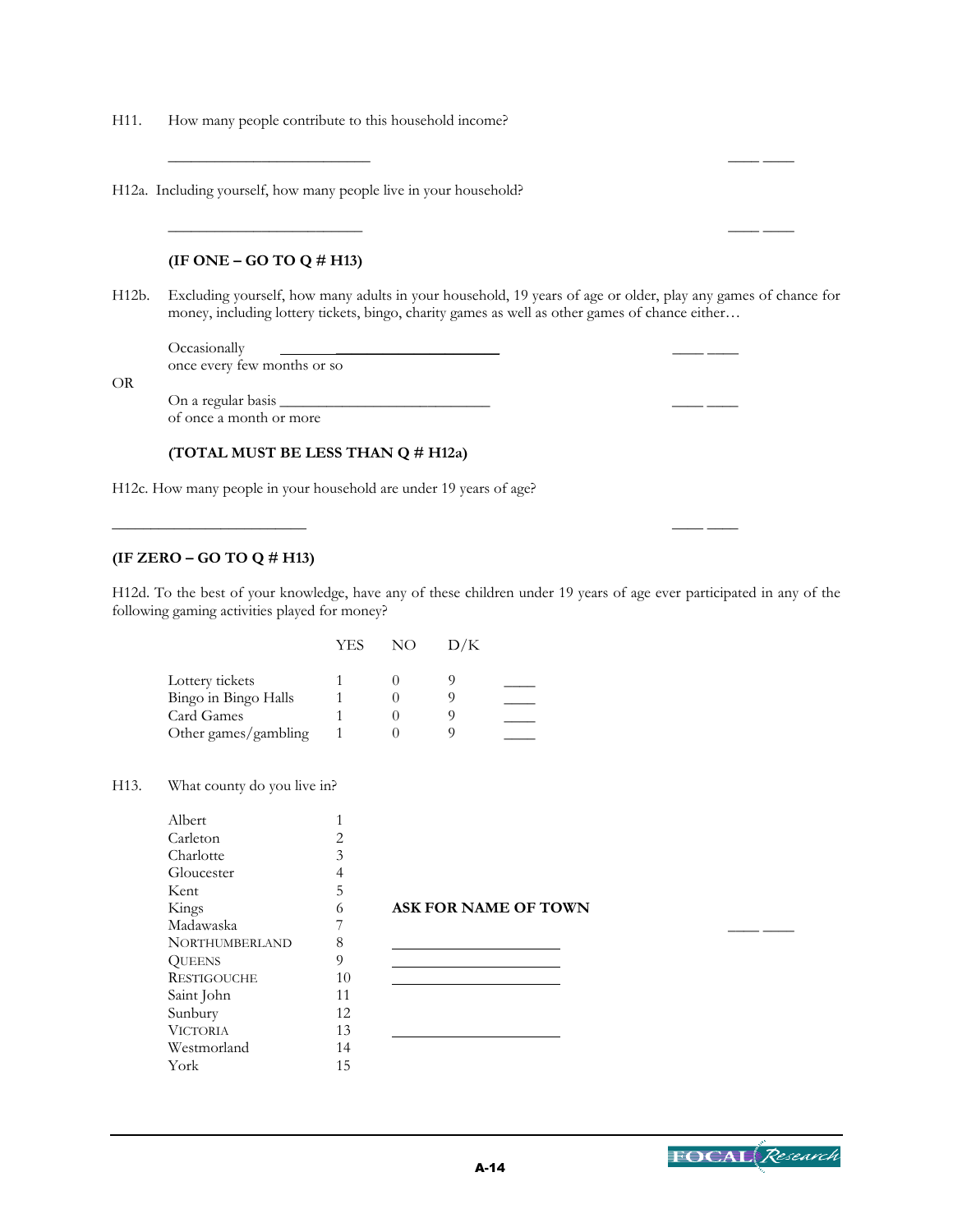H14. What is the name of your regional hospital?

H15. What are the first three digits of your postal code?

\_\_\_\_\_\_\_\_\_\_\_\_\_\_\_\_\_\_\_\_\_\_\_\_\_\_\_\_\_\_\_\_\_\_\_\_\_\_\_\_\_\_\_\_\_\_\_\_\_\_\_

H16. INTERVIEWER ONLY:

Male 1<br>Female 2 Female  $2$ 

On behalf of Focal Research, we would like to thank you for your contribution to our research. You may receive a quality control check. My supervisor calls back 10% of all my completed surveys to ensure you were comfortable participating in our study and that I was doing my job properly. May I please confirm your telephone number?

\_\_\_\_\_\_\_\_\_\_\_\_\_\_\_\_\_\_\_\_\_\_\_\_\_\_\_\_\_\_\_\_\_\_\_\_\_ \_\_\_ \_\_\_ \_\_\_

| Telephone #: | Interviewer: |
|--------------|--------------|
| Date:        | Supervisor:  |
| Data Entry:  | OCC:         |



 $\overline{\phantom{a}}$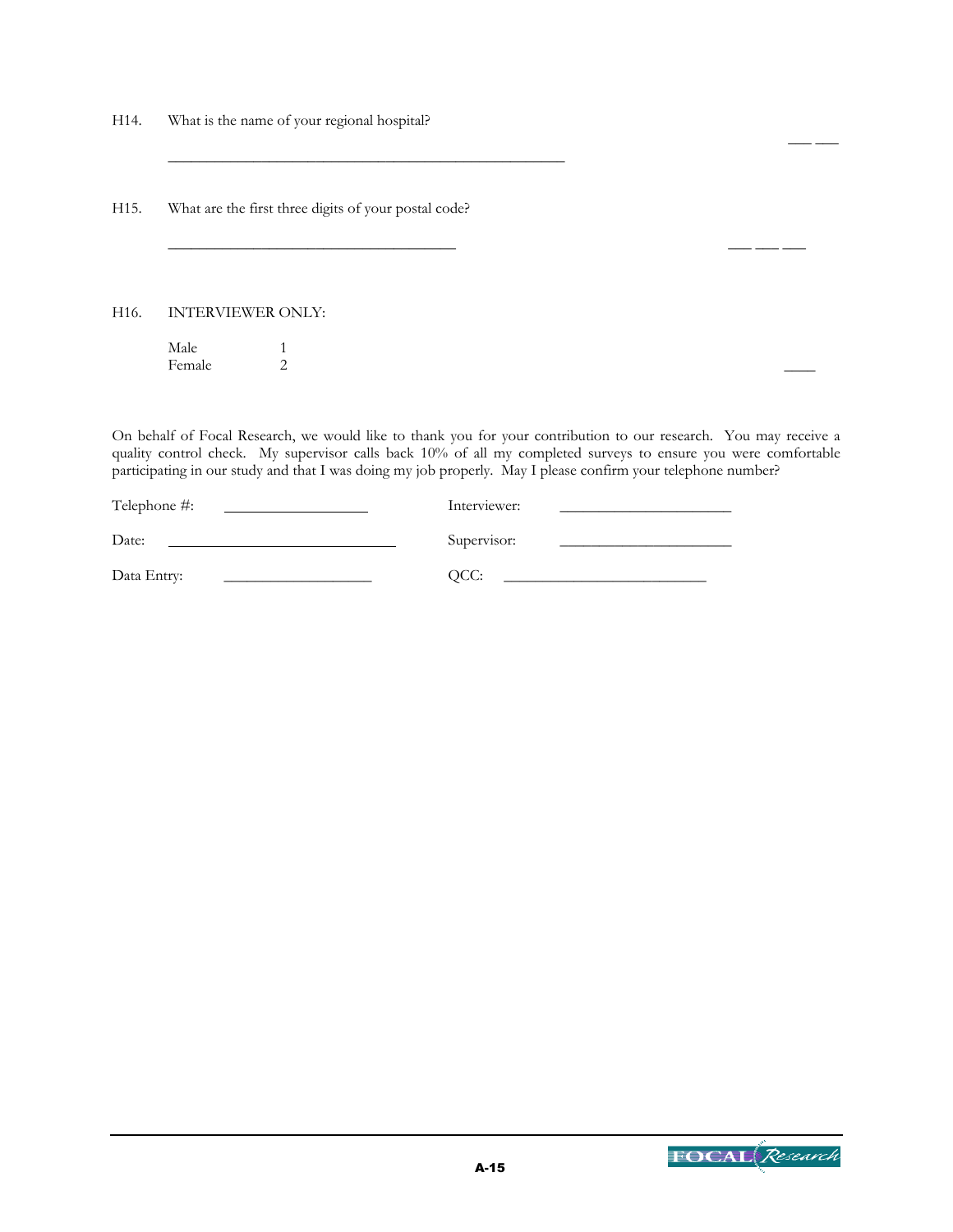# Appendix B:

*Project Summary*

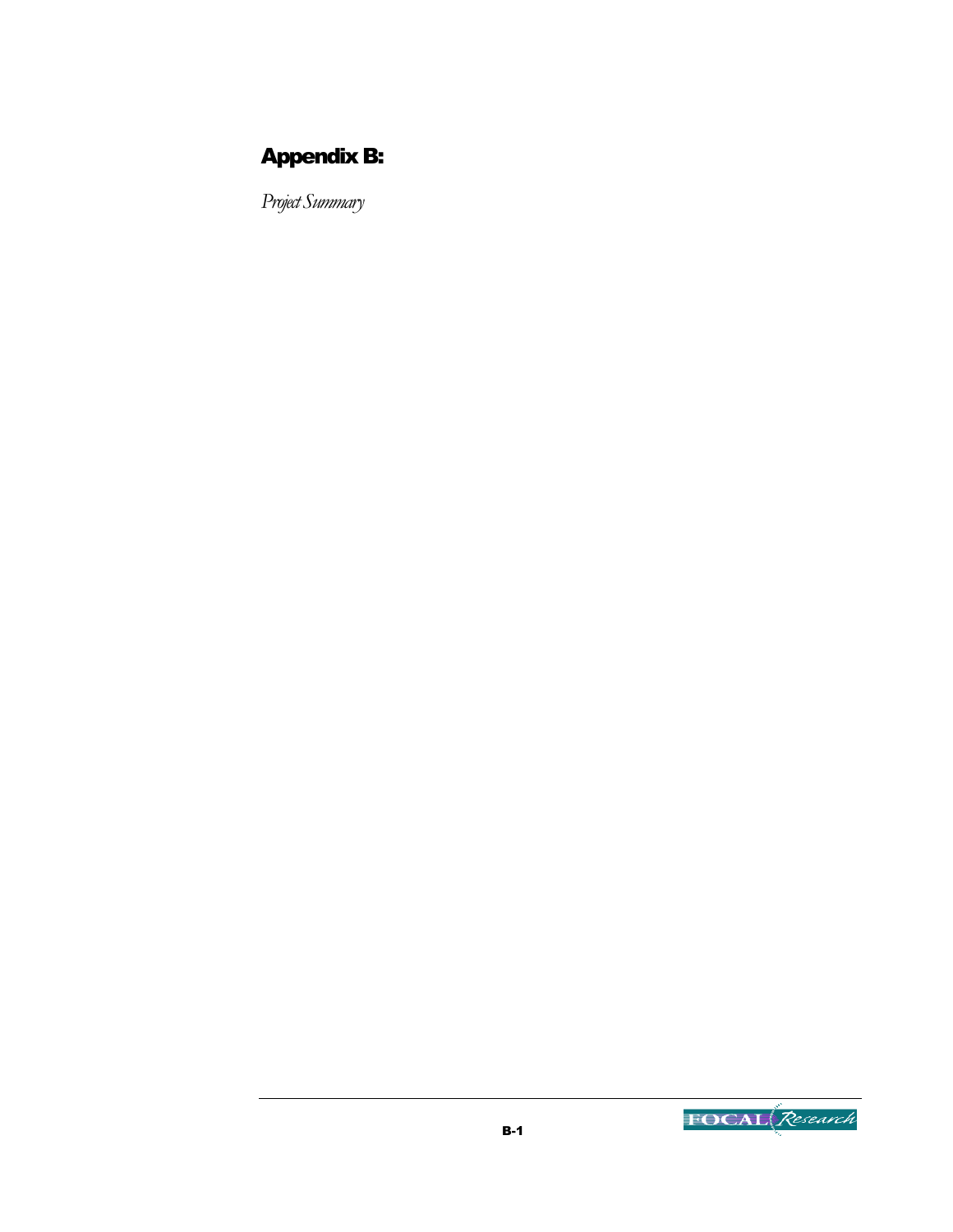# PROJECT SUMMARY

Dates of data collection: July 13 – August 13/ 01

Area Sampled: New Brunswick

Sample Size: Male  $n=400$ Female  $n=400$ TOTAL n= 800

Survey Length: Range:  $\approx 10 - 60$  minutes Average: ≈ 18 minutes

| Sample: | Response Rate $(d/b)$ *       | Incidence of Qualified Respondent in<br>Population $(14/d)$ * | <b>Refusal Rate</b><br>$(10+11+12)/c$ * |  |
|---------|-------------------------------|---------------------------------------------------------------|-----------------------------------------|--|
| Males   | 756/1201)                     | (400/756)                                                     | (268/1024)                              |  |
|         | $\approx 63\%$                | $\approx 53\%$                                                | $\approx 26\%$                          |  |
| Females | (607/967)                     | (400/607)                                                     | (231/838)                               |  |
|         | $\approx 63\%$                | $\approx 66\%$                                                | $\approx 28\%$                          |  |
| Total   | (1356/2168)<br>$\approx 63\%$ | $(800/1363) \approx 59\%$                                     | (499/1862)<br>$\approx 27\%$            |  |

\* *refer to call disposition on next page*

Completion Rate Per Staff Hour: ≈ 0.77